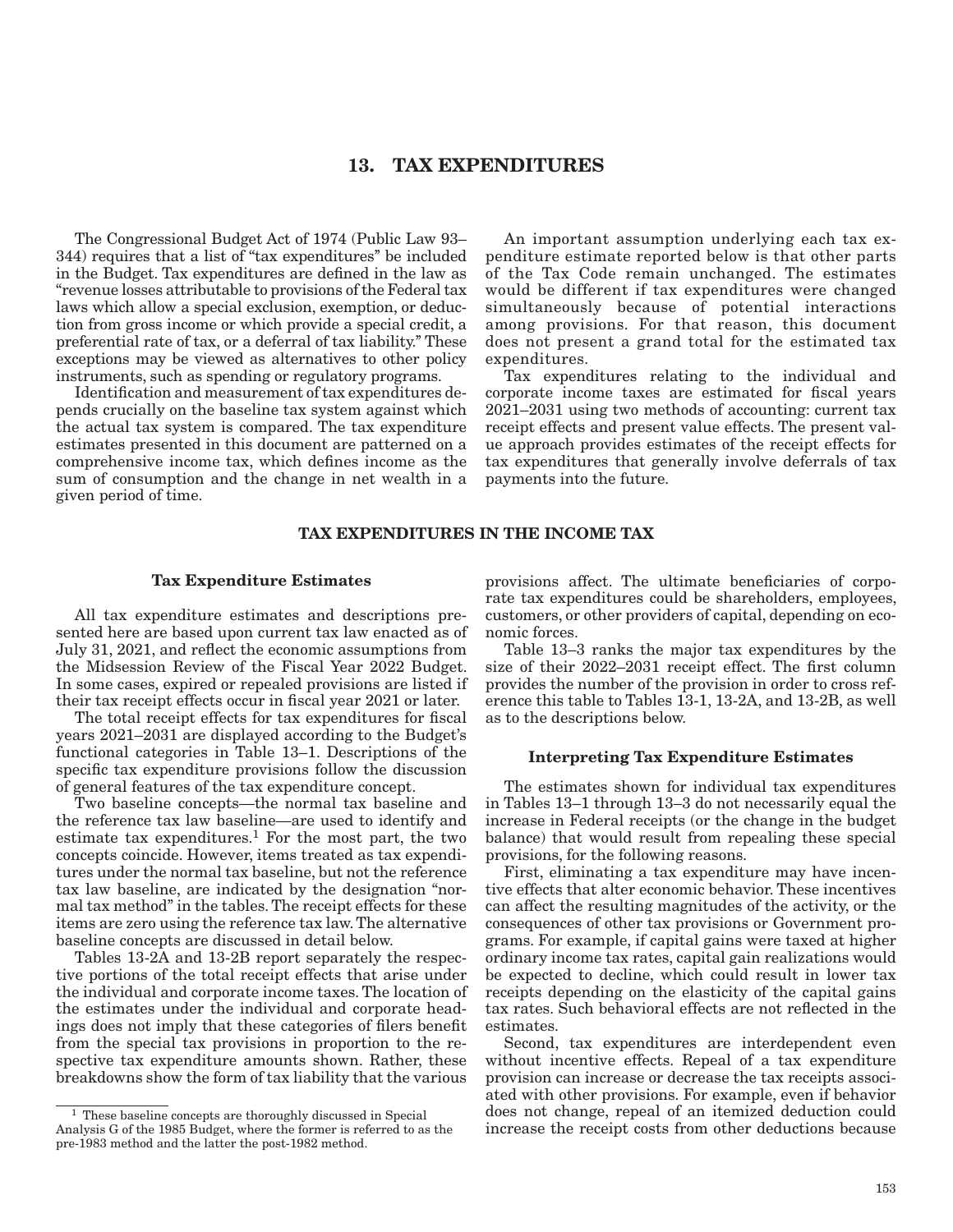some taxpayers would be moved into higher tax brackets. Alternatively, repeal of an itemized deduction could lower the receipt cost from other deductions if taxpayers are led to claim the standard deduction instead of itemizing. Similarly, if two provisions were repealed simultaneously, the increase in tax liability could be greater or less than the sum of the two separate tax expenditures, because each is estimated assuming that the other remains in force. In addition, the estimates reported in Table 13–1 are the totals of individual and corporate income tax receipt effects reported in Tables 13–2A and 13–2B, and do not reflect any possible interactions between individual and corporate income tax receipts. For this reason, the estimates in Table 13–1 should be regarded as approximations.

#### Present-Value Estimates

The annual value of tax expenditures for tax deferrals is reported on a cash basis in all tables except Table 13–4. Cash-based estimates reflect the difference between taxes deferred in the current year and incoming receipts that are received due to deferrals of taxes from prior years. Although such estimates are useful as a measure of cash flows into the Government, they do not accurately reflect the true economic cost of these provisions. For example, for a provision where activity levels have changed over time, so that incoming tax receipts from past deferrals are greater than deferred receipts from new activity, the cash-basis tax expenditure estimate can be negative, despite the fact that in present-value terms current deferrals have a real cost to the Government (i.e., taxpayers). Alternatively, in the case of a newly enacted deferral provision, a cash-based estimate can overstate the real effect on receipts to the Government because the newly deferred taxes will ultimately be received.

Discounted present-value estimates of receipt effects are presented in Table 13–4 for certain provisions that involve tax deferrals or other long-term receipt effects. These estimates complement the cash-based tax expenditure estimates presented in the other tables.

The present-value estimates represent the receipt effects, net of future tax payments that follow from activities undertaken during calendar year 2021 which cause the deferrals or other long-term receipt effects. For instance, a pension contribution in 2021 would cause a deferral of tax payments on wages in 2021 and on pension fund earnings on this contribution (e.g., interest) in later years. In some future year, however, the 2021 pension contribution and accrued earnings will be paid out and taxes will be due; these receipts are included in the present-value estimate. In general, this conceptual approach is similar to the one used for reporting the budgetary effects of credit programs, where direct loans and guarantees in a given year affect future cash flows.

#### Tax Expenditure Baselines

A tax expenditure is an exception to baseline provisions of the tax structure that usually results in a reduction in the amount of tax owed. The 1974 Congressional Budget Act, which mandated the tax expenditure budget, did not specify the baseline provisions of the tax law. As noted previously, deciding whether provisions are exceptions, therefore, is a matter of judgment. As in prior years, most of this year's tax expenditure estimates are presented using two baselines: the normal tax baseline and the reference tax law baseline. Tax expenditures may take the form of credits, deductions, special exceptions and allowances.

The normal tax baseline is patterned on a practical variant of a comprehensive income tax, which defines income as the sum of consumption and the change in net wealth in a given period of time. The normal tax baseline allows personal exemptions, a standard deduction, and deduction of expenses incurred in earning income. It is not limited to a particular structure of tax rates, or by a specific definition of the taxpaying unit.

The reference tax law baseline is also patterned on a comprehensive income tax, but it is closer to existing law. Reference tax law tax expenditures are limited to special exceptions from a generally provided tax rule that serves programmatic functions in a way that is analogous to spending programs. Provisions under the reference tax law baseline are generally tax expenditures under the normal tax baseline, but the reverse is not always true.

Both the normal tax and reference tax law baselines allow several major departures from a pure comprehensive income tax. For example, under the normal tax and reference tax law baselines:

- Income is taxable only when it is realized in exchange. Thus, the deferral of tax on unrealized capital gains is not regarded as a tax expenditure. Accrued income would be taxed under a comprehensive income tax.
- There is a separate corporate income tax.
- Tax rates on noncorporate business income vary by level of income.
- Individual tax rates, including brackets, standard deduction, and personal exemptions, are allowed to vary with marital status.
- Values of assets and debt are not generally adjusted for inflation. A comprehensive income tax would adjust the cost basis of capital assets and debt for changes in the general price level. Thus, under a comprehensive income tax baseline, the failure to take account of inflation in measuring depreciation, capital gains, and interest income would be regarded as a negative tax expenditure (i.e., a tax penalty), and failure to take account of inflation in measuring interest costs would be regarded as a positive tax expenditure (i.e., a tax subsidy).
- The base erosion and anti-abuse tax (BEAT) for multinational corporations is treated as a minimum tax and considered part of the rate structure.

Although the reference tax law and normal tax baselines are generally similar, areas of difference include: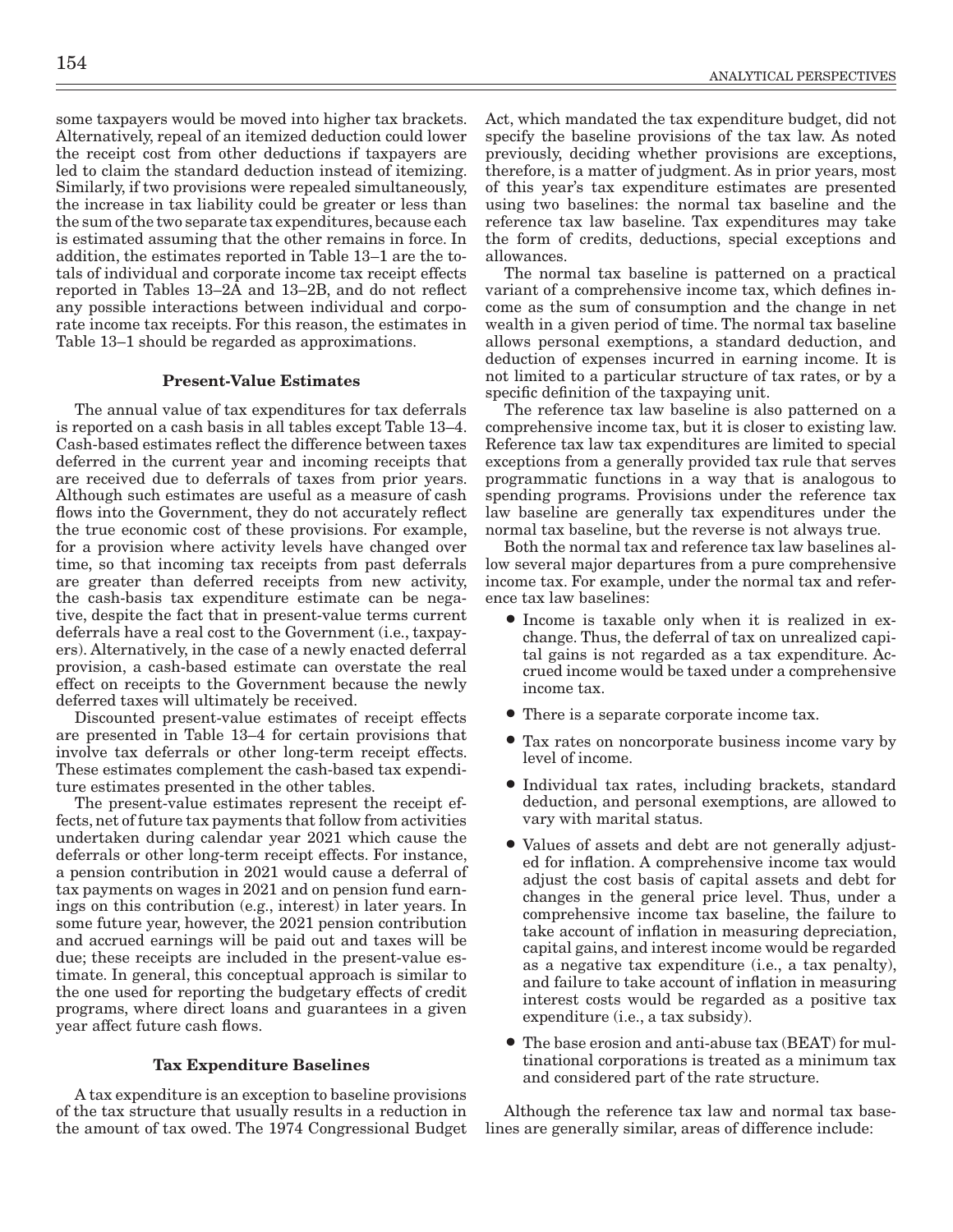*Tax rates*. The separate schedules applying to the various taxpaying units and the Alternative Minimum Tax are treated as part of the baseline rate structure under both the reference tax law and normal tax methods.

*Income subject to the tax*. Income subject to tax is defined as gross income less the costs of earning that income. Under the reference tax law, gross income does not include gifts defined as receipts of money or property that are not consideration in an exchange nor does gross income include most transfer payments from the Government.2 The normal tax baseline also excludes gifts between individuals from gross income. Under the normal tax baseline, however, all cash transfer payments from the Government to private individuals are counted in gross income, and exemptions of such transfers from tax are identified as tax expenditures. The costs of earning income are generally deductible in determining taxable income under both the reference tax law and normal tax baselines.3

*Capital recovery*. Under the reference tax law baseline no tax expenditures arise from accelerated depreciation. Under the normal tax baseline, the depreciation allowance for property is computed using estimates of economic depreciation.

#### Descriptions of Income Tax Provisions

Descriptions of the individual and corporate income tax expenditures reported on in this document follow. These descriptions relate to current law as of July 31, 2021. Legislation enacted in 2021 expanded the scope and size of tax expenditures by providing pandemic related relief. The American Rescue Plan Act of 2021 (Public Law 117-2, "ARP"), provided additional COVID-19-related rebates for eligible individuals and exempted some unemployment benefits from income taxation in 2021. It also expanded the child tax credit for 2021 and permanently extended the scope of the earned income tax credit, among other smaller changes.

#### National Defense

1. *Exclusion of benefits and allowances to armed forces personnel.*—Under the baseline tax system, all compensation, including dedicated payments and in-kind benefits, should be included in taxable income because they represent accretions to wealth that do not materially differ from cash wages. As an example, a rental voucher of \$100 is (approximately) equal in value to \$100 of cash income. In contrast to this treatment, certain housing

and meals, in addition to other benefits provided military personnel, either in cash or in kind, as well as certain amounts of pay related to combat service, are excluded from income subject to tax.

#### International Affairs

2. *Exclusion of income earned abroad by U.S. citizens.*—Under the baseline tax system, all compensation received by U.S. citizens and residents is properly included in their taxable income. It makes no difference whether the compensation is a result of working abroad or whether it is labeled as a housing allowance. In contrast to this treatment, U.S. tax law allows U.S. citizens and residents who live abroad, work in the private sector, and satisfy a foreign residency requirement to exclude up to \$80,000, plus adjustments for inflation since 2004, in foreign earned income from U.S. taxes. In addition, if these taxpayers are provided housing by their employers, then they may also exclude the cost of such housing from their income to the extent that it exceeds 16 percent of the earned income exclusion limit. This housing exclusion is capped at 30 percent of the earned income exclusion limit, with geographical adjustments. If taxpayers do not receive a specific allowance for housing expenses, they may deduct housing expenses up to the amount by which foreign earned income exceeds their foreign earned income exclusion.

3. *Exclusion of certain allowances for Federal employees abroad.*—In general, all compensation received by U.S. citizens and residents is properly included in their taxable income. It makes no difference whether the compensation is a result of working abroad or whether it is labeled as an allowance for the high cost of living abroad. In contrast to this treatment, U.S. Federal civilian employees and Peace Corps members who work outside the continental United States are allowed to exclude from U.S. taxable income certain special allowances they receive to compensate them for the relatively high costs associated with living overseas. The allowances supplement wage income and cover expenses such as rent, education, and the cost of travel to and from the United States.

4. *Reduced tax rate on active income of controlled foreign corporations (normal tax method).*—Under the baseline tax system, worldwide income forms the tax base of U.S. corporations. In contrast, U.S. tax law exempts or preferentially taxes certain portions of this income. Prior to the passage of the Tax Cuts and Jobs Act (Public Law 115-97, "TCJA") active foreign income was generally taxed only upon repatriation. TCJA changed these rules, so that certain active income (called "global intangible low tax income" or "GILTI") is taxed currently, even if it is not distributed. However, U.S. corporations generally receive a 50-percent deduction from U.S. tax on their GILTI (the deduction decreases to 37.5 percent in 2026), resulting in a substantially reduced rate of tax. In addition, some active income is excluded from tax, and distributions out of active income are no longer taxed upon repatriation. These reductions and exemp-

<sup>2</sup> Gross income does, however, include transfer payments associated with past employment, such as Social Security benefits.

 $^3\,$  In the case of individuals who hold "passive" equity interests in businesses, the pro-rata shares of sales and expense deductions reportable in a year are limited. A passive business activity is defined generally to be one in which the holder of the interest, usually a partnership interest, does not actively perform managerial or other participatory functions. The taxpayer may generally report no larger deductions for a year than will reduce taxable income from such activities to zero. Deductions in excess of the limitation may be taken in subsequent years, or when the interest is liquidated. In addition, costs of earning income may be limited under the Alternative Minimum Tax.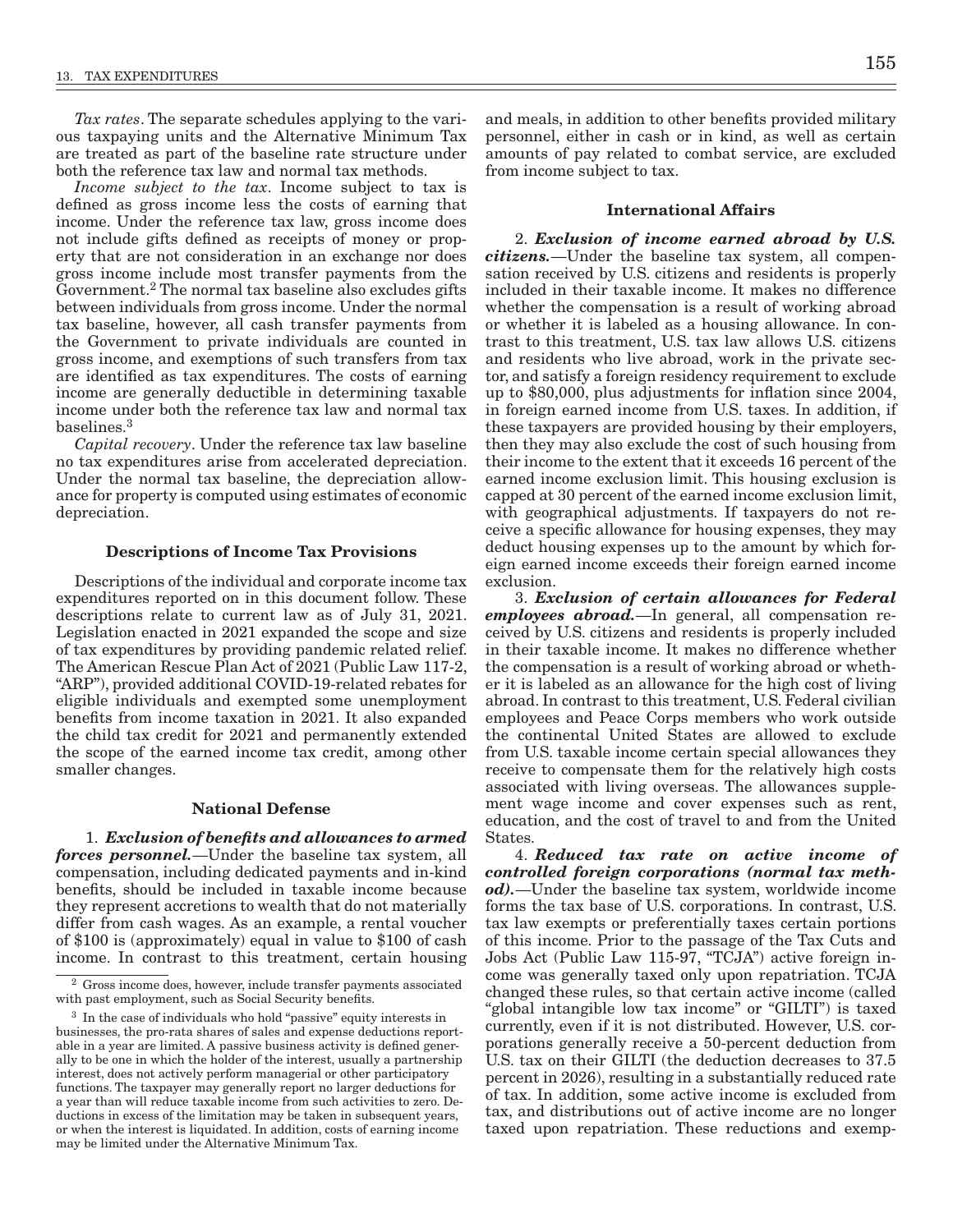# Table 13-1. ESTIMATES OF TOTAL INCOME TAX EXPENDITURES FOR FISCAL YEARS 2021-2031

|          |                                                                                                                  |           |                 |           |          |                                                 |                |             | Total from corporations and individuals |                |           |                |                  |
|----------|------------------------------------------------------------------------------------------------------------------|-----------|-----------------|-----------|----------|-------------------------------------------------|----------------|-------------|-----------------------------------------|----------------|-----------|----------------|------------------|
|          |                                                                                                                  | 2021      | 2022            | 2023      | 2024     | 2025                                            | 2026           | 2027        | 2028                                    | 2029           | 2030      | 2031           | $2022 -$<br>2031 |
|          | <b>National Defense:</b>                                                                                         |           |                 |           |          |                                                 |                |             |                                         |                |           |                |                  |
| 1        | Exclusion of benefits and<br>allowances to armed forces                                                          | 13,940    | 14,500          | 15,050    |          | 15,630 14,390 14,540                            |                | 15,060      | 15,720                                  | 16,430         |           | 17,200 18,020  | 156,540          |
|          | International affairs:                                                                                           |           |                 |           |          |                                                 |                |             |                                         |                |           |                |                  |
| 2        | Exclusion of income earned abroad<br>by U.S. citizens                                                            | 6,470     | 6,790           | 7,130     | 7,490    | 7,860                                           | 8,260          | 8,670       | 9,100                                   | 9,560          |           | 10.040 10.540  | 85,440           |
| 3        | Exclusion of certain allowances for<br>Federal employees abroad                                                  | 280       | 290             | 310       | 320      | 340                                             | 360            | 370         | 390                                     | 410            | 430       | 450            | 3,670            |
| 4        | Reduced tax rate on active income<br>of controlled foreign corporations                                          | 19,524    | 33,814          | 36,350    |          | 38,870 41,180                                   | 36,721         | 34,221      | 35,276                                  | 35,988         | 36,825    | 37,723         | 366,967          |
| 5        | Deduction for foreign-derived<br>intangible income dervied from<br>trade or business within the<br>United States | 6,842     | 11,896          | 12,789    | 13,677   | 14,488                                          | 9,125          | 9,593       | 9,891                                   | 10,092         | 10,325    | 10,577         | 112,453          |
| 6        | Interest Charge Domestic<br>International Sales Corporations                                                     | 990       | 1,520           | 1,590     | 1.670    | 1,770                                           | 2,040          | 2,280       | 2,410                                   | 2,520          | 2,630     | 2,750          | 21,180           |
|          | General science, space, and technology:                                                                          |           |                 |           |          |                                                 |                |             |                                         |                |           |                |                  |
| 7        | Expensing of research and<br>experimentation expenditures<br>(normal tax method)                                 |           |                 |           |          | $6,420$ $-22,210$ $-39,660$ $-28,680$ $-17,470$ | $-5,540$       | $\Omega$    | 0                                       | $\Omega$       | $\Omega$  | $\overline{0}$ | $-113,560$       |
| 8        | Credit for increasing research                                                                                   | 18,520    | 20,400          | 22,020    |          | 23,500 24,940                                   | 26,380         | 27,850      | 29,350                                  | 30,900         | 32,520    | 34,210         | 272,070          |
| Energy:  |                                                                                                                  |           |                 |           |          |                                                 |                |             |                                         |                |           |                |                  |
| 9        | Expensing of exploration and<br>development costs, fuels                                                         | $-50$     | 90 <sub>1</sub> | 220       | 350      | 390                                             | 420            | 440         | 450                                     | 460            | 460       | 440            | 3,720            |
| 10       | Excess of percentage over cost<br>depletion, fuels                                                               | 620       | 720             | 790       | 830      | 870                                             | 940            | 1,010       | 1,090                                   | 1,150          | 1,210     | 1,270          | 9,880            |
| 11       | Exception from passive loss<br>limitation for working interests in<br>oil and gas properties                     | 20        | 20              | 20        | 20       | 20                                              | 20             | 20          | 20                                      | 20             | 20        | 20             | 200              |
| 12       | Capital gains treatment of royalties                                                                             | 70        | 50              | 50        | 50       | 50                                              | 60             | 60          | 60                                      | 70             | 70        | 70             | 590              |
| 13       | Exclusion of interest on energy                                                                                  | 10        | 10              | 10        | 10       | 10                                              | 10             | 10          | 10                                      | 10             | 10        | 10             | 100              |
| 14       | Enhanced oil recovery credit                                                                                     | 510       | 400             | 370       | 590      | 800                                             | 990            | 1,190       | 1,340                                   | 1,400          | 1,450     | 1,490          | 10,020           |
| 15       | Energy production credit                                                                                         | 5,290     | 5,220           | 5,510     | 5,900    | 6,170                                           | 5,910          | 5,730       | 5,410                                   | 5,020          | 4,400     | 3,660          | 52,930           |
| 16       | Marginal wells credit                                                                                            | 250       | 270             | 220       | 230      | 290                                             | 370            | 410         | 440                                     | 450            | 460       | 470            | 3,610            |
| 17       | Energy investment credit                                                                                         | 6,360     | 7,210           | 7,010     | 7,610    | 7,770                                           | 7,170          | 7,070       | 5,700                                   | 4,580          | 3,270     | 2,590          | 59,980           |
| 18<br>19 | Alcohol fuel credits <sup>1</sup><br>Bio-Diesel and small agri-biodiesel                                         | 10        | $\Omega$        | $\Omega$  | $\Omega$ | 0                                               | $\Omega$       | $\Omega$    | $\Omega$                                | $\Omega$       | $\Omega$  | $\Omega$       | $\Omega$         |
| 20       | producer tax credits <sup>2</sup><br>Tax credits for clean-fuel burning                                          | 40        | 40              | 20        | 0<br>470 | 0                                               | 0<br>440       | 0           | 0                                       | 0              | 0         | 0              | 60               |
| 21       | vehicles and refueling property<br>Exclusion of utility conservation                                             | 450<br>60 | 580<br>50       | 550<br>50 | 50       | 460<br>40                                       | 40             | 360<br>40   | 310<br>30                               | 290<br>30      | 280<br>30 | 270<br>30      | 4,010<br>390     |
| 22       | Credit for holding clean renewable<br>energy bonds <sup>3</sup>                                                  | 70        | 70              | 70        | 70       | 70                                              | 70             | 70          | 70                                      | 70             | 70        | 70             | 700              |
| 23       | Credit for investment in clean coal                                                                              | $\Omega$  | $\Omega$        | 10        | 20       | 40                                              | 40             | 40          | 30                                      | 30             | 20        | 20             | 250              |
| 24       | Amortize all geological and<br>geophysical expenditures over 2                                                   |           |                 |           |          |                                                 |                |             |                                         |                |           |                |                  |
| 25       | Allowance of deduction for certain<br>energy efficient commercial                                                | 110       | 120             | 120       | 140      | 140                                             | 140            | 140         | 140                                     | 130            | 120       | 120            | 1,310            |
| 26       | building property<br>Credit for construction of new                                                              | 210       | 140             | 120       | 120      | 120                                             | 130            | 130         | 130                                     | 130            | 130       | 130            | 1,280            |
| 27       | energy efficient homes<br>Credit for energy efficiency                                                           | 370       | 280             | 260       | 250      | 260                                             | 270            | 170         | 60                                      | 20             | 0         | $\mathbf 0$    | 1,570            |
| 28       | improvements to existing homes<br>Credit for residential energy efficient                                        | 240       | 120             | 0         | 0        | 0                                               | 0              | $\mathbf 0$ | $\mathbf 0$                             | $\mathbf 0$    | 0         | 0              | 120              |
|          |                                                                                                                  | 2,590     | 2,200           | 1,640     | 480      | 140                                             | $\overline{0}$ | 0           | $\mathsf 0$                             | $\overline{0}$ | $\Omega$  | $\Omega$       | 4,460            |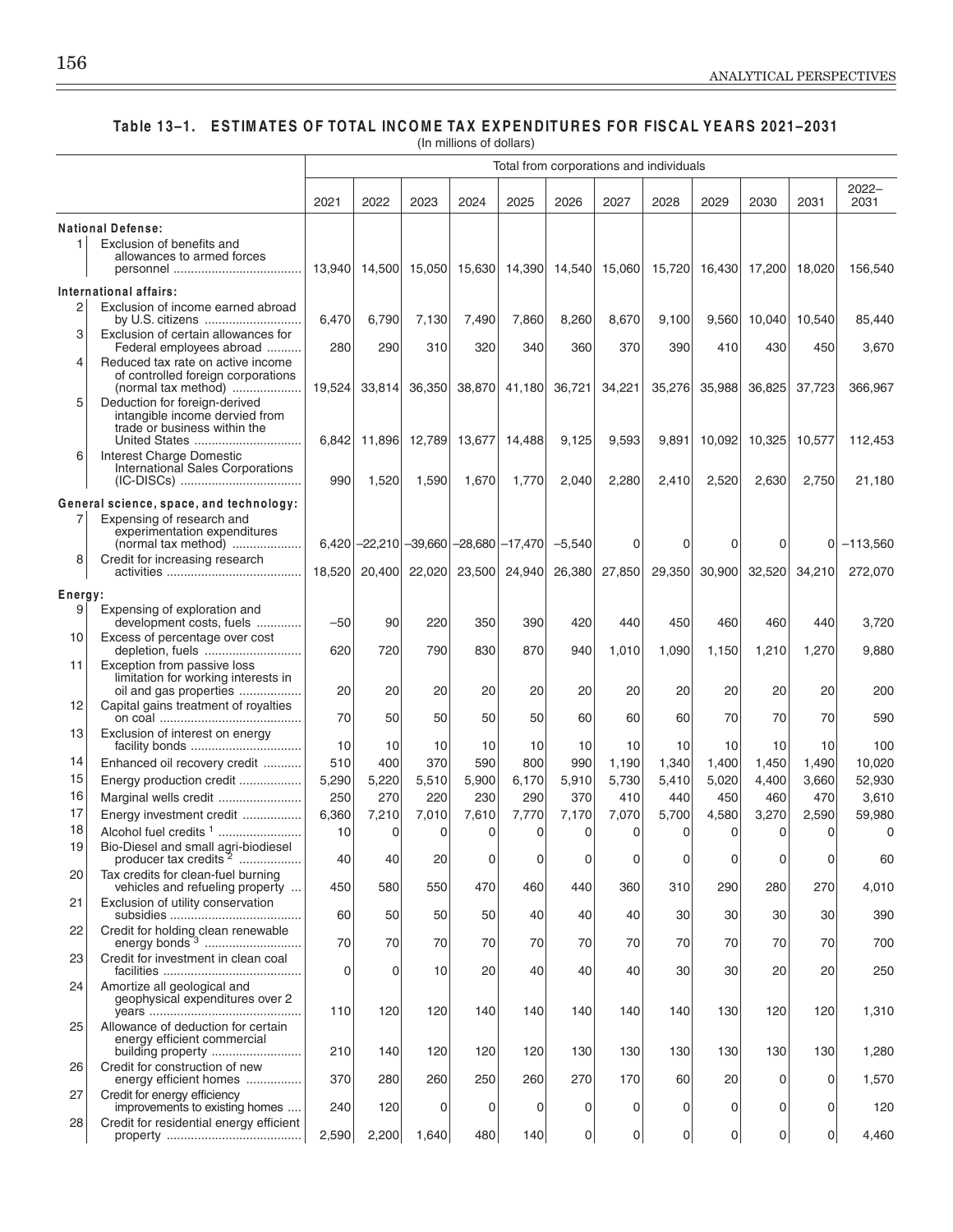#### Table 13-1. ESTIMATES OF TOTAL INCOME TAX EXPENDITURES FOR FISCAL YEARS 2021-2031-Continued (In millions of dollars)

|          |                                                                         |            |            |            |            |              |              |                | Total from corporations and individuals                                      |                |                |                |                  |
|----------|-------------------------------------------------------------------------|------------|------------|------------|------------|--------------|--------------|----------------|------------------------------------------------------------------------------|----------------|----------------|----------------|------------------|
|          |                                                                         | 2021       | 2022       | 2023       | 2024       | 2025         | 2026         | 2027           | 2028                                                                         | 2029           | 2030           | 2031           | $2022 -$<br>2031 |
| 29       | Qualified energy conservation                                           | 30         | 30         | 30         | 30         | 30           | 30           | 30             | 30                                                                           | 30             | 30             | 30             | 300              |
| 30       | Advanced energy property credit                                         | 10         | 10         | 10         | 10         | 10           | 10           | 10             | 10                                                                           | 10             | 10             | $\Omega$       | 90               |
| 31       | Advanced nuclear power production                                       |            |            |            |            |              |              |                |                                                                              |                |                |                |                  |
| 32       | Reduced tax rate for nuclear                                            | $\Omega$   | 30         | 140        | 210        | 240          | 270          | 280            | 280                                                                          | 280            | 230            | 100            | 2,060            |
|          | decommissioning funds                                                   | 110        | 110        | 120        | 120        | 130          | 130          | 140            | 150                                                                          | 150            | 160            | 170            | 1,380            |
|          | Natural resources and environment:                                      |            |            |            |            |              |              |                |                                                                              |                |                |                |                  |
| 33       | Expensing of exploration and<br>development costs, nonfuel              |            |            |            |            |              |              |                |                                                                              |                |                |                |                  |
|          |                                                                         | $\Omega$   | 10         | 10         | 20         | 40           | 40           | 40             | 40                                                                           | 40             | 40             | 40             | 320              |
| 34       | Excess of percentage over cost<br>depletion, nonfuel minerals           | 110        | 120        | 140        | 140        | 150          | 160          | 180            | 200                                                                          | 200            | 220            | 220            | 1,730            |
| 35       | Exclusion of interest on bonds for                                      |            |            |            |            |              |              |                |                                                                              |                |                |                |                  |
|          | water, sewage, and hazardous<br>waste facilities                        | 350        | 360        | 350        | 360        | 360          | 390          | 400            | 400                                                                          | 430            | 420            | 430            | 3,900            |
| 36       | Capital gains treatment of certain                                      |            |            |            |            |              |              |                |                                                                              |                |                |                |                  |
| 37       | timber income<br>Expensing of multiperiod timber                        | 140        | 140        | 150        | 150        | 160          | 170          | 190            | 200                                                                          | 210            | 220            | 230            | 1,820            |
|          | growing costs                                                           | 210        | 220        | 220        | 240        | 240          | 250          | 260            | 280                                                                          | 280            | 290            | 300            | 2,580            |
| 38       | Tax incentives for preservation of                                      |            |            |            |            |              |              |                |                                                                              |                |                |                | 9,170            |
| 39       | historic structures<br>Carbon oxide sequestration credit                | 610<br>460 | 580<br>580 | 670<br>720 | 810<br>820 | 910<br>1,020 | 980<br>1,310 | 1,020<br>2,180 | 1,030<br>2,970                                                               | 1,040<br>3,250 | 1,060<br>3,570 | 1,070<br>3,710 | 20,130           |
| 40       | Deduction for endangered species                                        |            |            |            |            |              |              |                |                                                                              |                |                |                |                  |
|          | recovery expenditures                                                   | 30         | 30         | 30         | 40         | 40           | 40           | 60             | 60                                                                           | 60             | 70             | 70             | 500              |
|          | Agriculture:                                                            |            |            |            |            |              |              |                |                                                                              |                |                |                |                  |
| 41       | Expensing of certain capital outlays                                    | 110        | 120        | 130        | 130        | 140          | 170          | 190            | 200                                                                          | 200            | 210            | 220            | 1,710            |
| 42       | Expensing of certain multiperiod<br>production costs                    | 320        | 270        | 280        | 290        | 310          | 380          | 420            | 440                                                                          | 460            | 480            | 500            | 3,830            |
| 43       | Treatment of loans forgiven for                                         |            |            |            |            |              |              |                |                                                                              |                |                |                |                  |
| 44       | solvent farmers<br>Capital gains treatment of certain                   | 50         | 60         | 60         | 60         | 60           | 70           | 70             | 70                                                                           | 70             | 70             | 70             | 660              |
|          | agriculture income                                                      | 1,370      | 1,440      | 1,500      | 1,540      | 1,610        | 1,750        | 1,890          | 1,980                                                                        | 2,080          | 2,180          | 2,280          | 18,250           |
| 45       | Income averaging for farmers                                            | 190        | 200        | 200        | 210        | 220          | 230          | 230            | 230                                                                          | 230            | 230            | 230            | 2,210            |
| 46       | Deferral of gain on sale of farm                                        | 20         | 20         | 20         | 20         | 20           | 20           | 20             | 20                                                                           | 20             | 20             | 20             | 200              |
| 47       | Expensing of reforestation                                              |            |            |            |            |              |              |                |                                                                              |                |                |                |                  |
|          | expenditures                                                            | 50         | 60         | 60         | 60         | 70           | 70           | 80             | 80                                                                           | 80             | 80             | 80             | 720              |
|          | Commerce and housing:                                                   |            |            |            |            |              |              |                |                                                                              |                |                |                |                  |
|          | Financial institutions and insurance:                                   |            |            |            |            |              |              |                |                                                                              |                |                |                |                  |
| 48<br>49 | Exemption of credit union income<br>Exclusion of life insurance death   | 2,080      | 2,120      | 2,170      | 2,350      | 2.410        | 2,450        | 2,650          | 2,740                                                                        | 2,790          | 2,830          | 2.820          | 25.330           |
|          |                                                                         |            |            |            |            |              |              |                | 11,970 12,910 13,400 14,130 14,930 15,890 16,850 17,140 17,700 18,180 18,590 |                |                |                | 159,720          |
| 50       | Exemption or special alternative tax<br>for small property and casualty |            |            |            |            |              |              |                |                                                                              |                |                |                |                  |
|          | insurance companies                                                     | 1,050      | 1,170      | 1,210      | 1,240      | 1,270        | 1,300        | 1,350          | 1,380                                                                        | 1,410          | 1,470          | 1,510          | 13,310           |
| 51       | Tax exemption of insurance<br>income earned by tax-exempt               |            |            |            |            |              |              |                |                                                                              |                |                |                |                  |
|          | organizations                                                           | 330        | 350        | 360        | 370        | 370          | 380          | 390            | 390                                                                          | 400            | 410            | 420            | 3,840            |
| 52       | Exclusion of interest spread of<br>financial institutions               | 3,110      | 2,030      | 2,100      | 2,170      | 2,260        | 2,400        | 2,530          | 2,600                                                                        | 2,690          | 2,780          | 2,860          | 24,420           |
|          | Housing:                                                                |            |            |            |            |              |              |                |                                                                              |                |                |                |                  |
| 53       | Exclusion of interest on owner-                                         |            |            |            |            |              |              |                |                                                                              |                |                |                |                  |
|          | occupied mortgage subsidy                                               | 910        | 920        | 890        | 920        | 920          | 1,000        | 1,040          | 1,050                                                                        | 1,140          | 1,090          | 1,130          | 10,100           |
| 54       | Exclusion of interest on rental                                         |            |            |            |            |              |              |                |                                                                              |                |                |                |                  |
|          | housing bonds                                                           | 1,540      | 1,560      | 1,510      | 1,550      | 1,560        | 1,690        | 1,750          | 1,780                                                                        | 1,930          | 1,830          | 1,910          | 17,070           |
| 55       | Mortgage interest expense on<br>owner-occupied residences               | 29,370     | 30,340     | 31,340     | 33,530     | 36,770       |              |                | 79,990 105,190 111,260 117,100 123,350 129,490                               |                |                |                | 798,360          |
| 56       | Deductibility of State and local                                        |            |            |            |            |              |              |                |                                                                              |                |                |                |                  |
|          | property tax on owner-occupied                                          | 6,740      | 7,030      | 7,070      | 7,290      |              |              |                | 7,700 39,370 57,270 60,230 63,060 66,110 69,310                              |                |                |                | 384,440          |
|          |                                                                         |            |            |            |            |              |              |                |                                                                              |                |                |                |                  |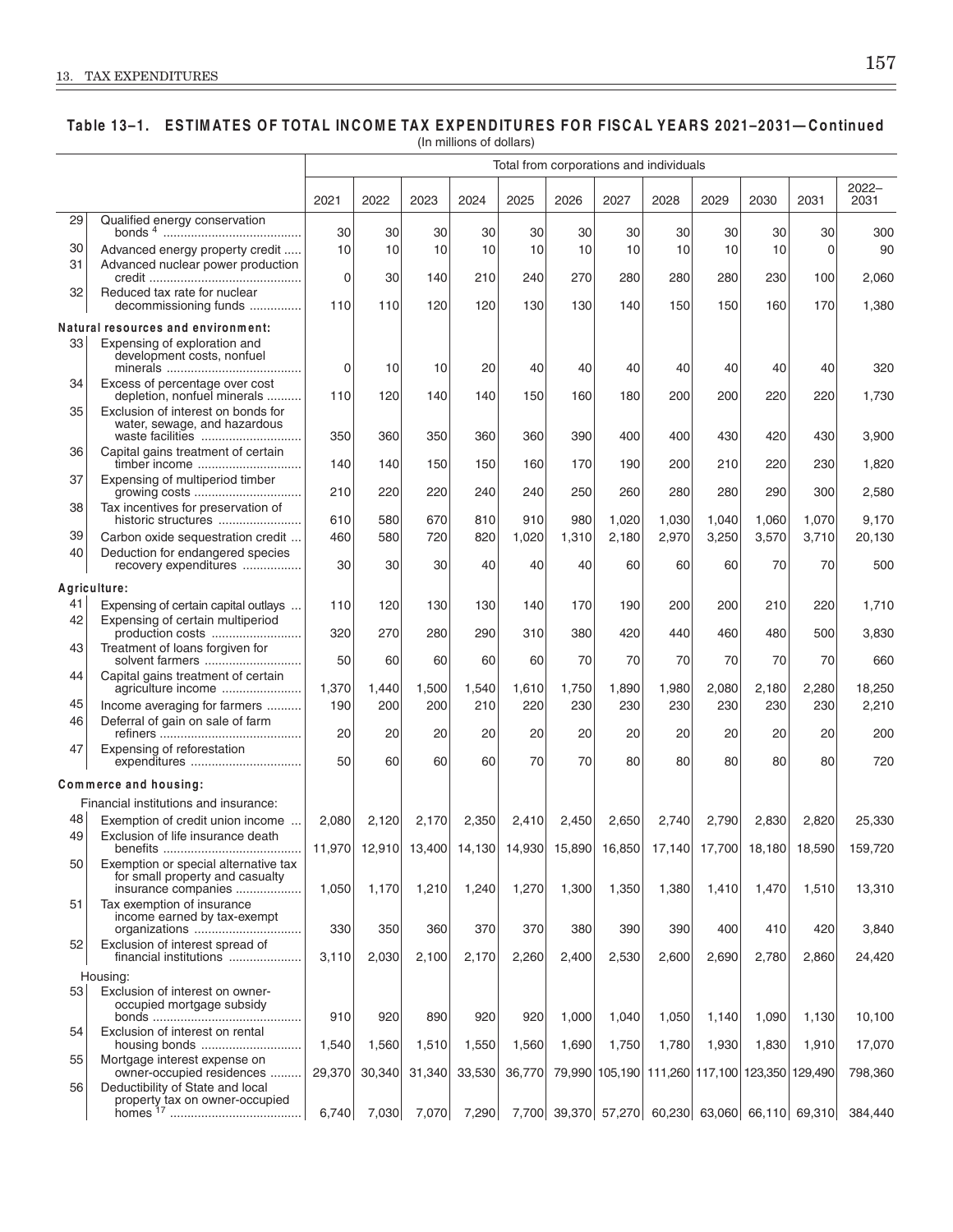#### Table 13-1. ESTIMATES OF TOTAL INCOME TAX EXPENDITURES FOR FISCAL YEARS 2021-2031-Continued (In millions of dollars)

|          |                                                                                              |          |        |                                                                                         | (In millions of dollars) |        |          |                 |                                                            |          |          |             |                  |
|----------|----------------------------------------------------------------------------------------------|----------|--------|-----------------------------------------------------------------------------------------|--------------------------|--------|----------|-----------------|------------------------------------------------------------|----------|----------|-------------|------------------|
|          |                                                                                              |          |        |                                                                                         |                          |        |          |                 | Total from corporations and individuals                    |          |          |             |                  |
|          |                                                                                              | 2021     | 2022   | 2023                                                                                    | 2024                     | 2025   | 2026     | 2027            | 2028                                                       | 2029     | 2030     | 2031        | $2022 -$<br>2031 |
| 57       | Deferral of income from installment                                                          | 1,490    | 1,560  | 1,620                                                                                   | 1,670                    | 1,730  | 1,800    | 1,870           | 1,940                                                      | 2,020    | 2,110    | 2,200       | 18,520           |
| 58       | Capital gains exclusion on home                                                              | 40,900   | 42,730 | 44,640                                                                                  | 46,410                   | 48,110 | 53,260   | 56,890          | 58,980                                                     | 61,240   | 63,650   | 66,210      | 542,120          |
| 59       | Exclusion of net imputed rental                                                              |          |        | 124,100 130,880 135,350 137,800 139,670 168,950                                         |                          |        |          |                 | 176,240 183,760 191,740 200,200 209,370                    |          |          |             | 1,673,960        |
| 60       | Exception from passive loss rules                                                            |          |        |                                                                                         |                          |        |          |                 |                                                            |          |          |             |                  |
| 61       | for \$25,000 of rental loss<br>Credit for low-income housing                                 | 5,910    | 5,940  | 6,200                                                                                   | 6,460                    | 6,980  | 7,720    | 8,010           | 8,260                                                      | 8,480    | 8,750    | 9,080       | 75,880           |
| 62       | investments<br>Accelerated depreciation on rental                                            | 8,900    | 11,280 | 10,540                                                                                  | 10.380                   | 10,340 | 10,410   | 10,690          | 10,970                                                     | 11,250   | 11,550   | 11,850      | 109,260          |
| 63       | housing (normal tax method)<br>Discharge of mortgage                                         | 4,390    | 4,430  | 4,550                                                                                   | 4,820                    | 5,160  | 5,720    | 6,310           | 6,740                                                      | 7,060    | 7,260    | 7,490       | 59,540           |
|          | indebtedness                                                                                 | 250      | 270    | 280                                                                                     | 290                      | 310    | 80       | $\Omega$        | 0                                                          | $\Omega$ | $\Omega$ | $\Omega$    | 1,230            |
| 64       | Premiums for mortgage insurance<br>deductible as interest                                    | 580      | 150    | 0                                                                                       | 0                        | 0      | $\Omega$ | $\Omega$        | 0                                                          | 0        | $\Omega$ | $\Omega$    | 150              |
| 65       | Commerce:                                                                                    |          |        |                                                                                         |                          |        |          |                 |                                                            |          |          |             |                  |
| 66       | Discharge of business indebtedness<br>Exceptions from imputed interest                       | 30       | 40     | 20                                                                                      | 20                       | 10     | 30       | 30              | 30                                                         | 30       | 40       | 40          | 290              |
| 67       |                                                                                              | 20       | 30     | 40                                                                                      | 50                       | 50     | 60       | 70              | 70                                                         | 80       | 80       | 80          | 110              |
| 68       | Treatment of qualified dividends<br>Capital gains (except agriculture,                       | 31,650   | 33,120 | 34,660                                                                                  | 35,880                   | 37,560 | 40.660   | 43,600          | 45,580                                                     | 47,870   | 50,100   | 52,400      | 421,430          |
|          | timber, iron ore, and coal)                                                                  |          |        | 102,250 107,710 111,640 115,280 119,950 130,650 141,370 147,950 155,320 162,550 170,430 |                          |        |          |                 |                                                            |          |          |             | 1,362,850        |
| 69       | Capital gains exclusion of small<br>corporation stock                                        | 1,520    | 1,620  | 1,740                                                                                   | 1,830                    | 1,900  | 1,970    | 2,040           | 2,110                                                      | 2.200    | 2,290    | 2,390       | 20.090           |
| 70       | Step-up basis of capital gains at                                                            | 41,850   | 43,910 | 46,060                                                                                  | 48,480                   | 51,420 | 53,990   | 58,580          | 62,250                                                     | 66,070   | 70,270   | 74,830      | 575,860          |
| 71       | Carryover basis of capital gains on                                                          | 3,400    | 4,290  | 4,360                                                                                   | 4,610                    | 4,650  | 5,240    | 5,890           | 5,700                                                      | 5,590    | 5,590    | 5,670       | 51,590           |
| 72       | Ordinary income treatment of loss<br>from small business corporation                         |          |        |                                                                                         |                          |        |          |                 |                                                            |          |          |             |                  |
|          |                                                                                              | 70       | 70     | 70                                                                                      | 80                       | 80     | 80       | 80              | 90                                                         | 90       | 90       | 90          | 820              |
| 73       | Deferral of capital gains from like-<br>kind exchanges                                       | 3,200    | 3,350  | 3,520                                                                                   | 3,690                    | 3,870  | 4,070    | 4,260           | 4,480                                                      | 4,710    | 4,940    | 5,190       | 42,080           |
| 74       | Depreciation of buildings other<br>than rental housing (normal tax                           | 3,700    | 3,470  | 3,040                                                                                   | 2,800                    | 2,680  | 2,620    | 2,520           | 2,580                                                      | 2,690    | 2,730    | 2,860       | 27,990           |
| 75       | Accelerated depreciation of                                                                  |          |        |                                                                                         |                          |        |          |                 |                                                            |          |          |             |                  |
|          | machinery and equipment<br>(normal tax method)                                               | 31,470   | 26,180 | 11.510                                                                                  |                          |        |          |                 | $-2,550$ $-14,470$ $-25,430$ $-37,190$ $-29,250$ $-15,150$ |          | $-6.710$ | $-1.390$    | $-94,450$        |
| 76       | Expensing of certain small<br>investments (normal tax method)                                | $-1,580$ | $-760$ | 3,470                                                                                   | 6,980                    | 9,400  | 12,340   | 15,400          | 14,330                                                     | 12,040   | 10,840   | 10,270      | 94,310           |
| 77       | Exclusion of interest on small issue                                                         | 100      | 100    | 90                                                                                      | 90                       | 90     | 110      | 110             | 110                                                        | 120      | 120      | 120         | 1,060            |
| 78       | Special rules for certain film and TV                                                        |          |        |                                                                                         |                          |        |          |                 |                                                            |          |          |             |                  |
| 79       | Allow 20-percent deduction to                                                                | -50      | 0      | 100                                                                                     | 180                      | 240    | $-390$   | –530            | –260                                                       | $-120$   | -50      | $-20$       | –850             |
|          | certain pass-through income                                                                  | 33,775   | 56,071 | 56,703                                                                                  | 59,145                   | 63,032 | 25,908   | $\Omega$        | $\mathbf 0$                                                | $\Omega$ | $\Omega$ | $\mathbf 0$ | 260,859          |
|          | Transportation:                                                                              |          |        |                                                                                         |                          |        |          |                 |                                                            |          |          |             |                  |
| 80<br>81 | Deferral of tax on shipping                                                                  | 100      | 110    | 110                                                                                     | 110                      | 120    | 120      | 120             | 130                                                        | 130      | 140      | 140         | 1,230            |
|          | Exclusion of reimbursed employee                                                             | 10       | 10     | 10                                                                                      | 10                       | 10     | 10       | 10 <sup>1</sup> | 10                                                         | 10       | 10       | 10          | 100              |
| 82       | parking expenses                                                                             | 1,464    | 1,742  | 2,087                                                                                   | 2,145                    | 2,216  | 2,327    | 2,437           | 2,546                                                      | 2,668    | 2,850    | 3,042       | 24,060           |
| 83       | Exclusion for employer-provided<br>transit passes                                            | 292      | 359    | 443                                                                                     | 465                      | 489    | 533      | 567             | 612                                                        | 656      | 745      | 841         | 5,710            |
| 84       | Tax credit for certain expenditures<br>for maintaining railroad tracks                       | 170      | 170    | 130                                                                                     | 80                       | 60     | 40       | 30              | 30                                                         | 20       | 10       | 10          | 580              |
| 85       | Exclusion of interest on bonds for<br>Highway Projects and rail-truck<br>transfer facilities | 250      | 250    | 230                                                                                     | 230                      | 210    | 200      | 190             | 180                                                        | 170      | 160      | 150         | 1,970            |
|          |                                                                                              |          |        |                                                                                         |                          |        |          |                 |                                                            |          |          |             |                  |
| 86       | Community and regional development:<br>Exclusion of interest for airport,                    |          |        |                                                                                         |                          |        |          |                 |                                                            |          |          |             |                  |
|          | dock, and similar bonds                                                                      | 920      | 930    | 900                                                                                     | 930                      | 930    | 1,010    | 1,040           | 1,060                                                      | 1,150    | 1,100    | 1,140       | 10,190           |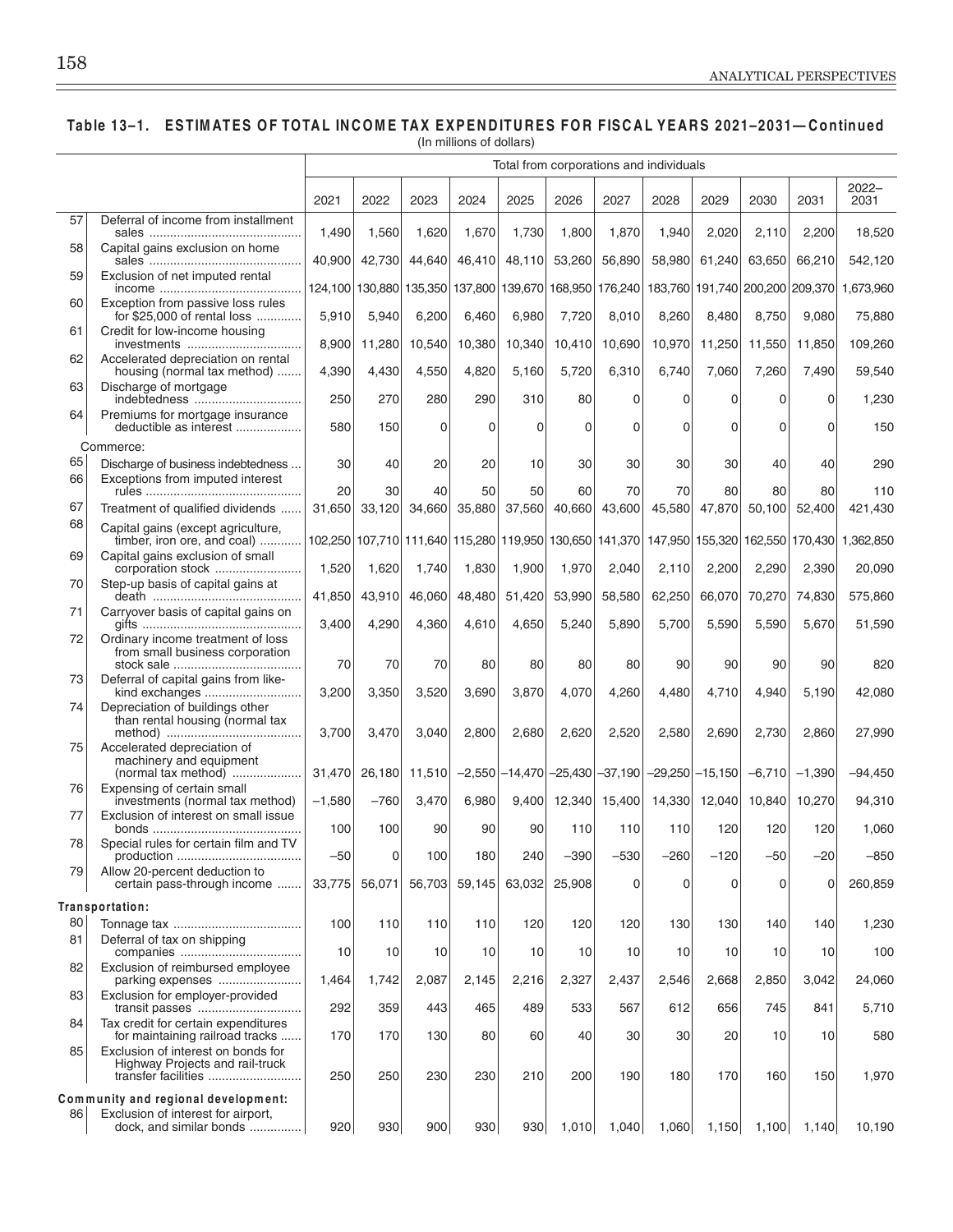#### Table 13-1. ESTIMATES OF TOTAL INCOME TAX EXPENDITURES FOR FISCAL YEARS 2021-2031-Continued (In millions of dollars)

|          |                                                                                |            |            |            | (111 11111110115 UI GUILAIS) |            |               |             |                                         |              |              |                |                |
|----------|--------------------------------------------------------------------------------|------------|------------|------------|------------------------------|------------|---------------|-------------|-----------------------------------------|--------------|--------------|----------------|----------------|
|          |                                                                                |            |            |            |                              |            |               |             | Total from corporations and individuals |              |              |                |                |
|          |                                                                                | 2021       | 2022       | 2023       | 2024                         | 2025       | 2026          | 2027        | 2028                                    | 2029         | 2030         | 2031           | 2022-<br>2031  |
| 87       | Exemption of certain mutuals' and<br>cooperatives' income                      | 90         | 100        | 100        | 100                          | 100        | 110           | 110         | 110                                     | 110          | 120          | 120            | 1,080          |
| 88       | Empowerment zones                                                              | 130        | 90         | 100        | 110                          | 110        | 90            | 60          | 40                                      | 20           | 20           | 20             | 660            |
| 89       | New markets tax credit                                                         | 1,140      | 1,170      | 1,210      | 1,250                        | 1,310      | 1,360         | 1,340       | 1,230                                   | 1,060        | 870          | 640            | 11,440         |
| 90       | Credit to holders of Gulf and<br>Midwest Tax Credit Bonds                      | 120        | 110        | 100        | 90                           | 80         | 80            | 80          | 70                                      | 60           | 60           | 50             | 780            |
| 91       | Recovery Zone Bonds <sup>5</sup>                                               | 110        | 100        | 90         | 80                           | 80         | 70            | 70          | 60                                      | 60           | 50           | 40             | 700            |
| 92       | Tribal Economic Development                                                    | 10         | 10         | 10         | 10                           | 10         | 10            | 10          | 10                                      | 10           | 10           | 10             | 100            |
| 93       | Opportunity Zones                                                              | 2,990      | 3,490      | 2,100      | 2,180                        | 2.070      | $-5,580$      | $-11.220$   | 590                                     | 780          | 990          | 1,120          | $-3,480$       |
| 94       | Disaster Employee Retention Credit                                             | 160        | 160        | 90         | 60                           | 60         | 50            | 40          | 40                                      | 30           | 30           | 20             | 580            |
|          | Education, training, employment, and<br>social services:                       |            |            |            |                              |            |               |             |                                         |              |              |                |                |
|          | Education:                                                                     |            |            |            |                              |            |               |             |                                         |              |              |                |                |
| 95       | Exclusion of scholarship and<br>fellowship income (normal tax                  | 3,790      | 4,140      | 4,280      | 4,520                        | 4,800      | 5,370         | 6,230       | 6,590                                   | 6,980        | 7,380        | 7,800          | 58,090         |
| 96       | Tax credits for post-secondary                                                 |            |            |            |                              |            |               |             |                                         |              |              |                |                |
|          | education expenses 6                                                           | 9,250      | 14,620     | 14,380     | 14,320                       | 14,180     | 14,070        | 14,130      | 13,900                                  | 13.670       | 13,430       | 13,200         | 139,900        |
| 97<br>98 | Deductibility of student loan interest<br>Qualified tuition programs (includes | 2,110      | 2,260      | 2,190      | 2,280                        | 2,330      | 2,530         | 2,880       | 2,920                                   | 3,040        | 3,060        | 3,100          | 26,590         |
| 99       | Education IRA)<br>Exclusion of interest on student-loan                        | 2.790      | 2,970      | 3,200      | 3,570                        | 4,060      | 4,980         | 5,980       | 7,090                                   | 8,550        | 10,500       | 13.070         | 63,970         |
|          |                                                                                | 180        | 180        | 180        | 180                          | 180        | 200           | 200         | 210                                     | 220          | 220          | 220            | 1,990          |
| 100      | Exclusion of interest on bonds for<br>private nonprofit educational            |            |            |            |                              |            |               |             |                                         |              |              |                |                |
| 101      | Credit for holders of zone academy                                             | 2,450      | 2,470      | 2,400      | 2,460                        | 2,480      | 2,690         | 2,780       | 2,820                                   | 3,070        | 2,920        | 3,030          | 27,120         |
|          |                                                                                | 130        | 110        | 90         | 80                           | 60         | 50            | 50          | 40                                      | 40           | 40           | 30             | 590            |
| 102      | Exclusion of interest on savings<br>bonds redeemed to finance                  | 40         | 40         | 40         | 40                           | 40         |               |             |                                         |              | 50           |                | 460            |
| 103      | educational expenses<br>Parental personal exemption for                        | $\Omega$   | 0          | $\Omega$   | $\Omega$                     | $\Omega$   | 50<br>3,400   | 50<br>5,020 | 50<br>4,930                             | 50<br>4,830  | 4,740        | 50             | 27,560         |
| 104      | students age 19 or over<br>Charitable contributions to                         |            |            |            |                              |            |               |             |                                         |              |              | 4,640          |                |
| 105      | educational institutions<br>Exclusion of employer-provided                     | 4,880      | 5,190      | 5,510      | 5,820                        | 6,130      | 7,290         | 9,370       | 9,800                                   | 10,260       | 10,430       | 10,620         | 80,420         |
| 106      | educational assistance<br>Special deduction for teacher                        | 1,390      | 1,510      | 1,630      | 1,740                        | 1,860      | 1,650         | 1,570       | 1,650                                   | 1,730        | 1,810        | 1,900          | 17,050         |
|          |                                                                                | 170        | 180        | 170        | 170                          | 180        | 190           | 210         | 210                                     | 210          | 210          | 220            | 1,950          |
| 107      | Discharge of student loan<br>indebtedness                                      | 90         | 90         | 100        | 110                          | 120        | 150           | 170         | 190                                     | 210          | 240          | 260            | 1,640          |
| 108      | Qualified school construction                                                  | 540        | 520        | 490        | 470                          | 440        | 410           | 390         | 360                                     | 330          | 320          | 300            | 4,030          |
|          | Training, employment, and social<br>services:                                  |            |            |            |                              |            |               |             |                                         |              |              |                |                |
| 109      | Work opportunity tax credit                                                    | 1,690      | 1,780      | 1,830      | 1,890                        | 1,950      | 1,300         | 530         | 370                                     | 280          | 200          | 160            | 10,290         |
| 110      | Employer provided child care                                                   | 420        | 530        | 640        | 680                          | 730        | 970           | 1,100       | 1,170                                   | 1,240        | 1,320        | 1,390          | 9,770          |
| 111      | Employer-provided child care credit                                            | 20         | 20         | 20         | 20                           | 20         | 20            | 20          | 30                                      | 30           | 30           | 40             | 250            |
| 112      | Assistance for adopted foster                                                  |            |            |            |                              |            |               |             |                                         |              |              |                |                |
| 113      | Adoption credit and exclusion                                                  | 660<br>790 | 700<br>830 | 750<br>860 | 800<br>880                   | 850<br>900 | 900<br>910    | 960<br>920  | 1,020<br>930                            | 1,080<br>940 | 1,150<br>950 | 1,220<br>950   | 9,430<br>9,070 |
| 114      | Exclusion of employee meals and                                                |            |            |            |                              |            |               |             |                                         |              |              |                |                |
| 115      | lodging (other than military)<br>Credit for child and dependent care           | 5,620      | 7,760      | 8,120      | 8,050                        | 8,270      | 9,560         | 10,300      | 10,570                                  | 10,870       | 11,210       | 11.560         | 96,270         |
| 116      | Credit for disabled access                                                     | 3,860      | 5,230      | 3,480      | 3,540                        | 3,610      | 3,730         | 3,870       | 3,950                                   | 4,040        | 4,120        | 4,210          | 39,780         |
| 117      | expenditures<br>Deductibility of charitable                                    | 10         | 10         | 10         | 10                           | 10         | 10            | 10          | 10                                      | 10           | 10           | 10             | 100            |
|          | contributions, other than<br>education and health                              | 43,610     | 46,410     | 49,220     | 52,050                       |            | 54,810 66,080 | 86,500      | 90,570                                  | 94,830       |              | 99,300 103,980 | 743,750        |
| 118      | Exclusion of certain foster care                                               | 510        | 510        | 520        | 530                          | 540        | 540           | 540         | 540                                     | 560          | 580          | 590            | 5,450          |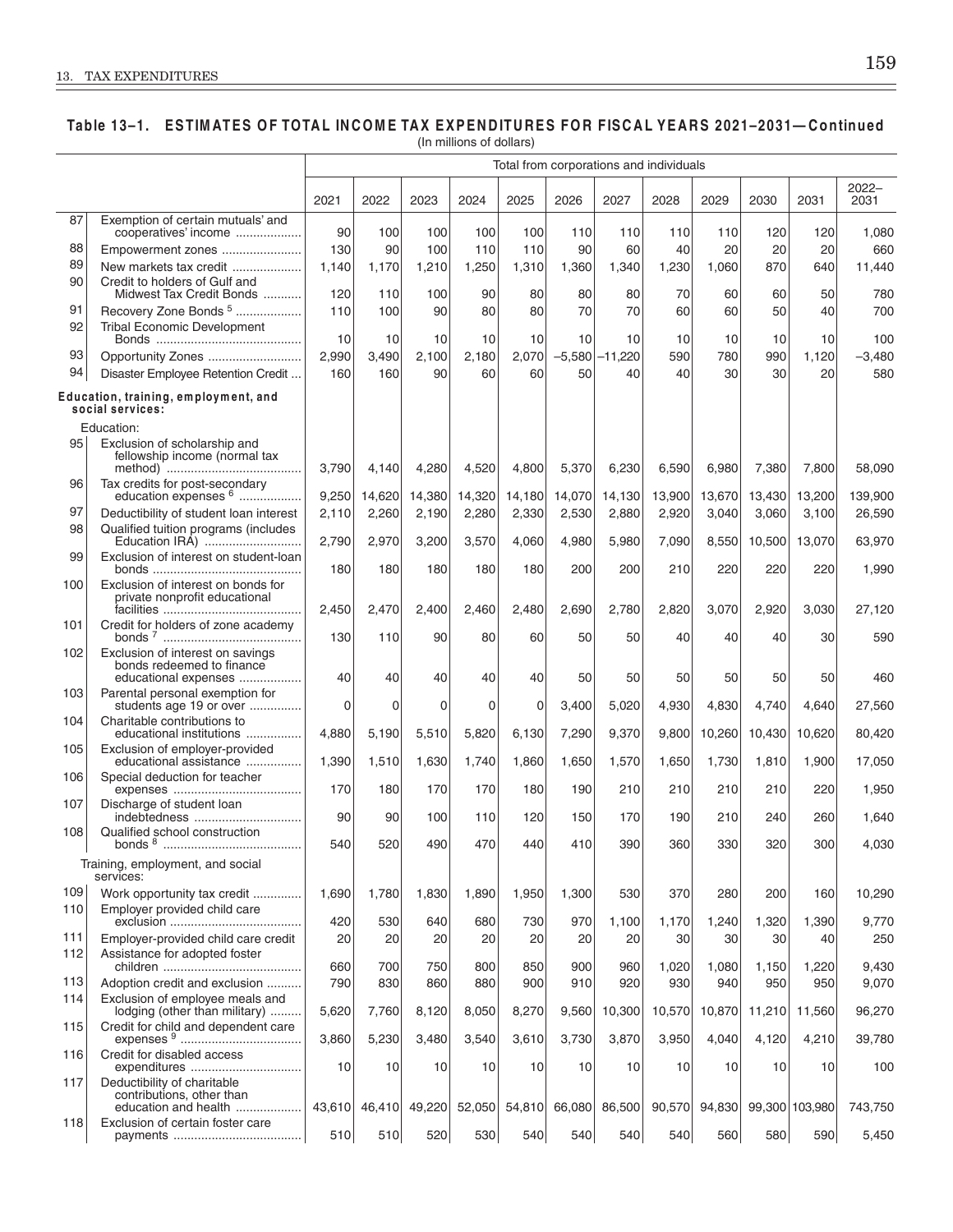|            |                                                                                                    |                 |                 |                                                 | (In millions of dollars) |                 |          |          |                                         |                  |          |                  |                                                                                                   |
|------------|----------------------------------------------------------------------------------------------------|-----------------|-----------------|-------------------------------------------------|--------------------------|-----------------|----------|----------|-----------------------------------------|------------------|----------|------------------|---------------------------------------------------------------------------------------------------|
|            |                                                                                                    |                 |                 |                                                 |                          |                 |          |          | Total from corporations and individuals |                  |          |                  |                                                                                                   |
|            |                                                                                                    | 2021            | 2022            | 2023                                            | 2024                     | 2025            | 2026     | 2027     | 2028                                    | 2029             | 2030     | 2031             | $2022 -$<br>2031                                                                                  |
| 119        | Exclusion of parsonage allowances                                                                  | 950             | 1,000           | 1,050                                           | 1,110                    | 1,170           | 1,230    | 1,300    | 1,370                                   | 1,440            | 1,510    | 1,590            | 12,770                                                                                            |
| 120        | Indian employment credit                                                                           | 70              | 50              | 30                                              | 30                       | 30              | 20       | 20       | 20                                      | 10               | 10       | 10               | 230                                                                                               |
| 121        | Credit for employer differential wage                                                              | $\Omega$        | $\Omega$        | $\Omega$                                        | 0                        | $\Omega$        | 10       | 10       | 10                                      | 20               | 20       | 20               | 90                                                                                                |
| Health:    |                                                                                                    |                 |                 |                                                 |                          |                 |          |          |                                         |                  |          |                  |                                                                                                   |
| 122        | Exclusion of employer contributions<br>for medical insurance premiums<br>and medical care $10$     |                 |                 |                                                 |                          |                 |          |          |                                         |                  |          |                  | 221,460 221,020 225,140 235,300 248,460 289,890 320,580 337,950 356,210 375,490 395,820 3,005,860 |
| 123        | Self-employed medical insurance                                                                    | 7.690           |                 |                                                 | 9,080                    |                 | 11,070   | 12,180   |                                         |                  | 14,300   |                  |                                                                                                   |
| 124        | Medical Savings Accounts and<br>Health Savings Accounts                                            | 10,760          | 8,010<br>10,890 | 8,530<br>11,150                                 | 11,610                   | 9,650<br>12,220 | 13,900   | 14,960   | 12,870<br>15,490                        | 13,580<br>16,050 | 16,540   | 15,120<br>17,020 | 114,390<br>139,830                                                                                |
| 125        | Deductibility of medical expenses                                                                  | 8,350           | 8,820           | 9,390                                           | 10,100                   | 10,980          | 16,760   | 20,830   | 22,660                                  | 24,600           | 26,700   | 28,940           | 179,780                                                                                           |
| 126        | Exclusion of interest on hospital<br>construction bonds                                            | 3,510           | 3,530           | 3,430                                           | 3,520                    | 3,540           | 3,840    | 3,970    | 4,040                                   | 4,380            | 4,170    | 4,320            | 38,740                                                                                            |
| 127        | Refundable Premium Assistance<br>Tax Credit <sup>11</sup>                                          | 6,360           | 5,160           | 3,690                                           | 3,990                    | 4,270           | 4,980    | 5,450    | 5,910                                   | 6,310            | 6,670    | 7,090            | 53,520                                                                                            |
| 128        | Credit for employee health insurance                                                               |                 |                 |                                                 |                          |                 |          |          |                                         |                  |          |                  |                                                                                                   |
| 129        | expenses of small business $12$<br>Deductibility of charitable                                     | 40              | 30              | 10                                              | 10                       | $\Omega$        | $\Omega$ | $\Omega$ | $\Omega$                                | 0                | $\Omega$ | $\Omega$         | 50                                                                                                |
|            | contributions to health institutions                                                               | 8,820           | 9,350           | 9,870                                           | 10,400                   | 10,910          | 12,390   | 14,870   | 15,560                                  | 16,260           | 16,990   | 17,740           | 134,340                                                                                           |
| 130<br>131 | Tax credit for orphan drug research.<br>Special Blue Cross/Blue Shield tax                         | 1,900           | 2,290           | 2,750                                           | 3.310                    | 3,990           | 4,800    | 5.770    | 6,940                                   | 8,360            | 10,060   | 12,110           | 60,380                                                                                            |
| 132        | Distributions from retirement plans                                                                | 230             | 300             | 330                                             | 350                      | 360             | 380      | 400      | 430                                     | 460              | 490      | 530              | 4,030                                                                                             |
| 133        | for premiums for health and long-<br>term care insurance<br>Credit for family and sick leave taken | 450             | 460             | 470                                             | 490                      | 500             | 590      | 630      | 650                                     | 660              | 670      | 670              | 5,790                                                                                             |
|            | by self-employed individuals                                                                       | 1,180           | 180             | $\Omega$                                        | 0                        | $\Omega$        | $\Omega$ | $\Omega$ | $\Omega$                                | $\Omega$         | $\Omega$ | $\Omega$         | 180                                                                                               |
|            | Income security:                                                                                   |                 |                 |                                                 |                          |                 |          |          |                                         |                  |          |                  |                                                                                                   |
| 134        | Child tax credit <sup>13</sup>                                                                     | 72,571          | 65,242          | 76,883                                          | 77,011                   | 77,468          | 48,710   | 20,580   | 20,330                                  | 20,100           | 19,880   | 19,660           | 445,864                                                                                           |
| 135        | Exclusion of railroad Social Security<br>equivalent benefits                                       | 300             | 280             | 250                                             | 230                      | 210             | 200      | 190      | 170                                     | 140              | 110      | 80               | 1,860                                                                                             |
| 136        | Exclusion of workers' compensation                                                                 | 9,010           | 9,020           | 9.030                                           | 9,040                    | 9,040           | 9,050    | 9.060    | 9.070                                   | 9,080            | 9.080    | 9,090            | 90,560                                                                                            |
| 137        | Exclusion of public assistance<br>benefits (normal tax method)                                     | 600             | 600             | 630                                             | 630                      | 640             | 680      | 700      | 730                                     | 740              | 730      | 770              | 6,850                                                                                             |
| 138        | Exclusion of special benefits for<br>disabled coal miners                                          | 20              | 20              | 20                                              | 20                       | 20              | 20       | 10       | 10                                      | 10               | 10       | 10               | 150                                                                                               |
| 139        | Exclusion of military disability                                                                   | 170             |                 |                                                 | 170                      |                 | 200      |          | 210                                     | 220              | 220      | 230              |                                                                                                   |
|            | Net exclusion of pension contributions                                                             |                 | 170             | 170                                             |                          | 180             |          | 210      |                                         |                  |          |                  | 1,980                                                                                             |
| 140        | and earnings:<br>Defined benefit employer plans                                                    | 70,340          | 73,370          | 74,750                                          |                          | 77,170 78,490   | 86,410   | 86,680   | 87,300                                  | 84,610           | 81,640   | 77,550           | 807,970                                                                                           |
| 141        | Defined contribution employer plans                                                                |                 |                 | 100,020 102,850 109,150 111,860 117,110 138,380 |                          |                 |          |          | 142,790 148,130 154,690 161,090 167,690 |                  |          |                  | 1,353,740                                                                                         |
| 142        | Individual Retirement Accounts                                                                     |                 | 19,890          | 21,460                                          | 22,630                   | 23,660          | 28,840   | 30,570   | 32,170                                  | 34,010           | 36,300   | 38,780           | 288,310                                                                                           |
| 143        | Low- and moderate-income savers'                                                                   | 20,770<br>1,220 | 1,260           | 1,300                                           | 1,270                    | 1,270           | 1,440    | 1,410    | 1,400                                   | 1,400            | 1,390    | 1,400            | 13,540                                                                                            |
| 144        | Self-employed plans                                                                                | 32,260          | 33,170          | 35,210                                          | 36,080                   | 37,780          | 44,640   | 46,060   | 47,780                                  | 49,900           | 51,960   | 54,090           | 436,670                                                                                           |
|            | Exclusion of other employee benefits:                                                              |                 |                 |                                                 |                          |                 |          |          |                                         |                  |          |                  |                                                                                                   |
| 145        | Premiums on group term life                                                                        | 3,190           | 3,250           | 3,330                                           | 3,450                    | 3,580           | 4,060    | 4.310    | 4,450                                   | 4,590            | 4,740    | 4,900            | 40,660                                                                                            |
| 146        | Premiums on accident and disability                                                                | 340             | 340             | 340                                             | 350                      | 350             | 350      | 350      | 350                                     | 350              | 350      | 350              | 3,480                                                                                             |
| 147        | Exclusion of investment income from<br>Supplementary Unemployment                                  |                 |                 |                                                 |                          |                 |          |          |                                         |                  |          |                  |                                                                                                   |
| 148        | Benefit Trusts<br>Exclusion of investment income<br>from Voluntary Employee Benefit                | 20              | 10              | 20                                              | 20                       | 30              | 30       | 30       | 40                                      | 40               | 40       | 40               | 300                                                                                               |
|            | Associations trusts                                                                                | 1,130           | 1,190           | 1,260                                           | 1,330                    | 1,420           | 1,580    | 1,640    | 1,720                                   | 1,810            | 1,900    | 1,990            | 15,840                                                                                            |
| 149        | Special Employee Stock Ownership<br>Plan (ESOP) rules                                              | 210             | 220             | 220                                             | 230                      | 230             | 240      | 240      | 250                                     | 250              | 270      | 270              | 2,420                                                                                             |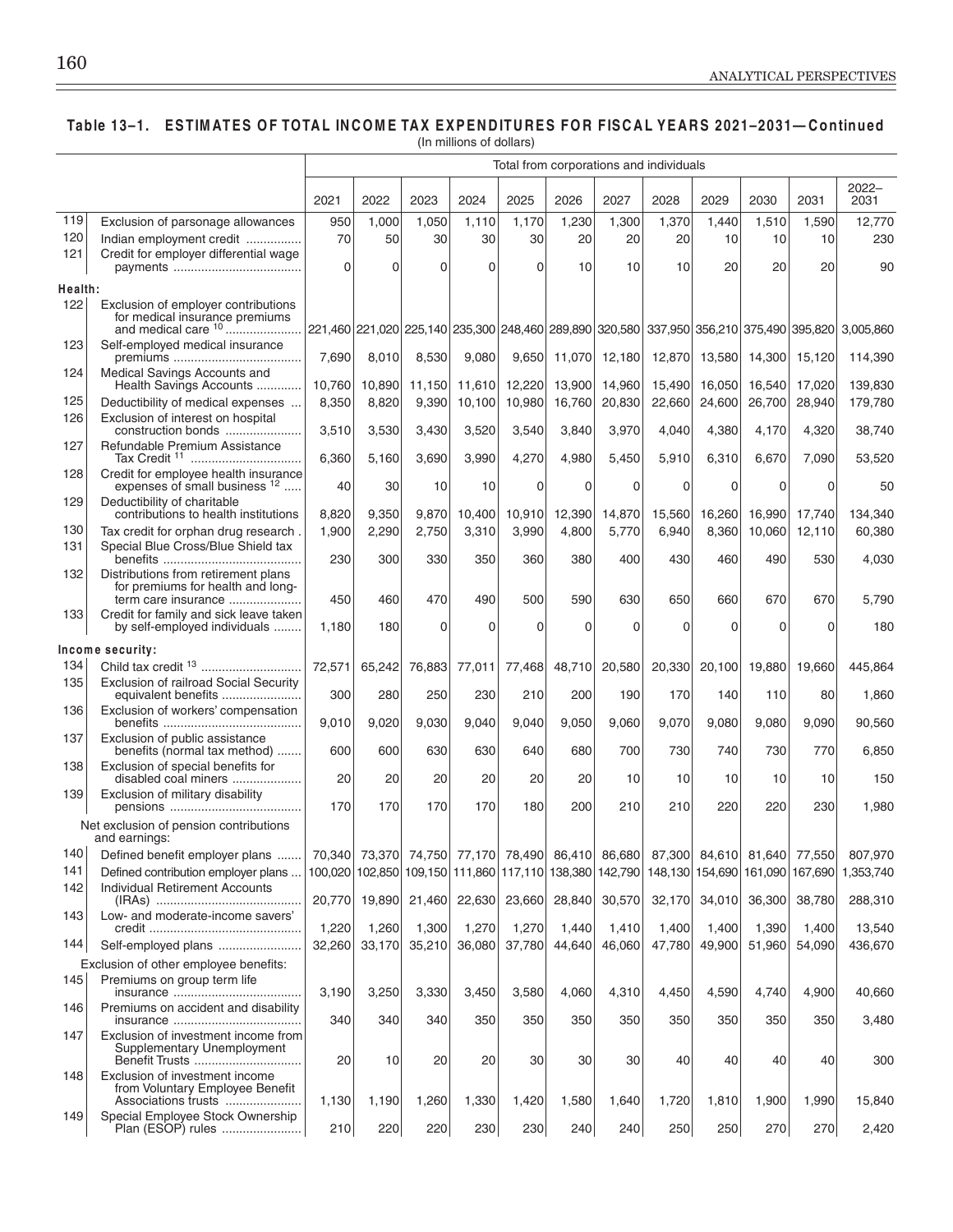#### Table 13-1. ESTIMATES OF TOTAL INCOME TAX EXPENDITURES FOR FISCAL YEARS 2021-2031-Continued ر<br>ماللان alloh <del>1</del>

|                                                                                                                   |                                                                                                          |                                         |             |          | (in millions of dollars) |          |          |          |                                                      |          |          |                                                      |               |  |
|-------------------------------------------------------------------------------------------------------------------|----------------------------------------------------------------------------------------------------------|-----------------------------------------|-------------|----------|--------------------------|----------|----------|----------|------------------------------------------------------|----------|----------|------------------------------------------------------|---------------|--|
|                                                                                                                   |                                                                                                          | Total from corporations and individuals |             |          |                          |          |          |          |                                                      |          |          |                                                      |               |  |
|                                                                                                                   |                                                                                                          | 2021                                    | 2022        | 2023     | 2024                     | 2025     | 2026     | 2027     | 2028                                                 | 2029     | 2030     | 2031                                                 | 2022-<br>2031 |  |
| 150                                                                                                               | Additional deduction for the blind                                                                       | 40                                      | 40          | 40       | 40                       | 50       | 50       | 50       | 50                                                   | 50       | 60       | 60                                                   | 490           |  |
| 151                                                                                                               | Additional deduction for the elderly                                                                     | 5,900                                   | 6,020       | 6,520    | 6,940                    | 7,490    | 6,450    | 6,960    | 7,500                                                | 7,820    | 8,370    | 8,940                                                | 73,010        |  |
| 152                                                                                                               | Deductibility of casualty losses                                                                         | $\Omega$                                | $\mathbf 0$ | 0        | $\mathbf 0$              | 0        | 655      | 1,006    | 1,031                                                | 1,067    | 1,111    | 1,137                                                | 6,006         |  |
| 153                                                                                                               | Earned income tax credit (EITC) <sup>14</sup>                                                            | 2,080                                   | 2,410       | 2,780    | 2,970                    | 3,060    | 3,130    | 4,590    | 4,730                                                | 4,870    | 5,040    | 5,200                                                | 38,780        |  |
| 154                                                                                                               | Recovery rebate credits <sup>15</sup>                                                                    | 20,480                                  | 1,280       | 20       | $\Omega$                 | 0        | $\Omega$ | 0        | $\Omega$                                             | 0        | $\Omega$ | $\Omega$                                             | 1,300         |  |
| 155                                                                                                               | Exemption of unemployment<br>insurance benefits                                                          | 26,480                                  | $\Omega$    | $\Omega$ | $\Omega$                 | 0        | $\Omega$ | $\Omega$ | $\Omega$                                             | $\Omega$ | $\Omega$ | $\Omega$                                             | 0             |  |
|                                                                                                                   | Social Security:                                                                                         |                                         |             |          |                          |          |          |          |                                                      |          |          |                                                      |               |  |
|                                                                                                                   | Exclusion of social security benefits:                                                                   |                                         |             |          |                          |          |          |          |                                                      |          |          |                                                      |               |  |
| 156                                                                                                               | Social Security benefits for retired<br>and disabled workers and<br>spouses, dependents, and             | 26,630                                  | 27,240      | 27,570   | 29,330                   | 29,890   | 33,300   | 38,390   | 40,090                                               | 41,900   | 43,740   | 45,510                                               | 356,960       |  |
| 157                                                                                                               | Credit for certain employer social<br>security contributions                                             | 1,040                                   | 1,410       | 1,560    | 1,670                    | 1,780    | 1,890    | 1,990    | 2,100                                                | 2,210    | 2,320    | 2,420                                                | 19,350        |  |
|                                                                                                                   | Veterans benefits and services:                                                                          |                                         |             |          |                          |          |          |          |                                                      |          |          |                                                      |               |  |
| 158                                                                                                               | Exclusion of veterans death benefits                                                                     |                                         |             |          |                          |          |          |          |                                                      |          |          |                                                      |               |  |
|                                                                                                                   | and disability compensation                                                                              | 9,770                                   | 11,010      | 11,380   | 11,720                   | 12,160   | 13,180   | 14,950   | 15,580                                               | 16.230   | 16.890   | 17.590                                               | 140,690       |  |
| 159                                                                                                               | Exclusion of veterans pensions                                                                           | 220                                     | 230         | 220      | 210                      | 210      | 220      | 250      | 250                                                  | 250      | 250      | 250                                                  | 2,340         |  |
| 160                                                                                                               | Exclusion of G.I. Bill benefits                                                                          | 1,470                                   | 1,510       | 1,470    | 1,500                    | 1,550    | 1,670    | 1,880    | 1,950                                                | 2,020    | 2.090    | 2,170                                                | 17,810        |  |
| 161                                                                                                               | Exclusion of interest on veterans<br>housing bonds                                                       | 80                                      | 90          | 90       | 80                       | 90       | 90       | 100      | 100                                                  | 110      | 110      | 100                                                  | 960           |  |
|                                                                                                                   | General government:                                                                                      |                                         |             |          |                          |          |          |          |                                                      |          |          |                                                      |               |  |
| 162                                                                                                               | Exclusion of interest on public<br>purpose State and local bonds                                         | 31,240                                  | 31,520      | 30,520   | 31,360                   | 31,580   | 34,230   | 35,380   | 35,950                                               | 38,990   | 37,130   | 38,540                                               | 345,200       |  |
| 163<br>164                                                                                                        | Build America Bonds <sup>16</sup><br>Deductibility of nonbusiness State<br>and local taxes other than on | 0                                       | $\Omega$    | $\Omega$ | $\Omega$                 | $\Omega$ | $\Omega$ | $\Omega$ | $\Omega$                                             | 0        | $\Omega$ | $\Omega$                                             | $\Omega$      |  |
|                                                                                                                   | owner-occupied homes <sup>17</sup>                                                                       | 7,170                                   | 7,667       | 7,713    | 7,877                    |          |          |          | 8,240 86,236 120,498 121,686 127,380 133,563 140,089 |          |          |                                                      | 760,949       |  |
| Interest:                                                                                                         |                                                                                                          |                                         |             |          |                          |          |          |          |                                                      |          |          |                                                      |               |  |
| 165                                                                                                               | Deferral of interest on U.S. savings                                                                     | 840                                     | 830         | 820      | 810                      | 800      | 800      | 790      | 780                                                  | 770      | 760      | 750                                                  | 7,910         |  |
|                                                                                                                   | Addendum: Aid to State and local<br>governments:                                                         |                                         |             |          |                          |          |          |          |                                                      |          |          |                                                      |               |  |
|                                                                                                                   | Deductibility of:                                                                                        |                                         |             |          |                          |          |          |          |                                                      |          |          |                                                      |               |  |
|                                                                                                                   | Property taxes on owner-occupied                                                                         | 6,740                                   | 7,030       | 7,070    | 7.290                    | 7,700    | 39,370   | 57,270   | 60,230                                               | 63,060   |          | 66.110 69.310                                        | 384,440       |  |
|                                                                                                                   | Nonbusiness State and local taxes<br>other than on owner-occupied                                        |                                         |             |          | 7,877                    |          |          |          |                                                      |          |          | 8,240 86,236 120,498 121,686 127,380 133,563 140,089 |               |  |
|                                                                                                                   |                                                                                                          | 7,170                                   | 7,667       | 7,713    |                          |          |          |          |                                                      |          |          |                                                      | 760,949       |  |
|                                                                                                                   | Exclusion of interest on State and local<br>bonds for:                                                   |                                         |             |          |                          |          |          |          |                                                      |          |          |                                                      |               |  |
|                                                                                                                   | Public purposes                                                                                          | 31,240                                  | 31,520      | 30,520   | 31,360                   | 31,580   | 34,230   | 35,380   | 35,950                                               | 38,990   | 37,130   | 38,540                                               | 345,200       |  |
|                                                                                                                   | Energy facilities                                                                                        | 10                                      | 10          | 10       | 10                       | 10       | 10       | 10       | 10                                                   | 10       | 10       | 10                                                   | 100           |  |
|                                                                                                                   | Water, sewage, and hazardous<br>waste disposal facilities                                                | 350                                     | 360         | 350      | 360                      | 360      | 390      | 400      | 400                                                  | 430      | 420      | 430                                                  | 3,900         |  |
|                                                                                                                   |                                                                                                          | 100                                     | 100         | 90       | 90                       | 90       | 110      | 110      | 110                                                  | 120      | 120      | 120                                                  | 1,060         |  |
|                                                                                                                   | Owner-occupied mortgage subsidies                                                                        | 910                                     | 920         | 890      | 920                      | 920      | 1,000    | 1,040    | 1,050                                                | 1,140    | 1,090    | 1,130                                                | 10,100        |  |
| 1,930<br>Rental housing<br>1,540<br>1,510<br>1,550<br>1,690<br>1,750<br>1,780<br>1,830<br>1,910<br>1,560<br>1,560 |                                                                                                          |                                         |             |          |                          |          |          |          |                                                      |          |          | 17,070                                               |               |  |
| Airports, docks, and similar facilities<br>920<br>900<br>930<br>1,150<br>930<br>930<br>1,010<br>1,040<br>1,060    |                                                                                                          |                                         |             |          |                          |          |          |          |                                                      |          | 1,100    | 1,140                                                | 10,190        |  |
|                                                                                                                   |                                                                                                          | 180                                     | 180         | 180      | 180                      | 180      | 200      | 200      | 210                                                  | 220      | 220      | 220                                                  | 1,990         |  |
|                                                                                                                   | Private nonprofit educational                                                                            | 2,450                                   | 2,470       | 2,400    | 2,460                    | 2,480    | 2,690    | 2,780    | 2,820                                                | 3,070    | 2,920    | 3,030                                                | 27,120        |  |
|                                                                                                                   | Hospital construction                                                                                    | 3,510                                   | 3,530       | 3,430    | 3,520                    | 3,540    | 3,840    | 3,970    | 4,040                                                | 4,380    | 4,170    | 4,320                                                | 38,740        |  |
|                                                                                                                   | Veterans' housing                                                                                        | 80                                      | 90          | 90       | 80                       | 90       | 90       | 100      | 100                                                  | 110      | 110      | 100                                                  | 960           |  |

 $=$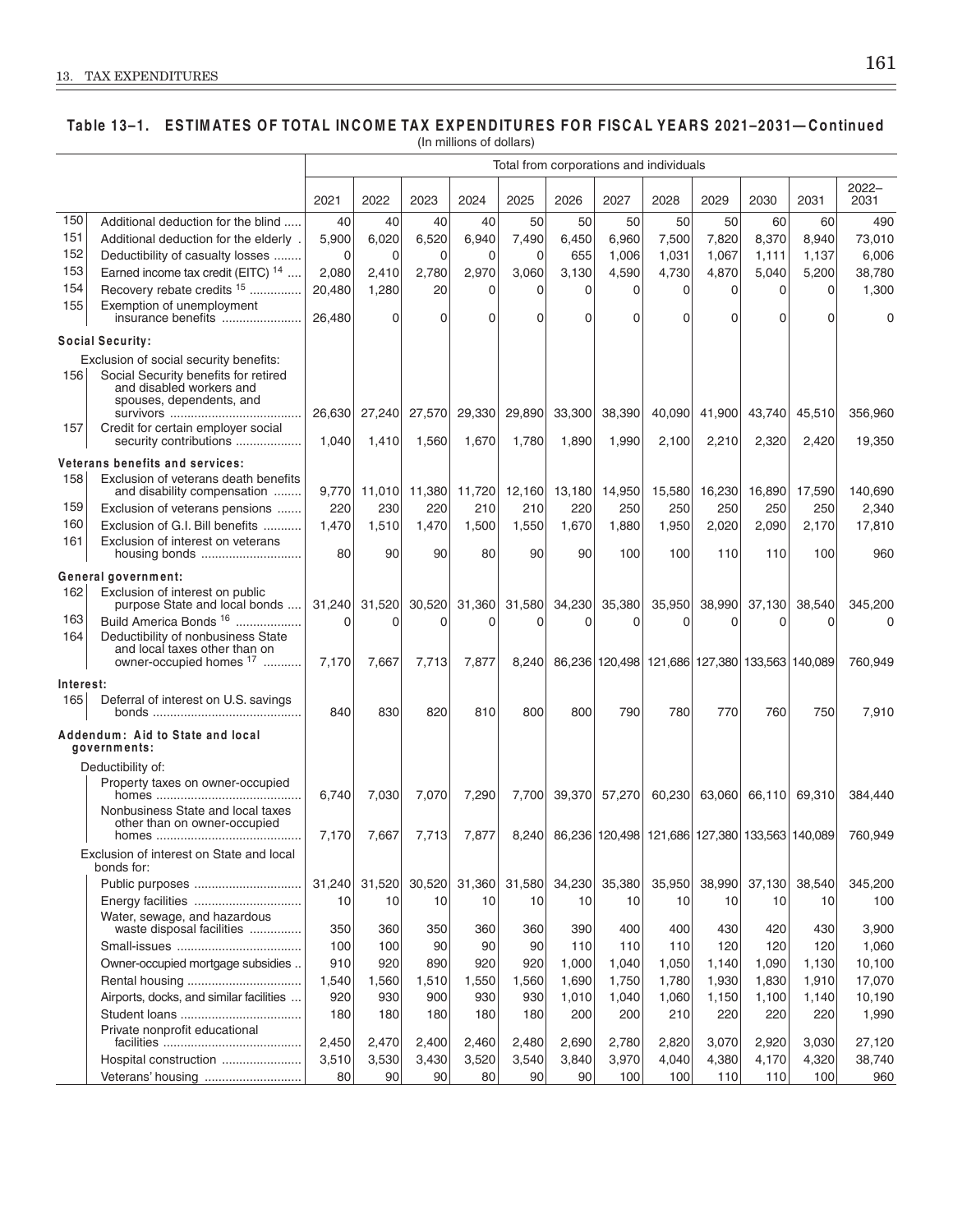### **Table 13–1. ESTIMATES OF TOTAL INCOME TAX EXPENDITURES FOR FISCAL YEARS 2021–2031—Continued** (In millions of dollars)

 $^1$ The alternative fuel mixture credit results in a reduction in excise tax receipts (in millions of dollars) as follows: 2021 \$1,020; 2022 \$330 and \$0 thereafter.

3 In addition, the credit for holding clean renewable energy bonds has outlay effects of (in millions of dollars): 2021 \$40; 2022 \$40; 2023 \$40; 2024 \$40; 2025 \$40; 2026, \$40; 2027 \$40; 2028 \$40; 2029 \$40, 2030 \$40, and 3031 \$40.

4 In addition, the qualified energy conservation bonds have outlay effects of (in millions of dollars): 2021 \$40; 2022 \$40; 2023 \$40; 2024 \$40; 2025 \$40; 2026, \$40; 2027 \$40; 2028 \$40; 2029 \$40, 2030 \$40, and 2031 \$40.

5 In addition, recovery zone bonds have outlay effects (in millions of dollars) as follows: 2021 \$120; 2022 \$120; 2023 \$120; 2024 \$110; 2025 \$110; 2026, \$110; 2027 \$110; 2028 \$110; 2029 \$110, 2030 \$100, and 2031 \$100.

 $6$  In addition, the tax credits and deductions for postsecondary education expenses have outlay effects of 2021 \$3,940; 2022 \$2,980; 2023 \$2,980; 2024 \$2,960; 2025 \$2,930; 2026 \$2,890; 2027 \$2,850; 2028 \$2,810; 2029 \$2,770; 2030 \$2,730; and 2031 \$2,680.

 $^7$  In addition, the credit for holders of zone academy bonds has outlay effects of (in millions of dollars): 2021 \$40; 2022 \$40; 2023 \$40; 2024 \$40; 2025 \$40; 2026 \$40; 2027 \$40; 2028 \$40; 2029 \$40, 2030 \$40, and 2031 \$40.

8 In addition, the provision for school construction bonds has outlay effects of (in millions of dollars): 021 \$570; 2022 \$560; 2023 \$560; 2024 \$560; 2025 \$550; 2026 \$550; 2027 \$550; 2028 \$540; 2029 \$540, 2030 \$540, and 2031 \$530.

9 In addition, the credit is refundable for one year with outlay effects (millions of dollars): 2022 \$7,960.

<sup>10</sup> In addition, the employer contributions for health have effects on payroll tax receipts (in millions of dollars) as follows: 2021 \$128,380; 2022 \$136,900; 2023 \$143,900; 2024 \$150,450; 2025 \$158,470; 2026 \$167,310; 2027 \$175,910; 2028 \$184,750; 2029 \$194,090; 2030 \$203,930; and 2031 \$214,210; 11 In addition, the premium assistance credit provision has outlay effects (in millions of dollars) as follows: 2021 \$60,150; 2022 \$47,790; 2023 \$32,740;

2024 \$30,680; 2025 \$31,460; 2026 \$32,090; 2027 \$32,950; 2028 \$35,920; 2029 \$38,620; 2030 \$40,680; and 2031 \$42,570.

<sup>12</sup> In addition, the effect of the health coverage tax credit on receipts has outlay effects of (in millions of dollars) \$20 in 2021 and \$0 thereafter. 13 In addition, the effect of the child tax credit on receipts has outlay effects of (in millions of dollars): 2021 \$43,100; 2022 \$111,650; 2023 \$36,120; 2024 \$35,970; 2025 \$35,790; 2026 \$36,230; 2027 \$23,000; 2028 \$22,760; 2029 \$22,610; 2030 \$22,490; and 2031 \$22,420. The child tax credit line also includes the credit for other dependents (in millions of dollars): 2021 \$9,071; 2022 \$10,242; 2023 \$10,273; 2024 \$10,271; 2025 \$10,388; 2026 \$5.920; 2027 \$0; 2028 \$0; 2029 \$0; 2030 \$0; and 2031 \$0.

<sup>14</sup> In addition, the earned income tax credit on receipts has outlay effects of (in millions of dollars): 2021 \$68,870; 2022 \$77,290; 2023 \$64,440; 2024 \$67,330; 2025 \$68,650; 2026 \$69,260; 2027 \$68,940; 2028 \$69,610; 2029 \$70,440; 2030 \$71,480; and 2031 \$72,710.

15 In addition, the recovery rebate credits have outlay effects of (in millions of dollars): 2021 \$274,654; 2022 \$2,528; 2023 \$43; and \$0 thereafter. 16 In addition, the Build America Bonds have outlay effects of (in millions of dollars): 2021 \$2,810; 2022 \$2,790; 2023 \$2,770; 2024 \$2,750; 2025 \$2,730; 2026 \$2,710; 2027 \$2,690; 2028 \$2,670; 2029 \$2,650, 2030 \$2,630, and 2031 \$2,600.

<sup>17</sup> Because of interactions with the \$10,000 cap on State and local tax deductions for the years 2018 through 2025, these estimates understate the combined effects of repealing deductions for both property taxes on owner occupied housing and other non-business taxes. The estimate of repealing both is (in millions of dollars): 2021 \$20,170; 2022 \$20,790; 2023 \$21,590; 2024 \$22,563; 2025 \$23,640; 2026 \$114,960; 2027 \$158,470; 2028 \$162,300; 2029 \$169,870; 2030 \$178,000; and 2031 \$186,600.

 $^2$  In addition, the biodiesel producer tax credit results in a reduction in excise tax receipts (in millions of dollars) as follows: 2021 \$3,610; 2022 \$3,260; 2023 \$1,360 and \$0 thereafter.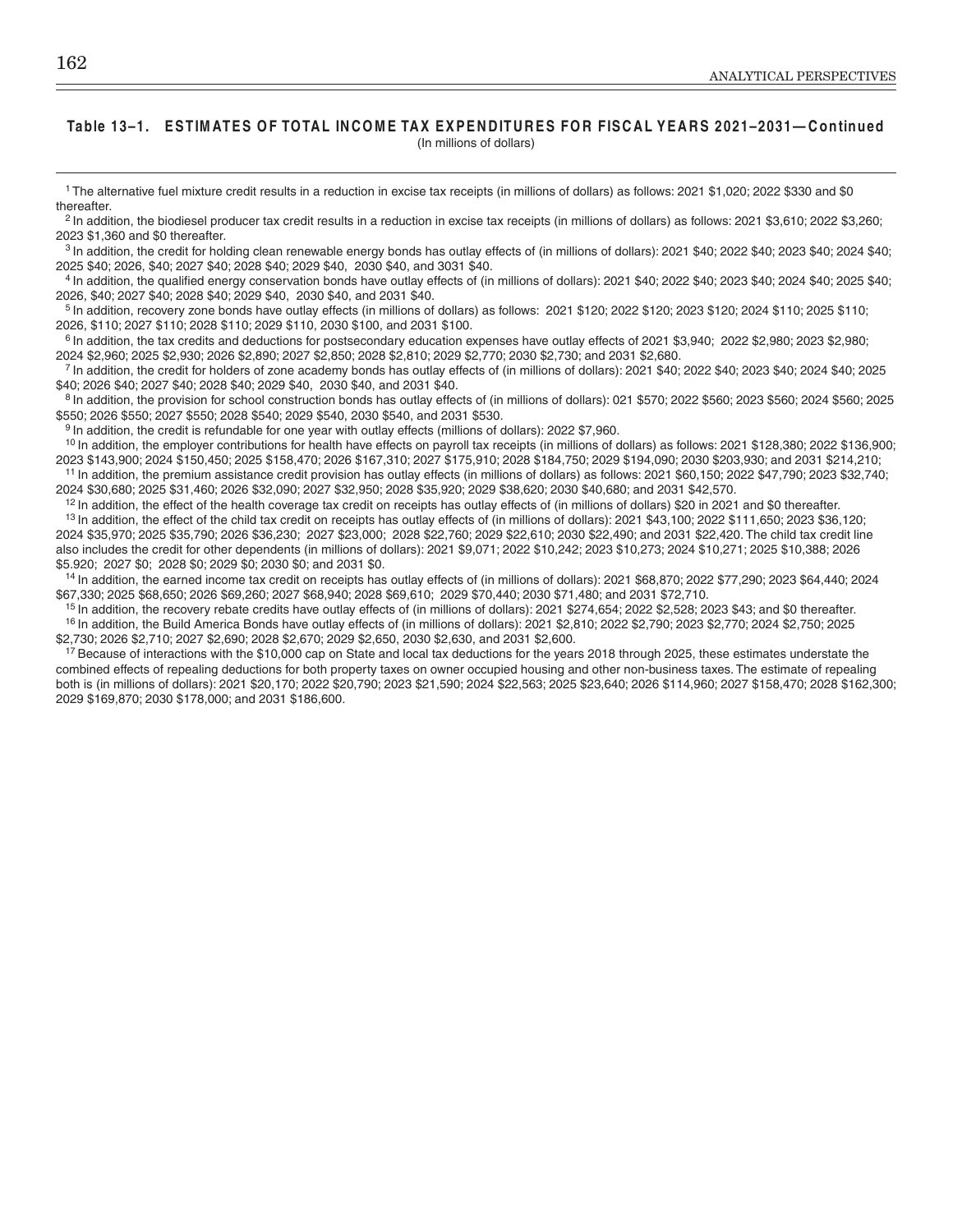(In millions of dollars)

|          |                                                                                                                  |                |                |                                                 |        |                 |               | Total from corporations |                |               |               |               |                   |
|----------|------------------------------------------------------------------------------------------------------------------|----------------|----------------|-------------------------------------------------|--------|-----------------|---------------|-------------------------|----------------|---------------|---------------|---------------|-------------------|
|          |                                                                                                                  | 2021           | 2022           | 2023                                            | 2024   | 2025            | 2026          | 2027                    | 2028           | 2029          | 2030          | 2031          | $2022 -$<br>2031  |
|          | <b>National Defense:</b>                                                                                         |                |                |                                                 |        |                 |               |                         |                |               |               |               |                   |
| 1        | Exclusion of benefits and<br>allowances to armed forces                                                          | $\Omega$       | 0              | $\Omega$                                        | 0      | $\Omega$        | $\Omega$      | $\Omega$                | 0              | 0             | 0             | $\Omega$      |                   |
|          | International affairs:                                                                                           |                |                |                                                 |        |                 |               |                         |                |               |               |               |                   |
| 2        | Exclusion of income earned abroad<br>by U.S. citizens                                                            | $\Omega$       | 0              | 0                                               | 0      | $\Omega$        | $\Omega$      | $\Omega$                | 0              | 0             | $\Omega$      | 0             |                   |
| 3<br>4   | Exclusion of certain allowances for<br>Federal employees abroad<br>Reduced tax rate on active income             | $\Omega$       | $\Omega$       | $\Omega$                                        | 0      | $\Omega$        | 0             | 0                       | 0              | $\Omega$      | 0             | 0             | C                 |
|          | of controlled foreign corporations                                                                               | 19,313         | 33,579         | 36,099                                          | 38,605 | 40,894          | 36,504        | 33,984                  |                | 35,038 35,750 | 36,578        | 37,470        | 364,499           |
| 5        | Deduction for foreign-derived<br>intangible income dervied from<br>trade or business within the<br>United States | 6,842          | 11,896         | 12,789                                          | 13,677 | 14,488          | 9,125         | 9,593                   | 9,891          | 10,092        | 10,325        | 10,577        | 112,453           |
| 6        | Interest Charge Domestic<br>International Sales Corporations                                                     | $\Omega$       | 0              | $\Omega$                                        | O      | $\Omega$        | $\Omega$      | $\Omega$                | 0              | $\Omega$      | 0             |               |                   |
|          | General science, space, and technology:                                                                          |                |                |                                                 |        |                 |               |                         |                |               |               |               |                   |
| 7        | Expensing of research and<br>experimentation expenditures<br>(normal tax method)                                 |                |                | $5,530$ $-20,660$ $-33,210$ $-23,890$ $-14,400$ |        |                 | $-4,250$      | $\Omega$                | 0              | 0             | $\Omega$      | $\Omega$      | $-96,410$         |
| 8        | Credit for increasing research                                                                                   | 16,560         | 18,240         | 19,690                                          | 21,020 |                 | 22,310 23,600 | 24,900                  | 26,220         | 27,580        | 28,990        | 30,450        | 243,000           |
| Energy:  |                                                                                                                  |                |                |                                                 |        |                 |               |                         |                |               |               |               |                   |
| 9        | Expensing of exploration and                                                                                     |                |                |                                                 |        |                 |               |                         |                |               |               |               |                   |
| 10       | development costs, fuels<br>Excess of percentage over cost                                                       | $-10$          | 20             | 50                                              | 80     | 90 <sub>1</sub> | 90            | 90                      | 90             | 90            | 90            | 90            | 780               |
|          | depletion, fuels                                                                                                 | 360            | 420            | 460                                             | 480    | 500             | 530           | 560                     | 600            | 630           | 670           | 700           | 5,550             |
| 11       | Exception from passive loss<br>limitation for working interests in<br>oil and gas properties                     | 0              | 0              | $\Omega$                                        | 0      | $\Omega$        | $\Omega$      | 0                       | 0              | 0             | 0             | O             | 0                 |
| 12       | Capital gains treatment of royalties                                                                             | $\mathbf 0$    | 0              | $\Omega$                                        | 0      | $\Omega$        | 0             | $\Omega$                | 0              | ი             | 0             | O             |                   |
| 13       | Exclusion of interest on energy                                                                                  | 0              | 0              | $\Omega$                                        | 0      | $\Omega$        | 0             | $\Omega$                | 0              | 0             | $\Omega$      | 0             | O                 |
| 14       | Enhanced oil recovery credit                                                                                     | 480            | 380            | 350                                             | 560    | 760             | 940           | 1,130                   | 1,270          | 1,330         | 1,370         | 1,410         | 9,500             |
| 15       | Energy production credit                                                                                         | 4,760          | 4,700          | 4,960                                           | 5,310  | 5,550           | 5,320         | 5,160                   | 4,870          | 4,520         | 3,960         | 3,290         | 47,640            |
| 16       | Marginal wells credit                                                                                            | 210            | 230            | 190                                             | 200    | 250             | 310           | 350                     | 370            | 380           | 390           | 400           | 3,070             |
| 17       | Energy investment credit                                                                                         | 5,840          | 6,620          | 6,430                                           | 6,980  | 7,120           | 6,570         | 6,480                   | 5,230          | 4,210         | 3,020         | 2.380         | 55,040            |
| 18<br>19 | Alcohol fuel credits <sup>1</sup><br>Bio-Diesel and small agri-biodiesel<br>producer tax credits <sup>2</sup>    | $\Omega$<br>20 | $\Omega$<br>20 | $\Omega$<br>10                                  | 0<br>0 | $\Omega$        | $\Omega$<br>0 | $\Omega$<br>0           | $\Omega$<br>0  | 0<br>ი        | $\Omega$<br>0 | $\Omega$<br>O | $\mathbf 0$<br>30 |
| 20       | Tax credits for clean-fuel burning<br>vehicles and refueling property                                            | 150            | 170            | 150                                             | 130    | 130             | 110           | 90                      | 80             | 70            | 70            | 70            | 1,070             |
| 21       | Exclusion of utility conservation                                                                                | $\mathbf 0$    | $\mathbf 0$    | 0                                               | 0      | 0               | $\Omega$      | $\Omega$                | 0              | 0             | $\mathbf 0$   | $\Omega$      | $\Omega$          |
| 22       | Credit for holding clean renewable<br>energy bonds <sup>3</sup>                                                  | 20             | 20             | 20                                              | 20     | 20 <sup>2</sup> | 20            | 20                      | 20             | 20            | 20            | 20            | 200               |
| 23       | Credit for investment in clean coal                                                                              | $\Omega$       | $\Omega$       | 10                                              | 20     | 40              | 40            | 40                      | 30             | 30            | 20            | 20            | 250               |
| 24       | Amortize all geological and<br>geophysical expenditures over 2                                                   | 40             | 40             | 40                                              | 50     | 50              | 50            | 50                      | 50             | 40            | 40            | 40            | 450               |
| 25       | Allowance of deduction for certain<br>energy efficient commercial                                                |                |                |                                                 |        |                 |               |                         |                |               |               |               |                   |
| 26       | building property<br>Credit for construction of new                                                              | 40             | 20             | 20                                              | 20     | 20              | 20            | 20                      | 20             | 20            | 20            | 20            | 200               |
| 27       | energy efficient homes<br>Credit for energy efficiency                                                           | 230            | 160            | 160                                             | 150    | 160             | 170           | 110                     | 40             | 10            | $\Omega$      | 0             | 960               |
| 28       | improvements to existing homes<br>Credit for residential energy efficient                                        | $\mathbf 0$    | $\mathbf 0$    | 0                                               | 0      | 0               | 0             | $\Omega$                | 0              | 0             | 0             | 0             | 0                 |
|          |                                                                                                                  | 0              | $\overline{0}$ | 0                                               | 0      | 0               | 0             | $\Omega$                | $\overline{0}$ | 0             | 0             | $\Omega$      |                   |

ż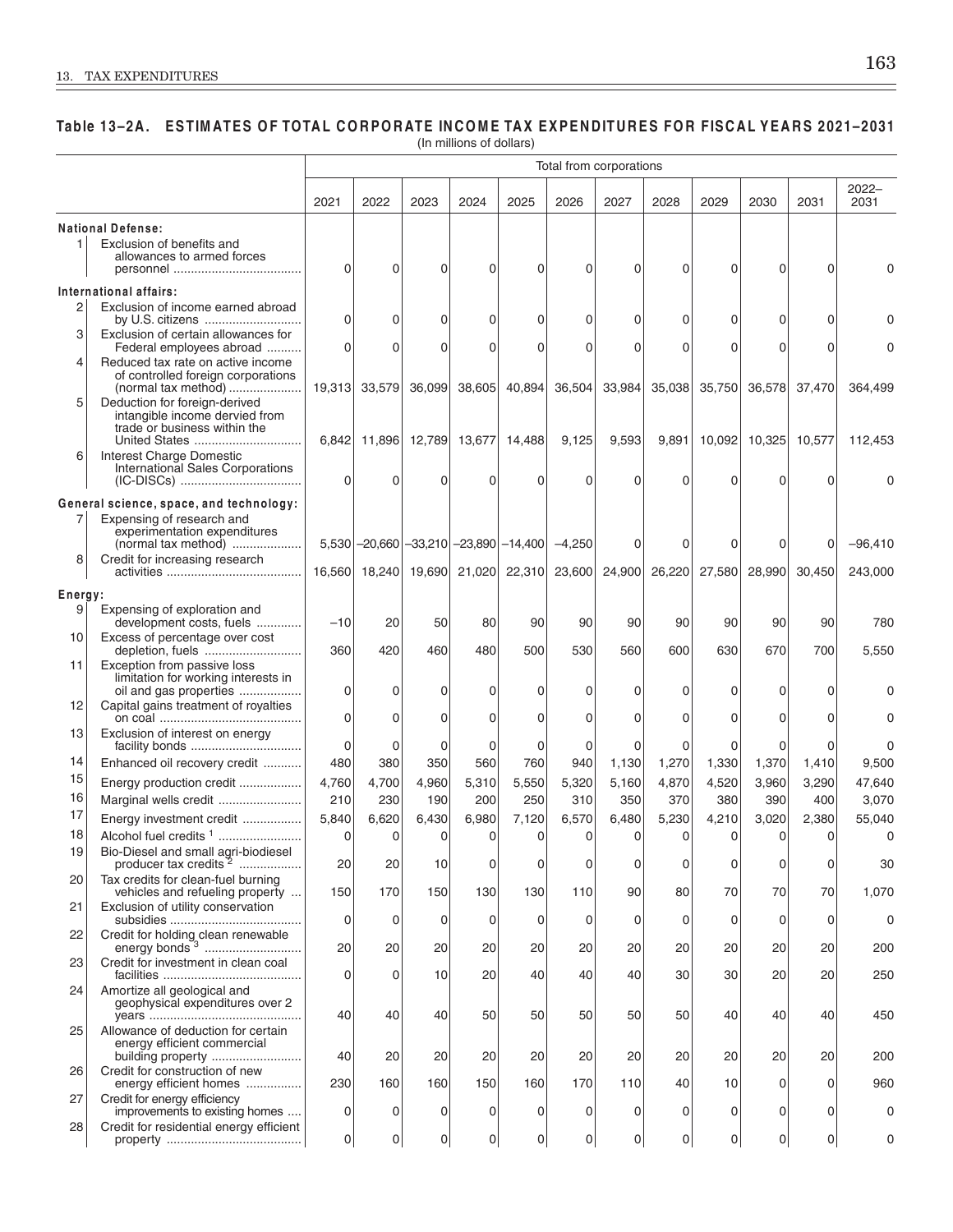|          |                                                                                                |           |             |           |                |             | Total from corporations |             |             |                |             |             |                  |
|----------|------------------------------------------------------------------------------------------------|-----------|-------------|-----------|----------------|-------------|-------------------------|-------------|-------------|----------------|-------------|-------------|------------------|
|          |                                                                                                | 2021      | 2022        | 2023      | 2024           | 2025        | 2026                    | 2027        | 2028        | 2029           | 2030        | 2031        | $2022 -$<br>2031 |
| 29       | Qualified energy conservation                                                                  | 10        | 10          | 10        | 10             | 10          | 10                      | 10          | 10          | 10             | 10          | 10          | 100              |
| 30<br>31 | Advanced energy property credit<br>Advanced nuclear power production                           | 10        | 10          | 10        | 10             | 10          | 10                      | 10          | 10          | 10             | 10          | $\Omega$    | 90               |
| 32       | Reduced tax rate for nuclear                                                                   | $\Omega$  | 30          | 140       | 210            | 240         | 270                     | 280         | 280         | 280            | 230         | 100         | 2,060            |
|          | decommissioning funds                                                                          | 110       | 110         | 120       | 120            | 130         | 130                     | 140         | 150         | 150            | 160         | 170         | 1,380            |
| 33       | Natural resources and environment:<br>Expensing of exploration and                             |           |             |           |                |             |                         |             |             |                |             |             |                  |
|          | development costs, nonfuel                                                                     | 0         | $\mathbf 0$ | $\Omega$  | $\Omega$       | 10          | 10                      | 10          | 10          | 10             | 10          | 10          | 70               |
| 34       | Excess of percentage over cost<br>depletion, nonfuel minerals                                  | 60        | 70          | 80        | 80             | 90          | 90                      | 100         | 110         | 110            | 120         | 120         | 970              |
| 35       | Exclusion of interest on bonds for<br>water, sewage, and hazardous<br>waste facilities         | 60        | 50          | 40        | 50             | 50          | 60                      | 70          | 70          | 80             | 70          | 90          | 630              |
| 36       | Capital gains treatment of certain<br>timber income                                            | $\Omega$  | $\Omega$    | $\Omega$  | $\Omega$       | $\Omega$    | $\Omega$                | $\Omega$    | $\Omega$    | $\Omega$       | $\Omega$    | 0           | $\Omega$         |
| 37       | Expensing of multiperiod timber                                                                |           |             |           |                |             |                         |             |             |                |             |             |                  |
| 38       | growing costs<br>Tax incentives for preservation of                                            | 100       | 100         | 100       | 110            | 110         | 110                     | 110         | 120         | 120            | 120         | 130         | 1,130            |
|          | historic structures                                                                            | 480       | 460         | 540       | 650            | 730         | 780                     | 810         | 820         | 830            | 840         | 850         | 7,310            |
| 39<br>40 | Carbon oxide sequestration credit<br>Deduction for endangered species<br>recovery expenditures | 460<br>10 | 580<br>10   | 720<br>10 | 820<br>10      | 1,020<br>10 | 1,310<br>10             | 2,180<br>20 | 2,970<br>20 | 3,250<br>20    | 3,570<br>20 | 3,710<br>20 | 20,130<br>150    |
|          |                                                                                                |           |             |           |                |             |                         |             |             |                |             |             |                  |
| 41       | Agriculture:<br>Expensing of certain capital outlays                                           | 0         | 10          | 10        | 10             | 10          | 10                      | 10          | 10          | 10             | 10          | 10          | 100              |
| 42       | Expensing of certain multiperiod                                                               |           |             |           |                |             |                         |             |             |                |             |             |                  |
| 43       | production costs<br>Treatment of loans forgiven for                                            | 10        | 10          | 10        | 10             | 10          | 10                      | 20          | 20          | 20             | 20          | 20          | 150              |
| 44       | solvent farmers<br>Capital gains treatment of certain                                          | 0         | 0           | 0         | 0              | 0           | $\Omega$                | $\mathbf 0$ | 0           | 0              | $\Omega$    | $\Omega$    | $\mathbf 0$      |
|          | agriculture income                                                                             | 0         | 0           | 0         | $\Omega$       | 0           | $\Omega$                | $\Omega$    | 0           | 0              | 0           | $\Omega$    | 0                |
| 45<br>46 | Income averaging for farmers<br>Deferral of gain on sale of farm                               | 0         | $\Omega$    | 0         | 0              | $\Omega$    | $\Omega$                | $\Omega$    | 0           | 0              | 0           | $\Omega$    | 0                |
|          |                                                                                                | 0         | 0           | 0         | $\Omega$       | 0           | $\Omega$                | $\Omega$    | $\mathbf 0$ | 0              | $\Omega$    | $\Omega$    | $\mathbf 0$      |
| 47       | Expensing of reforestation<br>expenditures                                                     | 10        | 10          | 10        | 10             | 10          | 10                      | 10          | 10          | 10             | 10          | 10          | 100              |
|          | Commerce and housing:                                                                          |           |             |           |                |             |                         |             |             |                |             |             |                  |
|          | Financial institutions and insurance:                                                          |           |             |           |                |             |                         |             |             |                |             |             |                  |
| 48<br>49 | Exemption of credit union income<br>Exclusion of life insurance death                          | 2,080     | 2,120       | 2,170     | 2,350          | 2.410       | 2,450                   | 2,650       | 2,740       | 2,790          | 2,830       | 2,820       | 25.330           |
| 50       | Exemption or special alternative tax<br>for small property and casualty                        | 1,210     | 1,290       | 1,340     | 1,370          | 1,400       | 1,420                   | 1,450       | 1,480       | 1,510          | 1,540       | 1,580       | 14,380           |
| 51       | insurance companies<br>Tax exemption of insurance                                              | 1,050     | 1,170       | 1,210     | 1,240          | 1,270       | 1,300                   | 1,350       | 1,380       | 1,410          | 1,470       | 1,510       | 13,310           |
|          | income earned by tax-exempt<br>organizations                                                   | 330       | 350         | 360       | 370            | 370         | 380                     | 390         | 390         | 400            | 410         | 420         | 3,840            |
| 52       | Exclusion of interest spread of<br>financial institutions                                      | $\Omega$  | $\Omega$    | $\Omega$  | $\Omega$       | 0           | $\Omega$                | $\Omega$    | $\Omega$    | $\Omega$       | $\Omega$    | $\Omega$    | $\mathbf 0$      |
|          | Housing:                                                                                       |           |             |           |                |             |                         |             |             |                |             |             |                  |
| 53       | Exclusion of interest on owner-<br>occupied mortgage subsidy                                   |           |             |           |                |             |                         |             |             |                |             |             |                  |
| 54       | Exclusion of interest on rental                                                                | 150       | 120         | 90        | 120            | 120         | 150                     | 170         | 180         | 220            | 180         | 240         | 1,590            |
| 55       | housing bonds<br>Mortgage interest expense on                                                  | 250       | 200         | 160       | 200            | 210         | 250                     | 290         | 300         | 370            | 300         | 410         | 2,690            |
| 56       | owner-occupied residences<br>Deductibility of State and local                                  | 0         | 0           | 0         | 0              | 0           | 0                       | 0           | $\mathbf 0$ | $\mathbf{O}$   | 0           | 0           | 0                |
|          | property tax on owner-occupied                                                                 | 0         | $\mathbf 0$ | 0         | $\overline{0}$ | 0           | 0                       | $\mathbf 0$ | 0           | $\overline{0}$ | 0           | $\Omega$    | $\Omega$         |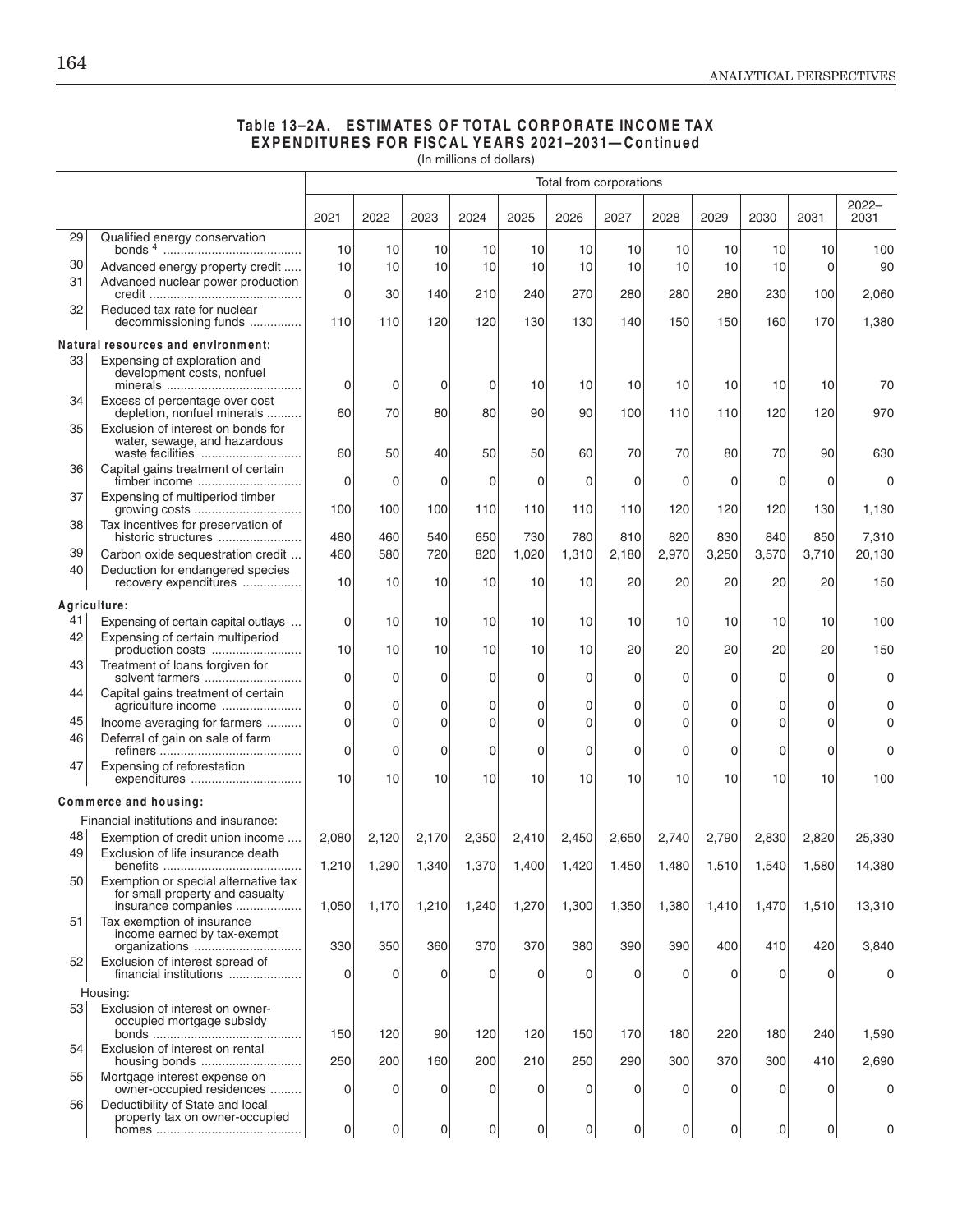|          |                                                                                                      |                 |               |          |             |          | Total from corporations                |          |          |             |          |          |               |
|----------|------------------------------------------------------------------------------------------------------|-----------------|---------------|----------|-------------|----------|----------------------------------------|----------|----------|-------------|----------|----------|---------------|
|          |                                                                                                      | 2021            | 2022          | 2023     | 2024        | 2025     | 2026                                   | 2027     | 2028     | 2029        | 2030     | 2031     | 2022-<br>2031 |
| 57       | Deferral of income from installment                                                                  | $\Omega$        | $\mathbf 0$   | $\Omega$ | $\mathbf 0$ | 0        | 0                                      | 0        | 0        | $\Omega$    | $\Omega$ | 0        |               |
| 58       | Capital gains exclusion on home                                                                      | 0               | 0             | $\Omega$ | $\mathbf 0$ | 0        | 0                                      | 0        | 0        | $\Omega$    | 0        | 0        |               |
| 59       | Exclusion of net imputed rental                                                                      | $\Omega$        | 0             | $\Omega$ | $\Omega$    | 0        | 0                                      | 0        | 0        | 0           | 0        | 0        |               |
| 60       | Exception from passive loss rules<br>for \$25,000 of rental loss                                     | $\Omega$        | $\Omega$      | $\Omega$ | $\Omega$    | 0        | 0                                      | $\Omega$ | 0        | $\Omega$    | $\Omega$ | 0        |               |
| 61       | Credit for low-income housing<br>investments                                                         | 8,430           | 10,720        | 10,020   | 9,860       | 9,820    | 9,890                                  | 10,150   | 10,420   | 10,690      | 10,970   | 11,260   | 103,800       |
| 62       | Accelerated depreciation on rental<br>housing (normal tax method)                                    | 60              | 60            | 60       | 70          | 80       | 90                                     | 90       | 100      | 100         | 100      | 110      | 860           |
| 63       | Discharge of mortgage<br>indebtedness                                                                | $\Omega$        | $\Omega$      | $\Omega$ | $\Omega$    | 0        | 0                                      | 0        | 0        | $\Omega$    | $\Omega$ | 0        |               |
| 64       | Premiums for mortgage insurance<br>deductible as interest                                            | 0               | 0             | $\Omega$ | $\Omega$    | 0        | $\Omega$                               | 0        | 0        | $\Omega$    | 0        | 0        |               |
|          | Commerce:                                                                                            |                 |               |          |             |          |                                        |          |          |             |          |          |               |
| 65<br>66 | Discharge of business indebtedness                                                                   | 0               | 0             | 0        | $\Omega$    | 0        | 0                                      | 0        | 0        | 0           | 0        | 0        |               |
|          | Exceptions from imputed interest                                                                     | 0               | 0             | 0        | 0           | 0        | 0                                      | 0        | 0        | 0           | 0        | 0        |               |
| 67       | Treatment of qualified dividends                                                                     | 0               | 0             | $\Omega$ | 0           | 0        | $\Omega$                               | 0        | 0        | $\Omega$    | 0        | 0        | Ω             |
| 68       | Capital gains (except agriculture,<br>timber, iron ore, and coal)                                    | $\Omega$        | 0             | $\Omega$ | $\Omega$    | 0        | 0                                      | 0        | 0        | $\Omega$    | 0        | 0        |               |
| 69       | Capital gains exclusion of small<br>corporation stock                                                | $\Omega$        | 0             | $\Omega$ | $\Omega$    | 0        | 0                                      | 0        | 0        | 0           | 0        | 0        |               |
| 70       | Step-up basis of capital gains at                                                                    | 0               | 0             | $\Omega$ | $\Omega$    | 0        | 0                                      | 0        | 0        | 0           | 0        | 0        |               |
| 71       | Carryover basis of capital gains on                                                                  | 0               | $\Omega$      | 0        | 0           | 0        | 0                                      | 0        | 0        | 0           | U        | 0        | O             |
| 72       | Ordinary income treatment of loss<br>from small business corporation                                 | $\Omega$        | 0             | 0        | $\Omega$    | 0        | 0                                      | $\Omega$ | 0        | O           | 0        | O        |               |
| 73       | Deferral of capital gains from like-<br>kind exchanges                                               | 1,120           | 1,170         | 1,230    | 1,290       | 1,350    | 1,420                                  | 1,480    | 1,560    | 1,640       | 1,720    | 1,810    | 14,670        |
| 74       | Depreciation of buildings other<br>than rental housing (normal tax                                   | 720             | 610           | 370      | 350         | 370      | 340                                    | 300      | 320      | 370         | 420      | 460      | 3,910         |
| 75       | Accelerated depreciation of<br>machinery and equipment                                               |                 |               |          |             |          |                                        |          |          |             |          |          |               |
| 76       | (normal tax method)<br>Expensing of certain small                                                    |                 | 14,350 10,190 | 4,490    | $-2,330$    |          | $-9,310$ $-14,580$ $-18,840$ $-14,780$ |          |          | $-8,300$    | $-4,290$ | $-1,810$ | $-59,560$     |
| 77       | investments (normal tax method)<br>Exclusion of interest on small issue                              | -10             | 30            | 120      | 370         | 630      | 800                                    | 950      | 840      | 640         | 520      | 450      | 5,350         |
| 78       | Special rules for certain film and TV                                                                | 20              | 10            | 10       | 10          | 10       | 20                                     | 20       | 20       | 20          | 20       | 30       | 170           |
| 79       | production<br>Allow 20-percent deduction to                                                          | $-30$           | $\Omega$      | 60       | 110         | 150      | $-230$                                 | $-310$   | $-150$   | $-70$       | $-30$    | $-10$    | $-480$        |
|          | certain pass-through income                                                                          | $\Omega$        | 0             | 0        | $\mathbf 0$ | 0        | 0                                      | $\Omega$ | $\Omega$ | $\mathbf 0$ | 0        | 0        | 0             |
| 80       | Transportation:                                                                                      |                 |               |          |             |          |                                        |          |          |             |          |          |               |
| 81       | Deferral of tax on shipping                                                                          | 100             | 110           | 110      | 110         | 120      | 120                                    | 120      | 130      | 130         | 140      | 140      | 1,230         |
| 82       | Exclusion of reimbursed employee                                                                     | 10 <sup>1</sup> | 10            | 10       | 10          | 10       | 10 <sup>1</sup>                        | 10       | 10       | 10          | 10       | 10       | 100           |
| 83       | parking expenses<br>Exclusion for employer-provided                                                  | $-1,044$        | $-1,243$      | $-1.422$ | $-1,476$    | $-1,545$ | $-1,615$                               | $-1,686$ | $-1,765$ | $-1.849$    | $-1,886$ | $-1.924$ | $-16,411$     |
| 84       | transit passes<br>Tax credit for certain expenditures                                                | $-350$          | $-427$        | $-501$   | $-532$      | $-572$   | $-611$                                 | $-657$   | $-703$   | $-754$      | $-769$   | $-784$   | $-6,310$      |
| 85       | for maintaining railroad tracks<br>Exclusion of interest on bonds for                                | 110             | 110           | 80       | 50          | 40       | 30                                     | 20       | 20       | 10          | 10       | 10       | 380           |
|          | Highway Projects and rail-truck<br>transfer facilities                                               | 130             | 130           | 120      | 120         | 110      | 100                                    | 100      | 90       | 80          | 80       | 70       | 1,000         |
| 86       | Community and regional development:<br>Exclusion of interest for airport,<br>dock, and similar bonds | 150             | 120           | 90       | 120         | 120      | 150                                    | 170      | 180      | 220         | 180      | 240      | 1,590         |
|          |                                                                                                      |                 |               |          |             |          |                                        |          |          |             |          |          |               |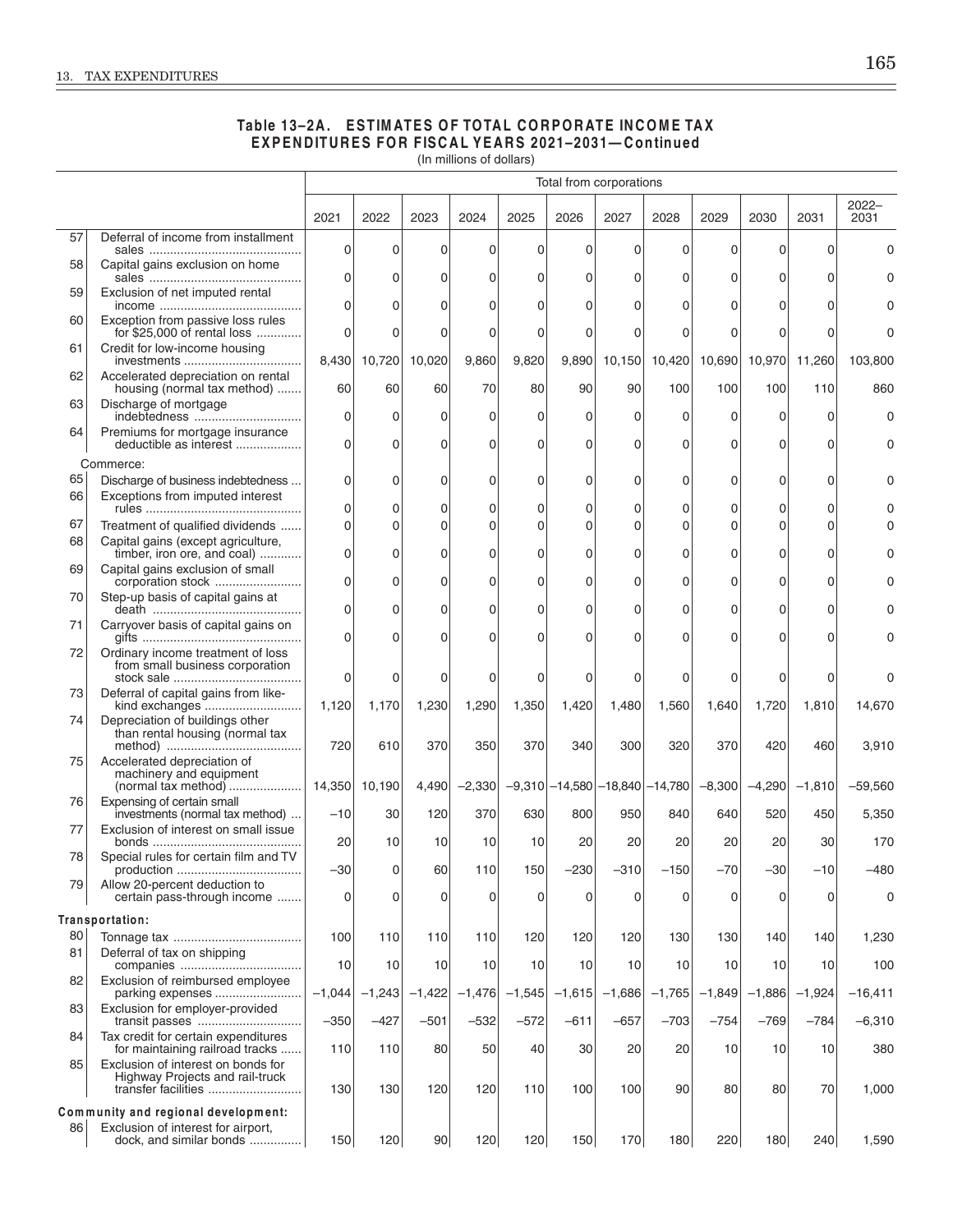|     |                                                                            |                |                |             |             |             | Total from corporations |          |             |          |             |                |               |
|-----|----------------------------------------------------------------------------|----------------|----------------|-------------|-------------|-------------|-------------------------|----------|-------------|----------|-------------|----------------|---------------|
|     |                                                                            | 2021           | 2022           | 2023        | 2024        | 2025        | 2026                    | 2027     | 2028        | 2029     | 2030        | 2031           | 2022-<br>2031 |
| 87  | Exemption of certain mutuals' and<br>cooperatives' income                  | 90             | 100            | 100         | 100         | 100         | 110                     | 110      | 110         | 110      | 120         | 120            | 1,080         |
| 88  | Empowerment zones                                                          | 80             | 70             | 70          | 80          | 80          | 60                      | 40       | 30          | 20       | 20          | 20             | 490           |
| 89  | New markets tax credit                                                     | 1,120          | 1,150          | 1,190       | 1,230       | 1,280       | 1,330                   | 1,310    | 1,200       | 1,040    | 850         | 630            | 11,210        |
| 90  | Credit to holders of Gulf and                                              |                |                |             |             |             |                         |          |             |          |             |                |               |
|     | Midwest Tax Credit Bonds                                                   | 20             | 10             | 10          | 10          | 10          | 10                      | 10       | 10          | 10       | 10          | 10             | 100           |
| 91  | Recovery Zone Bonds <sup>5</sup>                                           | 20             | 10             | 10          | 10          | 10          | 10                      | 10       | 10          | 10       | 10          | 10             | 100           |
| 92  | Tribal Economic Development                                                | 0              | 0              | $\mathbf 0$ | 0           | $\mathbf 0$ | $\Omega$                | $\Omega$ | $\mathbf 0$ | $\Omega$ | $\mathbf 0$ | $\Omega$       | $\mathbf 0$   |
| 93  | Opportunity Zones                                                          | 630            | 530            | 390         | 380         | 380         | $-1,820$                | $-1,260$ | 110         | 150      | 180         | 210            | $-750$        |
| 94  |                                                                            | 130            | 130            | 70          | 50          | 50          | 40                      | 30       | 30          | 20       | 20          | 20             | 460           |
|     | Disaster Employee Retention Credit<br>Education, training, employment, and |                |                |             |             |             |                         |          |             |          |             |                |               |
|     | social services:<br>Education:                                             |                |                |             |             |             |                         |          |             |          |             |                |               |
| 95  | Exclusion of scholarship and                                               |                |                |             |             |             |                         |          |             |          |             |                |               |
|     | fellowship income (normal tax                                              |                |                |             |             |             |                         |          |             |          |             |                |               |
|     |                                                                            | $\mathbf 0$    | 0              | 0           | $\Omega$    | 0           | 0                       | 0        | 0           | 0        | 0           | 0              |               |
| 96  | Tax credits for post-secondary<br>education expenses <sup>6</sup>          | 0              | 0              | 0           | 0           | $\mathbf 0$ | 0                       | 0        | 0           | 0        | 0           | 0              |               |
| 97  | Deductibility of student loan interest                                     | 0              | $\Omega$       | $\Omega$    | 0           | $\Omega$    | $\Omega$                | $\Omega$ | $\Omega$    | $\Omega$ | 0           | U              |               |
| 98  | Qualified tuition programs (includes                                       |                |                |             |             |             |                         |          |             |          |             |                |               |
|     |                                                                            | $\Omega$       | $\Omega$       | 0           | $\Omega$    | $\Omega$    | 0                       | $\Omega$ | 0           | $\Omega$ | $\Omega$    | 0              | 0             |
| 99  | Exclusion of interest on student-loan                                      |                |                |             |             |             |                         |          |             |          |             |                |               |
|     |                                                                            | 30             | 20             | 20          | 20          | 20          | 30                      | 30       | 40          | 40       | 40          | 50             | 310           |
| 100 | Exclusion of interest on bonds for<br>private nonprofit educational        |                |                |             |             |             |                         |          |             |          |             |                |               |
|     |                                                                            | 400            | 320            | 250         | 320         | 330         | 400                     | 460      | 480         | 590      | 480         | 650            | 4,280         |
| 101 | Credit for holders of zone academy                                         |                |                |             |             |             |                         |          |             |          |             |                |               |
|     |                                                                            | 130            | 110            | 90          | 80          | 60          | 50                      | 50       | 40          | 40       | 40          | 30             | 590           |
| 102 | Exclusion of interest on savings<br>bonds redeemed to finance              |                |                |             |             |             |                         |          |             |          |             |                |               |
|     | educational expenses                                                       | 0              | 0              | 0           | $\mathbf 0$ | 0           | 0                       | $\Omega$ | 0           | $\Omega$ | 0           | 0              |               |
| 103 | Parental personal exemption for                                            |                |                |             |             |             |                         |          |             |          |             |                |               |
|     | students age 19 or over                                                    | $\Omega$       | 0              | 0           | $\Omega$    | $\Omega$    | $\Omega$                | $\Omega$ | $\mathbf 0$ | $\Omega$ | $\Omega$    | 0              |               |
| 104 | Charitable contributions to<br>educational institutions                    | 630            | 670            | 700         | 740         | 770         | 810                     | 840      | 870         | 900      | 940         | 990            | 8,230         |
| 105 | Exclusion of employer-provided                                             |                |                |             |             |             |                         |          |             |          |             |                |               |
|     | educational assistance                                                     | $\Omega$       | 0              | $\Omega$    | $\Omega$    | 0           | 0                       | $\Omega$ | 0           | $\Omega$ | 0           | 0              |               |
| 106 | Special deduction for teacher                                              |                |                |             |             |             |                         |          |             |          |             |                |               |
| 107 | Discharge of student loan                                                  | $\Omega$       | $\Omega$       | $\Omega$    | $\Omega$    | $\Omega$    | 0                       | $\Omega$ | 0           | $\Omega$ | 0           | 0              |               |
|     | indebtedness                                                               | 0              | $\Omega$       | 0           | 0           | $\Omega$    | 0                       | $\Omega$ | 0           | $\Omega$ | 0           | 0              |               |
| 108 | Qualified school construction                                              |                |                |             |             |             |                         |          |             |          |             |                |               |
|     |                                                                            | 130            | 130            | 120         | 120         | 110         | 100                     | 100      | 90          | 80       | 80          | 70             | 1,000         |
|     | Training, employment, and social                                           |                |                |             |             |             |                         |          |             |          |             |                |               |
|     | services:                                                                  |                |                |             |             |             |                         |          |             |          |             |                |               |
| 109 | Work opportunity tax credit                                                | 1,280          | 1,340          | 1,380       | 1,430       | 1,470       | 920                     | 410      | 290         | 220      | 160         | 130            | 7,750         |
| 110 | Employer provided child care                                               | $\overline{0}$ | $\overline{0}$ | 0           | 0           | 0           | 0                       | 0        | $\mathbf 0$ | 0        | 0           | $\overline{0}$ | 0             |
| 111 | Employer-provided child care credit                                        | 20             | 20             | 20          | 20          | 20          | 20                      | 20       | 30          | 30       | 30          | 30             | 240           |
| 112 | Assistance for adopted foster                                              |                |                |             |             |             |                         |          |             |          |             |                |               |
|     |                                                                            | $\Omega$       | 0              | 0           | $\Omega$    | 0           | $\Omega$                | $\Omega$ | 0           | $\Omega$ | $\Omega$    | 0              | $\Omega$      |
| 113 | Adoption credit and exclusion                                              | $\Omega$       | $\Omega$       | $\Omega$    | $\Omega$    | $\mathbf 0$ | $\Omega$                | $\Omega$ | $\Omega$    | $\Omega$ | 0           | 0              | $\Omega$      |
| 114 | Exclusion of employee meals and                                            |                |                |             |             |             |                         |          |             |          |             |                |               |
|     | lodging (other than military)                                              | $-210$         | $-140$         | $-560$      | $-840$      | $-880$      | $-910$                  | $-950$   | $-980$      | $-1,020$ | $-1,060$    | $-1,100$       | $-8,440$      |
| 115 | Credit for child and dependent care                                        | $\Omega$       | 0              | $\mathbf 0$ | $\Omega$    | $\Omega$    | $\Omega$                | $\Omega$ | $\mathbf 0$ | $\Omega$ | $\Omega$    | 0              | 0             |
| 116 | Credit for disabled access                                                 |                |                |             |             |             |                         |          |             |          |             |                |               |
|     | expenditures                                                               | $\Omega$       | $\Omega$       | $\Omega$    | $\Omega$    | $\Omega$    | $\Omega$                | $\Omega$ | $\Omega$    | $\Omega$ | $\Omega$    | O              | 0             |
| 117 | Deductibility of charitable                                                |                |                |             |             |             |                         |          |             |          |             |                |               |
|     | contributions, other than<br>education and health                          | 1,270          | 1,320          | 1,370       | 1,420       | 1,480       | 1,550                   | 1,610    | 1,670       | 1,730    | 1,800       | 1,870          | 15,820        |
|     |                                                                            |                |                |             |             |             |                         |          |             |          |             |                |               |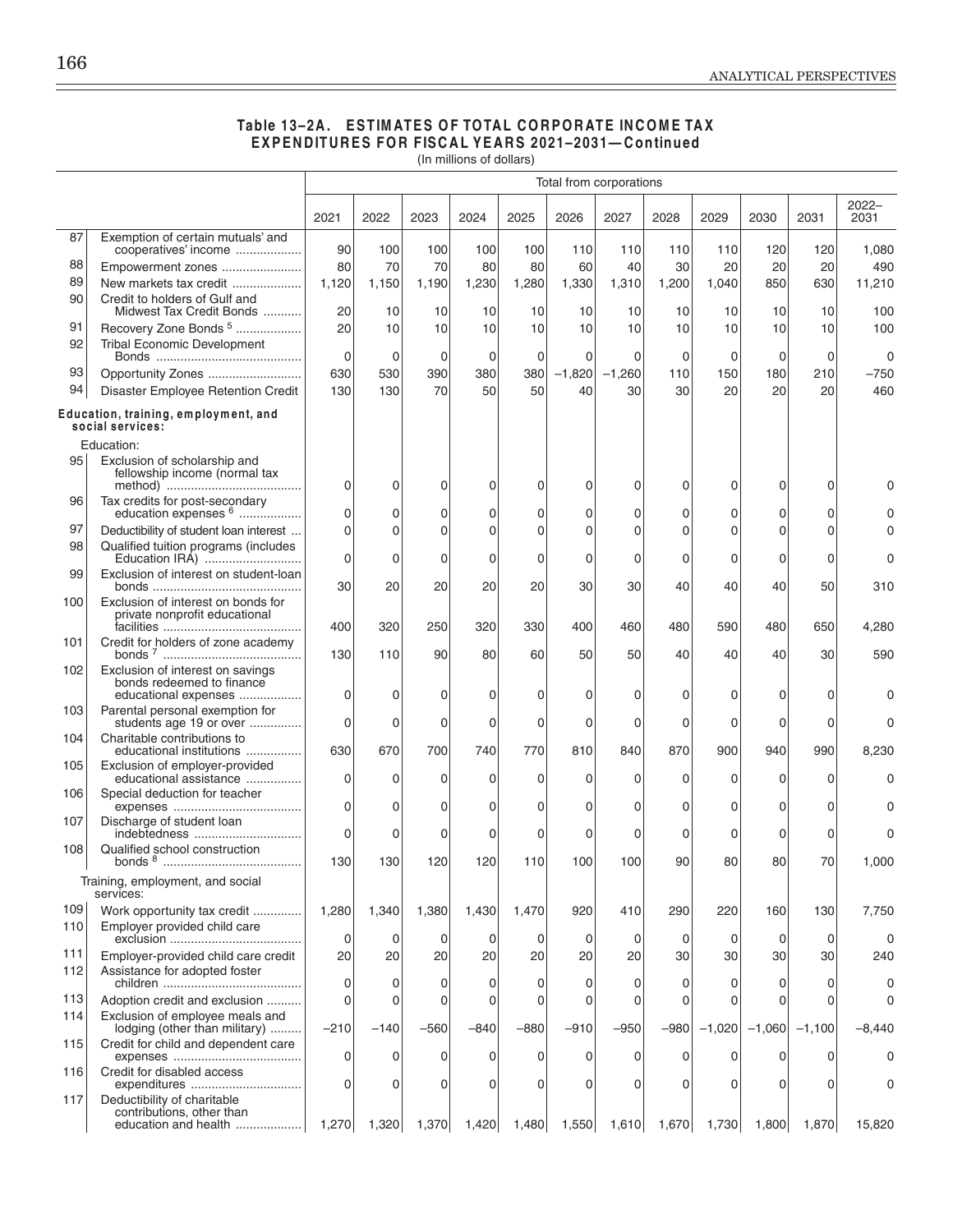|         |                                                                                                         |          |                |             |             |             | Total from corporations |             |             |             |             |          |                  |
|---------|---------------------------------------------------------------------------------------------------------|----------|----------------|-------------|-------------|-------------|-------------------------|-------------|-------------|-------------|-------------|----------|------------------|
|         |                                                                                                         | 2021     | 2022           | 2023        | 2024        | 2025        | 2026                    | 2027        | 2028        | 2029        | 2030        | 2031     | $2022 -$<br>2031 |
| 118     | Exclusion of certain foster care                                                                        | 0        | $\mathbf 0$    | $\mathbf 0$ | 0           | $\mathbf 0$ | 0                       | $\mathbf 0$ | $\mathbf 0$ | $\mathbf 0$ | $\mathbf 0$ | 0        | U                |
| 119     | Exclusion of parsonage allowances                                                                       | 0        | 0              | $\mathbf 0$ | $\mathbf 0$ | $\Omega$    | 0                       | $\mathbf 0$ | 0           | $\mathbf 0$ | 0           | 0        |                  |
| 120     | Indian employment credit                                                                                | 40       | 30             | 10          | 10          | 10          | 10                      | 10          | 10          | $\mathbf 0$ | $\Omega$    | $\Omega$ | 90               |
| 121     | Credit for employer differential wage                                                                   | 0        | $\Omega$       | 0           | $\Omega$    | 0           | 10                      | 10          | 10          | 10          | 10          | 10       | 60               |
|         |                                                                                                         |          |                |             |             |             |                         |             |             |             |             |          |                  |
| Health: |                                                                                                         |          |                |             |             |             |                         |             |             |             |             |          |                  |
| 122     | Exclusion of employer contributions<br>for medical insurance premiums<br>and medical care <sup>10</sup> | $\Omega$ | 0              | 0           | $\Omega$    | 0           | 0                       | 0           | 0           | 0           | 0           | O        |                  |
| 123     | Self-employed medical insurance                                                                         |          |                |             |             |             |                         |             |             |             |             |          |                  |
| 124     | Medical Savings Accounts and                                                                            | 0        | 0              | $\Omega$    | $\Omega$    | 0           | $\Omega$                | O           | 0           | $\Omega$    | $\Omega$    | U        |                  |
|         | Health Savings Accounts                                                                                 | $\Omega$ | 0              | 0           | $\Omega$    | 0           | 0                       | 0           | 0           | 0           | 0           | O        |                  |
| 125     | Deductibility of medical expenses                                                                       | $\Omega$ | $\Omega$       | $\Omega$    | $\Omega$    | $\Omega$    | $\Omega$                | 0           | $\Omega$    | $\Omega$    | 0           | O        |                  |
| 126     | Exclusion of interest on hospital                                                                       |          |                |             |             |             |                         |             |             |             |             |          |                  |
|         | construction bonds                                                                                      | 580      | 460            | 360         | 460         | 470         | 570                     | 650         | 690         | 840         | 690         | 920      | 6,110            |
| 127     | Refundable Premium Assistance<br>Tax Credit <sup>11</sup>                                               | 0        | 0              | 0           | $\Omega$    | 0           | 0                       | O           | 0           | $\Omega$    | 0           | U        | Ω                |
| 128     | Credit for employee health insurance                                                                    |          |                |             |             |             |                         |             |             |             |             |          |                  |
|         | expenses of small business <sup>12</sup>                                                                | 10       | 10             | 0           | $\Omega$    | 0           | 0                       | 0           | 0           | $\Omega$    | 0           |          | 10               |
|         | 129 Deductibility of charitable contributions<br>to health institutions                                 | 4,110    | 4,330          | 4,540       | 4,760       | 4,980       | 5,200                   | 5,420       | 5,660       | 5,890       | 6,130       | 6,370    | 53,280           |
| 130     | Tax credit for orphan drug research                                                                     | 1,890    | 2,280          | 2,740       | 3,300       | 3.970       | 4,780                   | 5,750       | 6,920       | 8,340       | 10.040      | 12,090   | 60,210           |
| 131     | Special Blue Cross/Blue Shield tax                                                                      | 230      | 300            | 330         | 350         | 360         | 380                     | 400         | 430         | 460         | 490         | 530      | 4,030            |
| 132     | Distributions from retirement plans<br>for premiums for health and long-                                |          |                |             |             |             |                         |             |             |             |             |          |                  |
| 133     | term care insurance<br>Credit for family and sick leave taken                                           | $\Omega$ | 0              | $\Omega$    | $\Omega$    | 0           | 0                       | 0           | $\Omega$    | $\Omega$    | $\Omega$    | O        |                  |
|         | by self-employed individuals                                                                            | 0        | $\Omega$       | $\Omega$    | $\Omega$    | $\Omega$    | $\Omega$                | 0           | $\Omega$    | $\Omega$    | $\Omega$    | ი        |                  |
|         | Income security:                                                                                        |          |                |             |             |             |                         |             |             |             |             |          |                  |
| 134     | Child tax credit <sup>13</sup>                                                                          | 0        | 0              | $\Omega$    | $\Omega$    | 0           | 0                       | 0           | $\Omega$    | 0           | $\Omega$    | 0        |                  |
| 135     | Exclusion of railroad Social Security<br>equivalent benefits                                            | 0        | 0              | $\Omega$    | $\Omega$    | 0           | 0                       | $\Omega$    | $\Omega$    | 0           | $\Omega$    | 0        |                  |
| 136     | Exclusion of workers' compensation                                                                      |          |                |             |             |             |                         |             |             |             |             |          |                  |
| 137     | Exclusion of public assistance                                                                          | 0        | 0              | $\Omega$    | $\Omega$    | 0           | 0                       | $\Omega$    | $\Omega$    | $\Omega$    | $\Omega$    | 0        |                  |
|         | benefits (normal tax method)<br>Exclusion of special benefits for                                       | 0        | 0              | 0           | $\Omega$    | 0           | 0                       | 0           | 0           | 0           | 0           | 0        |                  |
| 138     | disabled coal miners                                                                                    | 0        | 0              | 0           | $\Omega$    | 0           | 0                       | 0           | 0           | 0           | 0           | U        |                  |
| 139     | Exclusion of military disability                                                                        | $\Omega$ | $\Omega$       | 0           | O           | 0           | ი                       | 0           | 0           | $\Omega$    | 0           |          |                  |
|         | Net exclusion of pension contributions                                                                  |          |                |             |             |             |                         |             |             |             |             |          |                  |
|         | and earnings:                                                                                           | 0        | 0              | 0           | $\Omega$    |             | Ω                       | 0           | 0           | 0           | 0           | 0        |                  |
| 140     | Defined benefit employer plans                                                                          | 0        | 0              | $\mathbf 0$ | $\Omega$    | 0           | 0                       | 0           | 0           | $\mathbf 0$ | $\mathbf 0$ | $\Omega$ |                  |
| 141     | Defined contribution employer plans                                                                     | $\Omega$ | $\Omega$       | $\Omega$    | $\Omega$    | $\Omega$    | $\Omega$                | $\Omega$    | $\Omega$    | $\Omega$    | $\Omega$    | $\Omega$ |                  |
| 142     | Individual Retirement Accounts                                                                          | $\Omega$ | $\Omega$       | $\Omega$    | $\Omega$    | 0           | 0                       | $\Omega$    | $\Omega$    | $\mathbf 0$ | $\Omega$    | 0        |                  |
| 143     | Low- and moderate-income savers'                                                                        |          |                |             |             |             |                         |             |             |             |             |          |                  |
|         |                                                                                                         | 0        | 0              | 0           | $\Omega$    | 0           | 0                       | 0           | $\Omega$    | $\mathbf 0$ | 0           | 0        | Ω                |
| 144     | Self-employed plans                                                                                     | $\Omega$ | $\Omega$       | $\Omega$    | $\Omega$    | $\Omega$    | O                       | $\Omega$    | $\Omega$    | $\Omega$    | $\Omega$    | 0        | 0                |
|         | Exclusion of other employee benefits:                                                                   |          |                |             |             |             |                         |             |             |             |             |          |                  |
| 145     | Premiums on group term life                                                                             | 0        | 0              | $\mathbf 0$ | $\Omega$    | 0           | 0                       | 0           | 0           | $\mathbf 0$ | $\mathbf 0$ | 0        |                  |
| 146     | Premiums on accident and disability                                                                     |          |                |             |             |             |                         |             |             |             |             |          |                  |
|         |                                                                                                         | 0        | $\Omega$       | $\mathbf 0$ | $\Omega$    | $\Omega$    | 0                       | 0           | $\Omega$    | $\mathbf 0$ | $\Omega$    | 0        |                  |
| 147     | Exclusion of investment income from<br>Supplementary Unemployment<br>Benefit Trusts                     | 0        | $\overline{0}$ | 0           | 0           | 0           | $\Omega$                | 0           | 0           | 0           | $\mathbf 0$ | 0        | ი                |
|         |                                                                                                         |          |                |             |             |             |                         |             |             |             |             |          |                  |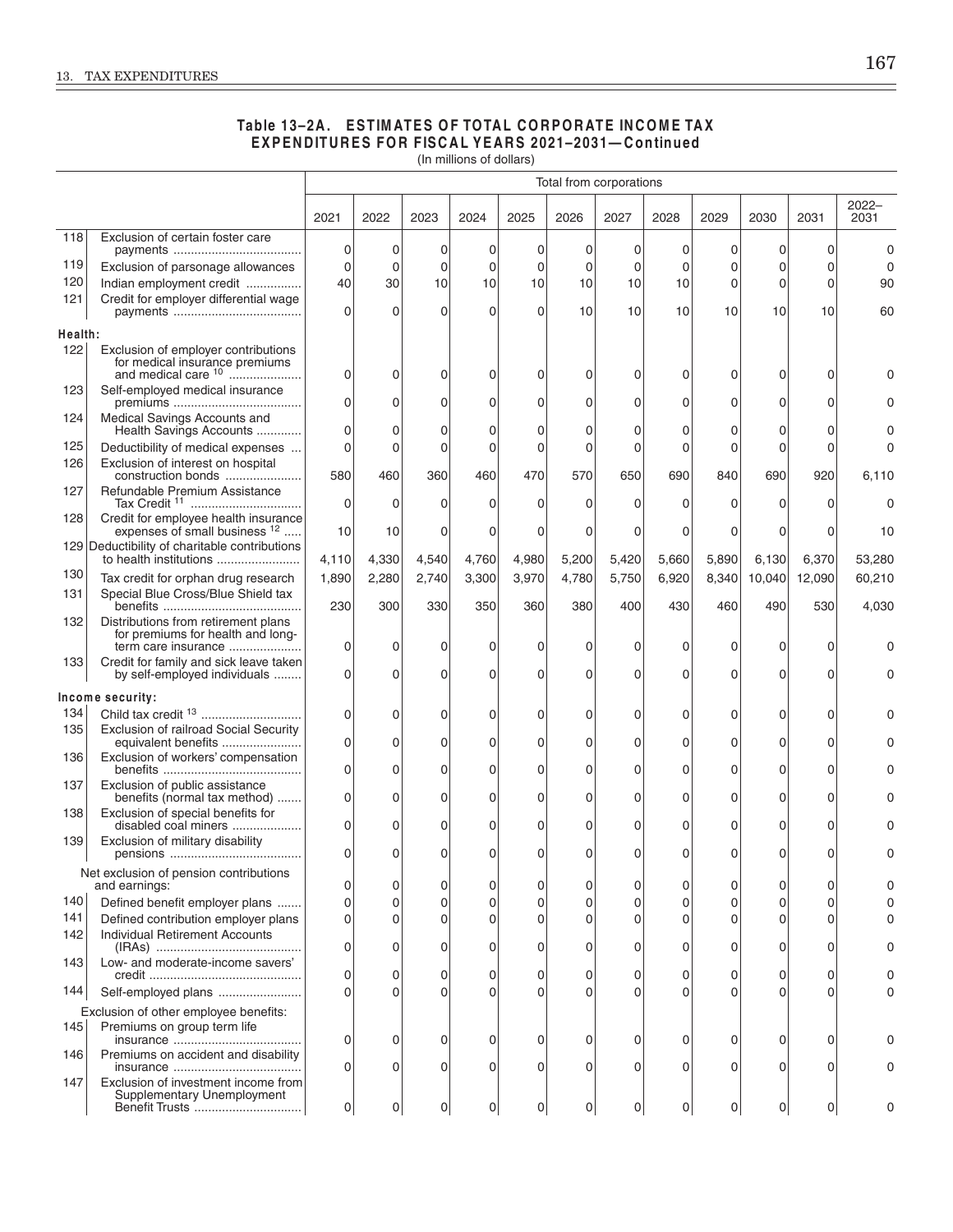|                  |                                                                                                           |              |              |              |              |                | Total from corporations |              |              |              |              |              |                  |
|------------------|-----------------------------------------------------------------------------------------------------------|--------------|--------------|--------------|--------------|----------------|-------------------------|--------------|--------------|--------------|--------------|--------------|------------------|
|                  |                                                                                                           | 2021         | 2022         | 2023         | 2024         | 2025           | 2026                    | 2027         | 2028         | 2029         | 2030         | 2031         | $2022 -$<br>2031 |
| 148              | Exclusion of investment income<br>from Voluntary Employee Benefit                                         |              |              |              |              |                |                         |              |              |              |              |              |                  |
| 149              | Associations trusts<br>Special Employee Stock Ownership<br>Plan (ESOP) rules                              | 1,130<br>180 | 1,190<br>190 | 1,260<br>190 | 1,330<br>200 | 1,420<br>200   | 1,580<br>210            | 1,640<br>210 | 1,720<br>220 | 1,810<br>220 | 1,900<br>230 | 1,990<br>230 | 15,840<br>2,100  |
| 150              | Additional deduction for the blind                                                                        | $\mathbf 0$  | 0            | 0            | $\mathbf 0$  | 0              | 0                       | $\Omega$     | $\mathbf 0$  | $\Omega$     | $\mathbf 0$  | $\Omega$     | $\Omega$         |
| 151              | Additional deduction for the elderly                                                                      | 0            | 0            | 0            | 0            | 0              | 0                       | $\mathbf 0$  | $\mathbf 0$  | $\Omega$     | 0            | $\Omega$     |                  |
| 152              | Deductibility of casualty losses                                                                          | 0            | $\mathbf 0$  | 0            | $\mathbf 0$  | 0              | ი                       | $\Omega$     | 0            | $\Omega$     | 0            | 0            | ∩                |
| 153              | Earned income tax credit (EITC) <sup>14</sup>                                                             | $\Omega$     | $\mathbf 0$  | 0            | $\mathbf 0$  | 0              | 0                       | $\Omega$     | $\mathbf 0$  | $\Omega$     | 0            | $\Omega$     |                  |
| 154              | Recovery rebate credits <sup>15</sup>                                                                     | $\Omega$     | $\Omega$     | $\Omega$     | $\Omega$     | $\Omega$       | 0                       | $\Omega$     | $\mathbf 0$  | $\Omega$     | $\Omega$     | $\Omega$     |                  |
| 155              | Exemption of unemployment<br>insurance benefits                                                           | $\Omega$     | $\Omega$     | 0            | $\Omega$     | $\overline{0}$ | 0                       | $\Omega$     | 0            | 0            | $\Omega$     | $\Omega$     |                  |
|                  | <b>Social Security:</b>                                                                                   |              |              |              |              |                |                         |              |              |              |              |              |                  |
|                  | Exclusion of social security benefits:                                                                    | $\Omega$     | 0            | 0            | $\mathbf 0$  | $\overline{0}$ | 0                       | $\Omega$     | 0            | 0            | $\Omega$     | $\Omega$     |                  |
| 156              | Social Security benefits for<br>retired and disabled workers<br>and spouses, dependents and               | $\Omega$     | 0            | 0            | $\Omega$     | 0              | 0                       | $\Omega$     | $\mathbf 0$  | $\Omega$     | $\Omega$     | $\Omega$     | O                |
| 157              | Credit for certain employer social<br>security contributions                                              | 230          | 310          | 330          | 350          | 370            | 390                     | 400          | 420          | 440          | 460          | 470          | 3,940            |
|                  |                                                                                                           |              |              |              |              |                |                         |              |              |              |              |              |                  |
| 158              | Veterans benefits and services:<br>Exclusion of veterans death benefits<br>and disability compensation    | 0            | 0            | 0            | 0            | 0              | 0                       | 0            | 0            | 0            | 0            | 0            |                  |
| 159              | Exclusion of veterans pensions                                                                            | 0            | 0            | 0            | $\mathbf 0$  | 0              | 0                       | $\mathbf 0$  | 0            | $\Omega$     | 0            | $\Omega$     |                  |
| 160              | Exclusion of G.I. Bill benefits                                                                           | $\Omega$     | $\Omega$     | $\Omega$     | $\Omega$     | $\Omega$       | $\Omega$                | $\Omega$     | $\mathbf 0$  | $\Omega$     | $\Omega$     | $\Omega$     | 0                |
| 161              | Exclusion of interest on veterans<br>housing bonds                                                        | 10           | 10           | 10           | 10           | 10             | 10                      | 20           | 20           | 20           | 20           | 20           | 150              |
|                  | General government:                                                                                       |              |              |              |              |                |                         |              |              |              |              |              |                  |
| 162              | Exclusion of interest on public<br>purpose State and local bonds                                          | 5,140        | 4,110        | 3,160        | 4,080        | 4,210          | 5,060                   | 5,820        | 6,110        | 7,450        | 6,120        | 8,220        | 54,340           |
| 163              | Build America Bonds <sup>16</sup>                                                                         | $\Omega$     | 0            | $\Omega$     | $\Omega$     | 0              | 0                       | $\Omega$     | $\Omega$     | $\Omega$     | $\Omega$     | $\Omega$     | 0                |
| 164              | Deductibility of nonbusiness State<br>and local taxes other than on<br>owner-occupied homes <sup>17</sup> | $\Omega$     | 0            | 0            | $\mathbf 0$  | 0              | 0                       | $\Omega$     | 0            | 0            | 0            | $\Omega$     |                  |
|                  |                                                                                                           |              |              |              |              |                |                         |              |              |              |              |              |                  |
| Interest:<br>165 | Deferral of interest on U.S. savings                                                                      | $\Omega$     | $\Omega$     | $\Omega$     | $\Omega$     | 0              | $\Omega$                | $\Omega$     | $\Omega$     | $\Omega$     | $\Omega$     | $\Omega$     |                  |
|                  | Addendum: Aid to State and local<br>governments:                                                          |              |              |              |              |                |                         |              |              |              |              |              |                  |
|                  | Deductibility of:                                                                                         |              |              |              |              |                |                         |              |              |              |              |              |                  |
|                  | Property taxes on owner-occupied                                                                          | 0            | 0            | $\Omega$     | 0            | ი              | ი                       | $\Omega$     | $\Omega$     | $\Omega$     | 0            | 0            | 0                |
|                  | Nonbusiness State and local taxes<br>other than on owner-occupied                                         | $\Omega$     | $\Omega$     | $\Omega$     | $\Omega$     | $\Omega$       | 0                       | $\Omega$     | 0            | $\Omega$     | $\Omega$     | 0            | 0                |
|                  | Exclusion of interest on State and local<br>bonds for:                                                    |              |              |              |              |                |                         |              |              |              |              |              |                  |
|                  | Public purposes                                                                                           | 5,140        | 4,110        | 3,160        | 4,080        | 4,210          | 5,060                   | 5,820        | 6,110        | 7,450        | 6,120        | 8,220        | 54,340           |
|                  | Energy facilities                                                                                         | $\Omega$     | 0            | 0            | $\Omega$     | $\Omega$       | $\Omega$                | $\Omega$     | $\Omega$     | $\Omega$     | $\Omega$     | $\Omega$     | $\Omega$         |
|                  | Water, sewage, and hazardous<br>waste disposal facilities                                                 | 60           | 50           | 40           | 50           | 50             | 60                      | 70           | 70           | 80           | 70           | 90           | 630              |
|                  |                                                                                                           | 20           | 10           | 10           | 10           | 10             | 20                      | 20           | 20           | 20           | 20           | 30           | 170              |
|                  | Owner-occupied mortgage subsidies                                                                         | 150          | 120          | 90           | 120          | 120            | 150                     | 170          | 180          | 220          | 180          | 240          | 1,590            |
|                  |                                                                                                           | 250          | 200          | 160          | 200          | 210            | 250                     | 290          | 300          | 370          | 300          | 410          | 2,690            |
|                  | Airports, docks, and similar facilities                                                                   | 150          | 120          | 90           | 120          | 120            | 150                     | 170          | 180          | 220          | 180          | 240          | 1,590            |
|                  | Private nonprofit educational                                                                             | 30<br>400    | 20<br>320    | 20<br>250    | 20<br>320    | 20<br>330      | 30<br>400               | 30<br>460    | 40<br>480    | 40<br>590    | 40<br>480    | 50<br>650    | 310<br>4,280     |
|                  |                                                                                                           |              |              |              |              |                |                         |              |              |              |              |              |                  |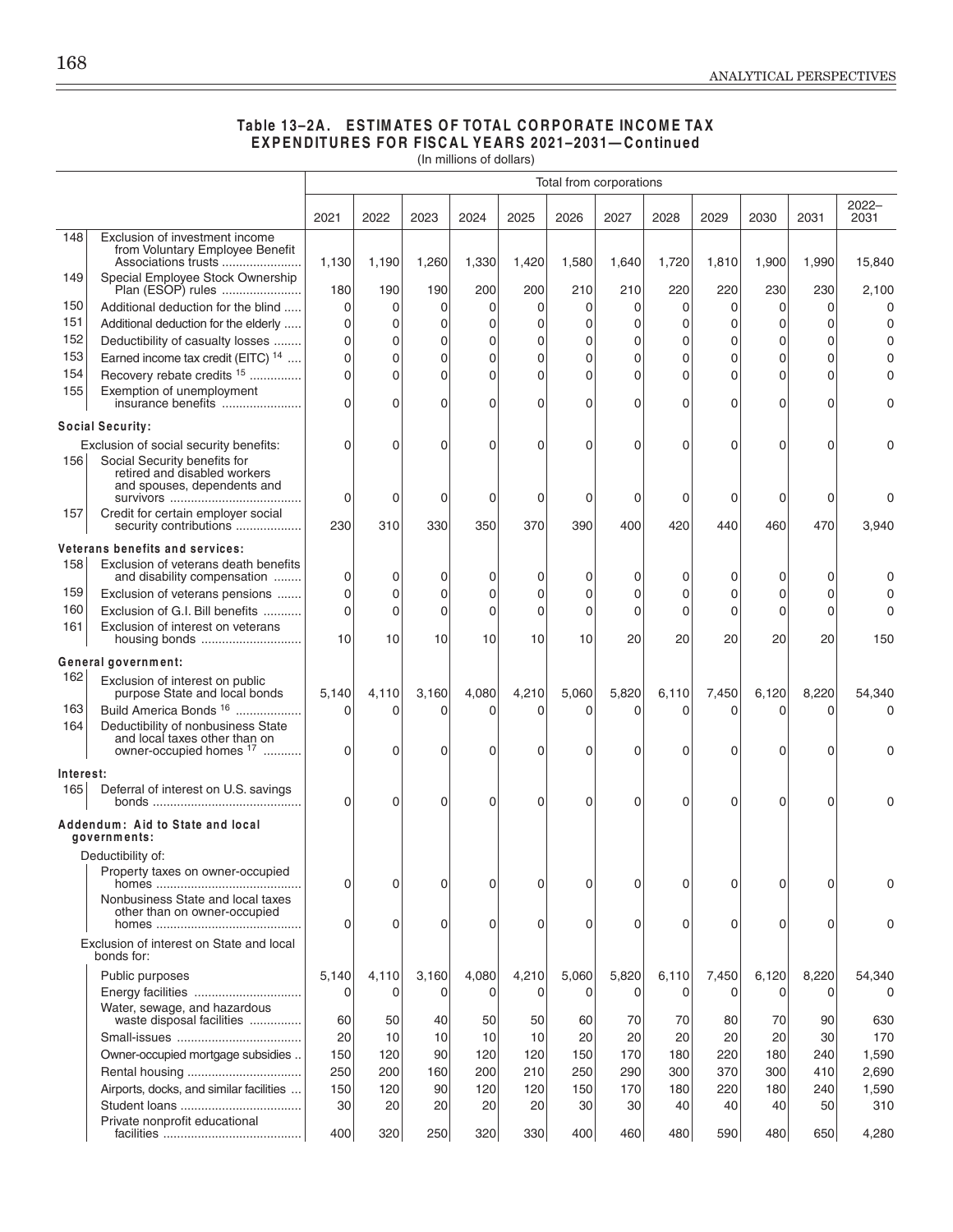(In millions of dollars)

|                       |                 | Total from corporations |      |                 |                 |                 |      |      |      |      |      |                  |
|-----------------------|-----------------|-------------------------|------|-----------------|-----------------|-----------------|------|------|------|------|------|------------------|
|                       | 2021            | 2022                    | 2023 | 2024            | 2025            | 2026            | 2027 | 2028 | 2029 | 2030 | 2031 | $2022 -$<br>2031 |
| Hospital construction | 580             | 460                     | 360  | 460             | 470             | 570             | 650  | 690  | 840  | 690  | 920  | 6,110            |
|                       | 10 <sub>1</sub> | 10 <sub>1</sub>         | 10   | 10 <sub>1</sub> | 10 <sup>1</sup> | 10 <sup>1</sup> | 20   | 20   | 20   | 20   | 20   | 150              |

See Table 1 footnotes for specific table information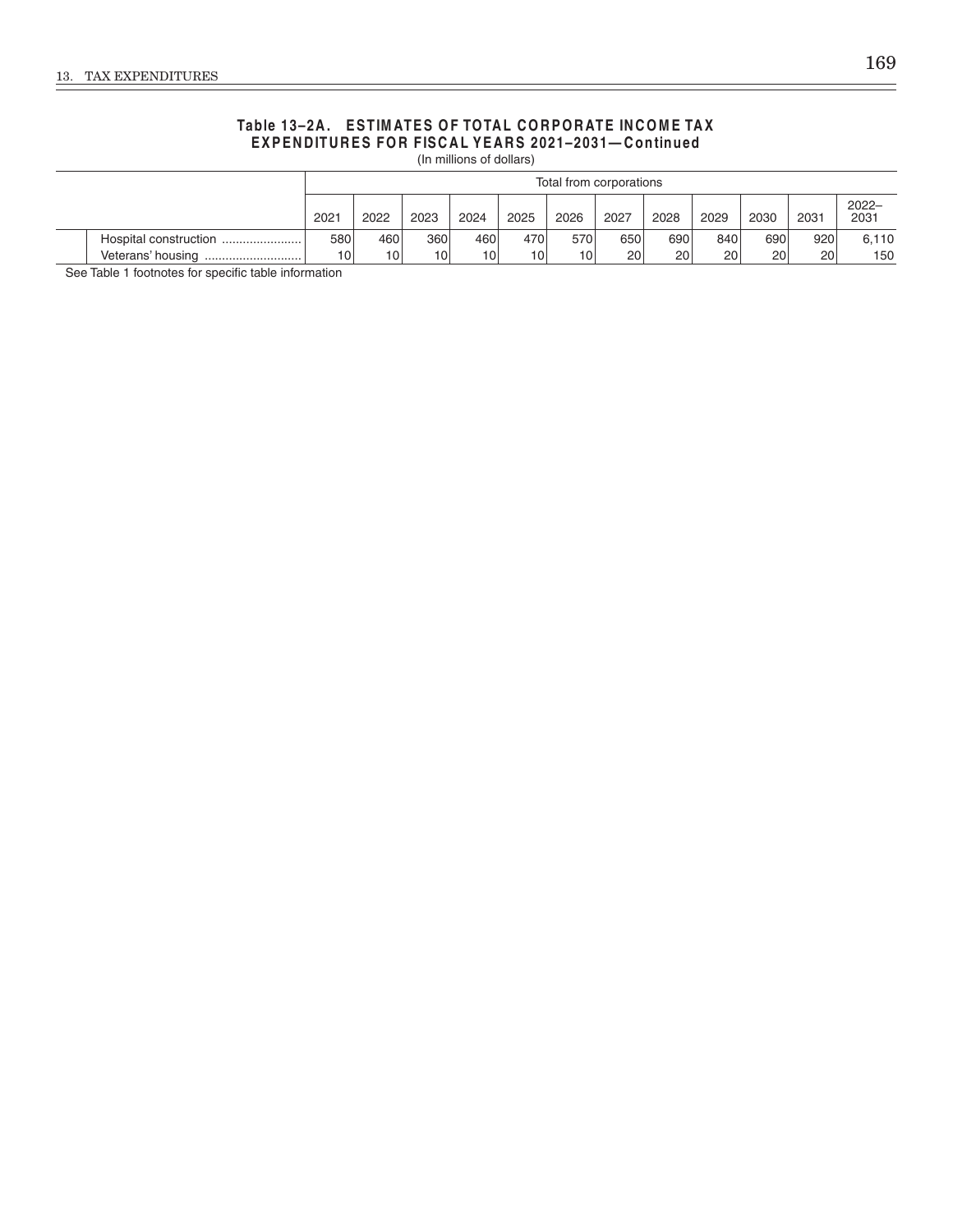| (In millions of dollars) |
|--------------------------|
|--------------------------|

|          |                                                                                                                                            |          |               |             | Total from individuals |          |                             |             |             |                      |             |               |               |
|----------|--------------------------------------------------------------------------------------------------------------------------------------------|----------|---------------|-------------|------------------------|----------|-----------------------------|-------------|-------------|----------------------|-------------|---------------|---------------|
|          |                                                                                                                                            | 2021     | 2022          | 2023        | 2024                   | 2025     | 2026                        | 2027        | 2028        | 2029                 | 2030        | 2031          | 2022-<br>2031 |
|          | <b>National Defense:</b>                                                                                                                   |          |               |             |                        |          |                             |             |             |                      |             |               |               |
| 1.       | Exclusion of benefits and<br>allowances to armed forces                                                                                    |          | 13,940 14,500 |             |                        |          | 15,050 15,630 14,390 14,540 |             |             | 15,060 15,720 16,430 |             | 17,200 18,020 | 156.540       |
|          | International affairs:                                                                                                                     |          |               |             |                        |          |                             |             |             |                      |             |               |               |
| 2        | Exclusion of income earned abroad<br>by U.S. citizens                                                                                      | 6,470    | 6,790         | 7,130       | 7,490                  | 7,860    | 8,260                       | 8,670       | 9,100       | 9,560                | 10,040      | 10,540        | 85,440        |
| 3        | Exclusion of certain allowances for<br>Federal employees abroad                                                                            | 280      | 290           | 310         | 320                    | 340      | 360                         | 370         | 390         | 410                  | 430         | 450           | 3,670         |
| 4<br>5   | Reduced tax rate on active income<br>of controlled foreign corporations<br>Deduction for foreign-derived<br>intangible income dervied from | 211      | 235           | 251         | 265                    | 286      | 217                         | 237         | 238         | 238                  | 247         | 253           | 2,468         |
|          | trade or business within the<br>United States                                                                                              | 0        | 0             | 0           | 0                      | $\Omega$ | 0                           | $\Omega$    | $\Omega$    | $\Omega$             | $\Omega$    | $\Omega$      |               |
| 6        | Interest Charge Domestic<br>International Sales Corporations                                                                               | 990      | 1,520         | 1,590       | 1,670                  | 1,770    | 2,040                       | 2,280       | 2,410       | 2,520                | 2,630       | 2,750         | 21,180        |
|          | General science, space, and technology:                                                                                                    |          |               |             |                        |          |                             |             |             |                      |             |               |               |
| 7        | Expensing of research and<br>experimentation expenditures<br>(normal tax method)                                                           | 890      | $-1.550$      | $-6,450$    | $-4,790$               | $-3,070$ | $-1,290$                    | $\Omega$    | $\Omega$    | $\Omega$             | $\Omega$    | $\Omega$      | $-17,150$     |
| 8        | Credit for increasing research                                                                                                             | 1,960    | 2,160         | 2,330       | 2,480                  | 2,630    | 2,780                       | 2,950       | 3,130       | 3,320                | 3,530       | 3,760         | 29,070        |
| Energy:  |                                                                                                                                            |          |               |             |                        |          |                             |             |             |                      |             |               |               |
| 9        | Expensing of exploration and<br>development costs, fuels                                                                                   | $-40$    | 70            | 170         | 270                    | 300      | 330                         | 350         | 360         | 370                  | 370         | 350           | 2,940         |
| 10       | Excess of percentage over cost<br>depletion, fuels                                                                                         | 260      | 300           | 330         | 350                    | 370      | 410                         | 450         | 490         | 520                  | 540         | 570           | 4,330         |
| 11       | Exception from passive loss<br>limitation for working interests in<br>oil and gas properties                                               | 20       | 20            | 20          | 20                     | 20       | 20                          | 20          | 20          | 20                   | 20          | 20            | 200           |
| 12       | Capital gains treatment of royalties                                                                                                       | 70       | 50            | 50          | 50                     | 50       | 60                          | 60          | 60          | 70                   | 70          | 70            | 590           |
| 13       | Exclusion of interest on energy<br>facility bonds                                                                                          | 10       | 10            | 10          | 10                     | 10       | 10                          | 10          | 10          | 10                   | 10          | 10            | 100           |
| 14       | Enhanced oil recovery credit                                                                                                               | 30       | 20            | 20          | 30                     | 40       | 50                          | 60          | 70          | 70                   | 80          | 80            | 520           |
| 15       | Energy production credit                                                                                                                   | 530      | 520           | 550         | 590                    | 620      | 590                         | 570         | 540         | 500                  | 440         | 370           | 5,290         |
| 16       | Marginal wells credit                                                                                                                      | 40       | 40            | 30          | 30                     | 40       | 60                          | 60          | 70          | 70                   | 70          | 70            | 540           |
| 17       | Energy investment credit                                                                                                                   | 520      | 590           | 580         | 630                    | 650      | 600                         | 590         | 470         | 370                  | 250         | 210           | 4,940         |
| 18       | Alcohol fuel credits <sup>1</sup>                                                                                                          | 10       | $\Omega$      | $\Omega$    | 0                      | $\Omega$ | O                           | $\Omega$    | 0           | 0                    | $\Omega$    | $\Omega$      | $\Omega$      |
| 19<br>20 | Bio-Diesel and small agri-biodiesel<br>producer tax credits <sup>2</sup><br>Tax credits for clean-fuel burning                             | 20       | 20            | 10          | 0                      | 0        | 0                           | 0           | 0           | 0                    | 0           | U             | 30            |
| 21       | vehicles and refueling property<br>Exclusion of utility conservation                                                                       | 300      | 410           | 400         | 340                    | 330      | 330                         | 270         | 230         | 220                  | 210         | 200           | 2,940         |
| 22       | Credit for holding clean renewable                                                                                                         | 60       | 50            | 50          | 50                     | 40       | 40                          | 40          | 30          | 30                   | 30          | 30            | 390           |
| 23       | energy bonds <sup>3</sup><br>Credit for investment in clean coal                                                                           | 50       | 50            | 50          | 50                     | 50       | 50                          | 50          | 50          | 50                   | 50          | 50            | 500           |
| 24       | Amortize all geological and<br>geophysical expenditures over 2                                                                             | $\Omega$ | $\mathbf 0$   | $\mathbf 0$ | $\Omega$               | $\Omega$ | $\Omega$                    | $\Omega$    | $\mathbf 0$ | $\mathbf 0$          | $\mathbf 0$ | $\Omega$      | $\mathbf 0$   |
| 25       | Allowance of deduction for certain                                                                                                         | 70       | 80            | 80          | 90                     | 90       | 90                          | 90          | 90          | 90                   | 80          | 80            | 860           |
|          | energy efficient commercial<br>building property                                                                                           | 170      | 120           | 100         | 100                    | 100      | 110                         | 110         | 110         | 110                  | 110         | 110           | 1,080         |
| 26       | Credit for construction of new<br>energy efficient homes                                                                                   | 140      | 120           | 100         | 100                    | 100      | 100                         | 60          | 20          | 10                   | $\Omega$    | $\Omega$      | 610           |
| 27<br>28 | Credit for energy efficiency<br>improvements to existing homes.<br>Credit for residential energy efficient                                 | 240      | 120           | $\mathbf 0$ | $\mathbf 0$            | 0        | 0                           | $\mathbf 0$ | $\mathbf 0$ | $\mathbf 0$          | $\Omega$    | $\Omega$      | 120           |
|          |                                                                                                                                            | 2,590    | 2,200         | 1,640       | 480                    | 140      | 0                           | $\Omega$    | 0           | $\mathbf 0$          | $\Omega$    | 0             | 4,460         |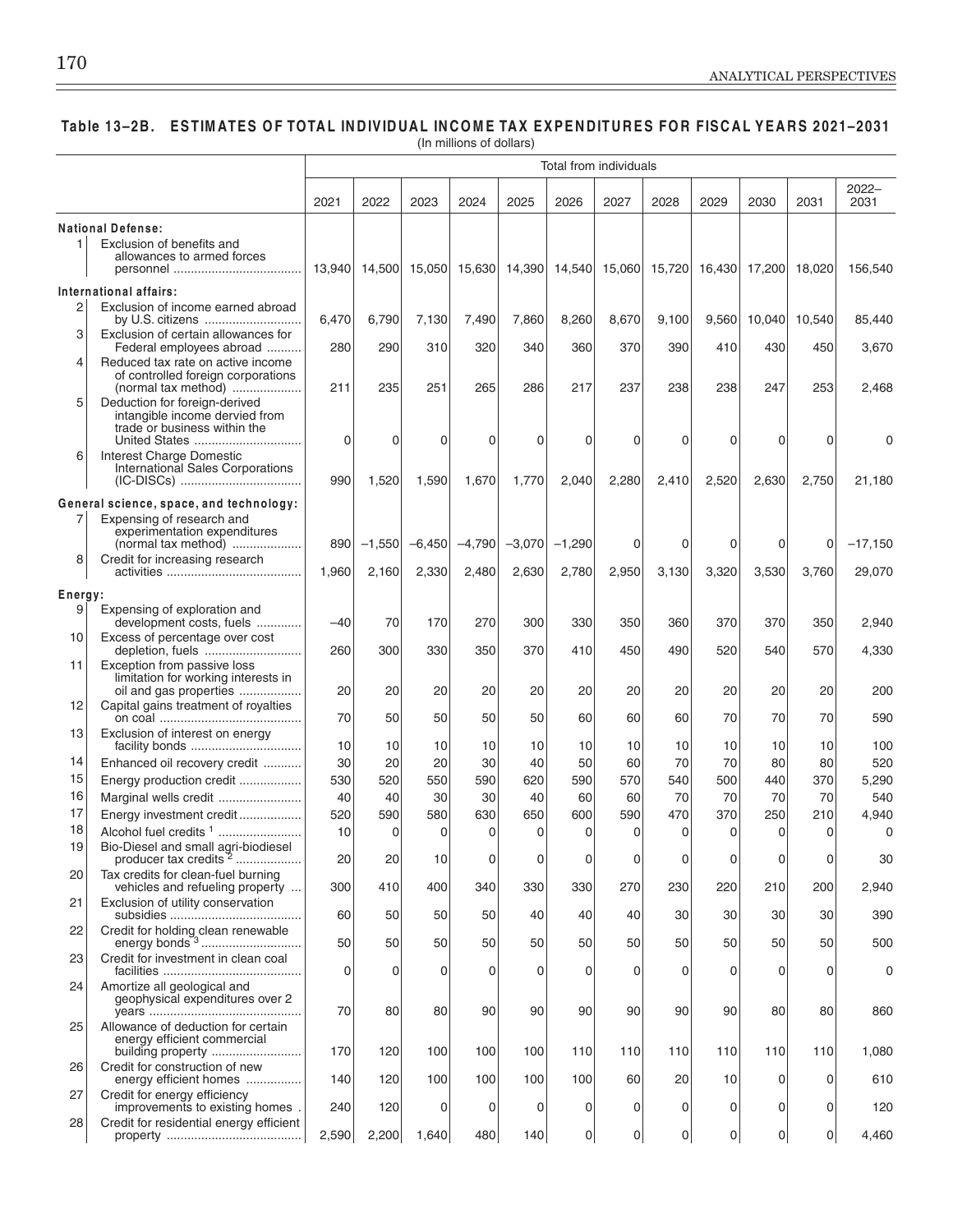|          | Total from individuals                                                                         |                  |                 |               |                |                 |                 |                                                |                 |               |                 |                                                                              |                         |
|----------|------------------------------------------------------------------------------------------------|------------------|-----------------|---------------|----------------|-----------------|-----------------|------------------------------------------------|-----------------|---------------|-----------------|------------------------------------------------------------------------------|-------------------------|
|          |                                                                                                | 2021             | 2022            | 2023          | 2024           | 2025            | 2026            | 2027                                           | 2028            | 2029          | 2030            | 2031                                                                         | $2022 -$<br>2031        |
| 29       | Qualified energy conservation                                                                  | 20               | 20              | 20            | 20             | 20              | 20              | 20                                             | 20              | 20            | 20              | 20                                                                           | 200                     |
| 30<br>31 | Advanced energy property credit<br>Advanced nuclear power production                           | $\mathbf 0$<br>0 | $\Omega$<br>0   | $\Omega$<br>0 | $\Omega$<br>0  | 0<br>0          | $\Omega$<br>0   | $\Omega$<br>$\Omega$                           | 0<br>0          | $\Omega$<br>0 | $\Omega$<br>0   | $\Omega$<br>$\Omega$                                                         | $\mathbf 0$<br>$\Omega$ |
| 32       | Reduced tax rate for nuclear<br>decommissioning funds                                          | $\mathbf 0$      | $\Omega$        | 0             | 0              | $\Omega$        | $\Omega$        | $\Omega$                                       | 0               | $\Omega$      | $\Omega$        | $\Omega$                                                                     | 0                       |
|          | Natural resources and environment:                                                             |                  |                 |               |                |                 |                 |                                                |                 |               |                 |                                                                              |                         |
| 33       | Expensing of exploration and<br>development costs, nonfuel                                     | 0                | 10              | 10            | 20             | 30              | 30              | 30                                             | 30              | 30            | 30              | 30                                                                           | 250                     |
| 34       | Excess of percentage over cost<br>depletion, nonfuel minerals                                  | 50               | 50              | 60            | 60             | 60              | 70              | 80                                             | 90              | 90            | 100             | 100                                                                          | 760                     |
| 35       | Exclusion of interest on bonds for<br>water, sewage, and hazardous<br>waste facilities         | 290              | 310             | 310           | 310            | 310             | 330             | 330                                            | 330             | 350           | 350             | 340                                                                          | 3,270                   |
| 36       | Capital gains treatment of certain<br>timber income                                            | 140              | 140             | 150           | 150            | 160             | 170             | 190                                            | 200             | 210           | 220             | 230                                                                          | 1,820                   |
| 37       | Expensing of multiperiod timber                                                                |                  |                 |               |                |                 |                 |                                                |                 |               |                 |                                                                              |                         |
| 38       | growing costs<br>Tax incentives for preservation of                                            | 110              | 120             | 120           | 130            | 130             | 140             | 150                                            | 160             | 160           | 170             | 170                                                                          | 1,450                   |
| 39       | historic structures                                                                            | 130<br>$\Omega$  | 120<br>$\Omega$ | 130<br>0      | 160            | 180<br>$\Omega$ | 200<br>$\Omega$ | 210                                            | 210<br>$\Omega$ | 210           | 220<br>$\Omega$ | 220                                                                          | 1,860                   |
| 40       | Carbon oxide sequestration credit<br>Deduction for endangered species<br>recovery expenditures | 20               | 20              | 20            | $\Omega$<br>30 | 30              | 30              | $\Omega$<br>40                                 | 40              | 0<br>40       | 50              | 0<br>50                                                                      | $\Omega$<br>350         |
|          | Agriculture:                                                                                   |                  |                 |               |                |                 |                 |                                                |                 |               |                 |                                                                              |                         |
| 41       | Expensing of certain capital outlays                                                           | 110              | 110             | 120           | 120            | 130             | 160             | 180                                            | 190             | 190           | 200             | 210                                                                          | 1,610                   |
| 42       | Expensing of certain multiperiod<br>production costs                                           | 310              | 260             | 270           | 280            | 300             | 370             | 400                                            | 420             | 440           | 460             | 480                                                                          | 3,680                   |
| 43       | Treatment of loans forgiven for<br>solvent farmers                                             | 50               | 60              | 60            | 60             | 60              | 70              | 70                                             | 70              | 70            | 70              | 70                                                                           | 660                     |
| 44       | Capital gains treatment of certain<br>agriculture income                                       | 1,370            | 1,440           | 1,500         | 1,540          | 1,610           | 1,750           | 1,890                                          | 1,980           | 2,080         | 2,180           | 2,280                                                                        | 18,250                  |
| 45       | Income averaging for farmers                                                                   | 190              | 200             | 200           | 210            | 220             | 230             | 230                                            | 230             | 230           | 230             | 230                                                                          | 2,210                   |
| 46       | Deferral of gain on sale of farm                                                               | 20               | 20              | 20            | 20             | 20              | 20              | 20                                             | 20              | 20            | 20              | 20                                                                           | 200                     |
| 47       | Expensing of reforestation<br>expenditures                                                     | 40               | 50              | 50            | 50             | 60              | 60              | 70                                             | 70              | 70            | 70              | 70                                                                           | 620                     |
|          | Commerce and housing:                                                                          |                  |                 |               |                |                 |                 |                                                |                 |               |                 |                                                                              |                         |
|          | Financial institutions and insurance:                                                          |                  |                 |               |                |                 |                 |                                                |                 |               |                 |                                                                              |                         |
| 48       | Exemption of credit union income                                                               | 0                | $\Omega$        | 0             | $\Omega$       | $\Omega$        | 0               | $\Omega$                                       | 0               | 0             | $\Omega$        | 0                                                                            | C                       |
| 49       | Exclusion of life insurance death                                                              |                  |                 |               |                |                 |                 |                                                |                 |               |                 |                                                                              |                         |
| 50       | Exemption or special alternative tax<br>for small property and casualty                        |                  |                 |               |                |                 |                 |                                                |                 |               |                 | 10,760 11,620 12,060 12,760 13,530 14,470 15,400 15,660 16,190 16,640 17,010 | 145,340                 |
| 51       | insurance companies<br>Tax exemption of insurance                                              | $\mathbf 0$      | $\Omega$        | $\Omega$      | $\Omega$       | $\mathbf{O}$    | 0               | $\Omega$                                       | $\Omega$        | $\Omega$      | $\Omega$        | $\Omega$                                                                     | $\Omega$                |
|          | income earned by tax-exempt<br>organizations                                                   | $\Omega$         | $\Omega$        | $\Omega$      | 0              | $\Omega$        | $\Omega$        | $\Omega$                                       | $\Omega$        | 0             | $\Omega$        | 0                                                                            | 0                       |
| 52       | Exclusion of interest spread of<br>financial institutions                                      | 3,110            | 2,030           | 2,100         | 2,170          | 2,260           | 2,400           | 2,530                                          | 2,600           | 2,690         | 2,780           | 2,860                                                                        | 24,420                  |
|          | Housing:                                                                                       |                  |                 |               |                |                 |                 |                                                |                 |               |                 |                                                                              |                         |
| 53       | Exclusion of interest on owner-<br>occupied mortgage subsidy                                   |                  |                 |               |                |                 |                 |                                                |                 |               |                 |                                                                              |                         |
| 54       | Exclusion of interest on rental                                                                | 760              | 800             | 800           | 800            | 800             | 850             | 870                                            | 870             | 920           | 910             | 890                                                                          | 8,510                   |
| 55       | housing bonds<br>Mortgage interest expense on                                                  | 1,290            | 1,360           | 1,350         | 1,350          | 1,350           | 1,440           | 1,460                                          | 1,480           | 1,560         | 1,530           | 1,500                                                                        | 14,380                  |
| 56       | owner-occupied residences<br>Deductibility of State and local                                  | 29,370           | 30,340          | 31,340        | 33,530         | 36,770          |                 | 79,990 105,190 111,260 117,100 123,350 129,490 |                 |               |                 |                                                                              | 798,360                 |
|          | property tax on owner-occupied                                                                 | 6,740            | 7,030           | 7,070         | 7,290          |                 |                 |                                                |                 |               |                 | 7,700 39,370 57,270 60,230 63,060 66,110 69,310                              | 384,440                 |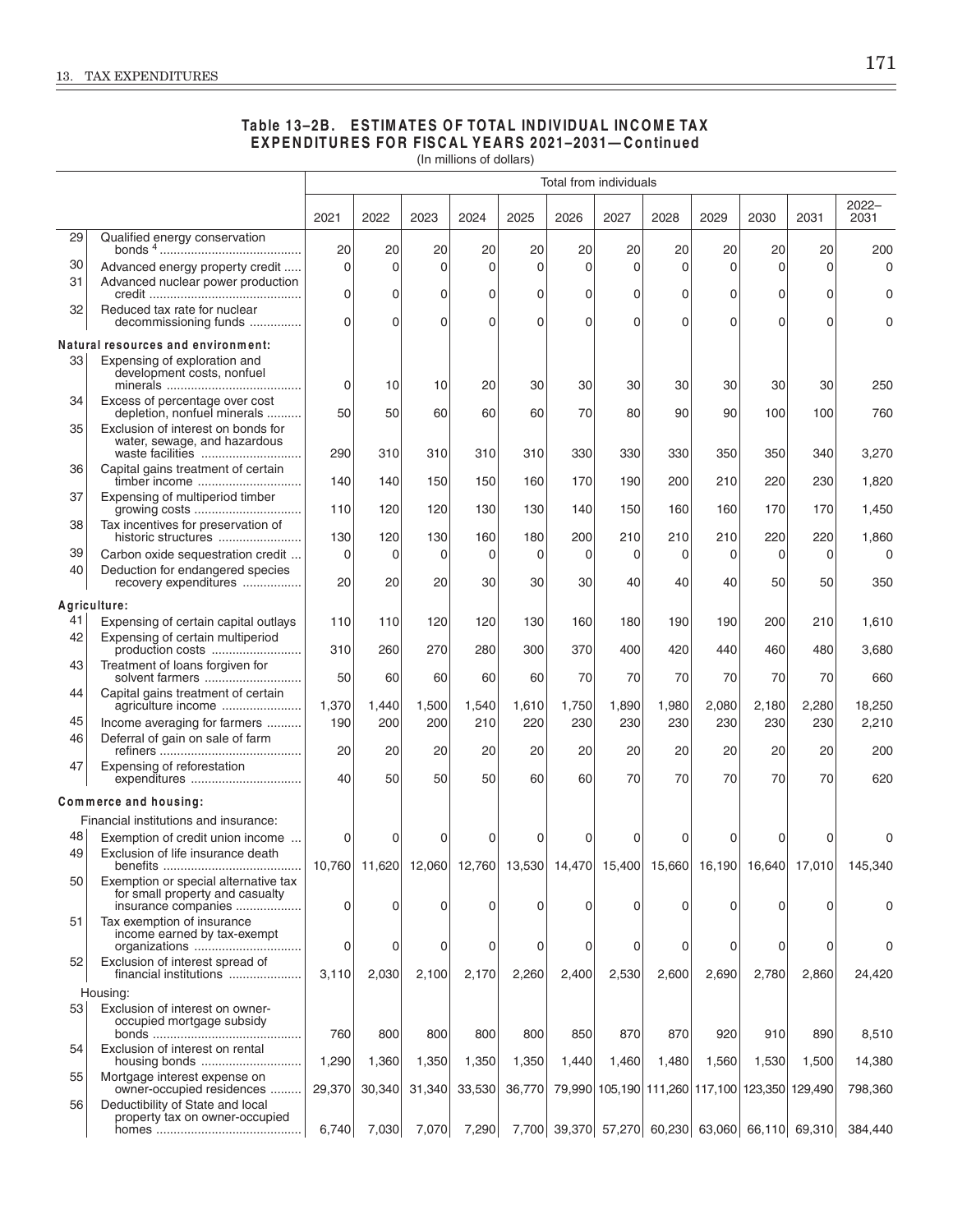|    | Total from individuals                                                                       |             |          |          |               |          |                                                                                         |          |          |                |             |          |                                                                                                   |
|----|----------------------------------------------------------------------------------------------|-------------|----------|----------|---------------|----------|-----------------------------------------------------------------------------------------|----------|----------|----------------|-------------|----------|---------------------------------------------------------------------------------------------------|
|    |                                                                                              | 2021        | 2022     | 2023     | 2024          | 2025     | 2026                                                                                    | 2027     | 2028     | 2029           | 2030        | 2031     | $2022 -$<br>2031                                                                                  |
| 57 | Deferral of income from installment                                                          | 1,490       | 1,560    | 1,620    | 1,670         | 1,730    | 1,800                                                                                   | 1,870    | 1,940    | 2,020          | 2,110       | 2,200    | 18,520                                                                                            |
| 58 | Capital gains exclusion on home                                                              | 40.900      | 42,730   | 44,640   | 46,410        | 48,110   | 53,260                                                                                  | 56,890   | 58,980   | 61,240         | 63.650      | 66,210   | 542,120                                                                                           |
| 59 | Exclusion of net imputed rental<br>income                                                    |             |          |          |               |          |                                                                                         |          |          |                |             |          | 124,100 130,880 135,350 137,800 139,670 168,950 176,240 183,760 191,740 200,200 209,370 1,673,960 |
| 60 | Exception from passive loss rules<br>for \$25,000 of rental loss                             | 5,910       | 5,940    | 6,200    | 6,460         | 6,980    | 7,720                                                                                   | 8,010    | 8,260    | 8,480          | 8.750       | 9,080    | 75,880                                                                                            |
| 61 | Credit for low-income housing<br>investments                                                 | 470         | 560      | 520      | 520           | 520      | 520                                                                                     | 540      | 550      | 560            | 580         | 590      | 5,460                                                                                             |
| 62 | Accelerated depreciation on rental<br>housing (normal tax method)                            | 4,330       | 4,370    | 4,490    | 4,750         | 5,080    | 5,630                                                                                   | 6,220    | 6,640    | 6,960          | 7,160       | 7,380    | 58,680                                                                                            |
| 63 | Discharge of mortgage<br>indebtedness                                                        | 250         | 270      | 280      | 290           | 310      | 80                                                                                      | 0        | 0        | $\mathbf 0$    | $\mathbf 0$ | 0        | 1,230                                                                                             |
| 64 | Premiums for mortgage insurance<br>deductible as interest                                    | 580         | 150      | $\Omega$ | $\Omega$      | $\Omega$ | $\Omega$                                                                                | $\Omega$ | $\Omega$ | $\overline{0}$ | $\Omega$    | $\Omega$ | 150                                                                                               |
|    | Commerce:                                                                                    |             |          |          |               |          |                                                                                         |          |          |                |             |          |                                                                                                   |
| 65 | Discharge of business indebtedness                                                           | 30          | 40       | 20       | 20            | 10       | 30                                                                                      | 30       | 30       | 30             | 40          | 40       | 290                                                                                               |
| 66 | Exceptions from imputed interest                                                             | 20          | 30       | 40       | 50            | 50       | 60                                                                                      | 70       | 70       | 80             | 80          | 80       | 110                                                                                               |
| 67 | Treatment of qualified dividends                                                             | 31,650      | 33.120   | 34.660   | 35,880        | 37,560   | 40,660                                                                                  | 43,600   | 45,580   | 47,870         | 50,100      | 52,400   | 421.430                                                                                           |
| 68 | Capital gains (except agriculture,<br>timber, iron ore, and coal)                            |             |          |          |               |          | 102,250 107,710 111,640 115,280 119,950 130,650 141,370 147,950 155,320 162,550 170,430 |          |          |                |             |          | 1,362,850                                                                                         |
| 69 | Capital gains exclusion of small<br>corporation stock                                        | 1,520       | 1,620    | 1,740    | 1,830         | 1,900    | 1,970                                                                                   | 2,040    | 2,110    | 2,200          | 2,290       | 2,390    | 20,090                                                                                            |
| 70 | Step-up basis of capital gains at                                                            | 41,850      | 43,910   | 46,060   | 48,480        | 51,420   | 53,990                                                                                  | 58,580   | 62,250   | 66.070         | 70,270      | 74,830   | 575,860                                                                                           |
| 71 | Carryover basis of capital gains on                                                          | 3,400       | 4,290    | 4,360    | 4,610         | 4,650    | 5,240                                                                                   | 5,890    | 5,700    | 5,590          | 5,590       | 5,670    | 51,590                                                                                            |
| 72 | Ordinary income treatment of loss<br>from small business corporation                         |             |          |          |               |          |                                                                                         |          |          |                |             |          |                                                                                                   |
| 73 | Deferral of capital gains from like-                                                         | 70          | 70       | 70       | 80            | 80       | 80                                                                                      | 80       | 90       | 90             | 90          | 90       | 820                                                                                               |
| 74 | kind exchanges<br>Depreciation of buildings other                                            | 2,080       | 2,180    | 2,290    | 2,400         | 2,520    | 2,650                                                                                   | 2,780    | 2,920    | 3,070          | 3,220       | 3,380    | 27,410                                                                                            |
| 75 | than rental housing (normal tax<br>Accelerated depreciation of                               | 2,980       | 2,860    | 2,670    | 2,450         | 2,310    | 2,280                                                                                   | 2,220    | 2,260    | 2,320          | 2,310       | 2,400    | 24,080                                                                                            |
|    | machinery and equipment<br>(normal tax method)                                               | 17,120      | 15,990   | 7,020    | $-220$        |          | $-5,160$ $-10,850$ $-18,350$ $-14,470$                                                  |          |          | $-6,850$       | $-2,420$    | 420      | $-34,890$                                                                                         |
| 76 | Expensing of certain small<br>investments (normal tax method)                                | $-1,570$    | $-790$   | 3,350    | 6,610         | 8,770    | 11,540                                                                                  | 14,450   | 13,490   | 11,400         | 10,320      | 9,820    | 88,960                                                                                            |
| 77 | Exclusion of interest on small issue                                                         | 80          | 90       | 80       | 80            | 80       | 90                                                                                      | 90       | 90       | 100            | 100         | 90       | 890                                                                                               |
| 78 | Special rules for certain film and TV                                                        | $-20$       | 0        | 40       | 70            | 90       | $-160$                                                                                  | $-220$   | $-110$   | $-50$          | $-20$       | $-10$    | $-370$                                                                                            |
| 79 | Allow 20-percent deduction to<br>certain pass-through income                                 | 33,775      | 56,071   |          | 56,703 59,145 |          | 63,032 25,908                                                                           | $\Omega$ | $\Omega$ | $\mathbf 0$    | $\mathbf 0$ | 0        | 260,859                                                                                           |
|    | Transportation:                                                                              |             |          |          |               |          |                                                                                         |          |          |                |             |          |                                                                                                   |
| 80 |                                                                                              | $\mathbf 0$ | 0        | $\Omega$ | $\Omega$      | 0        | $\Omega$                                                                                | $\Omega$ | $\Omega$ | $\mathbf 0$    | $\mathbf 0$ | $\Omega$ | 0                                                                                                 |
| 81 | Deferral of tax on shipping                                                                  | $\Omega$    | $\Omega$ | $\Omega$ | $\Omega$      | $\Omega$ | $\Omega$                                                                                | $\Omega$ | $\Omega$ | $\Omega$       | $\Omega$    | $\Omega$ | 0                                                                                                 |
| 82 | Exclusion of reimbursed employee                                                             |             |          |          |               |          |                                                                                         |          |          |                |             |          |                                                                                                   |
| 83 | parking expenses<br>Exclusion for employer-provided                                          | 2,508       | 2,985    | 3,509    | 3,621         | 3,761    | 3,942                                                                                   | 4,123    | 4,311    | 4,517          | 4,736       | 4,966    | 40,471                                                                                            |
|    | transit passes                                                                               | 642         | 786      | 944      | 997           | 1,061    | 1,144                                                                                   | 1,224    | 1,315    | 1,410          | 1,514       | 1,625    | 12,020                                                                                            |
| 84 | Tax credit for certain expenditures<br>for maintaining railroad tracks                       | 60          | 60       | 50       | 30            | 20       | 10                                                                                      | 10       | 10       | 10             | 0           | 0        | 200                                                                                               |
| 85 | Exclusion of interest on bonds for<br>Highway Projects and rail-truck<br>transfer facilities | 120         | 120      | 110      | 110           | 100      | 100                                                                                     | 90       | 90       | 90             | 80          | 80       | 970                                                                                               |
|    |                                                                                              |             |          |          |               |          |                                                                                         |          |          |                |             |          |                                                                                                   |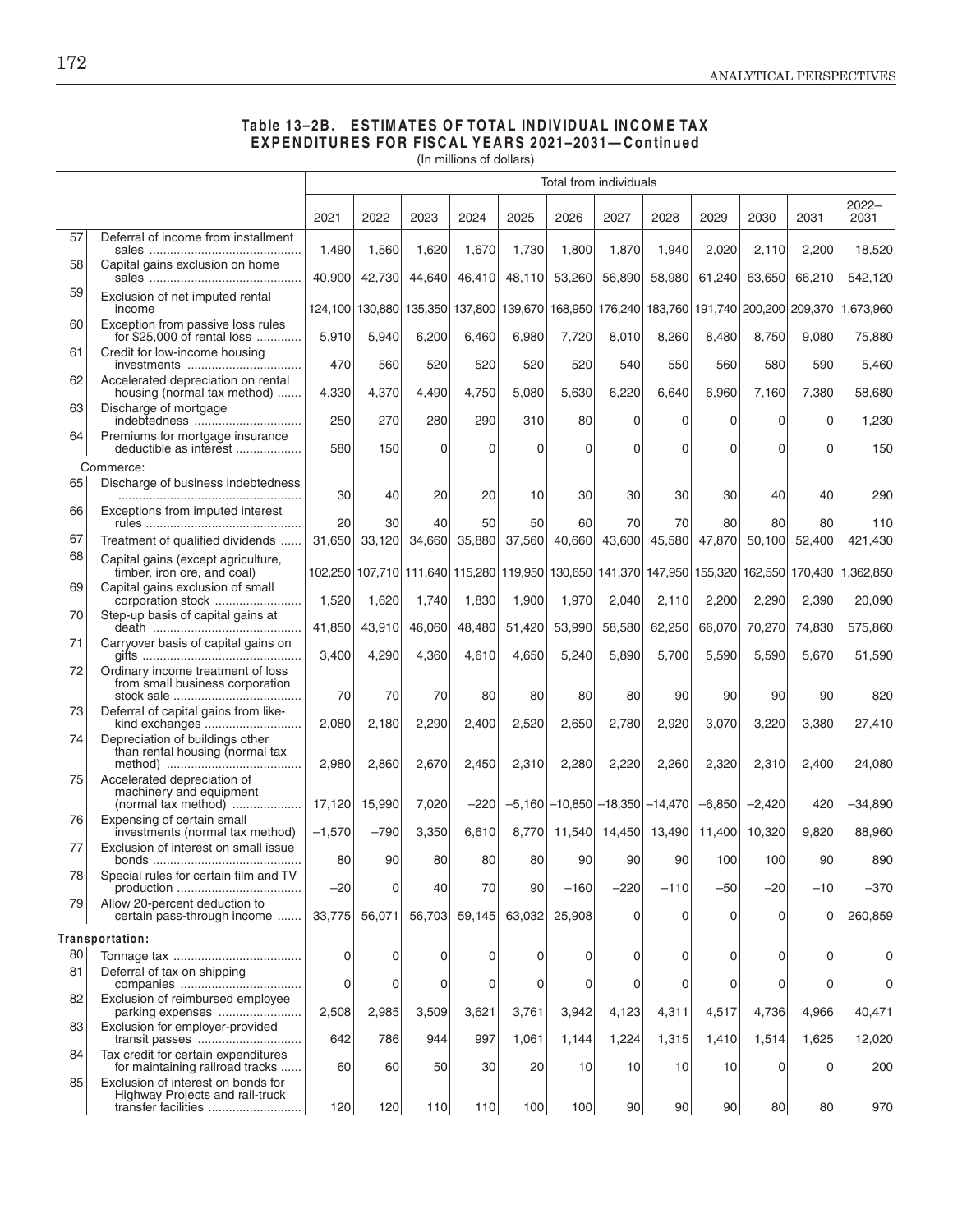|     |                                                                                    | Total from individuals |                 |                   |                      |                   |                 |                 |             |                 |             |             |               |
|-----|------------------------------------------------------------------------------------|------------------------|-----------------|-------------------|----------------------|-------------------|-----------------|-----------------|-------------|-----------------|-------------|-------------|---------------|
|     |                                                                                    | 2021                   | 2022            | 2023              | 2024                 | 2025              | 2026            | 2027            | 2028        | 2029            | 2030        | 2031        | 2022-<br>2031 |
|     | Community and regional development:                                                |                        |                 |                   |                      |                   |                 |                 |             |                 |             |             |               |
| 86  | Exclusion of interest for airport,<br>dock, and similar bonds                      | 770                    | 810             | 810               | 810                  | 810               | 860             | 870             | 880         | 930             | 920         | 900         | 8,600         |
| 87  | Exemption of certain mutuals' and<br>cooperatives' income                          | $\mathbf 0$            | $\Omega$        | $\mathbf 0$       | $\Omega$             | 0                 | 0               | $\Omega$        | $\Omega$    | $\Omega$        | $\Omega$    | 0           | $\Omega$      |
| 88  | Empowerment zones                                                                  | 50                     | 20              | 30                | 30                   | 30                | 30              | 20              | 10          | 0               | 0           | 0           | 170           |
| 89  | New markets tax credit                                                             | 20                     | 20              | 20                | 20                   | 30                | 30              | 30              | 30          | 20              | 20          | 10          | 230           |
| 90  | Credit to holders of Gulf and<br>Midwest Tax Credit Bonds                          | 100                    | 100             | 90                | 80                   | 70                | 70              | 70              | 60          | 50              | 50          | 40          | 680           |
| 91  | Recovery Zone Bonds <sup>5</sup>                                                   | 90                     | 90              | 80                | 70                   | 70                | 60              | 60              | 50          | 50              | 40          | 30          | 600           |
| 92  | <b>Tribal Economic Development</b>                                                 | 10                     | 10              | 10                | 10                   | 10                | 10              | 10              | 10          | 10              | 10          | 10          | 100           |
| 93  | Opportunity Zones                                                                  | 2,360                  | 2,960           | 1,710             | 1,800                | 1,690             | $-3,760$        | $-9,960$        | 480         | 630             | 810         | 910         | $-2,730$      |
| 94  | Disaster Employee Retention Credit                                                 | 30                     | 30              | 20                | 10                   | 10                | 10              | 10              | 10          | 10              | 10          | $\Omega$    | 120           |
|     | Education, training, employment, and<br>social services:                           |                        |                 |                   |                      |                   |                 |                 |             |                 |             |             |               |
|     | Education:                                                                         |                        |                 |                   |                      |                   |                 |                 |             |                 |             |             |               |
| 95  | Exclusion of scholarship and<br>fellowship income (normal tax                      | 3,790                  | 4,140           | 4,280             | 4,520                | 4,800             | 5,370           | 6,230           | 6,590       | 6,980           | 7,380       | 7,800       | 58,090        |
| 96  | Tax credits for post-secondary<br>education expenses <sup>6</sup>                  | 9,250                  | 14,620          | 14,380            | 14,320               | 14,180            | 14,070          | 14,130          | 13,900      | 13,670          | 13,430      | 13,200      | 139,900       |
| 97  | Deductibility of student loan interest                                             | 2,110                  | 2,260           | 2,190             | 2,280                | 2,330             | 2,530           | 2,880           | 2,920       | 3,040           | 3,060       | 3,100       | 26,590        |
| 98  | Qualified tuition programs (includes<br>Education IRA)                             | 2,790                  | 2,970           | 3,200             | 3,570                | 4,060             | 4,980           | 5.980           | 7,090       | 8.550           | 10.500      | 13,070      | 63,970        |
| 99  | Exclusion of interest on student-loan                                              | 150                    | 160             | 160               | 160                  | 160               | 170             | 170             | 170         | 180             | 180         | 170         | 1,680         |
| 100 | Exclusion of interest on bonds for<br>private nonprofit educational                | 2,050                  | 2,150           | 2,150             | 2,140                | 2,150             | 2,290           | 2,320           | 2,340       | 2,480           | 2,440       | 2,380       | 22,840        |
| 101 | Credit for holders of zone academy                                                 | $\mathbf 0$            | $\Omega$        | 0                 | $\Omega$             | 0                 | $\Omega$        | $\Omega$        | $\Omega$    | 0               | 0           |             | 0             |
| 102 | Exclusion of interest on savings<br>bonds redeemed to finance                      |                        |                 |                   |                      |                   |                 |                 |             |                 |             |             |               |
| 103 | educational expenses<br>Parental personal exemption for<br>students age 19 or over | 40<br>$\mathbf 0$      | 40<br>$\Omega$  | 40<br>$\mathbf 0$ | 40<br>$\overline{0}$ | 40<br>$\mathbf 0$ | 50<br>3,400     | 50<br>5,020     | 50<br>4,930 | 50<br>4,830     | 50<br>4,740 | 50<br>4,640 | 460<br>27,560 |
| 104 | Charitable contributions to<br>educational institutions                            | 4,250                  | 4,520           | 4,810             | 5,080                | 5,360             | 6,480           | 8,530           | 8,930       | 9,360           | 9,490       | 9,630       | 72,190        |
| 105 | Exclusion of employer-provided                                                     |                        |                 |                   |                      |                   |                 |                 |             |                 |             |             |               |
| 106 | educational assistance<br>Special deduction for teacher                            | 1,390                  | 1,510           | 1,630             | 1,740                | 1,860             | 1,650           | 1,570           | 1,650       | 1,730           | 1,810       | 1,900       | 17,050        |
| 107 | Discharge of student loan                                                          | 170                    | 180             | 170               | 170                  | 180               | 190             | 210             | 210         | 210             | 210         | 220         | 1,950         |
|     | indebtedness                                                                       | 90                     | 90              | 100               | 110                  | 120               | 150             | 170             | 190         | 210             | 240         | 260         | 1,640         |
| 108 | Qualified school construction bonds <sup>8</sup>                                   | 410                    | 390             | 370               | 350                  | 330               | 310             | 290             | 270         | 250             | 240         | 230         | 3,030         |
|     | Training, employment, and social<br>services:                                      |                        |                 |                   |                      |                   |                 |                 |             |                 |             |             |               |
| 109 | Work opportunity tax credit                                                        | 410                    | 440             | 450               | 460                  | 480               | 380             | 120             | 80          | 60              | 40          | 30          | 2,540         |
| 110 | Employer provided child care                                                       | 420                    | 530             | 640               | 680                  | 730               | 970             | 1,100           | 1,170       | 1,240           | 1,320       | 1,390       | 9,770         |
| 111 | Employer-provided child care credit                                                | 0                      | $\mathbf 0$     | 0                 | 0                    | $\mathbf 0$       | $\mathbf 0$     | $\Omega$        | $\Omega$    | $\Omega$        | $\Omega$    | 10          | 10            |
| 112 | Assistance for adopted foster                                                      |                        |                 |                   |                      |                   |                 |                 |             |                 |             |             |               |
| 113 |                                                                                    | 660                    | 700             | 750               | 800                  | 850               | 900             | 960             | 1,020       | 1,080           | 1,150       | 1,220       | 9,430         |
| 114 | Adoption credit and exclusion<br>Exclusion of employee meals and                   | 790                    | 830             | 860               | 880                  | 900               | 910             | 920             | 930         | 940             | 950         | 950         | 9,070         |
| 115 | lodging (other than military)<br>Credit for child and dependent care               | 5,830                  | 7,900           | 8,680             | 8,890                | 9,150             | 10,470          | 11,250          | 11,550      | 11,890          | 12,270      | 12,660      | 104,710       |
|     |                                                                                    | 3,860                  | 5,230           | 3,480             | 3,540                | 3,610             | 3,730           | 3,870           | 3,950       | 4,040           | 4,120       | 4,210       | 39,780        |
| 116 | Credit for disabled access<br>expenditures                                         | 10                     | 10 <sup>1</sup> | 10                | 10                   | 10                | 10 <sub>1</sub> | 10 <sub>1</sub> | 10          | 10 <sup>1</sup> | 10          | 10          | 100           |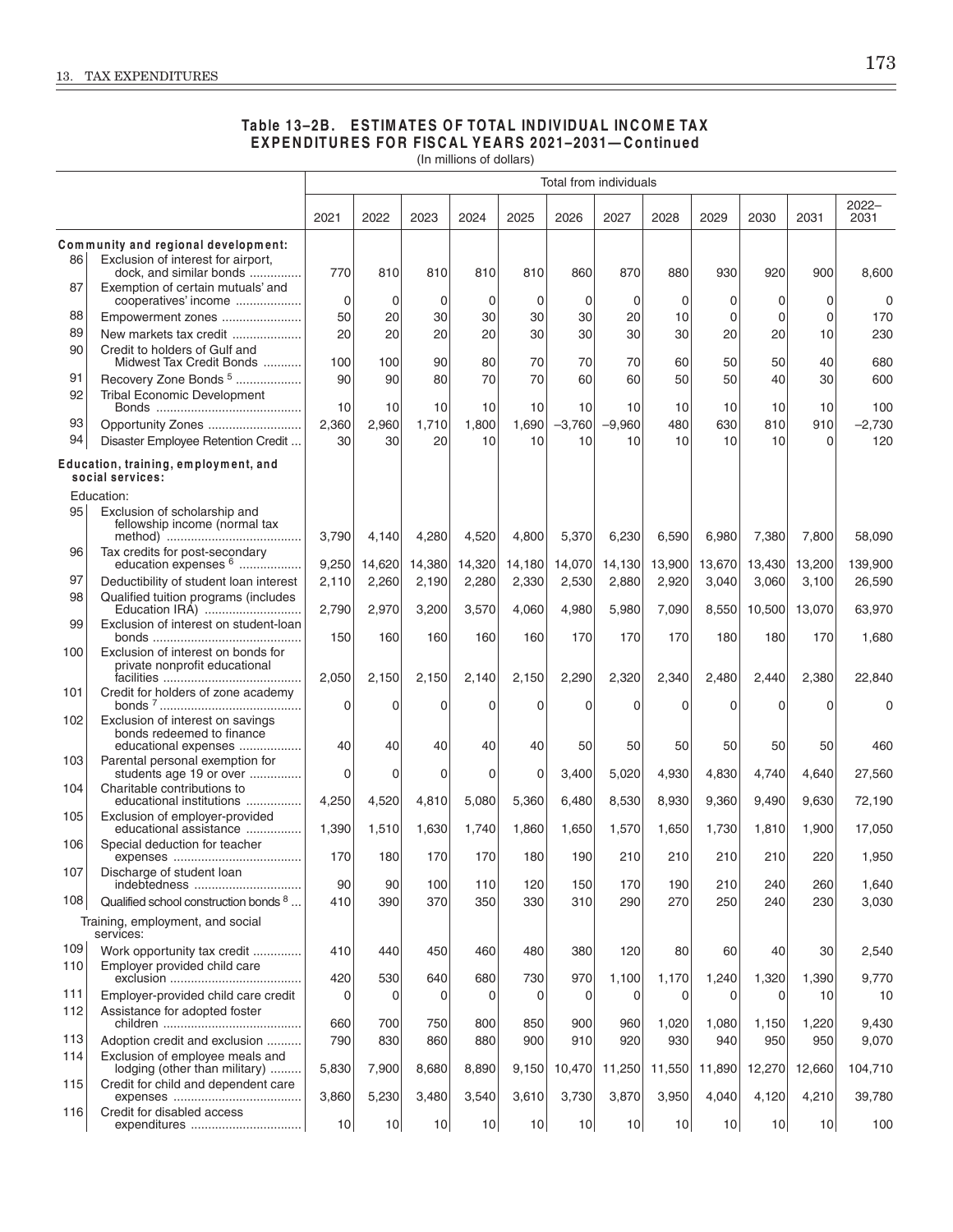|         |                                                                                                         | Total from individuals |          |             |          |                                                 |             |          |               |                                         |          |                |                                                                                                   |
|---------|---------------------------------------------------------------------------------------------------------|------------------------|----------|-------------|----------|-------------------------------------------------|-------------|----------|---------------|-----------------------------------------|----------|----------------|---------------------------------------------------------------------------------------------------|
|         |                                                                                                         | 2021                   | 2022     | 2023        | 2024     | 2025                                            | 2026        | 2027     | 2028          | 2029                                    | 2030     | 2031           | 2022-<br>2031                                                                                     |
| 117     | Deductibility of charitable                                                                             |                        |          |             |          |                                                 |             |          |               |                                         |          |                |                                                                                                   |
|         | contributions, other than<br>education and health                                                       | 42.340                 | 45.090   | 47.850      | 50,630   | 53,330                                          | 64.530      | 84,890   | 88,900        | 93,100                                  |          | 97,500 102,110 | 727,930                                                                                           |
| 118     | Exclusion of certain foster care                                                                        | 510                    | 510      | 520         | 530      | 540                                             | 540         | 540      | 540           | 560                                     | 580      | 590            | 5,450                                                                                             |
| 119     | Exclusion of parsonage allowances                                                                       | 950                    | 1,000    | 1,050       | 1,110    | 1,170                                           | 1,230       | 1,300    | 1,370         | 1,440                                   | 1,510    | 1,590          | 12,770                                                                                            |
| 120     | Indian employment credit                                                                                | 30                     | 20       | 20          | 20       | 20                                              | 10          | 10       | 10            | 10                                      | 10       | 10             | 140                                                                                               |
| 121     | Credit for employer differential wage                                                                   | $\Omega$               | $\Omega$ | $\Omega$    | $\Omega$ | $\Omega$                                        | 0           | $\Omega$ | $\Omega$      | 10                                      | 10       | 10             | 30                                                                                                |
| Health: |                                                                                                         |                        |          |             |          |                                                 |             |          |               |                                         |          |                |                                                                                                   |
| 122     | Exclusion of employer contributions<br>for medical insurance premiums<br>and medical care <sup>10</sup> |                        |          |             |          |                                                 |             |          |               |                                         |          |                | 221,460 221,020 225,140 235,300 248,460 289,890 320,580 337,950 356,210 375,490 395,820 3,005,860 |
| 123     | Self-employed medical insurance                                                                         | 7,690                  | 8,010    | 8,530       | 9,080    | 9,650                                           | 11,070      |          | 12,180 12,870 | 13,580                                  | 14,300   | 15,120         | 114,390                                                                                           |
| 124     | Deductibility of charitable<br>contributions to health institutions                                     | 10,760                 | 10,890   | 11,150      | 11,610   | 12,220                                          | 13,900      | 14,960   | 15,490        | 16,050                                  | 16,540   | 17,020         | 139,830                                                                                           |
| 125     | Deductibility of medical expenses                                                                       | 8.350                  | 8,820    | 9.390       | 10,100   | 10,980                                          | 16,760      | 20,830   | 22,660        | 24,600                                  | 26,700   | 28,940         | 179,780                                                                                           |
| 126     | Exclusion of interest on hospital<br>construction bonds                                                 | 2,930                  | 3,070    | 3,070       | 3,060    | 3,070                                           | 3,270       | 3,320    | 3,350         | 3,540                                   | 3,480    | 3,400          | 32,630                                                                                            |
| 127     | Refundable Premium Assistance<br>Tax Credit <sup>11</sup>                                               | 6,360                  | 5,160    | 3,690       | 3,990    | 4,270                                           | 4,980       | 5,450    | 5,910         | 6,310                                   | 6,670    | 7,090          | 53,520                                                                                            |
| 128     | Credit for employee health insurance<br>expenses of small business <sup>12</sup>                        | 30                     | 20       | 10          | 10       | 0                                               | $\mathbf 0$ | $\Omega$ | $\mathbf 0$   | $\Omega$                                | $\Omega$ | $\Omega$       | 40                                                                                                |
| 129     | Deductibility of charitable<br>contributions (health)                                                   | 4,710                  | 5,020    | 5,330       | 5,640    | 5,930                                           | 7,190       | 9,450    | 9,900         | 10,370                                  | 10.860   | 11,370         | 81,060                                                                                            |
| 130     | Tax credit for orphan drug research.                                                                    | 10                     | 10       | 10          | 10       | 20                                              | 20          | 20       | 20            | 20                                      | 20       | 20             | 170                                                                                               |
| 131     | Special Blue Cross/Blue Shield tax                                                                      | 0                      | 0        | 0           | 0        | $\Omega$                                        | 0           | $\Omega$ | 0             | $\Omega$                                | $\Omega$ | $\Omega$       | 0                                                                                                 |
| 132     | Distributions from retirement plans<br>for premiums for health and long-<br>term care insurance         | 450                    | 460      | 470         | 490      | 500                                             | 590         | 630      | 650           | 660                                     | 670      | 670            | 5,790                                                                                             |
| 133     | Credit for family and sick leave taken<br>by self-employed individuals                                  | 1,180                  | 180      | $\mathbf 0$ | $\Omega$ | $\mathbf 0$                                     | $\Omega$    | $\Omega$ | $\Omega$      | $\Omega$                                | $\Omega$ | $\Omega$       | 180                                                                                               |
|         | Income security:                                                                                        |                        |          |             |          |                                                 |             |          |               |                                         |          |                |                                                                                                   |
| 134     | Child tax credit <sup>13</sup>                                                                          | 72,571                 | 65,242   | 76,883      | 77,011   | 77,468                                          | 48,710      | 20,580   | 20,330        | 20,100                                  | 19,880   | 19,660         | 445,864                                                                                           |
| 135     | <b>Exclusion of railroad Social Security</b><br>equivalent benefits                                     | 300                    | 280      | 250         | 230      | 210                                             | 200         | 190      | 170           | 140                                     | 110      | 80             | 1,860                                                                                             |
| 136     | Exclusion of workers' compensation                                                                      | 9,010                  | 9,020    | 9,030       | 9,040    | 9,040                                           | 9,050       | 9,060    | 9,070         | 9,080                                   | 9,080    | 9,090          | 90,560                                                                                            |
| 137     | Exclusion of public assistance<br>benefits (normal tax method)                                          | 600                    | 600      | 630         | 630      | 640                                             | 680         | 700      | 730           | 740                                     | 730      | 770            | 6,850                                                                                             |
| 138     | Exclusion of special benefits for<br>disabled coal miners                                               | 20                     | 20       | 20          | 20       | 20                                              | 20          | 10       | 10            | 10                                      | 10       | 10             | 150                                                                                               |
| 139     | Exclusion of military disability                                                                        | 170                    | 170      | 170         | 170      | 180                                             | 200         | 210      | 210           | 220                                     | 220      | 230            | 1,980                                                                                             |
|         | Net exclusion of pension contributions<br>and earnings:                                                 |                        |          |             |          |                                                 |             |          |               |                                         |          |                |                                                                                                   |
| 140     | Defined benefit employer plans                                                                          |                        |          |             |          | 70,340 73,370 74,750 77,170 78,490 86,410       |             |          |               | 86,680 87,300 84,610                    |          | 81,640 77,550  | 807,970                                                                                           |
| 141     | Defined contribution employer plans                                                                     |                        |          |             |          | 100,020 102,850 109,150 111,860 117,110 138,380 |             |          |               | 142,790 148,130 154,690 161,090 167,690 |          |                | 1,353,740                                                                                         |
| 142     | Individual Retirement Accounts                                                                          | 20,770                 | 19,890   | 21,460      |          | 22,630 23,660                                   | 28,840      | 30,570   | 32,170        | 34,010                                  | 36,300   | 38,780         | 288,310                                                                                           |
| 143     | Low- and moderate-income savers'                                                                        | 1,220                  | 1,260    | 1,300       | 1,270    | 1,270                                           | 1,440       | 1,410    | 1,400         | 1,400                                   | 1,390    | 1,400          | 13,540                                                                                            |
| 144     | Self-employed plans                                                                                     | 32,260                 | 33.170   | 35,210      | 36,080   | 37,780                                          | 44,640      | 46,060   | 47,780        | 49,900                                  | 51,960   | 54,090         | 436,670                                                                                           |
| 145     | Exclusion of other employee benefits:<br>Premiums on group term life                                    |                        |          |             |          |                                                 |             |          |               |                                         |          |                |                                                                                                   |
|         |                                                                                                         | 3,190                  | 3,250    | 3,330       | 3,450    | 3,580                                           | 4,060       | 4,310    | 4,450         | 4,590                                   | 4,740    | 4,900          | 40,660                                                                                            |
| 146     | Premiums on accident and disability                                                                     | 340                    | 340      | 340         | 350      | 350                                             | 350         | 350      | 350           | 350                                     | 350      | 350            | 3,480                                                                                             |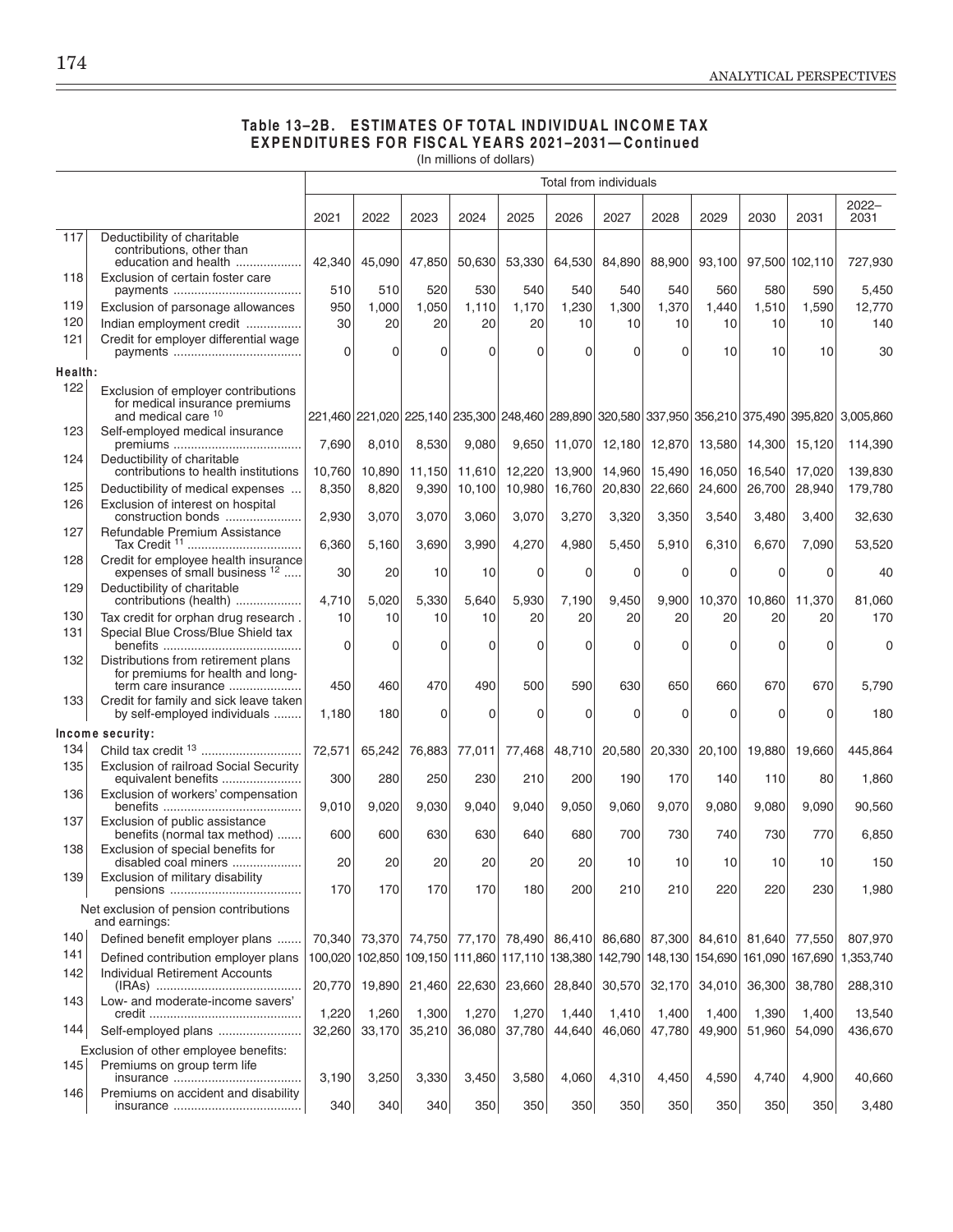|            | Total from individuals                                                                      |              |              |              |              |              |              |                                                      |              |              |                                    |              |                 |
|------------|---------------------------------------------------------------------------------------------|--------------|--------------|--------------|--------------|--------------|--------------|------------------------------------------------------|--------------|--------------|------------------------------------|--------------|-----------------|
|            |                                                                                             | 2021         | 2022         | 2023         | 2024         | 2025         | 2026         | 2027                                                 | 2028         | 2029         | 2030                               | 2031         | 2022-<br>2031   |
| 147        | Exclusion of investment income from<br>Supplementary Unemployment<br>Benefit Trusts         | 20           | 10           | 20           | 20           | 30           | 30           | 30                                                   | 40           | 40           | 40                                 | 40           | 300             |
| 148        | Exclusion of investment income<br>from Voluntary Employee Benefit<br>Associations trusts    | $\Omega$     | 0            | $\Omega$     | $\Omega$     | $\Omega$     | 0            | $\Omega$                                             | 0            | $\Omega$     | $\Omega$                           | O            | 0               |
| 149        | Special Employee Stock Ownership<br>Plan (ESOP) rules                                       | 30           | 30           | 30           | 30           | 30           | 30           | 30                                                   | 30           | 30           | 40                                 | 40           | 320             |
| 150        | Additional deduction for the blind                                                          | 40           | 40           | 40           | 40           | 50           | 50           | 50                                                   | 50           | 50           | 60                                 | 60           | 490             |
| 151        | Additional deduction for the elderly                                                        | 5,900        | 6,020        | 6,520        | 6.940        | 7,490        | 6,450        | 6,960                                                | 7,500        | 7,820        | 8,370                              | 8,940        | 73.010          |
| 152        | Deductibility of casualty losses                                                            | $\Omega$     | $\mathbf 0$  | $\mathbf 0$  | $\Omega$     | 0            | 655          | 1,006                                                | 1,031        | 1,067        | 1,111                              | 1,137        | 6,006           |
| 153        | Earned income tax credit (EITC) <sup>14</sup>                                               | 2,080        | 2,410        | 2,780        | 2,970        | 3,060        | 3,130        | 4,590                                                | 4,730        | 4,870        | 5,040                              | 5,200        | 38,780          |
| 154        | Recovery rebate credits <sup>15</sup>                                                       | 20,480       | 1,280        | 20           | $\Omega$     | 0            | 0            | $\Omega$                                             | $\Omega$     | $\Omega$     | 0                                  | 0            | 1,300           |
| 155        | Exemption of unemployment<br>insurance benefits                                             | 26,480       | $\Omega$     | $\mathbf 0$  | $\Omega$     | $\Omega$     | 0            | $\Omega$                                             | $\Omega$     | $\Omega$     | $\Omega$                           | $\Omega$     | 0               |
|            | <b>Social Security:</b>                                                                     |              |              |              |              |              |              |                                                      |              |              |                                    |              |                 |
|            | Exclusion of social security benefits:                                                      |              |              |              |              |              |              |                                                      |              |              |                                    |              |                 |
| 156        | Social Security benefits for<br>retired and disabled workers<br>and spouses, dependents and | 26,630       | 27,240       | 27,570       | 29,330       | 29,890       | 33,300       | 38,390                                               | 40,090       | 41.900       | 43,740                             | 45,510       | 356,960         |
| 157        | Credit for certain employer social<br>security contributions                                | 810          | 1,100        | 1,230        | 1,320        | 1,410        | 1,500        | 1,590                                                | 1,680        | 1,770        | 1,860                              | 1,950        | 15,410          |
|            | Veterans benefits and services:                                                             |              |              |              |              |              |              |                                                      |              |              |                                    |              |                 |
| 158        | Exclusion of veterans death benefits<br>and disability compensation                         | 9,770        | 11.010       | 11,380       | 11,720       | 12,160       | 13,180       | 14.950                                               | 15,580       | 16,230       | 16,890                             | 17,590       | 140,690         |
| 159        | Exclusion of veterans pensions                                                              | 220          | 230          | 220          | 210          | 210          | 220          | 250                                                  | 250          | 250          | 250                                | 250          | 2,340           |
| 160        | Exclusion of G.I. Bill benefits                                                             | 1,470        | 1,510        | 1,470        | 1,500        | 1,550        | 1,670        | 1,880                                                | 1,950        | 2,020        | 2,090                              | 2,170        | 17,810          |
| 161        | Exclusion of interest on veterans<br>housing bonds                                          | 70           | 80           | 80           | 70           | 80           | 80           | 80                                                   | 80           | 90           | 90                                 | 80           | 810             |
|            | General government:                                                                         |              |              |              |              |              |              |                                                      |              |              |                                    |              |                 |
| 162        | Exclusion of interest on public<br>purpose State and local bonds                            | 26,100       | 27,410       | 27,360       | 27,280       | 27,370       | 29,170       | 29,560                                               | 29,840       | 31,540       | 31,010                             | 30,320       | 290,860         |
| 163<br>164 | Build America Bonds <sup>16</sup><br>Deductibility of nonbusiness State                     | $\Omega$     | $\Omega$     | $\Omega$     | $\Omega$     | $\Omega$     | $\Omega$     | $\Omega$                                             | $\Omega$     | $\Omega$     | $\Omega$                           | 0            | $\Omega$        |
|            | and local taxes other than on<br>owner-occupied homes <sup>17</sup>                         | 7,170        | 7,667        | 7,713        | 7.877        |              |              | 8,240 86,236 120,498 121,686 127,380 133,563 140,089 |              |              |                                    |              | 760.949         |
| Interest:  |                                                                                             |              |              |              |              |              |              |                                                      |              |              |                                    |              |                 |
| 165        | Deferral of interest on U.S. savings                                                        | 840          | 830          | 820          | 810          | 800          | 800          | 790                                                  | 780          | 770          | 760                                | 750          | 7,910           |
|            | Addendum: Aid to State and local<br>governments:                                            |              |              |              |              |              |              |                                                      |              |              |                                    |              |                 |
|            | Deductibility of:                                                                           |              |              |              |              |              |              |                                                      |              |              |                                    |              |                 |
|            | Property taxes on owner-occupied                                                            | 6,740        | 7,030        | 7,070        | 7,290        | 7,700        | 39,370       |                                                      |              |              | 57,270 60,230 63,060 66,110 69,310 |              | 384,440         |
|            | Nonbusiness State and local taxes<br>other than on owner-occupied                           | 7,170        | 7,667        | 7,713        | 7,877        | 8,240        |              | 86,236 120,498 121,686 127,380 133,563 140,089       |              |              |                                    |              | 760,949         |
|            | Exclusion of interest on State and local<br>bonds for:                                      |              |              |              |              |              |              |                                                      |              |              |                                    |              |                 |
|            | Public purposes                                                                             | 26,100       | 27,410       | 27,360       | 27,280       | 27,370       | 29,170       | 29,560                                               | 29,840       | 31.540       | 31,010                             | 30,320       | 290,860         |
|            |                                                                                             | 10           | 10           | 10           | 10           | 10           | 10           | 10                                                   | 10           | 10           | 10                                 | 10           | 100             |
|            | Water, sewage, and hazardous                                                                |              |              |              |              |              |              |                                                      |              |              |                                    |              |                 |
|            | waste disposal facilities                                                                   | 290          | 310          | 310          | 310          | 310          | 330          | 330                                                  | 330          | 350          | 350                                | 340          | 3,270           |
|            |                                                                                             | 80           | 90           | 80           | 80           | 80           | 90           | 90                                                   | 90           | 100          | 100                                | 90           | 890             |
|            | Owner-occupied mortgage subsidies                                                           | 760          | 800          | 800          | 800          | 800          | 850          | 870                                                  | 870          | 920          | 910                                | 890          | 8,510           |
|            | Airports, docks, and similar facilities                                                     | 1,290<br>770 | 1,360<br>810 | 1,350<br>810 | 1,350<br>810 | 1,350<br>810 | 1,440<br>860 | 1,460<br>870                                         | 1,480<br>880 | 1,560<br>930 | 1,530<br>920                       | 1,500<br>900 | 14,380<br>8,600 |
|            |                                                                                             | 150          | 160          | 160          | 160          | 160          | 170          | 170                                                  | 170          | 180          | 180                                | 170          | 1,680           |
|            |                                                                                             |              |              |              |              |              |              |                                                      |              |              |                                    |              |                 |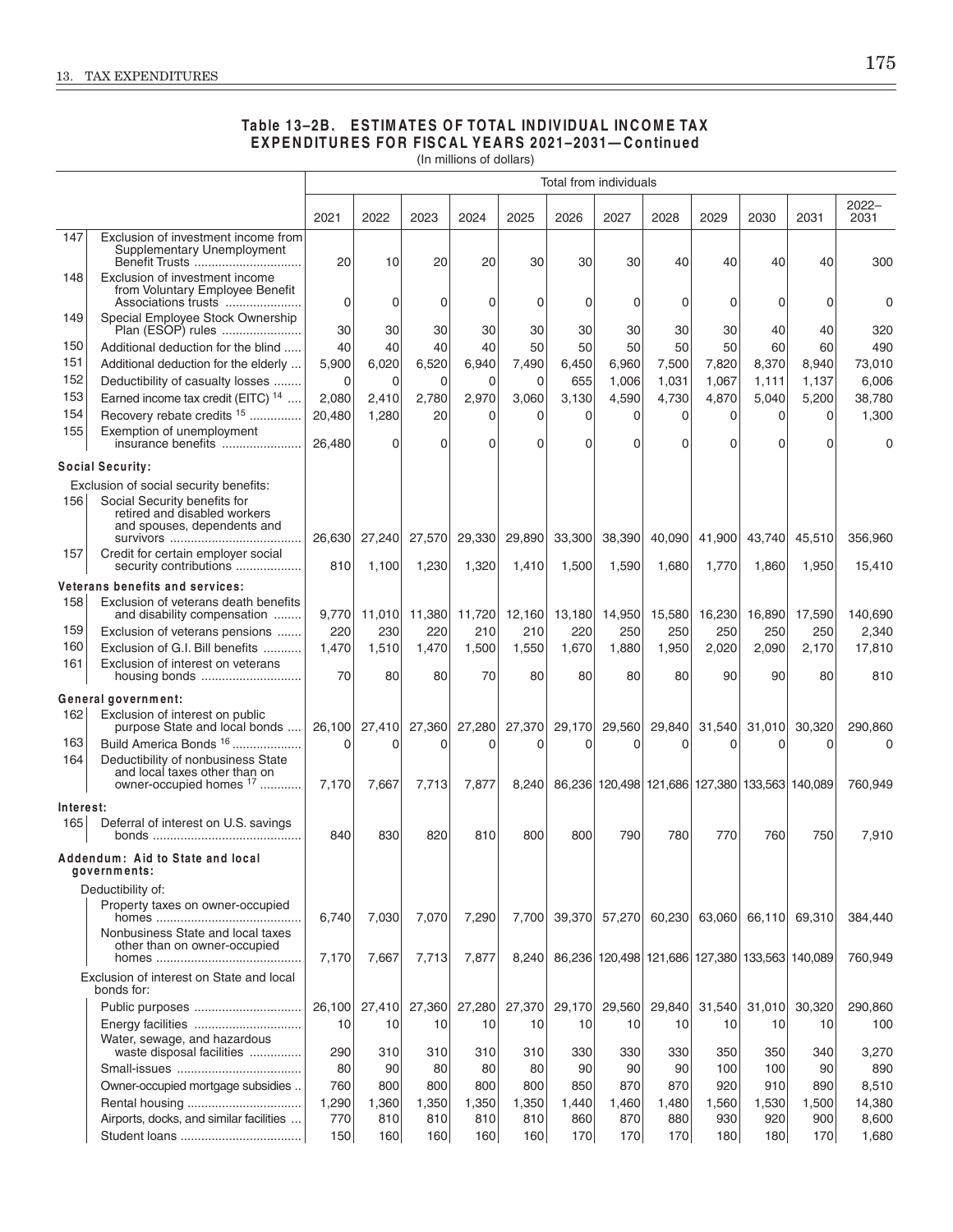(In millions of dollars)

|                               | Total from individuals |       |       |       |       |       |       |       |       |       |       |                  |
|-------------------------------|------------------------|-------|-------|-------|-------|-------|-------|-------|-------|-------|-------|------------------|
|                               | 2021                   | 2022  | 2023  | 2024  | 2025  | 2026  | 2027  | 2028  | 2029  | 2030  | 2031  | $2022 -$<br>2031 |
| Private nonprofit educational | 2,050                  | 2.150 | 2.150 | 2.140 | 2,150 | 2,290 | 2,320 | 2.340 | 2.480 | 2.440 | 2.380 | 22,840           |
| Hospital construction         | 2.930                  | 3.070 | 3.070 | 3,060 | 3,070 | 3,270 | 3.320 | 3.350 | 3.540 | 3.480 | 3.400 | 32,630           |
|                               | 70                     | 80    | 80    | 70    | 80    | 80    | 80    | 80    | 90    | 90    | 80    | 810              |

See Table 1 footnotes for specific table information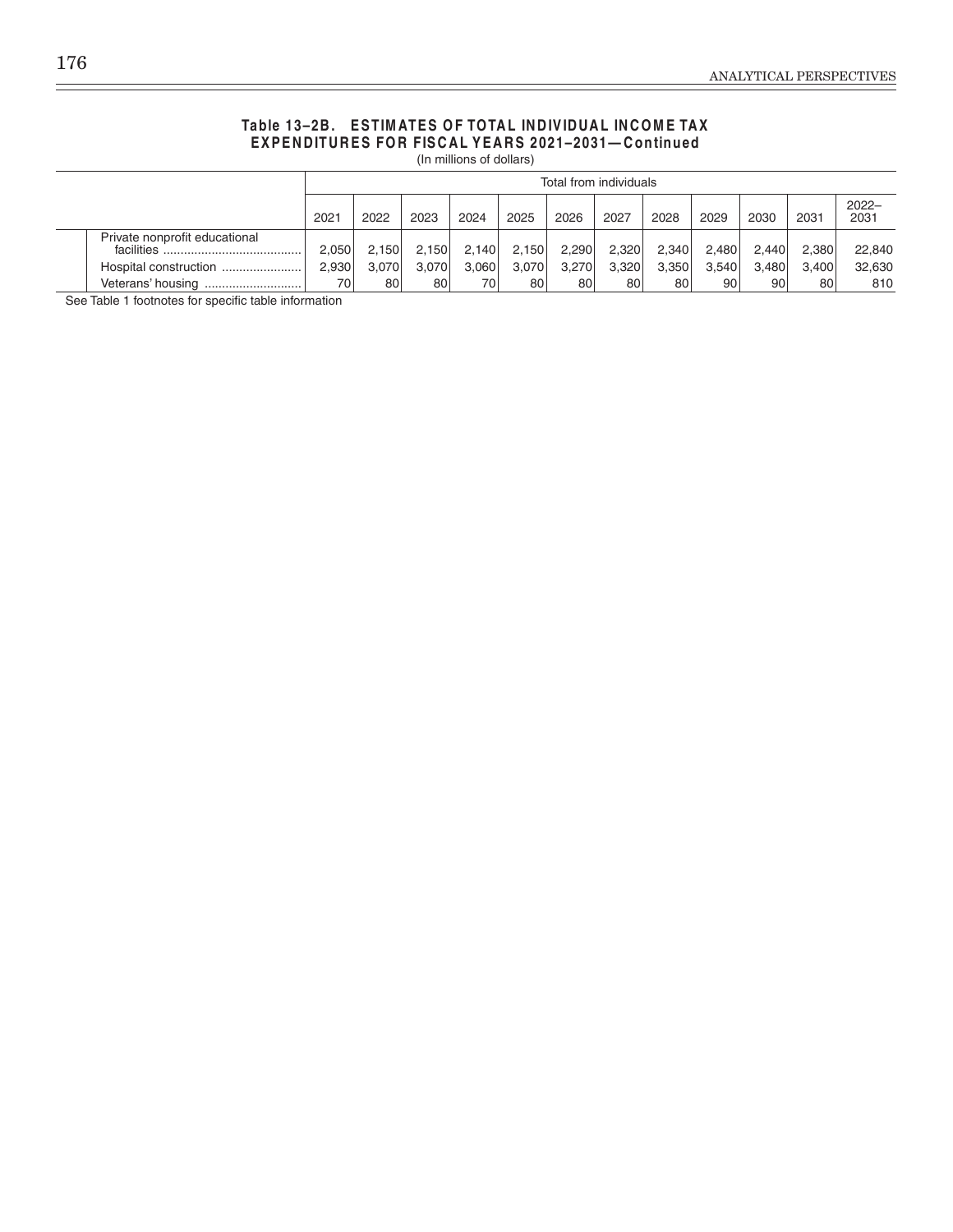# Table 13-3. INCOME TAX EXPENDITURES RANKED BY TOTAL FISCAL<br>YEAR 2022-2031 PROJECTED REVENUE EFFECT

|     | Provision                                                                                             | 2021           | 2022            | $2022 -$<br>2031 |
|-----|-------------------------------------------------------------------------------------------------------|----------------|-----------------|------------------|
|     | 122 Exclusion of employer contributions for medical insurance premiums and medical care <sup>10</sup> | 221,460        | 221,020         | 3,005,860        |
|     |                                                                                                       | 124,100        | 130,880         | 1,673,960        |
| 68  |                                                                                                       | 102,250        | 107,710         | 1,362,850        |
| 141 |                                                                                                       | 100,020        | 102,850         | 1,353,740        |
|     |                                                                                                       | 70,340         | 73,370          | 807,970          |
| 55  |                                                                                                       | 29,370         | 30,340          | 798,360          |
|     | 164 Deductibility of nonbusiness State and local taxes other than on owner-occupied homes 17          | 7.170          | 7,667           | 760,949          |
| 117 | Deductibility of charitable contributions, other than education and health                            | 43,610         | 46,410          | 743,750          |
| 70  |                                                                                                       | 41,850         | 43,910          | 575,860          |
| 58  |                                                                                                       | 40,900         | 42,730          | 542,120          |
|     |                                                                                                       | 72,571         | 65,242          | 445,864          |
|     |                                                                                                       | 32,260         | 33,170          | 436,670          |
| 67  |                                                                                                       | 31,650         | 33,120          | 421,430          |
|     |                                                                                                       | 6,740          | 7,030           | 384,440          |
| 4   | Reduced tax rate on active income of controlled foreign corporations (normal tax method)              | 19,524         | 33,814          | 366,967          |
| 156 | Social Security benefits for retired and disabled workers and spouses, dependents, and survivors      | 26,630         | 27,240          | 356,960          |
| 162 |                                                                                                       | 31.240         | 31,520          | 345,200          |
|     |                                                                                                       | 20.770         | 19,890          | 288,310          |
| 8   |                                                                                                       | 18,520         | 20,400          | 272,070          |
| 79  |                                                                                                       | 33,775         | 56,071          | 260,859          |
|     |                                                                                                       | 8.350          | 8,820           | 179,780          |
|     |                                                                                                       | 11,970         | 12,910          | 159,720          |
| 1   |                                                                                                       | 13,940         | 14,500          | 156,540          |
| 158 |                                                                                                       | 9,770          | 11,010          | 140,690          |
| 96  |                                                                                                       | 9,250          | 14,620          | 139,900          |
| 124 |                                                                                                       | 10,760         | 10,890          | 139,830          |
|     |                                                                                                       | 8,820          | 9,350           | 134,340          |
|     |                                                                                                       | 7,690          | 8,010           | 114,390          |
| 5   | Deduction for foreign-derived intangible income dervied from trade or business within the United      |                | 11,896          | 112,453          |
|     |                                                                                                       | 6,842<br>8,900 |                 | 109,260          |
|     |                                                                                                       | 5,620          | 11,280<br>7,760 | 96,270           |
| 7   | Expensing of research and experimentation expenditures (normal tax method)                            | $-1,580$       | $-760$          | 94,310           |
|     |                                                                                                       | $-1,580$       | $-760$          | 94,310           |
|     |                                                                                                       | 9,010          | 9,020           | 90,560           |
| 2   |                                                                                                       | 6,470          | 6,790           | 85,440           |
| 104 |                                                                                                       |                |                 | 80,420           |
| 60  |                                                                                                       | 4,880<br>5,910 | 5,190<br>5,940  | 75,880           |
| 151 |                                                                                                       | 5,900          | 6,020           | 73,010           |
| 98  |                                                                                                       | 2,790          | 2,970           | 63,970           |
| 130 |                                                                                                       | 1,900          | 2,290           | 60,380           |
| 17  |                                                                                                       | 6,360          | 7,210           | 59,980           |
| 62  |                                                                                                       | 4,390          | 4,430           | 59,540           |
| 95  |                                                                                                       |                |                 |                  |
| 127 |                                                                                                       | 3,790          | 4,140           | 58,090           |
| 15  |                                                                                                       | 6,360          | 5,160           | 53,520           |
| 71  |                                                                                                       | 5,290          | 5,220           | 52,930           |
| 73  |                                                                                                       | 3,400          | 4,290           | 51,590           |
| 145 |                                                                                                       | 3,200          | 3,350           | 42,080           |
|     |                                                                                                       | 3,190          | 3,250           | 40,660           |
|     |                                                                                                       | 3,860          | 5,230           | 39,780           |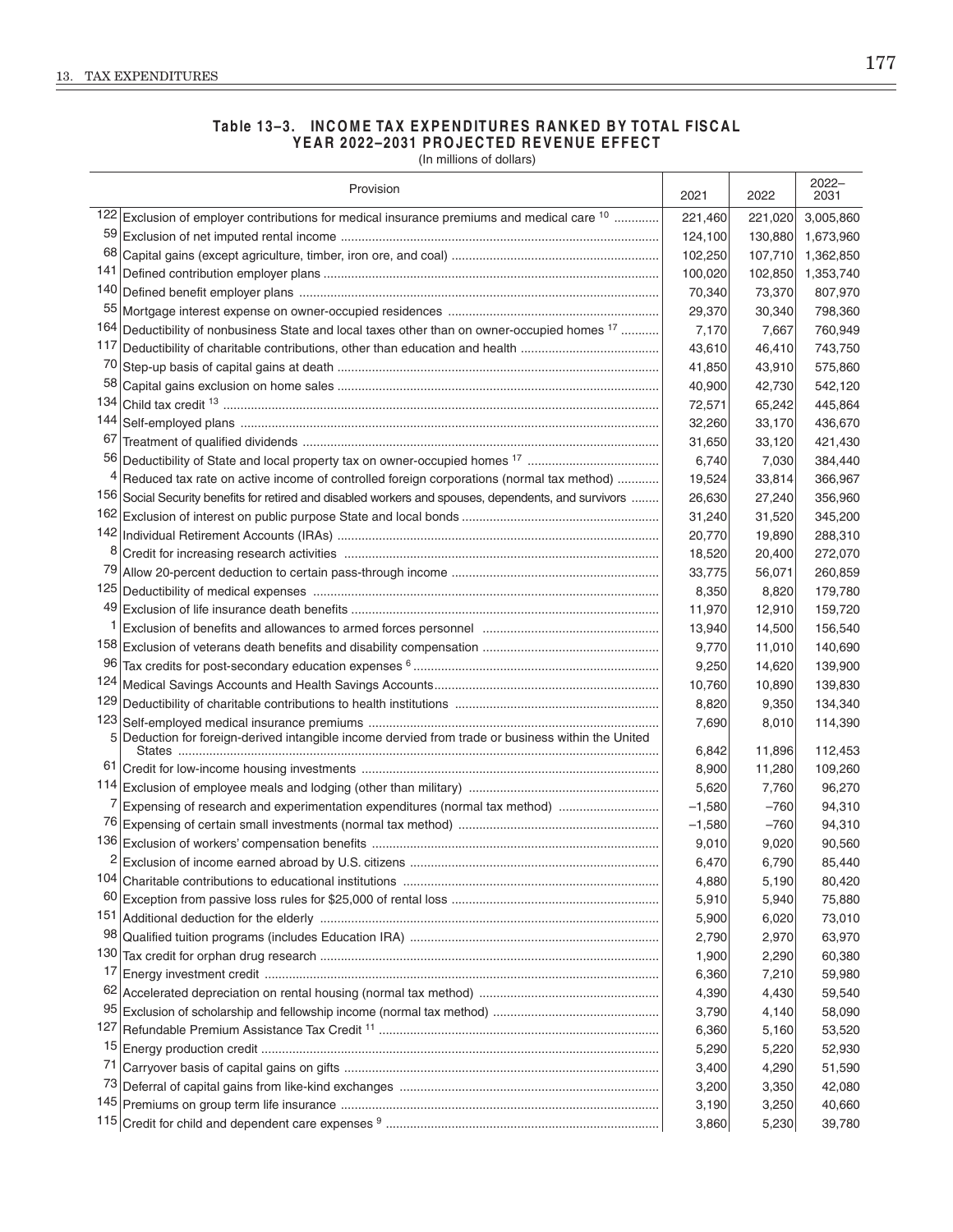# Table 13-3. INCOME TAX EXPENDITURES RANKED BY TOTAL FISCAL YEAR 2022-2031 PROJECTED REVENUE EFFECT-Continued

|     | Provision                                                                                | 2021  | 2022  | $2022 -$<br>2031 |
|-----|------------------------------------------------------------------------------------------|-------|-------|------------------|
|     |                                                                                          | 2,080 | 2,410 | 38,780           |
| 126 |                                                                                          | 3,510 | 3,530 | 38,740           |
| 74  |                                                                                          | 3,700 | 3,470 | 27,990           |
| 103 |                                                                                          | 0     | 0     | 27,560           |
| 100 |                                                                                          | 2,450 | 2,470 | 27,120           |
| 97  |                                                                                          | 2,110 | 2,260 | 26,590           |
| 48  |                                                                                          | 2,080 | 2,120 | 25,330           |
| 52  |                                                                                          | 3,110 | 2,030 | 24,420           |
| 82  |                                                                                          | 1,464 | 1,742 | 24,060           |
| 6   |                                                                                          | 990   | 1,520 | 21,180           |
| 39  |                                                                                          | 460   | 580   | 20,130           |
| 69  |                                                                                          | 1,520 | 1,620 | 20,090           |
| 157 |                                                                                          | 1,040 | 1,410 | 19,350           |
| 57  |                                                                                          | 1,490 | 1,560 | 18,520           |
| 44  |                                                                                          | 1,370 | 1,440 | 18,250           |
| 160 |                                                                                          | 1,470 | 1,510 | 17,810           |
| 54  |                                                                                          | 1,540 | 1,560 | 17,070           |
| 105 |                                                                                          | 1,390 | 1,510 | 17,050           |
| 148 | Exclusion of investment income from Voluntary Employee Benefit Associations trusts       | 1,130 | 1,190 | 15,840           |
| 143 |                                                                                          | 1,220 | 1,260 | 13,540           |
| 50  | Exemption or special alternative tax for small property and casualty insurance companies | 1,050 | 1,170 | 13,310           |
| 119 |                                                                                          | 950   | 1,000 | 12,770           |
| 89  |                                                                                          | 1,140 | 1,170 | 11,440           |
| 109 |                                                                                          | 1,690 | 1,780 | 10,290           |
| 86  |                                                                                          | 920   | 930   | 10,190           |
| 53  |                                                                                          | 910   | 920   | 10,100           |
| 14  |                                                                                          | 510   | 400   | 10,020           |
| 10  |                                                                                          | 620   | 720   | 9,880            |
| 110 |                                                                                          | 420   | 530   | 9,770            |
| 112 |                                                                                          | 660   | 700   | 9,430            |
| 38  |                                                                                          | 610   | 580   | 9,170            |
| 113 |                                                                                          | 790   | 830   | 9,070            |
| 165 |                                                                                          | 840   | 830   | 7,910            |
| 137 |                                                                                          | 600   | 600   | 6,850            |
| 152 |                                                                                          | 0     | 0     | 6,006            |
| 132 | Distributions from retirement plans for premiums for health and long-term care insurance | 450   | 460   | 5,790            |
| 83  |                                                                                          | 292   | 359   | 5,710            |
| 118 |                                                                                          | 510   | 510   | 5,450            |
| 28  |                                                                                          | 2,590 | 2,200 | 4,460            |
| 108 |                                                                                          | 540   | 520   | 4,030            |
| 131 |                                                                                          | 230   | 300   | 4,030            |
| 20  |                                                                                          | 450   | 580   | 4,010            |
| 35  | Exclusion of interest on bonds for water, sewage, and hazardous waste facilities         | 350   | 360   | 3,900            |
| 51  |                                                                                          | 330   | 350   | 3,840            |
| 42  |                                                                                          | 320   | 270   | 3,830            |
| 9   |                                                                                          | $-50$ | 90    | 3,720            |
| 3   |                                                                                          | 280   | 290   | 3,670            |
| 16  |                                                                                          | 250   | 270   | 3,610            |
|     |                                                                                          | 340   | 340   | 3,480            |
| 37  |                                                                                          | 210   | 220   | 2,580            |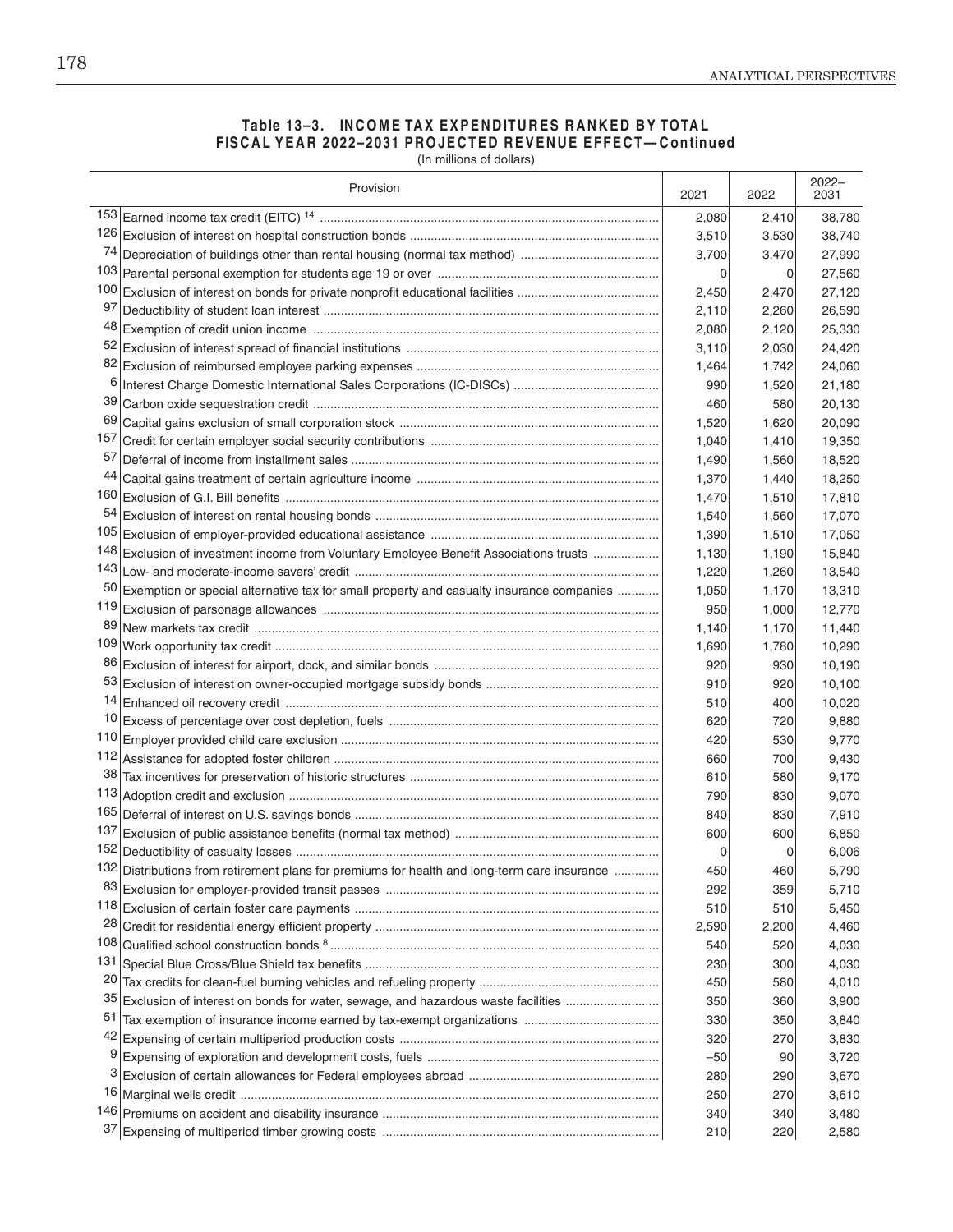# Table 13-3. INCOME TAX EXPENDITURES RANKED BY TOTAL FISCAL YEAR 2022-2031 PROJECTED REVENUE EFFECT-Continued

|          | Provision                                                                              | 2021            | 2022     | $2022 -$<br>2031 |
|----------|----------------------------------------------------------------------------------------|-----------------|----------|------------------|
|          |                                                                                        | 210             | 220      | 2,420            |
|          |                                                                                        | 220             | 230      | 2,340            |
| 45       |                                                                                        | 190             | 200      | 2,210            |
| 31       |                                                                                        | 0               | 30       | 2,060            |
| 99       |                                                                                        | 180             | 180      | 1,990            |
| 139      |                                                                                        | 170             | 170      | 1,980            |
| 85       | Exclusion of interest on bonds for Highway Projects and rail-truck transfer facilities | 250             | 250      | 1,970            |
| 106      |                                                                                        | 170             | 180      | 1,950            |
| 135      |                                                                                        | 300             | 280      | 1,860            |
| 36       |                                                                                        | 140             | 140      | 1,820            |
| 34       |                                                                                        | 110             | 120      | 1,730            |
| 41       |                                                                                        | 110             | 120      | 1,710            |
| 107      |                                                                                        | 90              | 90       | 1,640            |
| 26       |                                                                                        | 370             | 280      | 1,570            |
| 32       |                                                                                        | 110             | 110      | 1,380            |
| 24       |                                                                                        | 110             | 120      | 1,310            |
| 154      |                                                                                        | 20,480          | 1,280    | 1,300            |
| 25       | Allowance of deduction for certain energy efficient commercial building property       | 210             | 140      | 1,280            |
| 63       |                                                                                        | 250             | 270      | 1,230            |
| 80       |                                                                                        | 100             | 110      | 1,230            |
| 87       |                                                                                        | 90              | 100      | 1,080            |
| 77       |                                                                                        | 100             | 100      | 1,060            |
| 161      |                                                                                        | 80              | 90       | 960              |
| 72       | Ordinary income treatment of loss from small business corporation stock sale           | 70              | 70       | 820              |
| 90       |                                                                                        | 120             | 110      | 780              |
| 47       |                                                                                        | 50              | 60       | 720              |
| 22       |                                                                                        | 70              | 70       | 700              |
| 91       |                                                                                        | 110             | 100      | 700              |
| 43       |                                                                                        | 50              | 60       | 660              |
| 88       |                                                                                        | 130             | 90       | 660              |
| 12       |                                                                                        | 70              | 50       | 590              |
| 101      |                                                                                        | 130             | 110      | 590              |
| 84       |                                                                                        | 170             | 170      | 580              |
| 94<br>40 |                                                                                        | 160             | 160      | 580              |
| 150      |                                                                                        | 30              | 30       | 500              |
| 102      |                                                                                        | 40              | 40       | 490              |
| 21       | Exclusion of interest on savings bonds redeemed to finance educational expenses        | 40              | 40       | 460              |
| 33       |                                                                                        | 60              | 50       | 390              |
| 29       |                                                                                        | 0<br>30         | 10<br>30 | 320<br>300       |
| 147      | Exclusion of investment income from Supplementary Unemployment Benefit Trusts          | 20              | 10       | 300              |
| 65       |                                                                                        | 30              | 40       | 290              |
| 23       |                                                                                        | 0               | 0        | 250              |
| 111      |                                                                                        | 20              | 20       | 250              |
| 120      |                                                                                        | 70              | 50       | 230              |
| 11       | Exception from passive loss limitation for working interests in oil and gas properties | 20              | 20       | 200              |
| 46       |                                                                                        | 20              | 20       | 200              |
| 133      |                                                                                        | 1,180           | 180      | 180              |
| 64       |                                                                                        | 580             | 150      | 150              |
|          |                                                                                        | 20 <sub>2</sub> | 20       | 150              |
|          |                                                                                        |                 |          |                  |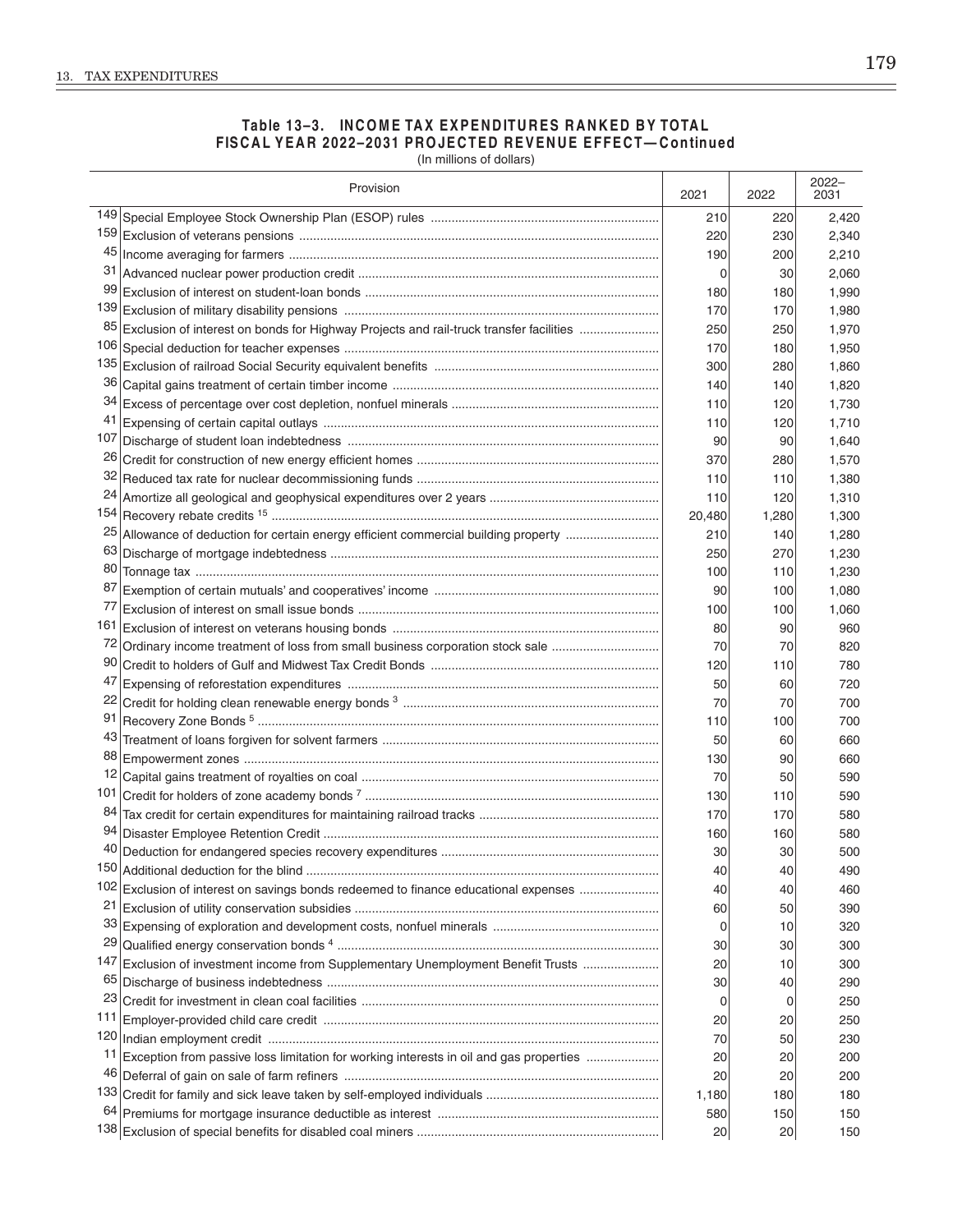# Table 13-3. INCOME TAX EXPENDITURES RANKED BY TOTAL FISCAL YEAR 2022-2031 PROJECTED REVENUE EFFECT-Continued

(In millions of dollars)

| Provision                                            |                                                                            | 2021     | 2022   | $2022 -$<br>2031 |  |
|------------------------------------------------------|----------------------------------------------------------------------------|----------|--------|------------------|--|
|                                                      |                                                                            | 240      | 120    | 120              |  |
|                                                      |                                                                            | 20       | 30     | 110              |  |
|                                                      |                                                                            | 10       | 10     | 100              |  |
|                                                      |                                                                            | 10       | 10     | 100              |  |
|                                                      |                                                                            | 10       | 10     | 100              |  |
|                                                      |                                                                            | 10       | 10     | 100              |  |
|                                                      |                                                                            | 10       | 10     | 90               |  |
|                                                      |                                                                            | $\Omega$ |        | 90               |  |
|                                                      |                                                                            | 40       | 40     | 60               |  |
|                                                      |                                                                            | 40       | 30     | 50               |  |
|                                                      |                                                                            | 10       |        | 0                |  |
|                                                      |                                                                            |          |        | ი                |  |
|                                                      |                                                                            | $-50$    |        | $-850$           |  |
|                                                      |                                                                            | 2,990    | 3,490  | $-3,480$         |  |
|                                                      | 75 Accelerated depreciation of machinery and equipment (normal tax method) | 31,470   | 26,180 | $-94.450$        |  |
| See Table 1 footnotes for specific table information |                                                                            |          |        |                  |  |

180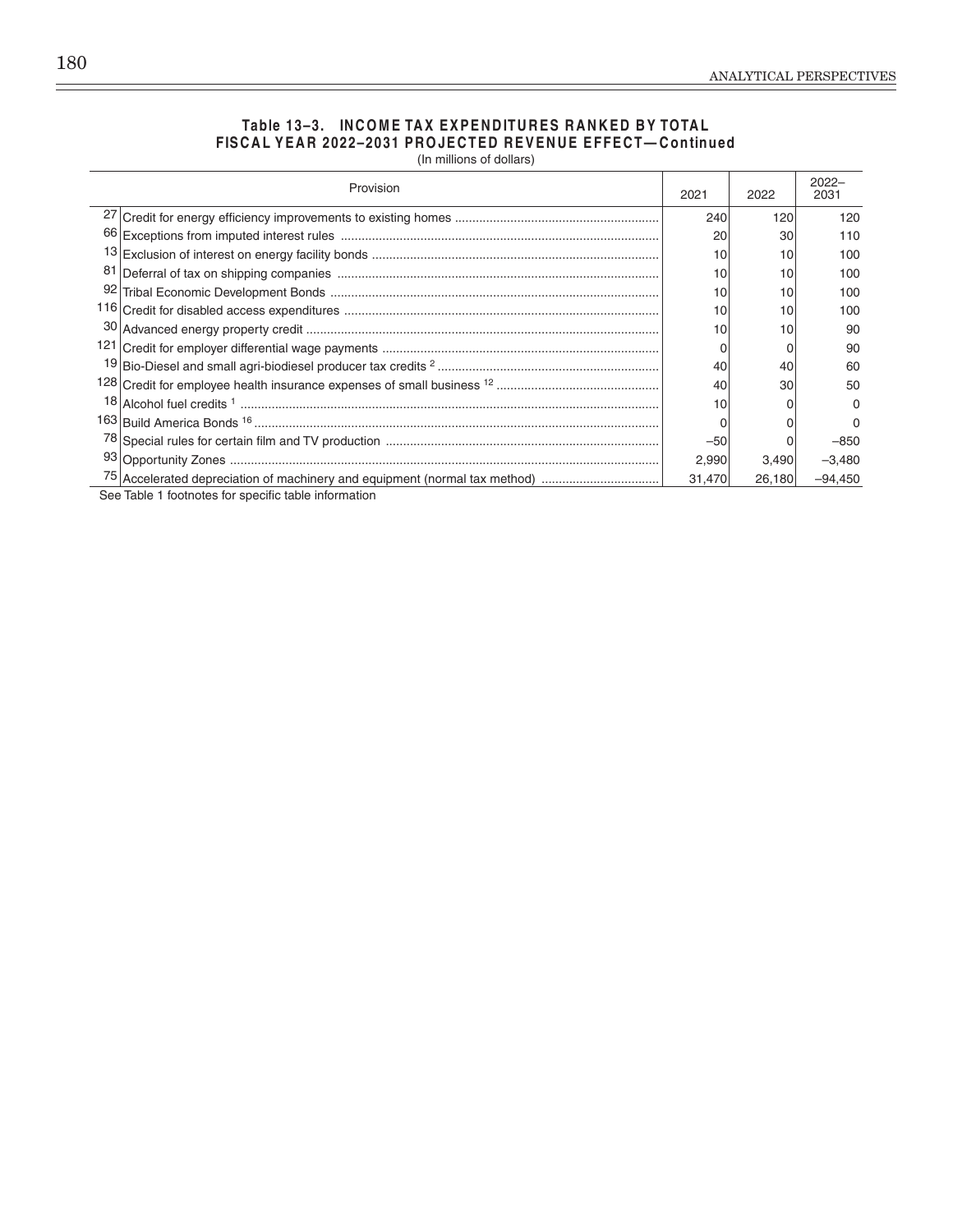### Table 13-4. PRESENT VALUE OF SELECTED TAX EXPENDITURES FOR ACTIVITY IN CALENDAR YEAR 2021

(In millions of dollars)

|                                                                                                                                                   | Provision | 2021<br>Present<br>Value of<br>Revenue<br>Loss |  |  |
|---------------------------------------------------------------------------------------------------------------------------------------------------|-----------|------------------------------------------------|--|--|
|                                                                                                                                                   |           | 1,920                                          |  |  |
|                                                                                                                                                   |           | $\Omega$                                       |  |  |
| 9                                                                                                                                                 |           | 310                                            |  |  |
|                                                                                                                                                   |           | 30                                             |  |  |
|                                                                                                                                                   |           | 100                                            |  |  |
|                                                                                                                                                   |           | 170                                            |  |  |
|                                                                                                                                                   |           | 90                                             |  |  |
|                                                                                                                                                   |           | 30                                             |  |  |
|                                                                                                                                                   |           | $-6,430$                                       |  |  |
|                                                                                                                                                   |           | $-1,970$                                       |  |  |
|                                                                                                                                                   |           | $-27,470$                                      |  |  |
|                                                                                                                                                   |           | 0                                              |  |  |
|                                                                                                                                                   |           | 0                                              |  |  |
|                                                                                                                                                   |           | 11,150                                         |  |  |
|                                                                                                                                                   |           | 5,720                                          |  |  |
|                                                                                                                                                   |           | 48,060                                         |  |  |
|                                                                                                                                                   |           | 119,110                                        |  |  |
|                                                                                                                                                   |           | 2,910                                          |  |  |
|                                                                                                                                                   |           | 8,080                                          |  |  |
|                                                                                                                                                   |           | 730                                            |  |  |
|                                                                                                                                                   |           | 7,670                                          |  |  |
|                                                                                                                                                   |           | 11,700                                         |  |  |
|                                                                                                                                                   |           | 4,620                                          |  |  |
|                                                                                                                                                   |           | 120                                            |  |  |
| <sup>1</sup> Includes all components, other than public purpose, listed under 'Exclusion of interest on State and local bonds' in the Addendum to |           |                                                |  |  |

nts, otr an public purpose, ripori  $\overline{c}$ Table 1.

 $\top$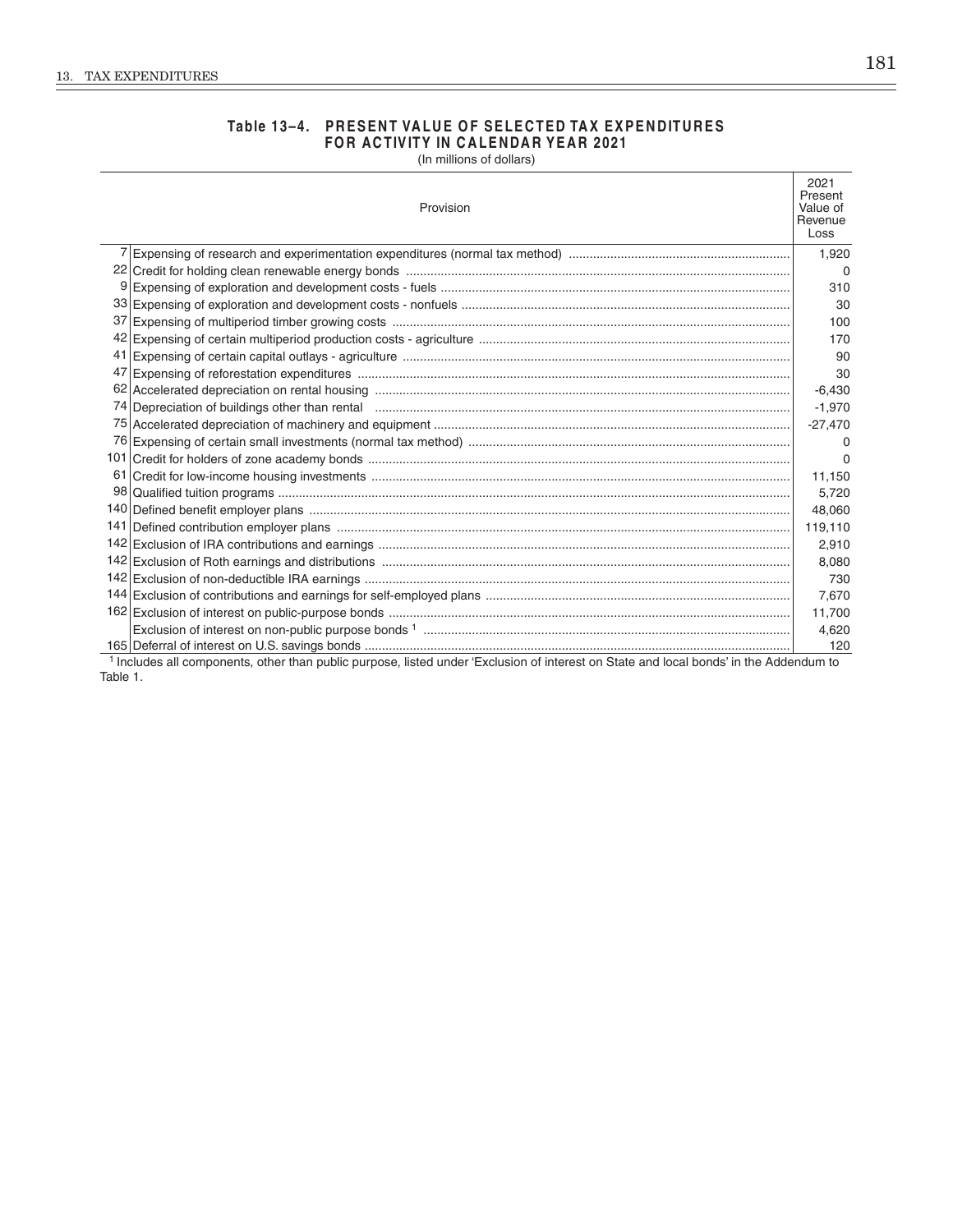tions from U.S. taxation are considered tax expenditures. However, U.S. shareholders of specified foreign corporations must include their pro rata share of accumulated post-1986 deferred foreign income (as of the last taxable year before January 1, 2018) in U.S. taxable income, and this inclusion acts as an offset to the reduced tax rate on CFC income in the years in which the payments are received.

5. *Deduction for foreign-derived intangible income derived from a trade or business within the United States.*—Under the baseline tax system, the United States taxes income earned by U.S. corporations from serving foreign markets (e.g., exports and royalties) at the full U.S. rate. After the passage of TCJA, domestic corporations are allowed a deduction equal to 37.5 percent of "foreign-derived intangible income," which is essentially income from serving foreign markets (defined on a formulaic basis). The deduction falls to 21.875 percent in 2026.

6. *Interest Charge Domestic International Sales Corporations (IC-DISCs).*—Under the baseline tax system, taxpayer earnings are subject to tax using the regular tax rates applied to all taxpayers. In contrast, IC-DISCs allow a portion of income from exports to be taxed at the qualified dividend rate which is no higher than 20 percent (plus a 3.8 percent surtax for high-income taxpayers).

#### General Science, Space, and Technology

7. *Expensing of research and experimentation expenditures (normal tax method).*—The baseline tax system allows a deduction for the cost of producing income. It requires taxpayers to capitalize the costs associated with investments over time to better match the streams of income and associated costs. Research and experimentation (R&E) projects can be viewed as investments because, if successful, their benefits accrue for several years. It is often difficult, however, to identify whether a specific R&E project is successful and, if successful, what its expected life will be. Because of this ambiguity, the reference tax law baseline system would allow expensing of R&E expenditures. In contrast, under the normal tax method, the expensing of R&E expenditures is viewed as a tax expenditure. The baseline assumed for the normal tax method is that all R&E expenditures are successful and have an expected life of five years. Current law requires R&E expenditures paid or incurred in taxable years beginning after December 31, 2021, to be capitalized and amortized over 5 years, while allowing R&E expenditures paid or incurred in prior taxable years to be expensed.

8. *Credit for increasing research activities.*— The baseline tax system would uniformly tax all returns to investments and not allow credits for particular activities, investments, or industries. In contrast, the Tax Code allows an R&E credit of up to 20 percent of qualified research expenditures in excess of a base amount. The base amount of the credit is generally determined by multiplying a "fixed-base percentage" by the average amount of the company's gross receipts for the prior four years. The taxpayer's fixed base percentage generally is the ratio of

ANALYTICAL PERSPECTIVES

its research expenses to gross receipts for 1984 through 1988. Taxpayers can elect the alternative simplified credit regime, which equals 14 percent of qualified research expenses that exceed 50 percent of the average qualified research expenses for the three preceding taxable years.

### Energy

9. *Expensing of exploration and development costs, fuels.*—Under the baseline tax system, the costs of exploring and developing oil and gas wells and coal mines or other natural fuel deposits would be capitalized and then amortized (or depreciated) over an estimate of the economic life of the property. This insures that the net income from the well or mine is measured appropriately each year. In contrast to this treatment, current law allows immediate deduction, i.e., expensing, of intangible drilling costs for successful investments in domestic oil and gas wells (such as wages, the cost of using machinery for grading and drilling, and the cost of unsalvageable materials used in constructing wells). Current law also allows immediate deduction of eligible exploration and development costs for domestic coal mines and other natural fuel deposits. Because expensing allows recovery of costs sooner, it is more advantageous to the taxpayer than amortization. Expensing provisions for exploration expenditures apply only to properties for which a deduction for percentage depletion is allowable. For oil and gas wells, integrated oil companies may expense only 70 percent of intangible drilling costs and must amortize the remaining 30 percent over five years. Non-integrated oil companies may expense all such costs.

10. *Excess of percentage over cost depletion, fuels.*—The baseline tax system would allow recovery of the costs of developing certain oil, gas, and mineral fuel properties using cost depletion. Cost depletion is similar in concept to depreciation, in that the costs of developing or acquiring the asset are capitalized and then gradually reduced over an estimate of the asset's economic life, as is appropriate for measuring net income. In contrast, the Tax Code generally allows independent fuel producers and royalty owners to take percentage depletion deductions rather than cost depletion on limited quantities of output. Under percentage depletion, taxpayers deduct a percentage of gross income from fossil fuel production. In certain cases the deduction is limited to a fraction of the asset's net income. Over the life of an investment, percentage depletion deductions can exceed the cost of the investment. Consequently, percentage depletion may provide more advantageous tax treatment than would cost depletion, which limits deductions to an investment's cost.

11. *Exception from passive loss limitation for working interests in oil and gas properties.*—The baseline tax system accepts current law's general rule limiting taxpayers' ability to deduct losses from passive activities against nonpassive income (e.g., wages, interest, and dividends). Passive activities generally are defined as those in which the taxpayer does not materially participate, though there are numerous additional considerations brought to bear on the determination of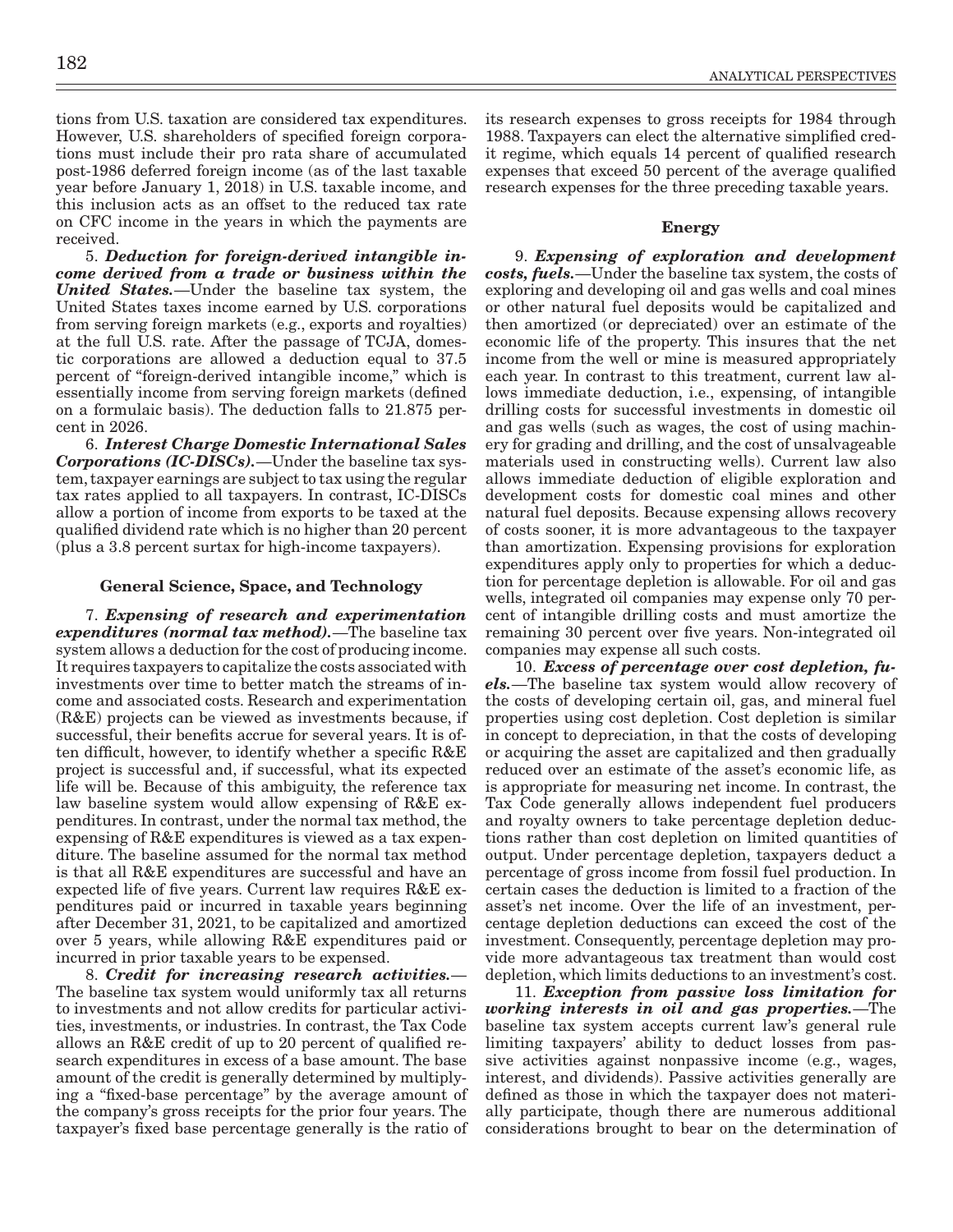which activities are passive for a given taxpayer. Losses are limited in an attempt to limit tax sheltering activities. Passive losses that are unused may be carried forward and applied against future passive income. An exception from the passive loss limitation is provided for a working interest in an oil or gas property that the taxpayer holds directly or through an entity that does not limit the liability of the taxpayer with respect to the interest. Thus, taxpayers can deduct losses from such working interests against nonpassive income without regard to whether they materially participate in the activity.

12. *Capital gains treatment of royalties on coal.*—The baseline tax system generally would tax all income under the regular tax rate schedule. It would not allow preferentially low tax rates to apply to certain types or sources of income. Current law allows capital gains realized by individuals to be taxed at a preferentially low rate that is no higher than 20 percent (plus the 3.8 percent surtax). Certain sales of coal under royalty contracts qualify for taxation as capital gains rather than ordinary income.

13. *Exclusion of interest on energy facility bonds.*—The baseline tax system generally would tax all income under the regular tax rate schedule. It would not allow preferentially low (or zero) tax rates to apply to certain types or sources of income. In contrast, the Tax Code allows interest earned on State and local bonds used to finance construction of certain energy facilities to be exempt from tax. These bonds are generally subject to the State private-activity-bond annual volume cap.

14. *Enhanced oil recovery credit.*—A credit is provided equal to 15 percent of the taxpayer's costs for enhanced oil recovery on U.S. projects. The credit is reduced in proportion to the ratio of the reference price of oil for the previous calendar year minus \$28 (adjusted for inflation from 1990) to \$6.

15. *Energy production credit.*—The baseline tax system would not allow credits for particular activities, investments, or industries. Instead, it generally would seek to tax uniformly all returns from investment-like activities. In contrast, the Tax Code provides a credit for certain electricity produced from wind energy, biomass, geothermal energy, solar energy, small irrigation power, municipal solid waste, or qualified hydropower and sold to an unrelated party. Wind facilities must have begun construction before January 1, 2022. Facilities that begin construction in 2017 receive 80 percent of the credit, facilities that begin construction in 2018 receive 60 percent of the credit, facilities that begin construction in 2019 receive 40 percent of the credit, and facilities that begin construction in 2020-2021 receive 60 percent of the credit. Qualified facilities producing electricity from sources other than wind must begin construction before January 1, 2022. In addition to the electricity production credit, a ten-year income tax credit is allowed for the production of refined coal for facilities placed in service before January 1, 2012. The Tax Code also provided an income tax credit for Indian coal facilities. The Indian coal facilities credit expires on December 31, 2021.

16. *Marginal wells credit.*—A credit is provided for crude oil and natural gas produced from a qualified marginal well. A marginal well is one that does not produce more than 1,095 barrel-of-oil equivalents per year, with this limit adjusted proportionately for the number of days the well is in production. The credit is no more than \$3.00 per barrel of qualified crude oil production and \$0.50 per thousand cubic feet of qualified natural gas production. The credit for natural gas is reduced in proportion to the amount by which the reference price of natural gas at the wellhead for the previous calendar year exceeds \$1.67 per thousand cubic feet and is zero for a reference price that exceeds \$2.00. The credit for crude oil is reduced in proportion to the amount by which the reference price of oil for the previous calendar year exceeds \$15.00 per barrel and is zero for a reference price that exceeds \$18.00. All dollar amounts are adjusted for inflation from 2004.

17. *Energy investment credit.*—The baseline tax system would not allow credits for particular activities, investments, or industries. Instead, it generally would seek to tax uniformly all returns from investment-like activities. However, the Tax Code provides credits for investments in solar and geothermal energy property, qualified fuel cell power plants, stationary microturbine power plants, geothermal heat pumps, waste energy recovery property, small wind property, offshore wind, and combined heat and power property. The credit is 30 percent for property that begins construction before 2020, 26 percent for property that begins construction in 2020- 2022, and 22 percent for property that begins construction in 2023 and in all cases that is placed in service before January 1, 2026. The credit for offshore wind is 30 percent for facilities placed in service before January 1, 2026. A 10-percent credit is available for geothermal or qualified solar property placed in service after December 31, 2025. Owners of renewable power facilities that qualify for the energy production credit may instead elect to take an energy investment credit at a rate specified by law.

18. *Alcohol fuel credits.*—The baseline tax system would not allow credits for particular activities, investments, or industries. Instead, it generally would seek to tax uniformly all returns from investment-like activities. In contrast, the Tax Code provides an income tax credit for qualified cellulosic biofuel production which was renamed the Second generation biofuel producer credit. This provision expires on December 31, 2021.

19. *Bio-diesel and small agri-biodiesel producer tax credits.*—The baseline tax system would not allow credits for particular activities, investments, or industries. Instead, it generally would seek to tax uniformly all returns from investment-like activities. However, the Tax Code allows an income tax credit for Bio-diesel and for Bio-diesel derived from virgin sources. In lieu of the Biodiesel credit, the taxpayer could claim a refundable excise tax credit. In addition, small agri-biodiesel producers were eligible for a separate income tax credit for biodiesel production, and a separate credit was available for qualified renewable diesel fuel mixtures. This provision expires on December 31, 2022.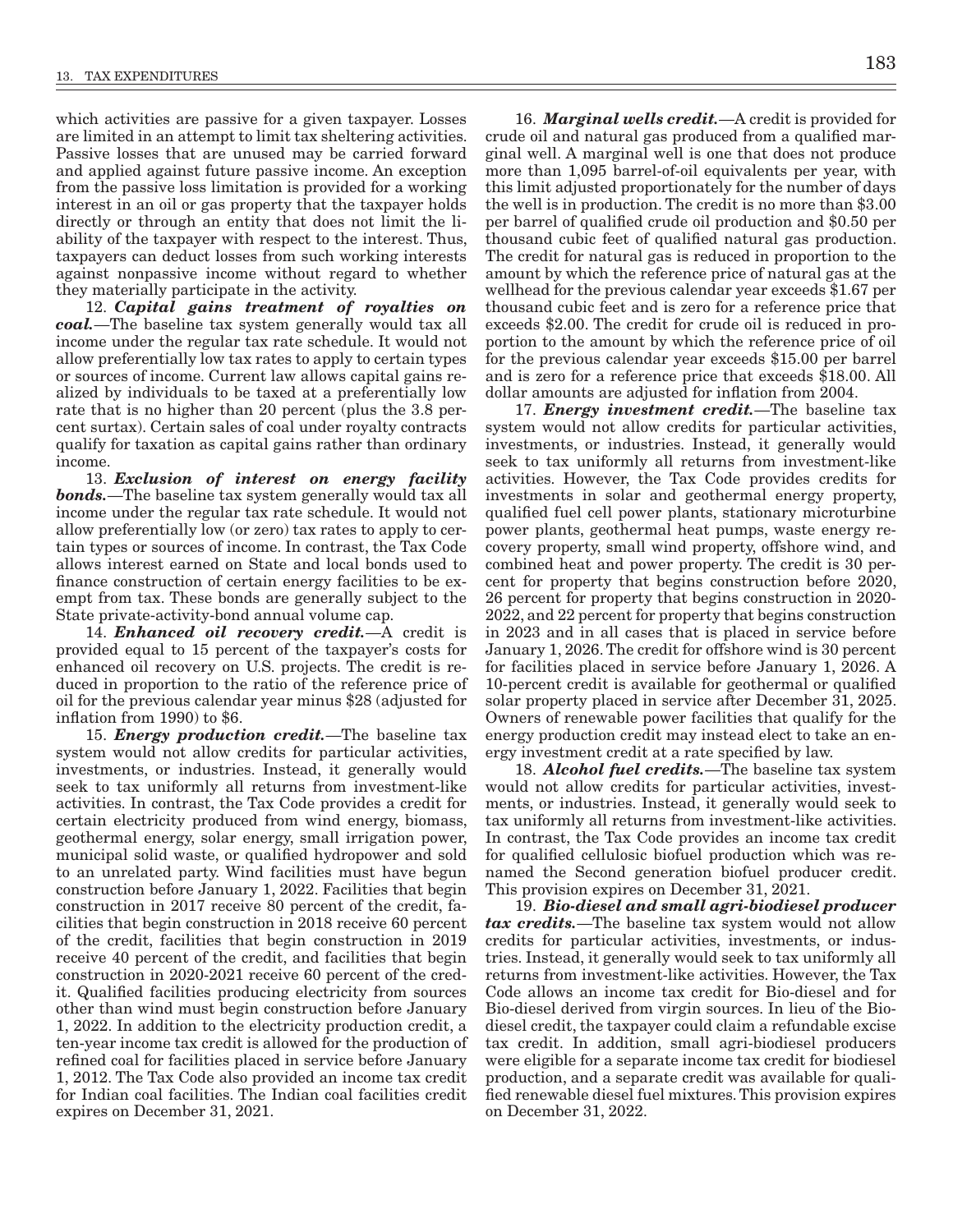20. *Tax credits for clean-fuel burning vehicles and refueling property.*—The baseline tax system would not allow credits for particular activities, investments, or industries. Instead, it generally would seek to tax uniformly all returns from investment-like activities. In contrast, the Tax Code allows credits for plug-in electric-drive motor vehicles, alternative fuel vehicle refueling property, two-wheeled plug-in electric vehicles, and fuel cell motor vehicles. These provisions, except for the plug-in electric-drive motor vehicle credit, expired after December 31, 2017.

21. *Exclusion of utility conservation subsidies.*— The baseline tax system generally takes a comprehensive view of taxable income that includes a wide variety of (measurable) accretions to wealth. In certain circumstances, public utilities offer rate subsidies to non-business customers who invest in energy conservation measures. These rate subsidies are equivalent to payments from the utility to its customer, and so represent accretions to wealth, income that would be taxable to the customer under the baseline tax system. In contrast, the Tax Code exempts these subsidies from the non-business customer's gross income.

22. *Credit for holding clean renewable energy bonds.*—The baseline tax system would uniformly tax all returns to investments and not allow credits for particular activities, investments, or industries. In contrast, the Tax Code provides for the issuance of Clean Renewable Energy Bonds that entitle the bond holder to a Federal income tax credit in lieu of interest. As of March 2010, issuers of the unused authorization of such bonds could opt to receive direct payment with the yield becoming fully taxable.

23. *Credit for investment in clean coal facilities.*—The baseline tax system would uniformly tax all returns to investments and not allow credits for particular activities, investments, or industries. In contrast, the Tax Code provides investment tax credits for clean coal facilities producing electricity and for industrial gasification combined cycle projects.

24. *Amortize all geological and geophysical expenditures over two years.*—The baseline tax system allows taxpayers to deduct the decline in the economic value of an investment over its economic life. However, the Tax Code allows geological and geophysical expenditures incurred in connection with oil and gas exploration in the United States to be amortized over two years for non-integrated oil companies, a span of time that is generally shorter than the economic life of the assets.

25. *Allowance of deduction for certain energy efficient commercial building property.*—The baseline tax system would not allow deductions in lieu of normal depreciation allowances for particular investments in particular industries. Instead, it generally would seek to tax uniformly all returns from investment-like activities. In contrast, the Tax Code allows a deduction for certain energy efficient commercial building property. The basis of such property is reduced by the amount of the deduction. Starting in 2021, the maximum deduction amount per square foot will be increased by a cost-of -living adjustment.

26. *Credit for construction of new energy efficient homes.*—The baseline tax system would not allow credits for particular activities, investments, or industries. Instead, it generally would seek to tax uniformly all returns from investment-like activities. However, the Tax Code allowed contractors a tax credit of \$2,000 for the construction of a qualified new energy-efficient home that had an annual level of heating and cooling energy consumption at least 50 percent below the annual consumption under the 2006 International Energy Conservation Code. The credit equaled \$1,000 in the case of a new manufactured home that met a 30-percent standard or requirements for EPA's Energy Star homes. This provision expired on December 31, 2017.

27. *Credit for energy efficiency improvements to existing homes.*—The baseline tax system would not allow credits for particular activities, investments, or industries. However, the Tax Code provided an investment tax credit for expenditures made on insulation, exterior windows, and doors that improved the energy efficiency of homes and met certain standards. The Tax Code also provided a credit for purchases of advanced main air circulating fans, natural gas, propane, or oil furnaces or hot water boilers, and other qualified energy efficient property. This provision expired on December 31, 2017, but legislation enacted in 2020 allowed taxpayers to claim tax credits retroactively for three years.

28. *Credit for residential energy efficient property.*—The baseline tax system would uniformly tax all returns to investments and not allow credits for particular activities, investments, or industries. However, the Tax Code provides a credit for the purchase of a qualified photovoltaic property and solar water heating property, as well as for fuel cell power plants, geothermal heat pumps, and small wind property used in or placed on a residence. The credit is 30 percent for property placed in service before January 1, 2020, 26 percent for property placed in service in 2020–2022, and 22 percent for property placed in service in 2023.

29. *Credit for qualified energy conservation bonds.*—The baseline tax system would uniformly tax all returns to investments and not allow credits for particular activities, investments, or industries. However, the Tax Code provides for the issuance of energy conservation bonds which entitle the bond holder to a Federal income tax credit in lieu of interest. As of March 2010, issuers of the unused authorization of such bonds could opt to receive direct payment with the yield becoming fully taxable.

30. *Advanced energy property credit.*—The baseline tax system would not allow credits for particular activities, investments, or industries. However, the Tax Code provides a 30-percent investment credit for property used in a qualified advanced energy manufacturing project. The Department of the Treasury may award up to \$2.3 billion in tax credits for qualified investments.

31. *Advanced nuclear power facilities production credit.—*The baseline tax system would not allow credits or deductions for particular activities, investments, or industries. Instead, it generally would seek to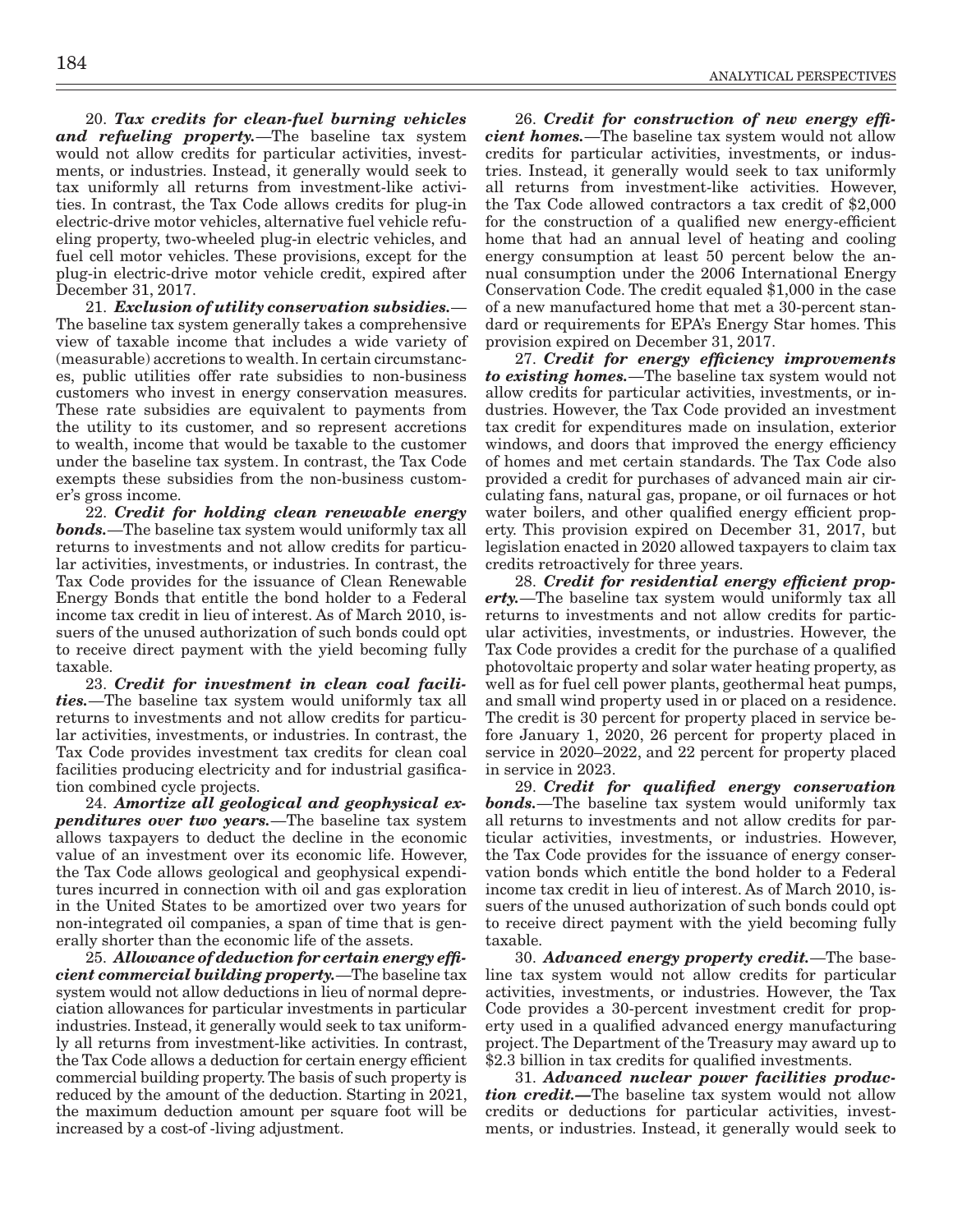tax uniformly all returns from investment-like activities. In contrast, the Tax Code allows a tax credit equal to 1.8 cents times the number of kilowatt hours of electricity produced at a qualifying advanced nuclear power facility. A taxpayer may claim no more than \$125 million per 1,000 megawatts of capacity. The Department of the Treasury may allocate up to 6,000 megawatts of credit-eligible capacity. Any unutilized national capacity limitation shall be allocated after December 31, 2020, according to prioritization rules set forth by statute.

32. *Reduced tax rate for nuclear decommissioning funds.—*The baseline tax system would uniformly tax all returns to investments and not allow special rates for particular activities, investments, or industries. In contrast, the Tax Code provides a special 20-percent tax rate for investments made by Nuclear Decommissioning Reserve Funds.

### Natural Resources and Environment

33. *Expensing of exploration and development costs, nonfuel minerals.*—The baseline tax system allows the taxpayer to deduct the depreciation of an asset according to the decline in its economic value over time. However, certain capital outlays associated with exploration and development of nonfuel minerals may be expensed rather than depreciated over the life of the asset.

34. *Excess of percentage over cost depletion, nonfuel minerals.*—The baseline tax system allows the taxpayer to deduct the decline in the economic value of an investment over time. Under current law, however, most nonfuel mineral extractors may use percentage depletion (whereby the deduction is fixed as a percentage of receipts) rather than cost depletion, with percentage depletion rates ranging from 22 percent for sulfur to 5 percent for sand and gravel. Over the life of an investment, percentage depletion deductions can exceed the cost of the investment. Consequently, percentage depletion may provide more advantageous tax treatment than would cost depletion, which limits deductions to an investment's cost.

35. *Exclusion of interest on bonds for water, sewage, and hazardous waste facilities.*—The baseline tax system generally would tax all income under the regular tax rate schedule. It would not allow preferentially low (or zero) tax rates to apply to certain types or sources of income. In contrast, the Tax Code allows interest earned on State and local bonds used to finance construction of sewage, water, or hazardous waste facilities to be exempt from tax. These bonds are generally subject to the State private-activity bond annual volume cap.

36. *Capital gains treatment of certain timber.*— The baseline tax system generally would tax all income under the regular tax rate schedule. It would not allow preferentially low tax rates to apply to certain types or sources of income. However, under current law certain timber sales can be treated as a capital gain rather than ordinary income and therefore subject to the lower capital-gains tax rate. Current law allows capital gains to be taxed at a preferentially low rate that is no higher than 20 percent (plus the 3.8 percent surtax).

37. *Expensing of multi-period timber growing costs.*—The baseline tax system requires the taxpayer to capitalize costs associated with investment property. However, most of the production costs of growing timber may be expensed under current law rather than capitalized and deducted when the timber is sold, thereby accelerating cost recovery.

38. *Tax incentives for preservation of historic structures.*—The baseline tax system would not allow credits for particular activities, investments, or industries. However, expenditures to preserve and restore certified historic structures qualify for an investment tax credit of 20 percent for certified rehabilitation activities. The taxpayer's recoverable basis must be reduced by the amount of the credit. The credit must be claimed ratably over the five years after the property is placed in service, for property placed in service after December 31, 2017.

39. *Carbon oxide sequestration credit*.—The baseline tax system would uniformly tax all returns to investments and not allow credits for particular activities, investments, or industries. In contrast, the Tax Code allows a credit for qualified carbon oxide captured at a qualified facility and disposed of in secure geological storage. In addition, the provision allows a credit for qualified carbon oxide that is captured at a qualified facility and used as a tertiary injectant in a qualified enhanced oil or natural gas recovery project. The credit differs according to whether the carbon was captured using equipment which was originally placed in service before February 9, 2018, or thereafter.

40. *Deduction for endangered species recovery expenditures.*—The baseline tax system would not allow deductions in addition to normal depreciation allowances for particular investments in particular industries. Instead, it generally would seek to tax uniformly all returns from investment-like activities. In contrast, under current law farmers can deduct up to 25 percent of their gross income for expenses incurred as a result of site and habitat improvement activities that will benefit endangered species on their farm land, in accordance with site specific management actions included in species recovery plans approved pursuant to the Endangered Species Act of 1973.

#### Agriculture

41. *Expensing of certain capital outlays.*—The baseline tax system requires the taxpayer to capitalize costs associated with investment property. However, farmers may expense certain expenditures for feed and fertilizer, for soil and water conservation measures, and certain other capital improvements under current law.

42. *Expensing of certain multiperiod production costs.*—The baseline tax system requires the taxpayer to capitalize costs associated with an investment over time. However, the production of livestock and crops with a production period greater than two years is exempt from the uniform cost capitalization rules (e.g., for costs for es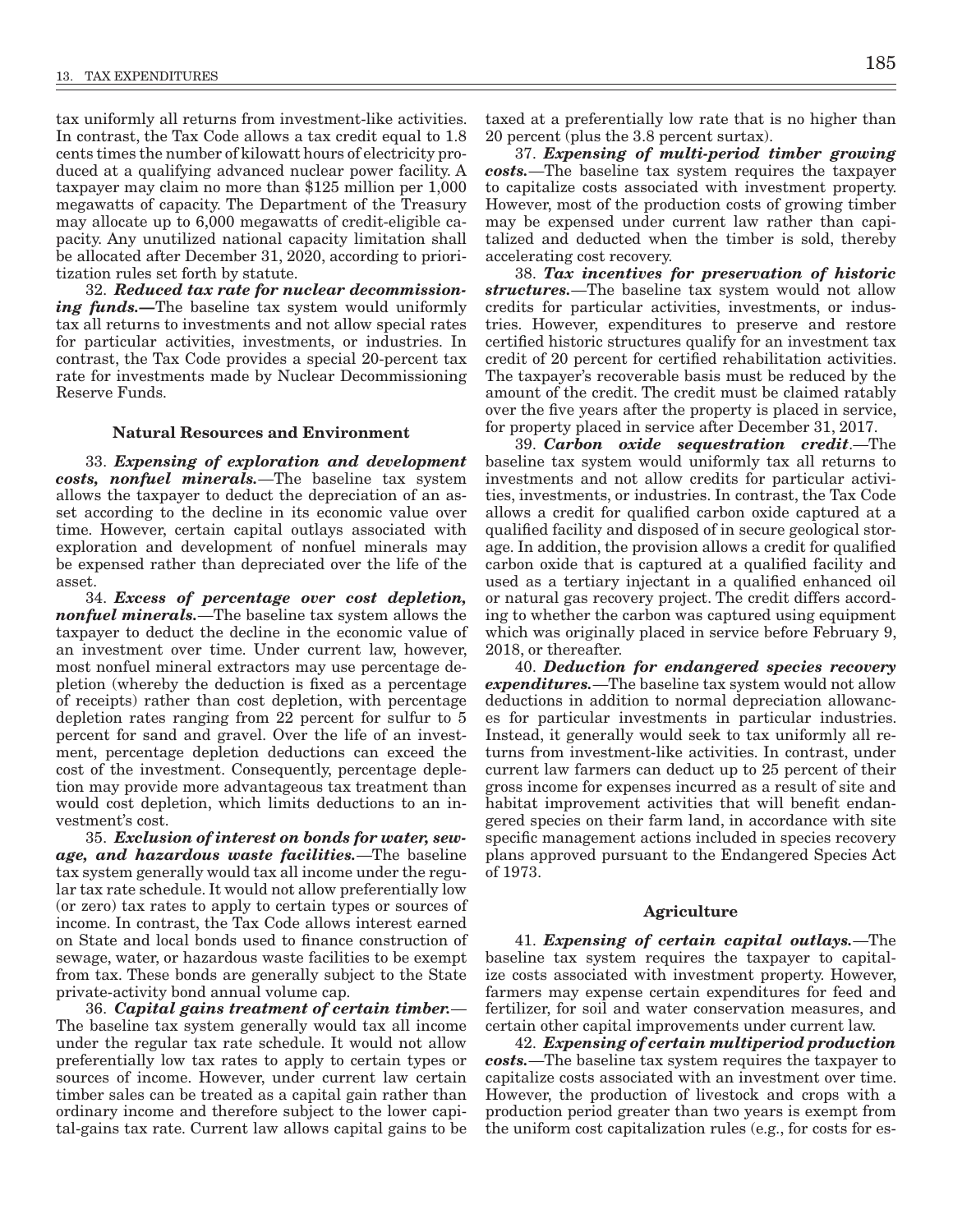tablishing orchards or structure improvements), thereby accelerating cost recovery.

43. *Treatment of loans forgiven for solvent farmers.*—Because loan forgiveness increases a debtors net worth the baseline tax system requires debtors to include the amount of loan forgiveness as income or else reduce their recoverable basis in the property related to the loan. If the amount of forgiveness exceeds the basis, the excess forgiveness is taxable if the taxpayer is not insolvent. For bankrupt debtors, the amount of loan forgiveness reduces carryover losses, unused credits, and then basis, with the remainder of the forgiven debt excluded from taxation. Qualified farm debt that is forgiven, however, is excluded from income even when the taxpayer is solvent.

44. *Capital gains treatment of certain agriculture income.*—The baseline tax system generally would tax all income under the regular tax rate schedule. It would not allow preferentially low tax rates to apply to certain types or sources of income. In contrast, current law allows capital gains to be taxed at a preferentially low rate that is no higher than 20 percent (plus the 3.8 percent surtax). Certain agricultural income, such as unharvested crops, qualify for taxation as capital gains rather than ordinary income, and so benefit from the preferentially low 20-percent maximum tax rate on capital gains (plus the 3.8-percent surtax).

45. *Income averaging for farmers.*—The baseline tax system generally taxes all earned income each year at the rate determined by the income tax. However, taxpayers may average their taxable income from farming and fishing over the previous three years.

46. *Deferral of gain on sales of farm refiners.*— The baseline tax system generally subjects capital gains to taxes the year that they are realized. However, the Tax Code allows a taxpayer who sells stock in a farm refiner to a farmers' cooperative to defer recognition of the gain if the proceeds are re-invested in a qualified replacement property.

47. *Expensing of reforestation expenditures.*— The baseline tax system requires the taxpayer to capitalize costs associated with an investment over time. In contrast, the Tax Code provides for the expensing of the first \$10,000 in reforestation expenditures with 7-year amortization of the remaining expenses.

#### Commerce and Housing

This category includes a number of tax expenditure provisions that also affect economic activity in other functional categories. For example, provisions related to investment, such as accelerated depreciation, could be classified under the energy, natural resources and environment, agriculture, or transportation categories.

48. *Exemption of credit union income.*—Under the baseline tax system, corporations pay taxes on their profits under the regular tax rate schedule. However, in the Tax Code the earnings of credit unions not distributed to members as interest or dividends are exempt from the income tax.

49. *Exclusion of life insurance death benefits.*—Under the baseline tax system, individuals and corporations would pay taxes on their income when it is (actually or constructively) received or accrued. Nevertheless, current law generally excludes from tax amounts received under life insurance contracts if such amounts are paid by reason of the death of the insured.

50. *Exclusion or special alternative tax for small property and casualty insurance companies.*—The baseline tax system would require corporations to pay taxes on their profits under the regular tax rate schedule. It would not allow preferentially low (or zero) tax rates to apply to certain types or sources of income. Under current law, however, stock non-life insurance companies are generally exempt from tax if their gross receipts for the taxable year do not exceed \$600,000 and more than 50 percent of such gross receipts consist of premiums. Mutual non-life insurance companies are generally tax-exempt if their annual gross receipts do not exceed \$150,000 and more than 35 percent of gross receipts consist of premiums. Also, non-life insurance companies with no more than a specified level of annual net written premiums generally may elect to pay tax only on their taxable investment income provided certain ownership diversification requirements are met. The underwriting income (premiums, less insurance losses and expenses) of electing companies is excluded from tax. The specified premium limit is indexed for inflation; for 2021, the premium limit is \$2.4 million.

51. *Tax exemption of insurance income earned by tax-exempt organizations.*—Under the baseline tax system, corporations pay taxes on their profits under the regular tax rate schedule. The baseline tax system would not allow preferentially low (or zero) tax rates to apply to certain types or sources of income. Generally the income generated by life and property and casualty insurance companies is subject to tax, albeit under special rules. However, income from insurance operations conducted by certain tax-exempt organizations, such as fraternal societies, voluntary employee benefit associations, and others are exempt from tax.

52. *Exclusion of interest spread of financial institutions.*—The baseline tax system generally would tax all income under the regular tax rate schedule. It would not allow preferentially low (or zero) tax rates to apply to certain types or sources of income. Consumers pay for some deposit-linked services, such as check cashing, by accepting a below-market interest rate on their demand deposits. If they received a market rate of interest on those deposits and paid explicit fees for the associated services, they would pay taxes on the full market rate and (unlike businesses) could not deduct the fees. The Government thus foregoes tax on the difference between the risk-free market interest rate and below-market interest rates on demand deposits, which under competitive conditions should equal the value of deposit services.

53. *Exclusion of interest on owner-occupied mortgage subsidy bonds.*—The baseline tax system generally would tax all income under the regular tax rate schedule. It would not allow preferentially low (or zero)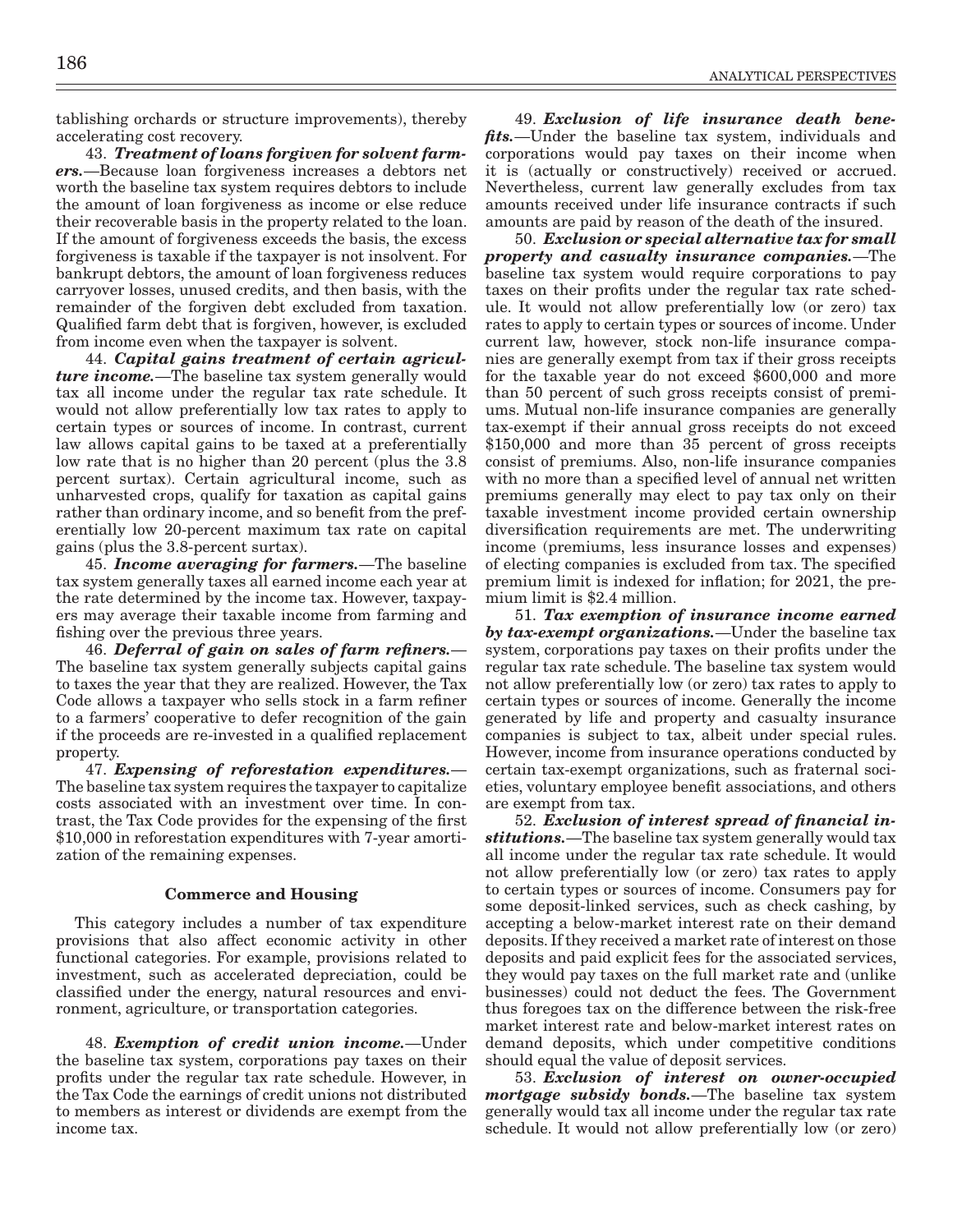tax rates to apply to certain types or sources of income. In contrast, the Tax Code allows interest earned on State and local bonds used to finance homes purchased by firsttime, low-to-moderate-income buyers to be exempt from tax. These bonds are generally subject to the State private-activity-bond annual volume cap.

54. *Exclusion of interest on rental housing bonds.*—The baseline tax system generally would tax all income under the regular tax rate schedule. It would not allow preferentially low (or zero) tax rates to apply to certain types or sources of income. In contrast, the Tax Code allows interest earned on State and local government bonds used to finance multifamily rental housing projects to be tax-exempt.

55. *Mortgage interest expense on owner-occupied residences.*—Under the baseline tax system, expenses incurred in earning income would be deductible. However, such expenses would not be deductible when the income or the return on an investment is not taxed. In contrast, the Tax Code allows an exclusion from a taxpayer's taxable income for the value of owner-occupied housing services and also allows the owner-occupant to deduct mortgage interest paid on his or her primary residence and one secondary residence as an itemized non-business deduction. In general, the mortgage interest deduction is limited to interest on debt no greater than the owner's basis in the residence, and is also limited to interest on debt of no more than \$1 million. Interest on up to \$100,000 of other debt secured by a lien on a principal or second residence is also deductible, irrespective of the purpose of borrowing, provided the total debt does not exceed the fair market value of the residence. As an alternative to the deduction, holders of qualified Mortgage Credit Certificates issued by State or local governmental units or agencies may claim a tax credit equal to a proportion of their interest expense. In the case of taxable years beginning after December 31, 2017, and before January 1, 2026, (1) the \$1 million limit is reduced to \$750,000 for indebtedness incurred after December 15, 2017, and (2) the deduction for interest on home equity indebtedness is disallowed.

56. *Deductibility of State and local property tax on owner-occupied homes.*—Under the baseline tax system, expenses incurred in earning income would be deductible. However, such expenses would not be deductible when the income or the return on an investment is not taxed. In contrast, the Tax Code allows an exclusion from a taxpayer's taxable income for the value of owner-occupied housing services and also allows the owner-occupant to deduct property taxes paid on real property. In the case of taxable years beginning after December 31, 2017, and before January 1, 2026, (1) the deduction for foreign real property taxes paid is disallowed and (2) the deduction for taxes paid in any taxable year, which includes the deduction for property taxes on real property, is limited to \$10,000 (\$5,000 in the case of a married individual filing a separate return).

57. *Deferral of income from installment sales.*— The baseline tax system generally would tax all income under the regular tax rate schedule. It would not allow preferentially low (or zero) tax rates, or deferral of tax,

to apply to certain types or sources of income. Dealers in real and personal property (i.e., sellers who regularly hold property for sale or resale) cannot defer taxable income from installment sales until the receipt of the loan repayment. Nondealers (i.e., sellers of real property used in their business) are required to pay interest on deferred taxes attributable to their total installment obligations in excess of \$5 million. Only properties with sales prices exceeding \$150,000 are includable in the total. The payment of a market rate of interest eliminates the benefit of the tax deferral. The tax exemption for nondealers with total installment obligations of less than \$5 million is, therefore, a tax expenditure.

58. *Capital gains exclusion on home sales.*—The baseline tax system would not allow deductions and exemptions for certain types of income. In contrast, the Tax Code allows homeowners to exclude from gross income up to \$250,000 (\$500,000 in the case of a married couple filing a joint return) of the capital gains from the sale of a principal residence. To qualify, the taxpayer must have owned and used the property as the taxpayer's principal residence for a total of at least two of the five years preceding the date of sale. In addition, the exclusion may not be used more than once every two years.

59. *Exclusion of net imputed rental income.*— Under the baseline tax system, the taxable income of a taxpayer who is an owner-occupant would include the implicit value of gross rental income on housing services earned on the investment in owner-occupied housing and would allow a deduction for expenses, such as interest, depreciation, property taxes, and other costs, associated with earning such rental income. In contrast, the Tax Code allows an exclusion from taxable income for the implicit gross rental income on housing services, while in certain circumstances allows a deduction for some costs associated with such income, such as for mortgage interest and property taxes.

60. *Exception from passive loss rules for \$25,000 of rental loss.*—The baseline tax system accepts current law's general rule limiting taxpayers' ability to deduct losses from passive activities against nonpassive income (e.g., wages, interest, and dividends). Passive activities generally are defined as those in which the taxpayer does not materially participate, and there are numerous additional considerations brought to bear on the determination of which activities are passive for a given taxpayer. Losses are limited in an attempt to limit tax sheltering activities. Passive losses that are unused may be carried forward and applied against future passive income. In contrast to the general restrictions on passive losses, the Tax Code exempts certain owners of rental real estate activities from "passive income" limitations. The exemption is limited to \$25,000 in losses and phases out for taxpayers with income between \$100,000 and \$150,000.

61. *Credit for low-income housing investments.*—The baseline tax system would uniformly tax all returns to investments and not allow credits for particular activities, investments, or industries. However, under current law taxpayers who invest in certain low-income housing are eligible for a tax credit. The credit rate is set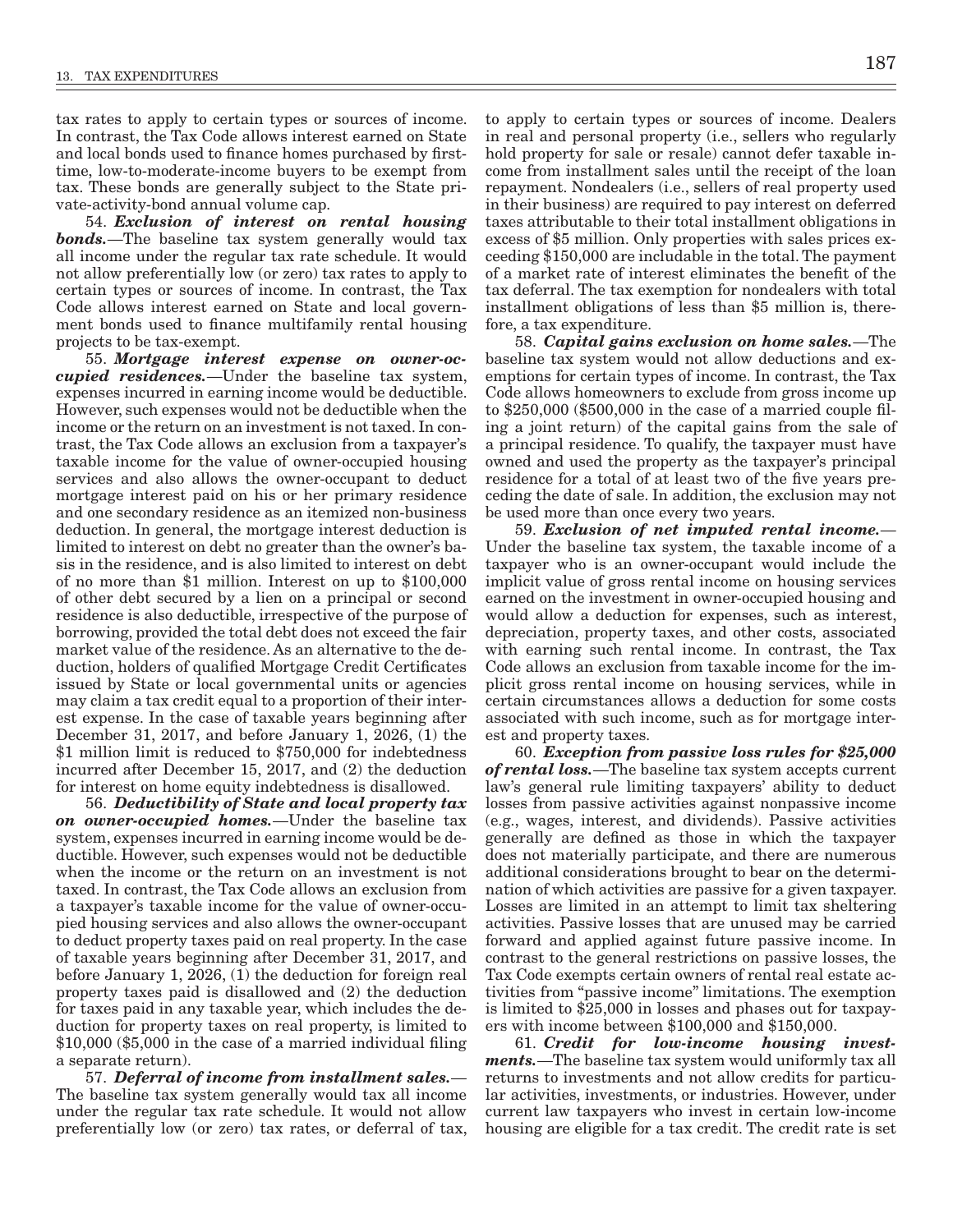so that the present value of the credit is equal to at least 70 percent of the building's qualified basis for new construction and 30 percent for  $(1)$  housing receiving other Federal benefits (such as tax-exempt bond financing) or (2) substantially rehabilitated existing housing. The credit can exceed these levels in certain statutorily defined and State designated areas where project development costs are higher. The credit is allowed in equal amounts over 10 years and is generally subject to a volume cap.

62. *Accelerated depreciation on rental housing (normal tax method).*—Under a comprehensive economic income tax, the costs of acquiring a building are capitalized and depreciated over time in accordance with the decline in the property's economic value due to wear and tear or obsolescence. This insures that the net income from the rental property is measured appropriately each year. Current law allows depreciation that is accelerated relative to economic depreciation. However, the depreciation provisions of the Tax Code are part of the reference tax law, and thus do not give rise to tax expenditures under reference tax law. Under normal tax baseline, in contrast, depreciation allowances reflect estimates of economic depreciation.

63. *Discharge of mortgage indebtedness.—*Under the baseline tax system, all income would generally be taxed under the regular tax rate schedule. The baseline tax system would not allow preferentially low (or zero) tax rates to apply to certain types or sources of income. In contrast, the Tax Code allows an exclusion from a taxpayer's taxable income for any discharge of indebtedness of up to \$2 million (\$1 million in the case of a married individual filing a separate return) from a qualified principal residence. The provision applies to debt discharged after January 1, 2021 and before January 1, 2026.

64. *Premiums for mortgage insurance deductible as interest.*—Under the baseline tax system, expenses incurred in earning income would be deductible, but such expenses would not be deductible when the income or the return on an investment is not taxed. Because imputed rental income is not subject to tax, mortgage insurance premiums do not represent expenses incurred in earning income. In contrast, the Tax Code allows mortgage insurance premiums to be treated as deductible mortgage interest expenses. The provision applies to premiums paid in 2021.

65. *Discharge of business indebtedness.*—Under the baseline tax system, all income would generally be taxed under the regular tax rate schedule. The baseline tax system would not allow preferentially low (or zero) tax rates to apply to certain types or sources of income. In contrast, the Tax Code allows an exclusion from a taxpayer's taxable income for any discharge of qualified real property business indebtedness by taxpayers other than a C corporation. If the canceled debt is not reported as current income, however, the basis of the underlying property must be reduced by the amount canceled.

66. *Exceptions from imputed interest rules.*— Under the baseline tax system, holders (issuers) of debt instruments are generally required to report interest earned (paid) in the period it accrues, not when received.

In addition, the amount of interest accrued is determined by the actual price paid, not by the stated principal and interest stipulated in the instrument. But under current law, any debt associated with the sale of property worth less than \$250,000 is exempted from the general interest accounting rules. This general \$250,000 exception is not a tax expenditure under reference tax law but is under normal tax baseline. Current law also includes exceptions for certain property worth more than \$250,000. These are tax expenditure under reference tax law and normal tax baselines. These exceptions include, sales of personal residences worth more than \$250,000, and sales of farms and small businesses worth between \$250,000 and \$1 million.

67. *Treatment of qualified dividends.*—The baseline tax system generally would tax all income under the regular tax rate schedule. It would not allow preferentially low tax rates to apply to certain types or sources of income. For individuals, tax rates on regular income vary from 10 percent to 39.6 percent in the budget window (plus a 3.8-percent surtax on high income taxpayers), depending on the taxpayer's income. In contrast, under current law, qualified dividends are taxed at a preferentially low rate that is no higher than 20 percent (plus the 3.8-percent surtax).

68. *Capital gains (except agriculture, timber, iron ore, and coal*).—The baseline tax system generally would tax all income under the regular tax rate schedule. It would not allow preferentially low tax rates to apply to certain types or sources of income. Under current law, capital gains on assets held for more than one year are taxed at a preferentially low rate that is no higher than 20 percent (plus the 3.8-percent surtax).

69. *Capital gains exclusion of small corporation stock.*—The baseline tax system would not allow deductions and exemptions or provide preferential treatment of certain sources of income or types of activities. In contrast, the Tax Code provided an exclusion of 50 percent, applied to ordinary rates with a maximum of a 28-percent tax rate, for capital gains from qualified small business stock held by individuals for more than 5 years; 75 percent for stock issued after February 17, 2009 and before September 28, 2010; and 100 percent for stock issued after September 27, 2010. A qualified small business is a corporation whose gross assets do not exceed \$50 million as of the date of issuance of the stock.

70. *Step-up basis of capital gains at death.*— Under the baseline tax system, unrealized capital gains would be taxed when assets are transferred at death. It would not allow for exempting gains upon transfer of the underlying assets to the heirs. In contrast, capital gains on assets held at the owner's death are not subject to capital gains tax under current law. The cost basis of the appreciated assets is adjusted to the market value at the owner's date of death which becomes the basis for the heirs.

71. *Carryover basis of capital gains on gifts.*— Under the baseline tax system, unrealized capital gains would be taxed when assets are transferred by gift. In contrast, when a gift of appreciated asset is made under current law, the donor's basis in the transferred property (the cost that was incurred when the transferred property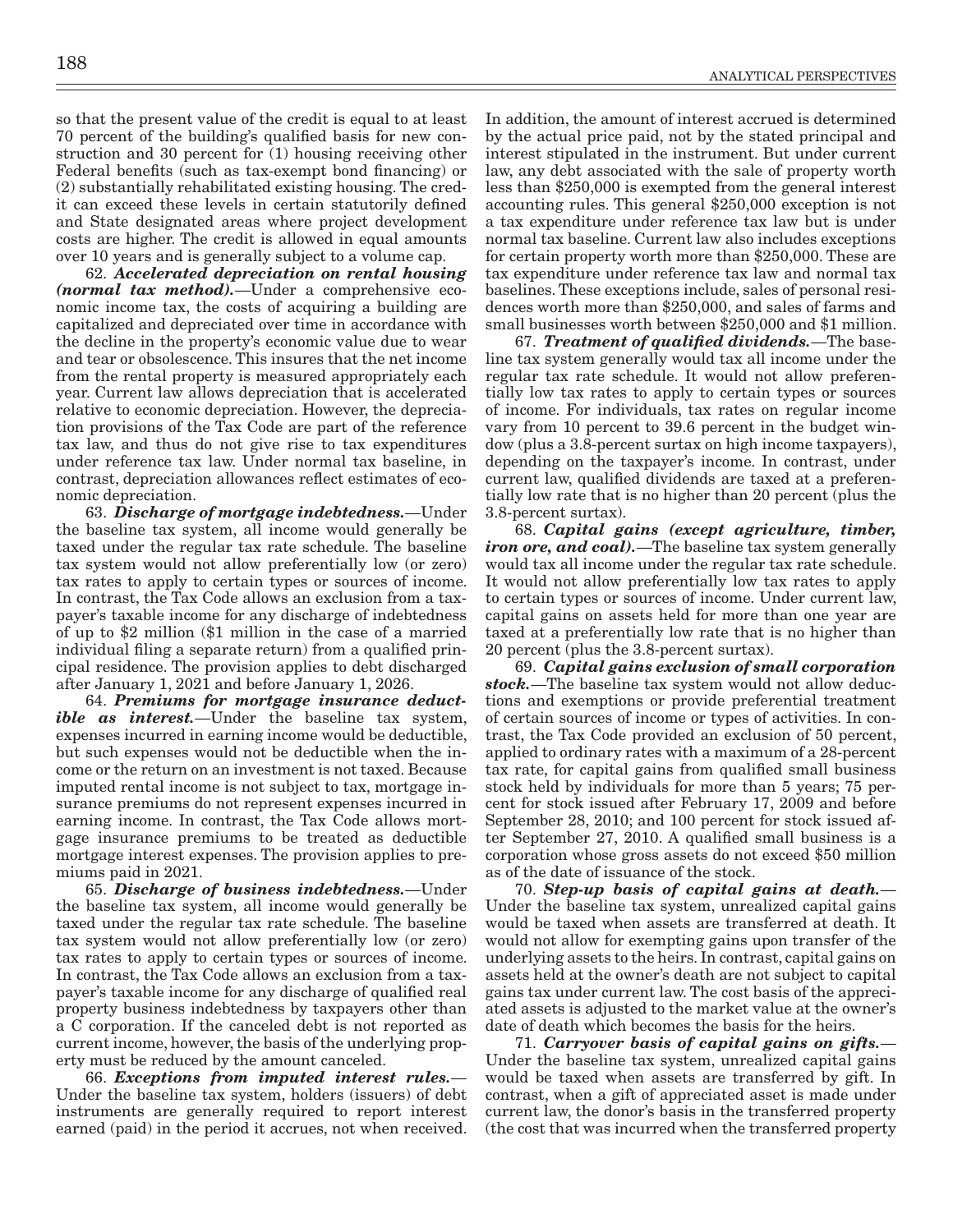was first acquired) carries over to the donee. The carryover of the donor's basis allows a continued deferral of unrealized capital gains.

72. *Ordinary income treatment of loss from small business corporation stock sale.*—The baseline tax system limits to \$3,000 the write-off of losses from capital assets, with carryover of the excess to future years. In contrast, the Tax Code allows up to \$100,000 in losses from the sale of small business corporate stock (capitalization less than \$1 million) to be treated as ordinary losses and fully deducted.

73. *Deferral of capital gains from like-kind exchanges.*—The baseline tax system generally would tax all income under the regular tax rate schedule. It would not allow preferentially low (or zero) tax rates, or deferral of tax, to apply to certain types or sources of income. In contrast, current law allows the deferral of accrued gains on assets transferred in qualified like-kind exchanges.

74. *Depreciation of buildings other than rental housing (normal tax method).*—Under a comprehensive economic income tax, the costs of acquiring a building are capitalized and depreciated over time in accordance with the decline in the property's economic value due to wear and tear or obsolescence. This insures that the net income from the property is measured appropriately each year. Current law allows depreciation deductions that differ from those under economic depreciation. However, the depreciation provisions of the Tax Code are part of the reference tax law, and thus do not give rise to tax expenditures under reference tax law. Under normal tax baseline, in contrast, depreciation allowances reflect estimates of economic depreciation.

75. *Accelerated depreciation of machinery and equipment (normal tax method).*—Under a comprehensive economic income tax, the costs of acquiring machinery and equipment are capitalized and depreciated over time in accordance with the decline in the property's economic value due to wear and tear or obsolescence. This insures that the net income from the property is measured appropriately each year. Current law allows depreciation deductions that are accelerated relative to economic depreciation. In particular, through 2022, 100 percent of the purchase cost of qualified property is eligible to be expensed immediately; this percentage phases out to zero through 2027. The depreciation provisions of the Tax Code are part of the reference tax law, and thus do not give rise to tax expenditures under reference tax law. Under the normal tax baseline, in contrast, depreciation allowances reflect estimates of economic depreciation.

76. *Expensing of certain small investments (normal tax method).*—Under the reference tax law baseline, the costs of acquiring tangible property and computer software would be depreciated using the Tax Code's depreciation provisions. Under the normal tax baseline, depreciation allowances are estimates of economic depreciation. However, subject to investment limitations, the Tax Code allows up to \$1 million (indexed for inflation) in qualifying investments in tangible property and certain computer software to be expensed rather than depreciated over time.

77. *Exclusion of interest on small issue bonds.*— The baseline tax system generally would tax all income under the regular tax rate schedule. It would not allow preferentially low (or zero) tax rates to apply to certain types or sources of income. In contrast, the Tax Code allows interest earned on small issue industrial development bonds (IDBs) issued by State and local governments to finance manufacturing facilities to be tax exempt. Depreciable property financed with small issue IDBs must be depreciated, however, using the straight-line method. The annual volume of small issue IDBs is subject to the unified volume cap discussed in the mortgage housing bond section above.

78. *Special rules for certain film and TV production.*—The baseline tax system generally would tax all income under the regular tax rate schedule. It would not allow deductions and exemptions or preferentially low (or zero) tax rates to apply to certain types or sources of income. In contrast, the Tax Code allowed taxpayers to deduct up to \$15 million per production (\$20 million in certain distressed areas) in non-capital expenditures incurred during the year. This provision is scheduled to expire at the end of 2025.

79. *Allow 20-percent deduction to certain passthrough income.*—The baseline tax system generally would tax all income under the regular tax rate schedule. It would not allow deductions and exemptions or preferentially low (or zero) tax rates to apply to certain types or sources of income. In contrast, for tax years 2018 to 2025, the Tax Code allows for a deduction equal to up to 20 percent of income attributable to domestic pass-through businesses, subject to certain limitations.

#### Transportation

80. *Tonnage tax.*—The baseline tax system generally would tax all profits and income under the regular tax rate schedule. U.S. shipping companies may choose to be subject to a tonnage tax based on gross shipping weight in lieu of an income tax, in which case profits would not be subject to tax under the regular tax rate schedule.

81. *Deferral of tax on shipping companies.*—The baseline tax system generally would tax all profits and income under the regular tax rate schedule. It would not allow preferentially low (or zero) tax rates to apply to certain types or sources of income. In contrast, the Tax Code allows certain companies that operate U.S. flag vessels to defer income taxes on that portion of their income used for shipping purposes (e.g., primarily construction, modernization and major repairs to ships, and repayment of loans to finance these investments).

82. *Exclusion of reimbursed employee parking expenses.*—Under the baseline tax system, all compensation, including dedicated payments and in-kind benefits, would be included in taxable income. Dedicated payments and in-kind benefits represent accretions to wealth that do not differ materially from cash wages. In contrast, the Tax Code allows an exclusion from taxable income for employee parking expenses that are paid for by the employer or that are received by the employee in lieu of wages. In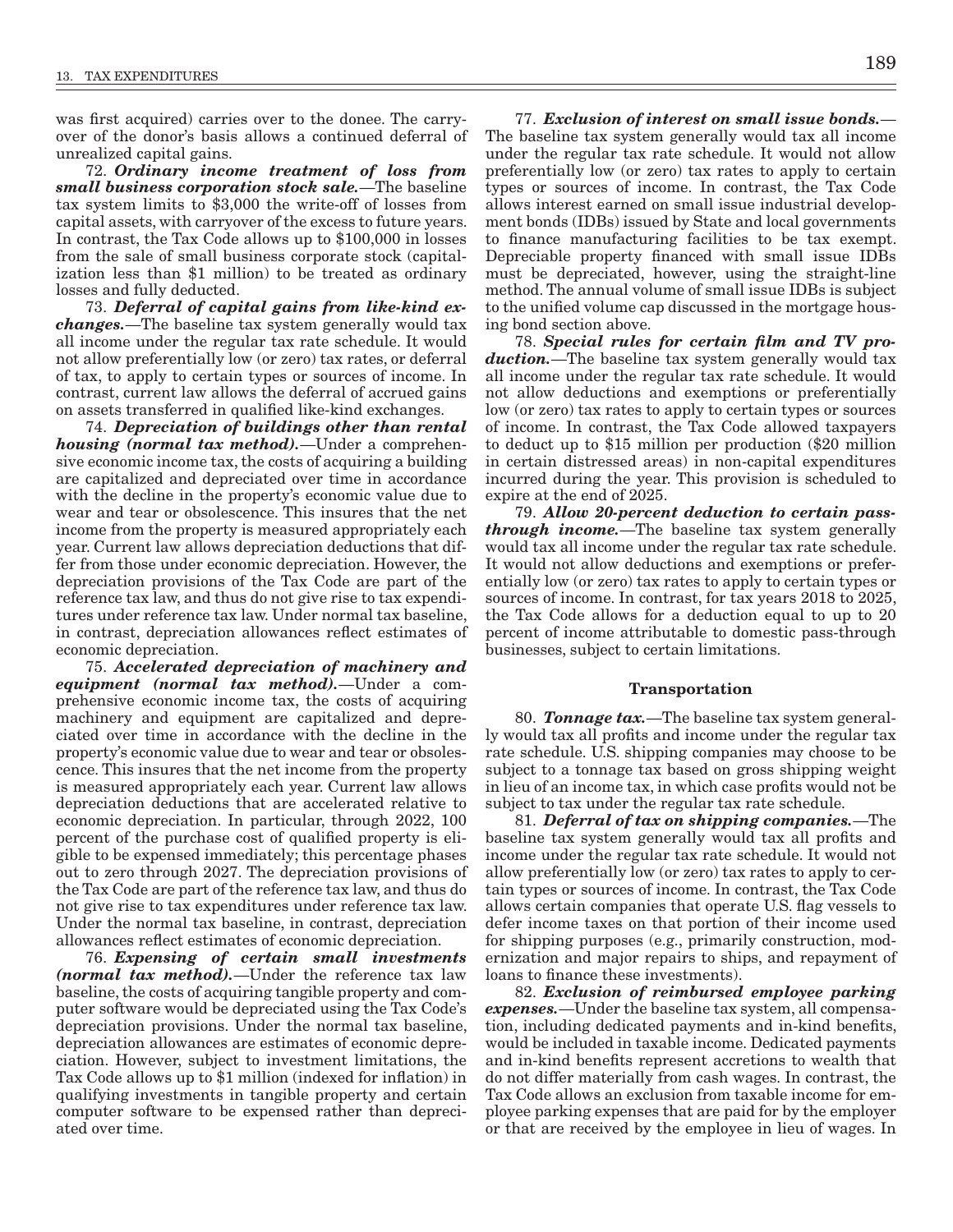2021, the maximum amount of the parking exclusion is \$270 per month. The tax expenditure estimate does not include any subsidy provided through employer-owned parking facilities. However, beginning in 2018, parking expenses are no longer deductible to employers (except government).

83. *Exclusion for employer-provided transit passes.*—Under the baseline tax system, all compensation, including dedicated payments and in-kind benefits, would be included in taxable income. Dedicated payments and in-kind benefits represent accretions to wealth that do not differ materially from cash wages. In contrast, the Tax Code allows an exclusion from a taxpayer's taxable income for passes, tokens, fare cards, and vanpool expenses that are paid for by an employer or that are received by the employee in lieu of wages to defray an employee's commuting costs. Due to a parity to parking provision, the maximum amount of the transit exclusion is \$270 per month in 2021. However, beginning in 2018, transit expenses are no longer deductible to employers (except government).

84. *Tax credit for certain expenditures for maintaining railroad tracks.*—The baseline tax system would not allow credits for particular activities, investments, or industries. However, the Tax Code allowed eligible taxpayers to claim a credit equal to the lesser of 50 percent of maintenance expenditures and the product of \$3,500 and the number of miles of railroad track owned or leased. This provision applies to maintenance expenditures in taxable years beginning before January 1, 2017.

85. *Exclusion of interest on bonds for Highway Projects and rail-truck transfer facilities.*—The baseline tax system generally would tax all income under the regular tax rate schedule. It would not allow preferentially low (or zero) tax rates to apply to certain types or sources of income. In contrast, the Tax Code provides for \$15 billion of tax-exempt bond authority to finance qualified highway or surface freight transfer facilities.

### Community and Regional Development

86. *Exclusion of interest for airport, dock, and similar bonds.*—The baseline tax system generally would tax all income under the regular tax rate schedule. It would not allow preferentially low (or zero) tax rates to apply to certain types or sources of income. In contrast, the Tax Code allows interest earned on State and local bonds issued to finance high-speed rail facilities and Government-owned airports, docks, wharves, and sport and convention facilities to be tax-exempt. These bonds are not subject to a volume cap.

87. *Exemption of certain mutuals' and cooperatives' income.*—Under the baseline tax system, corporations pay taxes on their profits under the regular tax rate schedule. In contrast, the Tax Code provides for the incomes of mutual and cooperative telephone and electric companies to be exempt from tax if at least 85 percent of their receipts are derived from patron service charges.

88. *Empowerment zones.*—The baseline tax system generally would tax all income under the regular tax rate schedule. It would not allow preferentially low tax rates to apply to certain types or sources of income, tax credits, and write-offs faster than economic depreciation. In contrast, the Tax Code allows qualifying businesses in designated economically depressed areas to receive tax benefits such as an employment credit and special taxexempt financing. A taxpayer's ability to accrue new tax benefits for empowerment zones expires on December 31, 2025.

89. *New markets tax credit.*—The baseline tax system would not allow credits for particular activities, investments, or industries. However, the Tax Code allows taxpayers who make qualified equity investments in a community development entity (CDE), which then make qualified investments in low-income communities, to be eligible for a tax credit that is received over 7 years. The total equity investment available for the credit across all CDEs is generally \$5 billion for each calendar year 2020 through 2025, the last year for which credit allocations are authorized.

90. *Credit to holders of Gulf and Midwest Tax Credit Bonds.*—The baseline tax system would not allow credits for particular activities, investments, or industries. Instead, under current law taxpayers that own Gulf and Midwest Tax Credit bonds receive a non-refundable tax credit rather than interest. The credit is included in gross income.

91. *Recovery Zone Bonds.*—The baseline tax system would not allow credits for particular activities, investments, or industries. In addition, it would tax all income under the regular tax rate schedule. It would not allow preferentially low (or zero) tax rates to apply to certain types or sources of income. In contrast, the Tax Code allowed local governments to issue up \$10 billion in taxable Recovery Zone Economic Development Bonds in 2009 and 2010 and receive a direct payment from Treasury equal to 45 percent of interest expenses. In addition, local governments could issue up to \$15 billion in tax exempt Recovery Zone Facility Bonds. These bonds financed certain kinds of business development in areas of economic distress.

92. *Tribal Economic Development Bonds.*—The baseline tax system generally would tax all income under the regular tax rate schedule. It would not allow preferentially low (or zero) tax rates to apply to certain types or sources of income. In contrast, the Tax Code was modified in 2009 to allow Indian tribal governments to issue tax exempt "tribal economic development bonds." There is a national bond limitation of \$2 billion on such bonds.

93. *Opportunity Zones.*—The baseline tax system generally would tax all income under the regular tax rate schedule. It would not allow deferral or exclusion from income for investments made within certain geographic regions. In contrast, the Tax Code allows the temporary deferral of the recognition of capital gain if reinvested prior to December 31, 2026, in a qualifying opportunity fund which in turn invests in qualifying low-income communities designated as opportunity zones. For quali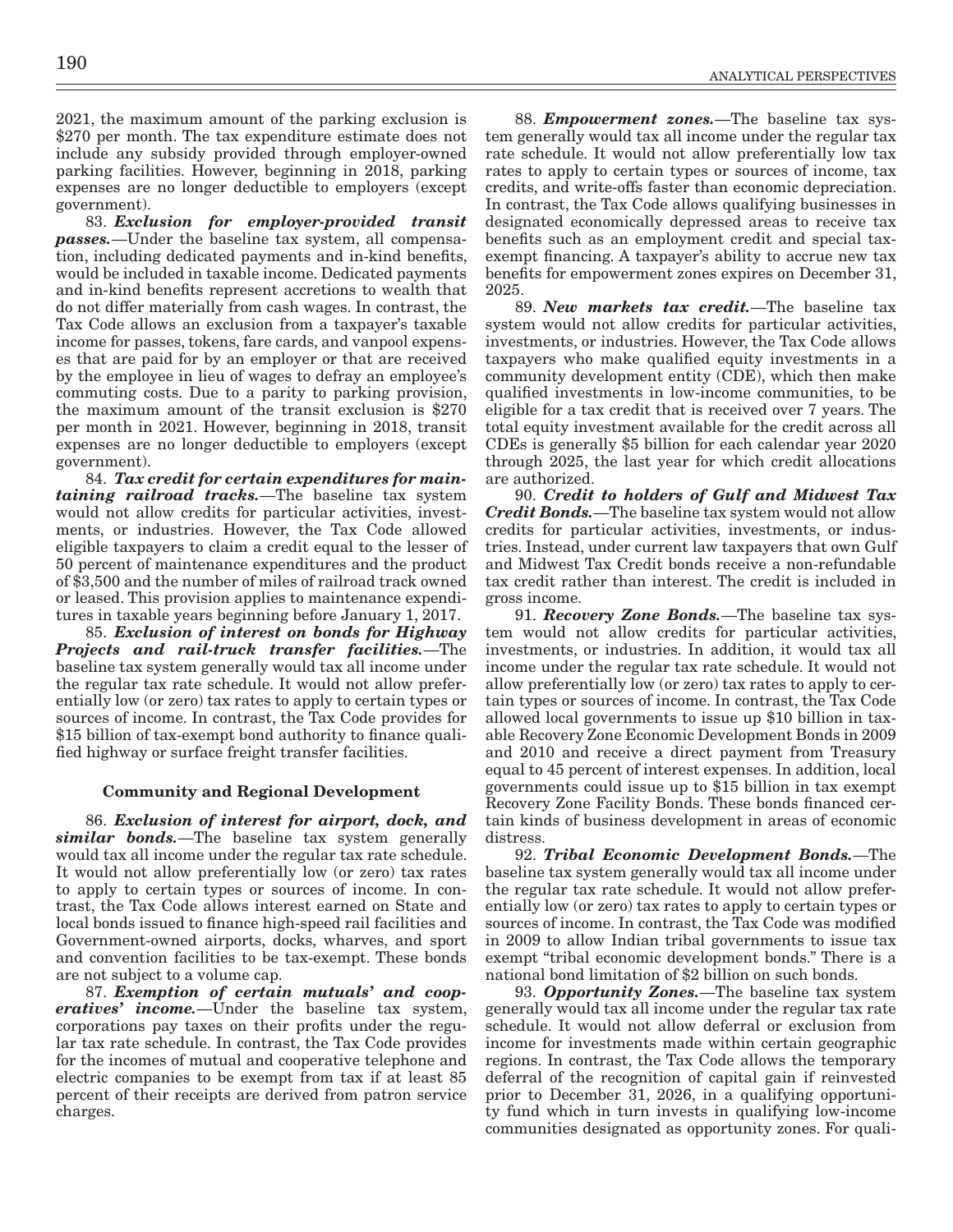fying investments held at least 5 years, 10 percent of the deferred gain is excluded from income; this exclusion increases to 15 percent for investments held for at least 7 years. In addition, capital gains from the sale or exchange of an investment in a qualified opportunity fund held for at least 10 years are excluded from gross income.

94. *Disaster Employee Retention Credit.*—The baseline tax system would not allow credits for particular activities, investments, or industries. In contrast, the Tax Code provides employers located in certain presidentially declared disaster areas during the years 2017 through 2020 a 40-percent credit for up to \$6,000 in wages paid to each eligible employee while the business was inoperable as a result of the disaster. Only wages paid after the disaster occurred and within 150 days of the last day of the incident period are eligible for the credit. Employers must reduce their deduction for wages paid by the amount of the credit claimed.

### Education, Training, Employment, and Social Services

95. *Exclusion of scholarship and fellowship income (normal tax method).*—Scholarships and fellowships are excluded from taxable income to the extent they pay for tuition and course-related expenses of the grantee. Similarly, tuition reductions for employees of educational institutions and their families are not included in taxable income. From an economic point of view, scholarships and fellowships are either gifts not conditioned on the performance of services, or they are rebates of educational costs. Thus, under the baseline tax system of the reference tax law method, this exclusion is not a tax expenditure because this method does not include either gifts or price reductions in a taxpayer's gross income. The exclusion, however, is considered a tax expenditure under the normal tax method, which includes gift-like transfers of Government funds in gross income. (Many scholarships are derived directly or indirectly from Government funding.)

96. *Tax credits for post-secondary education expenses.*—The baseline tax system would not allow credits for particular activities, investments, or industries. Under current law in 2021, however, there are two credits for certain post-secondary education expenses. The American Opportunity Tax Credit (AOTC) allows a partially refundable credit of up to \$2,500 per eligible student for qualified tuition and related expenses paid. The AOTC may be claimed during each of the first four years of the student's post-secondary education. The Lifetime Learning Credit (LLC) allows a non-refundable credit for 20 percent of an eligible student's qualified tuition and fees, up to a maximum credit of \$2,000 per return. The LLC may be claimed during any year of the student's post-secondary education. Only one credit may be claimed per student in a given tax year. The combined credits are phased out for taxpayers with modified adjusted gross income between \$160,000 and \$180,000 if married filing jointly (\$80,000 and \$90,000 for other taxpayers), not indexed. Married

individuals filing separate returns cannot claim either credit.

97. *Deductibility of student loan interest.*—The baseline tax system accepts current law's general rule limiting taxpayers' ability to deduct non-business interest expenses. In contrast, taxpayers may claim an above-the-line deduction of up to \$2,500 on interest paid on an education loan. In 2021, the maximum deduction is phased down ratably for taxpayers with modified adjusted gross income (AGI) between \$140,000 and \$170,000 if married filing jointly (\$70,000 and \$85,000 for other taxpayers). Married individuals filing separate returns cannot claim the deduction.

98. *Qualified tuition programs (includes Education IRA).*—The baseline tax system generally would tax all income under the regular tax rate schedule. It would not allow preferentially low (or zero) tax rates to apply to certain types or sources of income. Some States have adopted prepaid tuition plans, prepaid room and board plans, and college savings plans, which allow persons to pay in advance or save for college expenses for designated beneficiaries. Under current law, investment income, or the return on prepayments, is not taxed when earned, and is tax-exempt when withdrawn to pay for qualified expenses. Beginning in 2018, the definition of a qualified expense was expanded to include up to \$10,000 per child per year of expenses for primary or secondary education, including tuition at religious schools.

99. *Exclusion of interest on student-loan bonds.*—The baseline tax system generally would tax all income under the regular tax rate schedule. It would not allow preferentially low (or zero) tax rates to apply to certain types or sources of income. In contrast, interest earned on State and local bonds issued to finance student loans is tax-exempt under current law. The volume of all such private activity bonds that each State may issue annually is limited.

100. *Exclusion of interest on bonds for private nonprofit educational facilities.*—The baseline tax system generally would tax all income under the regular tax rate schedule. It would not allow preferentially low (or zero) tax rates to apply to certain types or sources of income. In contrast, under current law interest earned on State and local government bonds issued to finance the construction of facilities used by private nonprofit educational institutions is not taxed.

101. *Credit for holders of zone academy bonds.*— The baseline tax system would not allow credits for particular activities, investments, or industries. Under current law, however, financial institutions that own zone academy bonds receive a non-refundable tax credit rather than interest. The credit is included in gross income. Proceeds from zone academy bonds may only be used to renovate, but not construct, qualifying schools and for certain other school purposes. The total amount of zone academy bonds that may be issued was limited to \$1.4 billion in 2009 and 2010. As of March 2010, issuers of the unused authorization of such bonds could opt to receive direct payment with the yield becoming fully taxable. An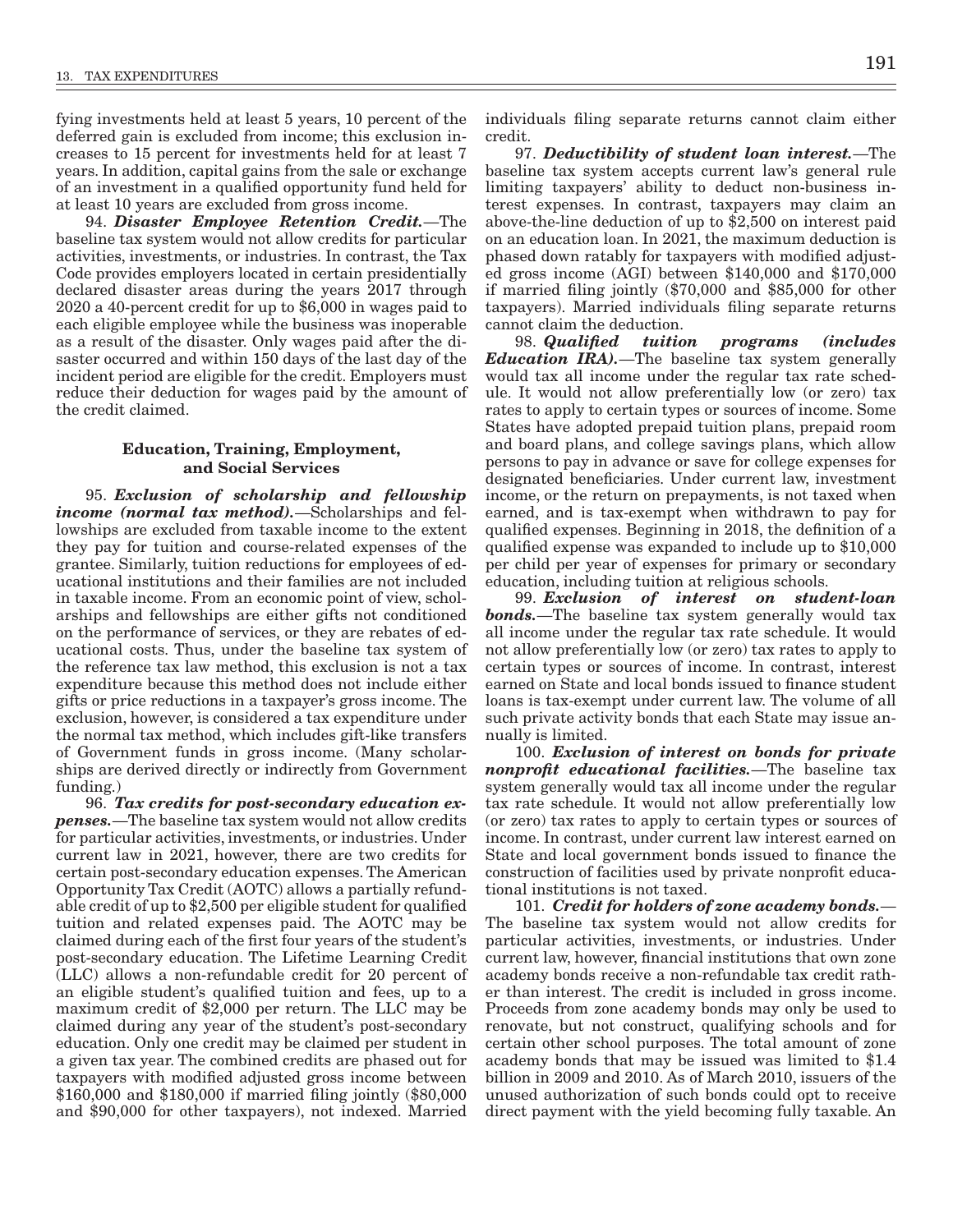additional \$0.4 billion of these bonds with a tax credit was authorized to be issued each year in 2011 through 2016.

102. *Exclusion of interest on savings bonds redeemed to finance educational expenses.*—The baseline tax system generally would tax all income under the regular tax rate schedule. It would not allow preferentially low (or zero) tax rates to apply to certain types or sources of income. Under current law, however, interest earned on U.S. savings bonds issued after December 31, 1989, is tax-exempt if the bonds are transferred to an educational institution to pay for educational expenses. The tax exemption is phased out for taxpayers with AGI between \$124,800 and \$154,800 if married filing jointly (\$83,200 and \$98,200 for other taxpayers) in 2021.

103. *Parental personal exemption for students age 19 or over.*—Under the baseline tax system, a personal exemption would be allowed for the taxpayer, as well as for the taxpayer's spouse and dependents who do not claim a personal exemption on their own tax returns. These exemptions are repealed for taxable years beginning after December 31, 2017, and before January 1, 2026. However, the definitions regarding eligibility for dependent exemptions for children (and qualifying relatives), which determine eligibility for a number of family-related provisions, remain in place. These provisions include the new \$500 credit for dependents other than qualifying children (Other Dependent Credit, or ODP). In general, to be considered a dependent child, a child would have to be under age 19. In contrast, the Tax Code allows taxpayers to consider their children aged 19 to 23 as dependents, as long as the children are full-time students and reside with the taxpayer for over half the year (with exceptions for temporary absences from home, such as for school attendance). Absent this provision, children over 18 would need to meet the more stringent rules for qualified relatives in order to qualify the taxpayer for certain benefits, including the ODP.

104. *Charitable contributions to educational institutions.*—The baseline tax system would not allow a deduction for personal expenditures. In contrast, the Tax Code provides taxpayers a deduction for contributions to nonprofit educational institutions that are similar to personal expenditures. Moreover, taxpayers who donate capital assets to educational institutions can deduct the asset's current value without being taxed on any appreciation in value. An individual's total charitable contribution generally may not exceed 50 percent (60 percent for tax years 2018 and 2025) of adjusted gross income; a corporation's total charitable contributions generally may not exceed 10 percent of pre-tax income.

105. *Exclusion of employer-provided educational assistance.*—Under the baseline tax system, all compensation, including dedicated payments and in-kind benefits, should be included in taxable income because it represents accretions to wealth that do not materially differ from cash wages. Under current law, however, employer-provided educational assistance is excluded from an employee's gross income, even though the employer's costs for this assistance are a deductible business expense. The maximum exclusion is \$5,250 per taxpayer.

From March 27, 2020 through December 31, 2025, employer-provided student loan payments are considered eligible educational assistance.

106. *Special deduction for teacher expenses.*— The baseline tax system would not allow a deduction for personal expenditures. In contrast, the Tax Code allowed educators in both public and private elementary and secondary schools, who worked at least 900 hours during a school year as a teacher, instructor, counselor, principal or aide, to subtract up to \$250 of qualified expenses, indexed to 2014, when determining their AGI.

107. *Discharge of student loan indebtedness.*— Under the baseline tax system, all compensation, including dedicated payments and in-kind benefits, should be included in taxable income. In contrast, the Tax Code allows certain professionals who perform in underserved areas or specific fields, and as a consequence have their student loans discharged, not to recognize such discharge as income.

108. *Qualified school construction bonds.*—The baseline tax system would not allow credits for particular activities, investments, or industries. Instead, it generally would seek to tax uniformly all returns from investmentlike activities. In contrast, the Tax Code was modified in 2009 to provide a tax credit in lieu of interest to holders of qualified school construction bonds. The national volume limit is \$22.4 billion over 2009 and 2010. As of March 2010, issuers of such bonds could opt to receive direct payment with the yield becoming fully taxable.

109. *Work opportunity tax credit.*—The baseline tax system would not allow credits for particular activities, investments, or industries. Instead, it generally would seek to tax uniformly all returns from investment-like activities. In contrast, the Tax Code provides employers with a tax credit for qualified wages paid to individuals. The credit applies to employees who began work on or before December 31, 2025, and who are certified as members of various targeted groups. The amount of the credit that can be claimed is 25 percent of qualified wages for employment less than 400 hours and 40 percent for employment of 400 hours or more. Generally, the maximum credit per employee is \$2,400 and can only be claimed on the first year of wages an individual earns from an employer. However, the credit for long-term welfare recipients can be claimed on second year wages as well and has a \$9,000 maximum. Also, certain categories of veterans are eligible for a higher maximum credit of up to \$9,600. Employers must reduce their deduction for wages paid by the amount of the credit claimed.

110. *Employer-provided child care exclusion.*—Under the baseline tax system, all compensation, including dedicated payments and in-kind benefits, should be included in taxable income. In contrast, current law allows up to \$5,000 of employer-provided child care to be excluded from an employee's gross income even though the employer's costs for the child care are a deductible business expense. The amount is increased to \$10,500 for 2021.

111. *Employer-provided child care credit.*—The baseline tax system would not allow credits for particular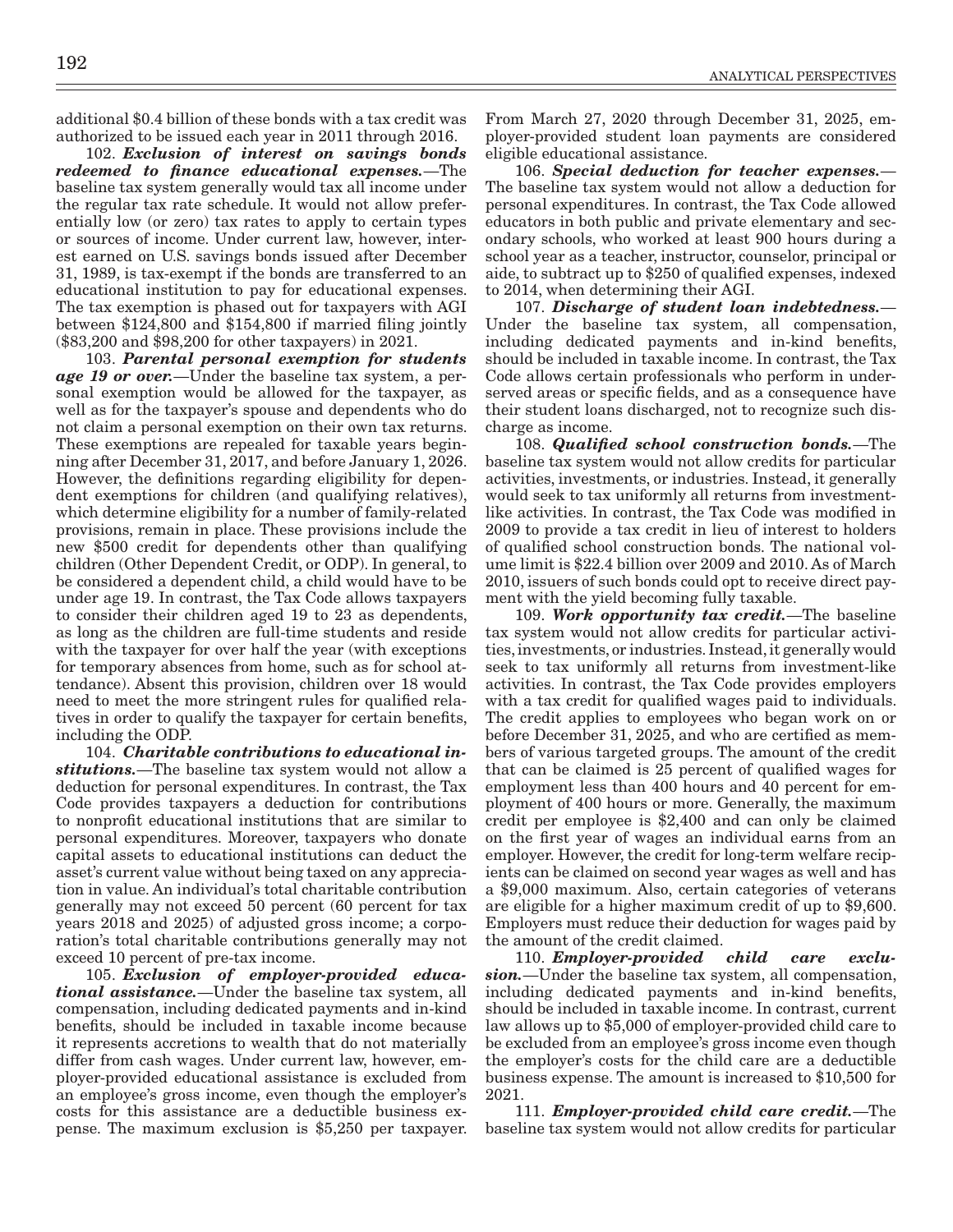activities, investments, or industries. In contrast, current law provides a credit equal to 25 percent of qualified expenses for employee child care and 10 percent of qualified expenses for child care resource and referral services. Employer deductions for such expenses are reduced by the amount of the credit. The maximum total credit is limited to \$150,000 per taxable year.

112. *Assistance for adopted foster children.*— Under the baseline tax system, all compensation, including dedicated payments and in-kind benefits, should be included in taxable income. Taxpayers who adopt eligible children from the public foster care system can receive monthly payments for the children's significant and varied needs and a reimbursement of up to \$2,000 for nonrecurring adoption expenses; special needs adoptions receive the maximum benefit even if that amount is not spent. These payments are excluded from gross income under current law.

113. *Adoption credit and exclusion.*—The baseline tax system would not allow credits for particular activities. In contrast, taxpayers can receive a tax credit for qualified adoption expenses under current law. Taxpayers may also exclude qualified adoption expenses provided or reimbursed by an employer from income, subject to the same maximum amounts and phase-out as the credit. The same expenses cannot qualify for tax benefits under both programs; however, a taxpayer may use the benefits of the exclusion and the tax credit for different expenses.

114. *Exclusion of employee meals and lodging (other than military).*—Under the baseline tax system, all compensation, including dedicated payments and in-kind benefits, should be included in taxable income. Furthermore, all compensation would generally be deductible by the employer. In contrast, under current law employer-provided meals and lodging are excluded from an employee's gross income. Additionally, beginning in 2018, employers are allowed a deduction for only 50 percent of the expenses of employer-provided meals, except that in 2021 and 2022, employers are eligible for a full deduction on restaurant meals provided to employees. Employer-provided lodging is fully deductible by the employer, in general.

115. *Credit for child and dependent care expenses.*—The baseline tax system would not allow credits for particular activities or targeted at specific groups. In contrast, the Tax Code provides a tax credit to parents who work or attend school and who have child and dependent care expenses. In taxable year 2021 expenditures up to a maximum of \$8,000 for one dependent and \$16,000 for two or more dependents are eligible for the credit. The credit is equal to 50 percent of qualified expenditures for taxpayers with incomes up to \$125,000. The credit rate is reduced by one percentage point for each \$2,000 of income in excess of \$125,000 until reaching 20 percent. The credit rate is further reduced by one percentage point for each \$2,000 of income in excess of \$400,000 until phasing out completely for incomes in excess of \$438,000. The credit is fully refundable. For taxable years after 2021, expenditures up to a maximum \$3,000 for one dependent

and \$6,000 for two or more dependents are eligible for a nonrefundable credit. The credit is equal to 35 percent of qualified expenditures for taxpayers with incomes of up to \$15,000. The credit is reduced to a minimum of 20 percent by one percentage point for each \$2,000 of income in excess of \$15,000.

116. *Credit for disabled access expenditures.*— The baseline tax system would not allow credits for particular activities, investments, or industries. In contrast, the Tax Code provides small businesses (less than \$1 million in gross receipts or fewer than 31 full-time employees) a 50-percent credit for expenditures in excess of \$250 to remove access barriers for disabled persons. The credit is limited to \$5,000.

117. *Deductibility of charitable contributions, other than education and health.*—The baseline tax system would not allow a deduction for personal expenditures including charitable contributions. In contrast, the Tax Code provides taxpayers a deduction for contributions to charitable, religious, and certain other nonprofit organizations. Taxpayers who donate capital assets to charitable organizations can deduct the assets' current value without being taxed on any appreciation in value. An individual's total charitable contribution generally may not exceed 50 percent (60 percent between 2018 and 2025) of adjusted gross income; a corporation's total charitable contributions generally may not exceed 10 percent of pre-tax income.

118. *Exclusion of certain foster care payments.*— The baseline tax system generally would tax all income under the regular tax rate schedule. It would not allow preferentially low (or zero) tax rates to apply to certain types or sources of income. Foster parents provide a home and care for children who are wards of the State, under contract with the State. Under current law, compensation received for this service is excluded from the gross incomes of foster parents; the expenses they incur are nondeductible.

119. *Exclusion of parsonage allowances.*—Under the baseline tax system, all compensation, including dedicated payments and in-kind benefits, would be included in taxable income. Dedicated payments and in-kind benefits represent accretions to wealth that do not differ materially from cash wages. In contrast, the Tax Code allows an exclusion from a clergyman's taxable income for the value of the clergyman's housing allowance or the rental value of the clergyman's parsonage.

120. *Indian employment credit.*—The baseline tax system would not allow credits for particular activities, investments, or industries. Instead, it generally would seek to tax uniformly all returns from investment-like activities. In contrast, the Tax Code provides employers with a tax credit for qualified wages paid to employees who are enrolled members of Indian Tribes. The amount of the credit that could be claimed is 20 percent of the excess of qualified wages and health insurance costs paid by the employer in the current tax year over the amount of such wages and costs paid by the employer in 1993. Qualified wages and health insurance costs with respect to any employee for the taxable year could not exceed \$20,000.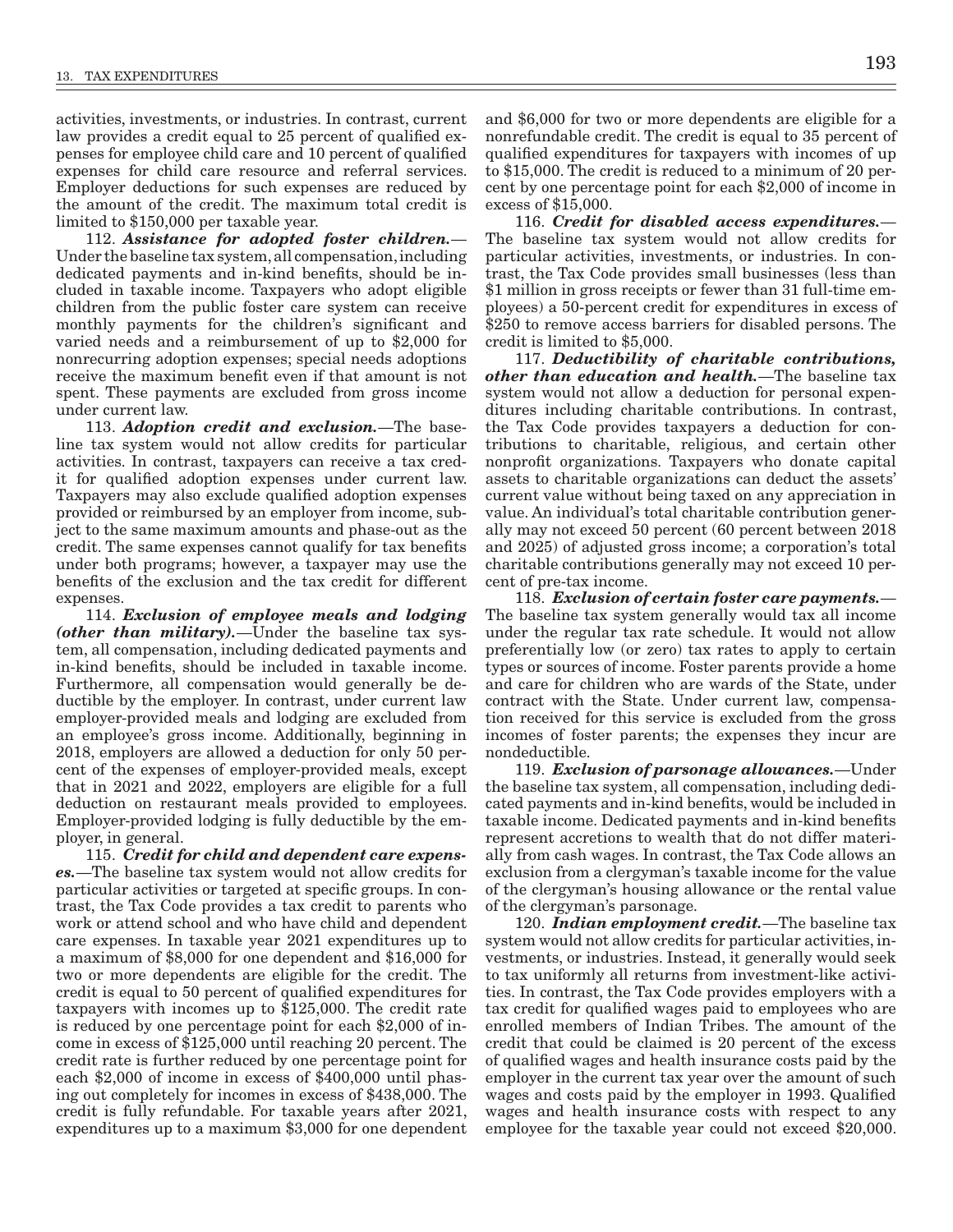Employees have to live on or near the reservation where they work to be eligible for the credit. Employers must reduce their deduction for wages paid by the amount of the credit claimed. The credit does not apply to taxable years beginning after December 31, 2021.

121. *Credit for employer differential wage payments.*—The baseline tax system would not allow credits for particular activities, investments, or industries. In contrast, the Tax Code provides employers with a 20-percent tax credit for eligible differential wages paid to employees who are members of the uniformed services while on active duty for more than 30 days. The amount of eligible differential wage payments made to a qualified employee in a taxable year is capped at \$20,000. Employers must reduce their deduction for wages paid by the amount of the credit claimed.

#### Health

122. *Exclusion of employer contributions for medical insurance premiums and medical care.*—Under the baseline tax system, all compensation, including dedicated payments and in-kind benefits, should be included in taxable income. In contrast, under current law, employer-paid health insurance premiums and other medical expenses (including long-term care or Health Reimbursement Accounts) are not included in employee gross income even though they are deducted as a business expense by the employee.

123. *Self-employed medical insurance premiums.*—Under the baseline tax system, all compensation and remuneration, including dedicated payments and in-kind benefits, should be included in taxable income. In contrast, under current law self-employed taxpayers may deduct their family health insurance premiums. Taxpayers without self-employment income are not eligible for this special deduction. The deduction is not available for any month in which the self-employed individual is eligible to participate in an employer-subsidized health plan and the deduction may not exceed the self-employed individual's earned income from self-employment.

124. *Medical Savings Accounts and Health Savings Accounts.*—Under the baseline tax system, all compensation, including dedicated payments and in-kind benefits, should be included in taxable income. Also, the baseline tax system would not allow a deduction for personal expenditures and generally would tax investment earnings. In contrast, individual contributions to Archer Medical Savings Accounts (Archer MSAs) and Health Savings Accounts (HSAs) are allowed as a deduction in determining adjusted gross income whether or not the individual itemizes deductions. Employer contributions to Archer MSAs and HSAs are excluded from income and employment taxes. Archer MSAs and HSAs require that the individual have coverage by a qualifying high deductible health plan. Earnings from the accounts are excluded from taxable income. Distributions from the accounts used for medical expenses are not taxable. The rules for HSAs are generally more flexible than for Archer MSAs and the deductible contribution amounts are greater (in

2019, \$3,500 for taxpayers with individual coverage and \$7,000 for taxpayers with family coverage). Thus, HSAs have largely replaced MSAs.

125. *Deductibility of medical expenses.*—The baseline tax system would not allow a deduction for personal expenditures. In contrast, under current law personal expenditures for medical care (including the costs of prescription drugs) exceeding 7.5 percent of the taxpayer's adjusted gross income are deductible. For tax years beginning after 2012, only medical expenditures exceeding 10 percent of the taxpayer's adjusted gross income are deductible. However, for the years 2013, 2014, 2015, and 2016, if either the taxpayer or the taxpayer's spouse turned 65 before the end of the taxable year, the threshold remained at 7.5 percent of adjusted income. Beginning in 2017, the 10-percent threshold applied to all taxpayers, including those over 65.

126. *Exclusion of interest on hospital construction bonds.*—The baseline tax system generally would tax all income under the regular tax rate schedule. It would not allow preferentially low (or zero) tax rates to apply to certain types or sources of income. In contrast, under current law interest earned on State and local government debt issued to finance hospital construction is excluded from income subject to tax.

127. *Refundable Premium Assistance Tax Credit.*—The baseline tax system would not allow credits for particular activities or targeted at specific groups. In contrast, for taxable years ending after 2013, the Tax Code provides a premium assistance credit to any eligible taxpayer for any qualified health insurance purchased through a Health Insurance Exchange. In general, an eligible taxpayer is a taxpayer with annual household income between 100 percent and 400 percent of the Federal poverty level for a family of the taxpayer's size and that does not have access to affordable minimum essential health care coverage. The amount of the credit equals the lesser of (1) the actual premiums paid by the taxpayer for such coverage or (2) the difference between the cost of a statutorily-identified benchmark plan offered on the exchange and a required payment by the taxpayer that increases with income. The American Rescue Plan Act of 2021 (P.L. 117-2) temporarily increased the Premium Tax Credit in three ways. For 2021 and 2022, the legislation increased the Premium Tax Credit for currently eligible individuals and families, providing access to free plans for those earning 100 to 150 percent of the Federal poverty level, and expanded eligibility to newly include individuals and families with income above 400 percent of the Federal poverty level. The legislation also expanded eligibility in 2021 to individuals who receive unemployment insurance for any week in 2021. The legislation also eliminated the requirement for individuals to repay any excess advance payments of the Premium Tax Credit for 2020.

128. *Credit for employee health insurance expenses of small business.*—The baseline tax system would not allow credits for particular activities or targeted at specific groups. In contrast, the Tax Code provides a tax credit to qualified small employers that make a certain level of non-elective contributions towards the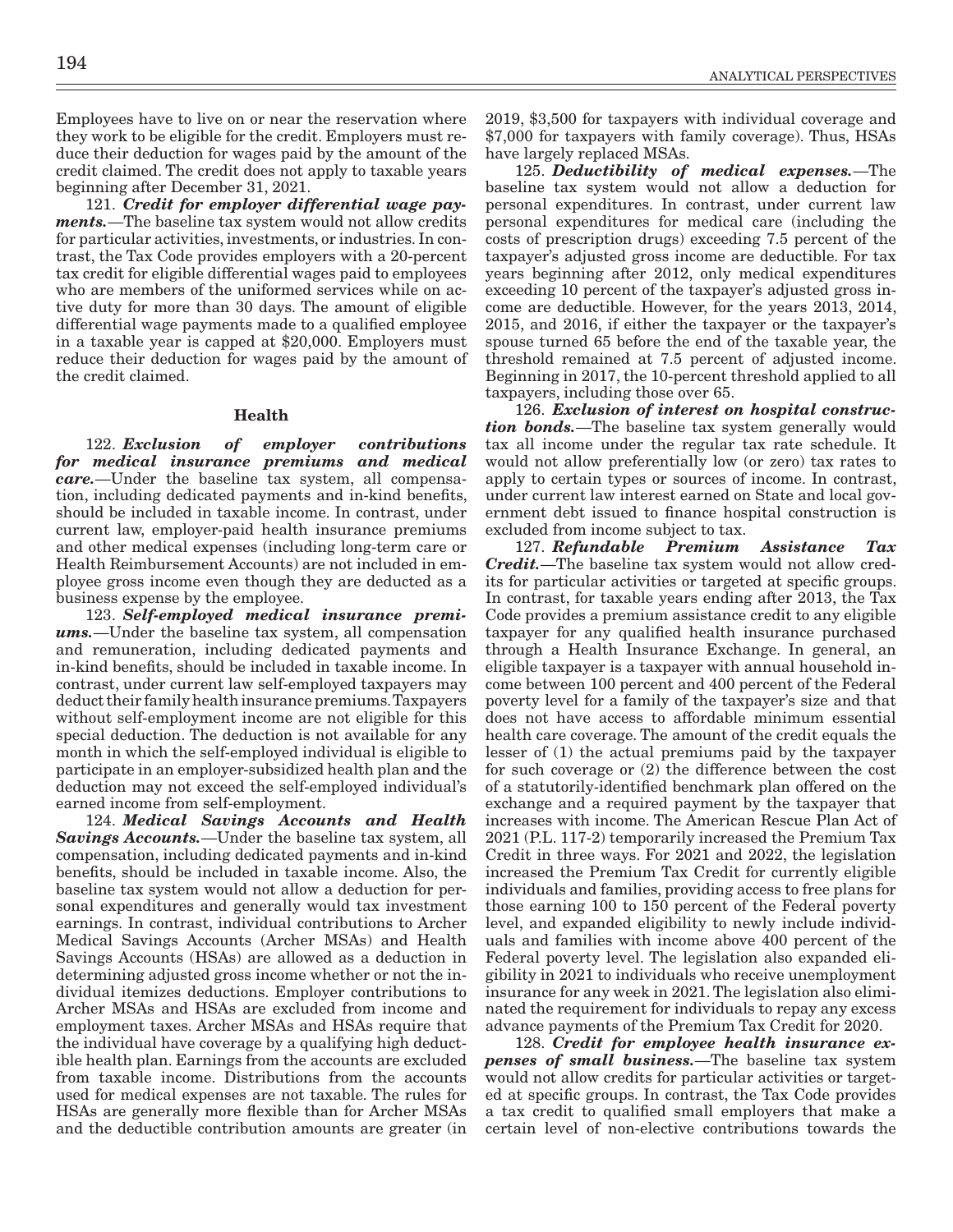purchase of certain health insurance coverage for its employees. To receive a credit, an employer must have fewer than 25 full-time-equivalent employees whose average annual full-time-equivalent wages from the employer are less than \$50,000 (indexed for taxable years after 2013). However, to receive a full credit, an employer must have no more than 10 full-time employees, and the average wage paid to these employees must be no more than \$25,000 (indexed for taxable years after 2013). A qualifying employer may claim the credit for any taxable year beginning in 2010, 2011, 2012, and 2013 and for up to two years for insurance purchased through a Health Insurance Exchange thereafter. For taxable years beginning in 2010, 2011, 2012, and 2013, the maximum credit is 35 percent of premiums paid by qualified taxable employers and 25 percent of premiums paid by qualified tax-exempt organizations. For taxable years beginning in 2014 and later years, the maximum tax credit increases to 50 percent of premiums paid by qualified taxable employers and 35 percent of premiums paid by qualified tax-exempt organizations.

129. *Deductibility of charitable contributions to health institutions.*—The baseline tax system would not allow a deduction for personal expenditures including charitable contributions. In contrast, the Tax Code provides individuals and corporations a deduction for contributions to nonprofit health institutions. Tax expenditures resulting from the deductibility of contributions to other charitable institutions are listed under the education, training, employment, and social services function.

130. *Tax credit for orphan drug research.*—The baseline tax system would not allow credits for particular activities, investments, or industries. In contrast, under current law drug firms can claim a tax credit of 25 percent of the costs for clinical testing required by the Food and Drug Administration for drugs that treat rare physical conditions or rare diseases.

131. *Special Blue Cross/Blue Shield tax benefits.*—The baseline tax system generally would tax all profits under the regular tax rate schedule using broadly applicable measures of baseline income. It would not allow preferentially low tax rates to apply to certain types or sources of income. In contrast, certain Blue Cross and Blue Shield (BC/BS) health insurance providers and certain other health insurers are provided with special tax benefits, provided that their percentage of total premium revenue expended on reimbursement for clinical services provided to enrollees or for activities that improve health care quality is not less than 85 percent for the taxable year. A qualifying insurer may take as a deduction 100 percent of any net increase in its unearned premium reserves, instead of the 80 percent allowed other insurers. A qualifying insurer is also allowed a special deduction equal to the amount by which 25 percent of its health-claim expenses exceeds its beginning-of-the-year accounting surplus. The deduction is limited to the insurer's taxable income determined without the special deduction.

132. *Distributions from retirement plans for premiums for health and long-term care insurance.*—Under the baseline tax system, all compensation, including dedicated and deferred payments, should be included in taxable income. In contrast, the Tax Code provides for tax-free distributions of up to \$3,000 from governmental retirement plans for premiums for health and long term care premiums of public safety officers.

133. *Credit for family and sick leave taken by self-employed individuals.*—The baseline tax system would not allow credits for particular activities or targeted as specific groups. Under current law, however, self-employed individuals are allowed a refundable credit equal for certain family or sick leave taken. In general, the sick leave credit is equal to 100 percent of daily selfemployment income (equal to self-employment income divided by 260) during a period of qualified sick leave, up to \$511 per day for 10 days. The family leave credit is equal to two thirds of daily self-employment income (but no greater than two thirds of \$200) during a period of qualified family leave for up to 10 weeks. Under current law, the credit applies to leave taken prior to April 1, 2021.

#### Income Security

134. *Child tax credit.*—The baseline tax system would not allow credits for particular activities or targeted at specific groups. Under current law, however, taxpayers with children under age 18 can qualify for a child tax credit. In taxable year 2021 taxpayers may claim a credit of up to \$3,600 per child under six and up to \$3,000 per child age six through 17. To be eligible for the child tax credit, the child must have a Social Security Number (SSN). The credit is fully refundable: the full amount of any credit unclaimed due to insufficient tax liability is refundable as an additional child tax credit. Taxpayers may claim a refund even if they do not have earnings or income. A taxpayer may also claim a nonrefundable credit of \$500 for each qualifying child not eligible for the child tax credit (those over seventeen and those without SSNs) and for each dependent relative. The first \$1,600 (\$1,000 for those six and over) of the child tax credit per child phases out sequentially at the rate of \$50 per \$1,000 of modified AGI above \$150,000 if married filing jointly (\$112,500 head of household filers and \$75,000 for all other filers). Larger families follow a modified phaseout rule extending this range. The combined credit for other dependents and the remaining \$2,000 per child of the child tax credit is phased out for taxpayers at the rate of \$50 per \$1,000 of modified AGI above \$400,000 if married filing jointly (\$200,000 for all other filers). A taxpayer may receive up to 50 percent of their otherwise allowable credit as an advance based on information reported on their 2020 individual return, or their 2019 return if the 2020 return is unavailable. Safe harbor rules protect moderate income taxpayers who receive an advance but are not eligible based on their 2021 return. In taxable years 2022 through 2025, taxpayers may claim a \$2,000 per child partially refundable child tax credit. Up to \$1,400 per child of unclaimed credit due to insufficient tax liability may be refundable—taxpayers may claim a refund for 15 percent of earnings in excess of a \$2,500 floor, up to the lesser of the amount of unused credit or \$1,400 per child. To be eligible for the child tax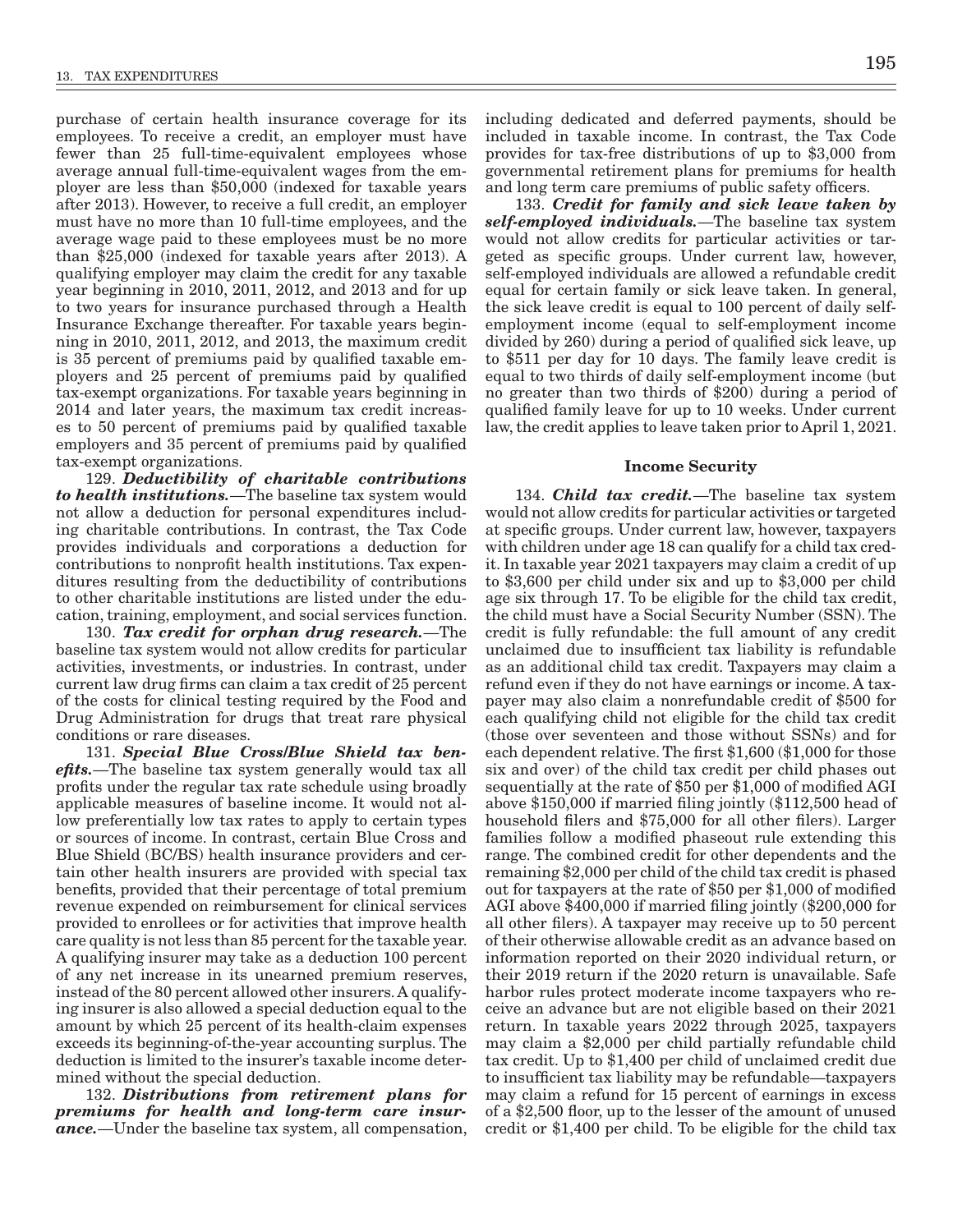credit, the child must have an SSN. A taxpayer may also claim a nonrefundable credit of \$500 for each qualifying child not eligible for the \$2,000 credit (those over sixteen and those without SSNs) and for each dependent relative. The total combined child and other dependent credit is phased out for taxpayers at the rate of \$50 per \$1,000 of modified AGI above \$400,000 if married filing jointly (\$200,000 for all other filers). For tax years beginning after December 31, 2025, the credit returns to its pre-TCJA value of \$1,000. At that time, up to the full value of the credit (subject to a phase-in of 15 percent of earnings in excess of \$3,000) will be refundable and the \$500 other dependent credit will expire. The credit will once again phase out at the rate of \$50 per \$1,000 of modified AGI above \$110,000 if married filing jointly (\$75,000 for single or head of household filers and \$55,000 for married taxpayers filing separately). The social security requirement will remain in place.

135. *Exclusion of railroad Social Security equivalent benefits.*—Under the baseline tax system, all compensation, including dedicated and deferred payments, should be included in taxable income. In contrast, the Social Security Equivalent Benefit paid to railroad retirees and disabled persons is not generally subject to the income tax unless the recipient's modified gross income reaches a certain threshold under current law. See provision number 156, Social Security benefits for retired and disabled workers and spouses, dependents, and survivors, for a discussion of the threshold.

136. *Exclusion of workers' compensation benefits.*—Under the baseline tax system, all compensation, including dedicated payments and in-kind benefits, should be included in taxable income. However, workers compensation is not subject to the income tax under current law.

137. *Exclusion of public assistance benefits (normal tax method).*—Under the reference tax law baseline, gifts and transfers are not treated as income to the recipients. In contrast, the normal tax method considers cash transfers from the Government as part of the recipients' income, and thus, treats the exclusion for public assistance benefits under current law as a tax expenditure.

138. *Exclusion of special benefits for disabled coal miners.*—Under the baseline tax system, all compensation, including dedicated payments and in-kind benefits, should be included in taxable income. However, disability payments to former coal miners out of the Black Lung Trust Fund, although income to the recipient, are not subject to the income tax.

139. *Exclusion of military disability pensions.*—Under the baseline tax system, all compensation, including dedicated payments and in-kind benefits, should be included in taxable income. In contrast, most of the military disability pension income received by current disabled military retirees is excluded from their income subject to tax.

140. *Defined benefit employer plans.*—Under the baseline tax system, all compensation, including deferred and dedicated payments, should be included in taxable income. In addition, investment income would be taxed as

earned. In contrast, under current law certain contributions to defined benefit pension plans are excluded from an employee's gross income even though employers can deduct their contributions. In addition, the tax on the investment income earned by defined benefit pension plans is deferred until the money is withdrawn.

141. *Defined contribution employer plans.*— Under the baseline tax system, all compensation, including deferred and dedicated payments, should be included in taxable income. In addition, investment income would be taxed as earned. In contrast, under current law individual taxpayers and employers can make tax-preferred contributions to employer-provided 401(k) and similar plans (e.g. 403(b) plans and the Federal Government's Thrift Savings Plan). In 2020, an employee could exclude up to \$19,500 of wages from AGI under a qualified arrangement with an employer's 401(k) plan. Employees age 50 or over could exclude up to \$26,000 in contributions. The defined contribution plan limit, including both employee and employer contributions, is \$57,000 in 2020. The tax on contributions made by both employees and employers and the investment income earned by these plans is deferred until withdrawn.

142. *Individual Retirement Accounts (IRAs).*— Under the baseline tax system, all compensation, including deferred and dedicated payments, should be included in taxable income. In addition, investment income would be taxed as earned. In contrast, under current law individual taxpayers can take advantage of traditional and Roth IRAs to defer or otherwise reduce the tax on the return to their retirement savings. The IRA contribution limit is \$6,000 in 2020; taxpayers age 50 or over are allowed to make additional "catch-up'' contributions of \$1,000. Contributions to a traditional IRA are generally deductible but the deduction is phased out for workers with incomes above certain levels if the workers or their spouses are active participants in an employer-provided retirement plan. Contributions and account earnings are includible in income when withdrawn from traditional IRAs. Roth IRA contributions are not deductible, but earnings and withdrawals are exempt from taxation. Income limits also apply to Roth IRA contributions.

143. *Low- and moderate-income savers' credit.*—The baseline tax system would not allow credits for particular activities or targeted at specific groups. In contrast, the Tax Code provides an additional incentive for lower-income taxpayers to save through a nonrefundable credit of up to 50 percent on IRA and other retirement contributions of up to \$2,000. This credit is in addition to any deduction or exclusion. The credit is completely phased out by \$65,000 for joint filers, \$48,750 for head of household filers, and \$32,500 for other filers in 2020.

144. *Self-employed plans.*—Under the baseline tax system, all compensation, including deferred and dedicated payments, should be included in taxable income. In addition, investment income would be taxed as earned. In contrast, under current law self-employed individuals can make deductible contributions to their own retirement plans equal to 25 percent of their income, up to a maximum of \$57,000 in 2020. Total plan contributions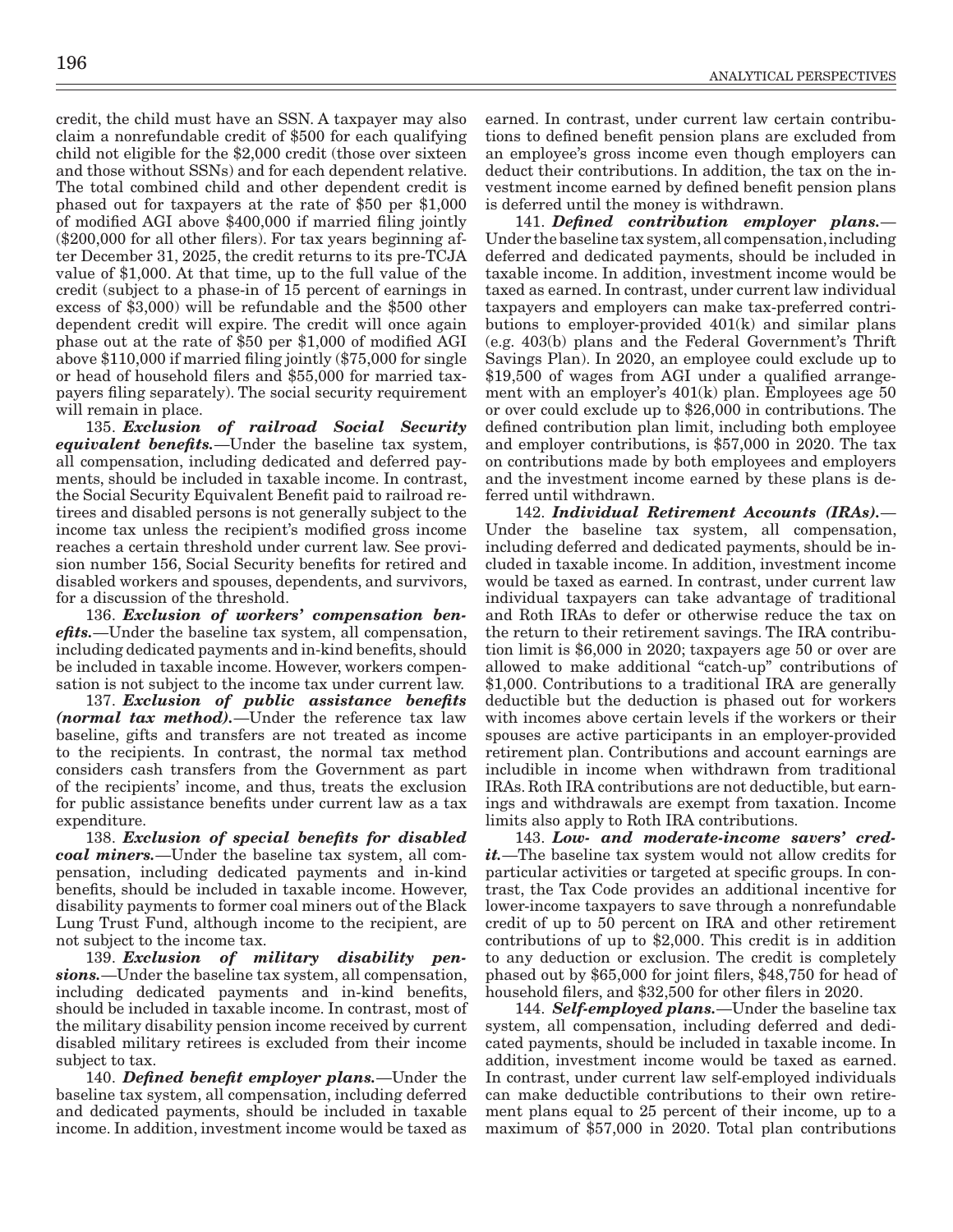are limited to 25 percent of a firm's total wages. The tax on the investment income earned by self-employed SEP, SIMPLE, and qualified plans is deferred until withdrawn.

145. *Premiums on group term life insurance.*— Under the baseline tax system, all compensation, including deferred and dedicated payments, should be included in taxable income. In contrast, under current law employer-provided life insurance benefits are excluded from an employee's gross income (to the extent that the employer's share of the total costs does not exceed the cost of \$50,000 of such insurance) even though the employer's costs for the insurance are a deductible business expense.

146. *Premiums on accident and disability insurance.*—Under the baseline tax system, all compensation, including dedicated payments and in-kind benefits, should be included in taxable income. In contrast, under current law employer-provided accident and disability benefits are excluded from an employee's gross income even though the employer's costs for the benefits are a deductible business expense.

147. *Exclusion of investment income from Supplementary Unemployment Benefit Trusts.*— Under the baseline tax system, all compensation, including dedicated payments and in-kind benefits, should be included in taxable income. In addition, investment income would be taxed as earned. Under current law, employers may establish trusts to pay supplemental unemployment benefits to employees separated from employment. Investment income earned by such trusts is exempt from taxation.

148. *Exclusion of investment income from Voluntary Employee Benefit Associations trusts.*— Under the baseline tax system, all compensation, including dedicated payments and in-kind benefits, should be included in taxable income. Under current law, employers may establish associations, or VEBAs, to pay employee benefits, which may include health benefit plans, life insurance, and disability insurance, among other employee benefits. Investment income earned by such trusts is exempt from taxation.

149. *Special Employee Stock Ownership Plan (ESOP) rules.*— Under the baseline tax system, all compensation, including dedicated payments and in-kind benefits, should be included in taxable income. In addition, investment income would be taxed as earned. In contrast, employer-paid contributions (the value of stock issued to the ESOP) are deductible by the employer as part of employee compensation costs. They are not included in the employees' gross income for tax purposes, however, until they are paid out as benefits. In addition, the following special income tax provisions for ESOPs are intended to increase ownership of corporations by their employees: (1) annual employer contributions are subject to less restrictive limitations than other qualified retirement plans; (2) ESOPs may borrow to purchase employer stock, guaranteed by their agreement with the employer that the debt will be serviced by the payment (deductible by firm) of a portion of wages (excludable by the employees) to service the loan; (3) employees who sell appreciated company stock to the ESOP may defer any taxes due until they

withdraw benefits; (4) dividends paid to ESOP-held stock are deductible by the employer; and (5) earnings are not taxed as they accrue.

150. *Additional deduction for the blind.*—Under the baseline tax system, the standard deduction is allowed. An additional standard deduction for a targeted group within a given filing status would not be allowed. In contrast, the Tax Code allows taxpayers who are blind to claim an additional \$1,700 standard deduction if single, or \$1,350 if married in 2021.

151. *Additional deduction for the elderly.*— Under the baseline tax system, the standard deduction is allowed. An additional standard deduction for a targeted group within a given filing status would not be allowed. In contrast, the Tax Code allows taxpayers who are 65 years or older to claim an additional \$1,700 standard deduction if single, or \$1,350 if married in 2021.

152. *Deductibility of casualty losses.*—Under the baseline tax system, neither the purchase of property nor insurance premiums to protect the property's value are deductible as costs of earning income. Therefore, reimbursement for insured loss of such property is not included as a part of gross income, and uninsured losses are not deductible. In contrast, the Tax Code provides a deduction for uninsured casualty and theft losses of more than \$100 each, to the extent that total losses during the year exceed 10 percent of the taxpayer's adjusted gross income. In the case of taxable years beginning after December 31, 2017, and before January 1, 2026, personal casualty losses are deductible only to the extent they are attributable to a federally declared disaster area.

153. *Earned income tax credit (EITC).*—The baseline tax system would not allow credits for particular activities or targeted at specific groups. In contrast, the Tax Code provides an EITC to low-income workers at a maximum rate of 45 percent of income. In 2021, for a family with one qualifying child, the credit is 34 percent of the first \$10,640 of earned income. The credit is 40 percent of the first \$14,950 of income for a family with two qualifying children, and it is 45 percent of the first \$14,950 of income for a family with three or more qualifying children. Low-income workers with no qualifying children are eligible for a 15.3-percent credit on the first \$9,820 of earned income. The credit plateaus and then phases out with the greater of AGI or earnings at income levels and rates which depend upon how many qualifying children are eligible and marital status. In 2021, the phase-down for married filers begins at incomes \$5,950 (\$5,940 for filers without children) greater than for otherwise similar unmarried filers. Earned income tax credits in excess of tax liabilities owed through the individual income tax system are refundable to individuals. Beginning in 2018, the parameters of the EITC are indexed by the chained CPI, which results in a smaller inflation adjustment than previously. This change is permanent.

154. *Recovery rebate credits.*—The baseline tax system would not allow credits for particular activities or targeted at specific groups. In contrast, the Coronavirus Aid, Relief, and Economic Security Act (Public Law 116- 136, "CARES Act") provided rebates of \$1,200 (\$2,400 for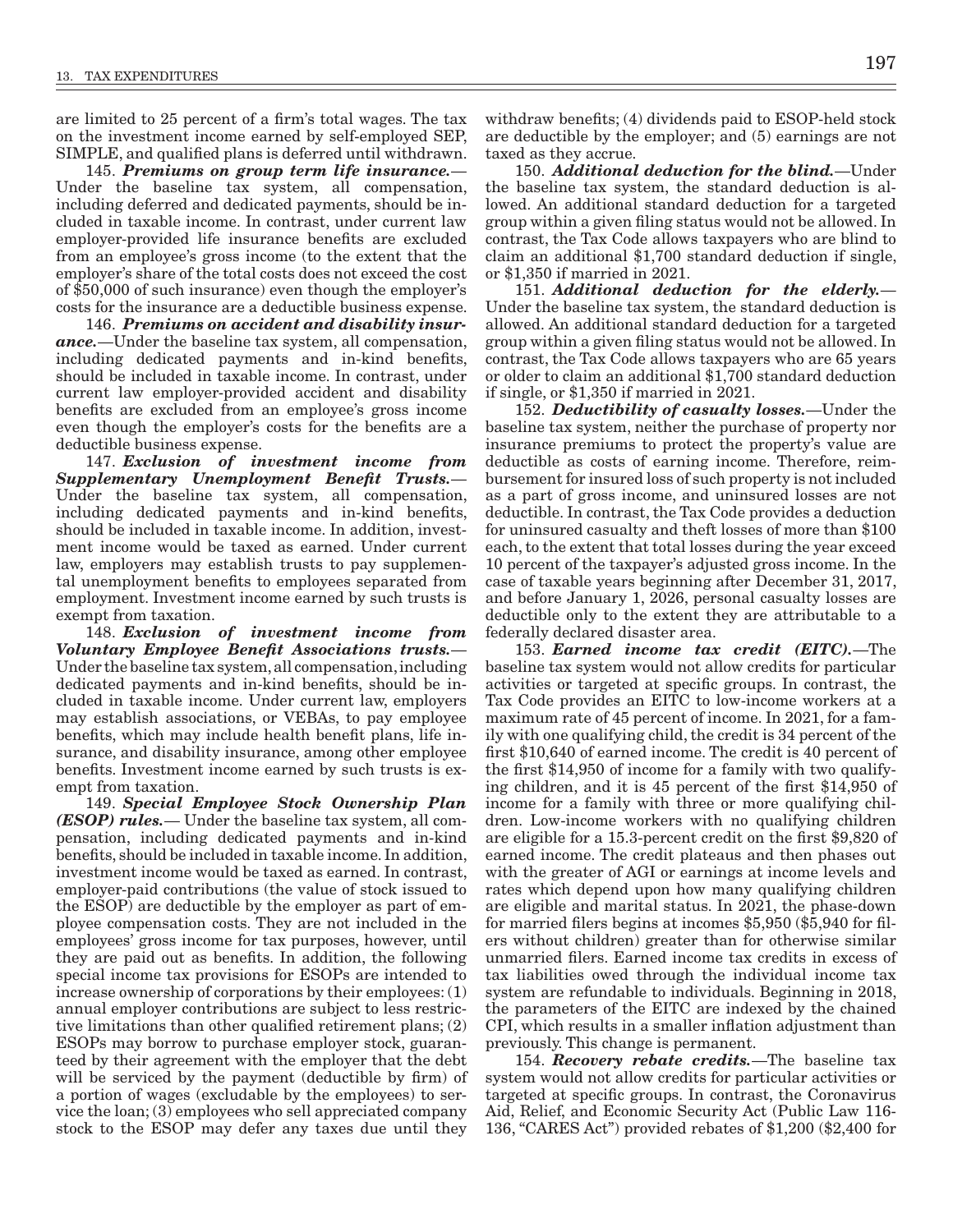married couples filing jointly) and \$500 per child. The total rebate amount begins phasing out at adjusted gross income over \$75,000 (\$150,000 for married couples filing jointly, \$112,500 for heads of household). This was followed by the the Consolidated Appropriations Act of 2021 (Public Law 116-260) which provided which provided rebates of \$600 per eligible taxpayer (\$1,200 for married couples filing jointly) plus an additional \$600 per child, with phase-out features similar to those in the CARES Act. The American Rescue Plan Act of 2021 (Public Law 117-2) provided another rebate credit of \$1,400 (\$2,800 for married couples filing jointly) and \$1,400 per dependent in 2021. The phase out begins at the same thresholds as the CARES Act, but the full credit is phased out proportionately by \$80,000 of AGI (\$160,000 for married couples filing jointly, \$120,000 for heads of household).

155. *Exemption of unemployment insurance*  **benefits.**— Under the baseline tax system, all compensation, including dedicated payments and in-kind benefits, should be included in taxable income. In contrast, under current law for 2021, unemployment insurance benefits up to \$10,200 are excluded from recipient gross income.

#### Social Security

156. *Social Security benefits for retired and disabled workers and spouses, dependents, and survivors.*—The baseline tax system would tax Social Security benefits to the extent that contributions to Social Security were not previously taxed. Thus, the portion of Social Security benefits that is attributable to employer contributions and to earnings on employer and employee contributions (and not attributable to employee contributions which are taxed at the time of contribution) would be subject to tax. In contrast, the Tax Code may not tax all of the Social Security benefits that exceed the beneficiary's contributions from previously taxed income. Actuarially, previously taxed contributions generally do not exceed 15 percent of benefits, even for retirees receiving the highest levels of benefits. Therefore, up to 85 percent of recipients' Social Security and Railroad Social Security Equivalent retirement benefits are included in (phased into) the income tax base if the recipient's provisional income exceeds certain base amounts. (Provisional income is equal to other items included in adjusted gross income plus foreign or U.S. possession income, tax-exempt interest, and one half of Social Security and Railroad Social Security Equivalent retirement benefits.) The untaxed portion of the benefits received by taxpayers who are below the income amounts at which 85 percent of the benefits are taxable is counted as a tax expenditure. Benefits paid to disabled workers and to spouses, dependents, and survivors are treated in a similar manner. Railroad Social Security Equivalent benefits are treated like Social Security benefits. See also provision number 135, Exclusion of Railroad Social Security Equivalent Benefits.

157. *Credit for certain employer social security contributions.*—Under the baseline tax system, employer contributions to Social Security represent labor cost and are deductible expenses. Under current law, however, certain employers are allowed a tax credit, instead of a deduction, against taxes paid on tips received from customers in connection with the providing, delivering, or serving of food or beverages for consumption. The tip credit equals the full amount of the employer's share of FICA taxes paid on the portion of tips, when added to the employee's non-tip wages, in excess of \$5.15 per hour. The credit is available only with respect to FICA taxes paid on tips.

#### Veterans Benefits and Services

158. *Exclusion of veterans death benefits and disability compensation.*—Under the baseline tax system, all compensation, including dedicated payments and in-kind benefits, should be included in taxable income because they represent accretions to wealth that do not materially differ from cash wages. In contrast, all compensation due to death or disability paid by the Veterans Administration is excluded from taxable income under current law.

159. *Exclusion of veterans pensions.*—Under the baseline tax system, all compensation, including dedicated payments and in-kind benefits, should be included in taxable income because they represent accretions to wealth that do not materially differ from cash wages. Under current law, however, pension payments made by the Veterans Administration are excluded from gross income.

160. *Exclusion of G.I. Bill benefits.*—Under the baseline tax system, all compensation, including dedicated payments and in-kind benefits, should be included in taxable income because they represent accretions to wealth that do not materially differ from cash wages. Under current law, however, G.I. Bill benefits paid by the Veterans Administration are excluded from gross income.

161. *Exclusion of interest on veterans housing bonds.*—The baseline tax system generally would tax all income under the regular tax rate schedule. It would not allow preferentially low (or zero) tax rates to apply to certain types or sources of income. In contrast, under current law, interest earned on general obligation bonds issued by State and local governments to finance housing for veterans is excluded from taxable income.

### General Government

162. *Exclusion of interest on public purpose State and local bonds.*—The baseline tax system generally would tax all income under the regular tax rate schedule. It would not allow preferentially low (or zero) tax rates to apply to certain types or sources of income. In contrast, under current law interest earned on State and local government bonds issued to finance public-purpose construction (e.g., schools, roads, sewers), equipment acquisition, and other public purposes is tax-exempt. Interest on bonds issued by Indian tribal governments for essential governmental purposes is also tax-exempt.

163. *Build America Bonds.*—The baseline tax system would not allow credits for particular activities or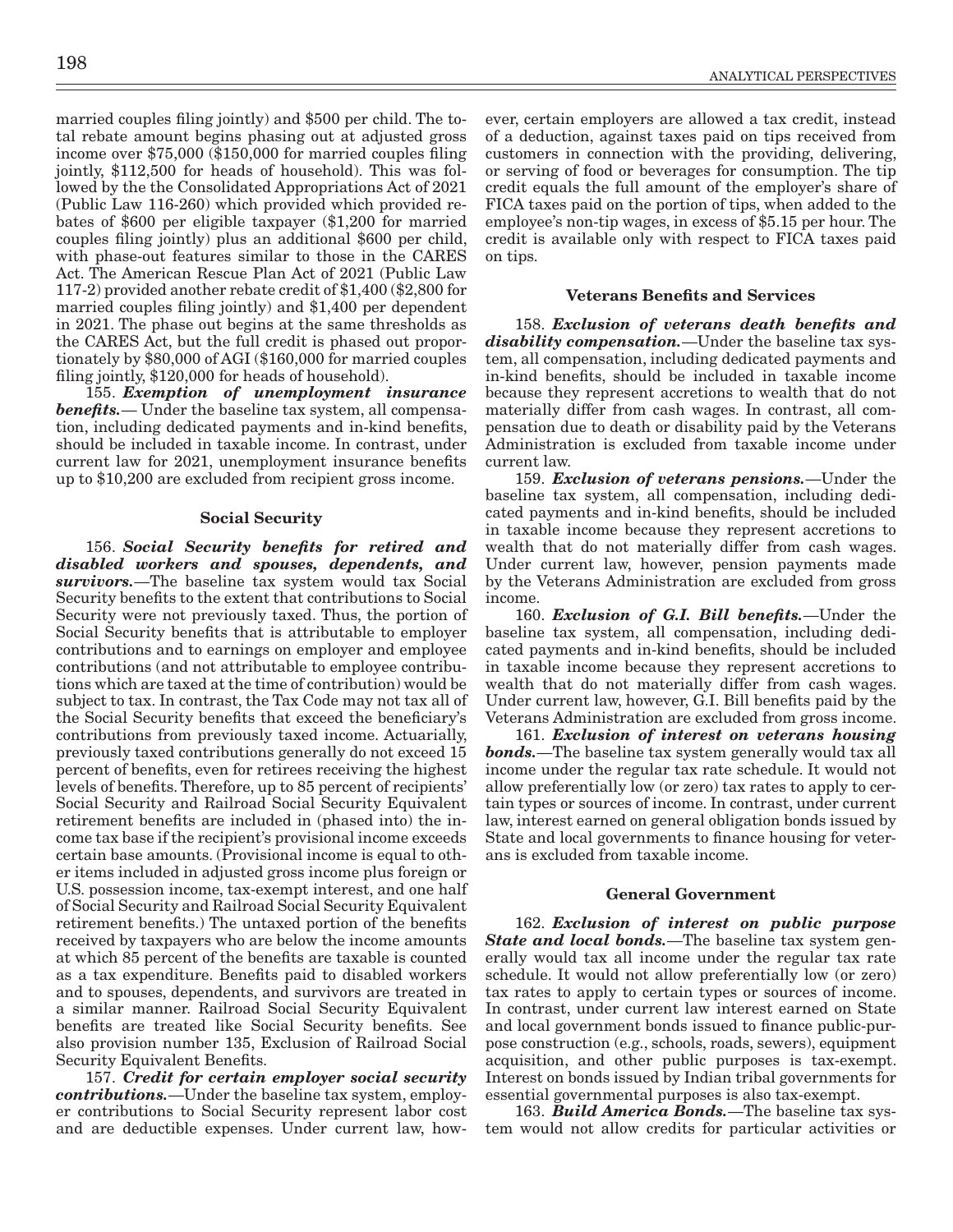targeted at specific groups. In contrast, the Tax Code in 2009 allowed State and local governments to issue taxable bonds through 2010 and receive a direct payment from Treasury equal to 35 percent of interest expenses. Alternatively, State and local governments could issue taxable bonds and the private lenders receive the 35-percent credit which is included in taxable income.

164. *Deductibility of nonbusiness State and local taxes other than on owner-occupied homes.*— Under the baseline tax system, a deduction for personal consumption expenditures would not be allowed. In contrast, the Tax Code allows taxpayers who itemize their deductions to claim a deduction for State and local income taxes (or, at the taxpayer's election, State and local sales taxes) and property taxes, even though these taxes primarily pay for services that, if purchased directly by taxpayers, would not be deductible. (The estimates for this tax expenditure do not include the estimates for the

deductibility of State and local property tax on owner-occupied homes. See item 56.) In the case of taxable years beginning after December 31, 2017, and before January 1, 2026, (1) the deduction for foreign real property taxes paid is disallowed and (2) the deduction for taxes paid in any taxable year, which includes the deduction for property taxes on real property, is limited to \$10,000 (\$5,000 in the case of a married individual filing a separate return).

#### Interest

165. *Deferral of interest on U.S. savings bonds.*— The baseline tax system would uniformly tax all returns to investments and not allow an exemption or deferral for particular activities, investments, or industries. In contrast, taxpayers may defer paying tax on interest earned on U.S. savings bonds until the bonds are redeemed.

#### APPENDIX

### Performance Measures and the Economic Effects of Tax Expenditures

The Government Performance and Results Act of 1993 (GPRA) directs Federal agencies to develop annual and strategic plans for their programs and activities. These plans set out performance objectives to be achieved over a specific time period. Most of these objectives are achieved through direct expenditure programs. Tax expenditures spending programs implemented through the tax code by reducing tax obligations for certain activities—contribute to achieving these goals in a manner similar to direct expenditure programs.

Tax expenditures by definition work through the tax system and, particularly, the income tax. Thus, they may be relatively advantageous policy approaches when the benefit or incentive is related to income and is intended to be widely available. Because there is an existing public administrative and private compliance structure for the tax system, income-based programs that require little oversight might be efficiently run through the tax system. In addition, some tax expenditures actually simplify the operation of the tax system. Tax expenditures also implicitly subsidize certain activities in a manner similar to direct expenditures. For example, exempting employer-sponsored health insurance from income taxation is equivalent to a direct spending subsidy equal to the forgone tax obligations for this type of compensation. Spending, regulatory or tax-disincentive policies can also modify behavior, but may have different economic effects. Finally, a variety of tax expenditure tools can be used (e.g., deductions, credits, exemptions, deferrals, floors, ceilings, phase-ins, phase-outs), and these can be dependent on income, expenses, or demographic characteristics (age, number of family members, etc.). This wide range of policy instruments means that tax expenditures can be flexible and can have very different economic effects.

Tax expenditures also have limitations. In many cases they add to the complexity of the tax system, which raises both administrative and compliance costs. For example, exemptions, deductions, credits, and phase-outs can complicate filing and decision-making. The income tax system may have little or no contact with persons who have no or very low incomes, and does not require information on certain characteristics of individuals used in some spending programs, such as wealth or duration of employment. These features may reduce the effectiveness of tax expenditures for addressing socioeconomic disparities. Many tax expenditures, particularly those that are structured as deductions or exemptions, also deliver higher benefits to taxpayers in higher tax brackets, an outcome that may not be desireable or intentional in some contexts, and which could be avoided if the benefit was structured as an outlay program. Relatedly, tax expenditures generally do not enable the same degree of agency discretion as an outlay program. For example, grant or direct Federal service delivery programs can prioritize activities to be addressed with specific resources in a way that is difficult to emulate with tax expenditures.

Outlay programs have advantages where the direct provision of government services is particularly warranted, such as equipping and maintaining the armed forces, administering the system of justice, building and maintance of public infrastructure, and other provision of clear public goods. Outlay programs may also be specifically designed to meet the needs of low-income families who would not otherwise be subject to income taxes or need to file a tax return. Outlay programs may also receive more year-to-year oversight and fine tuning through the legislative and executive budget process. In addition, many different types of spending programs include direct Government provision; credit programs; and payments to State and local governments, the private sector, or individuals in the form of grants or contracts, which provide flexibility for policy design. On the other hand, certain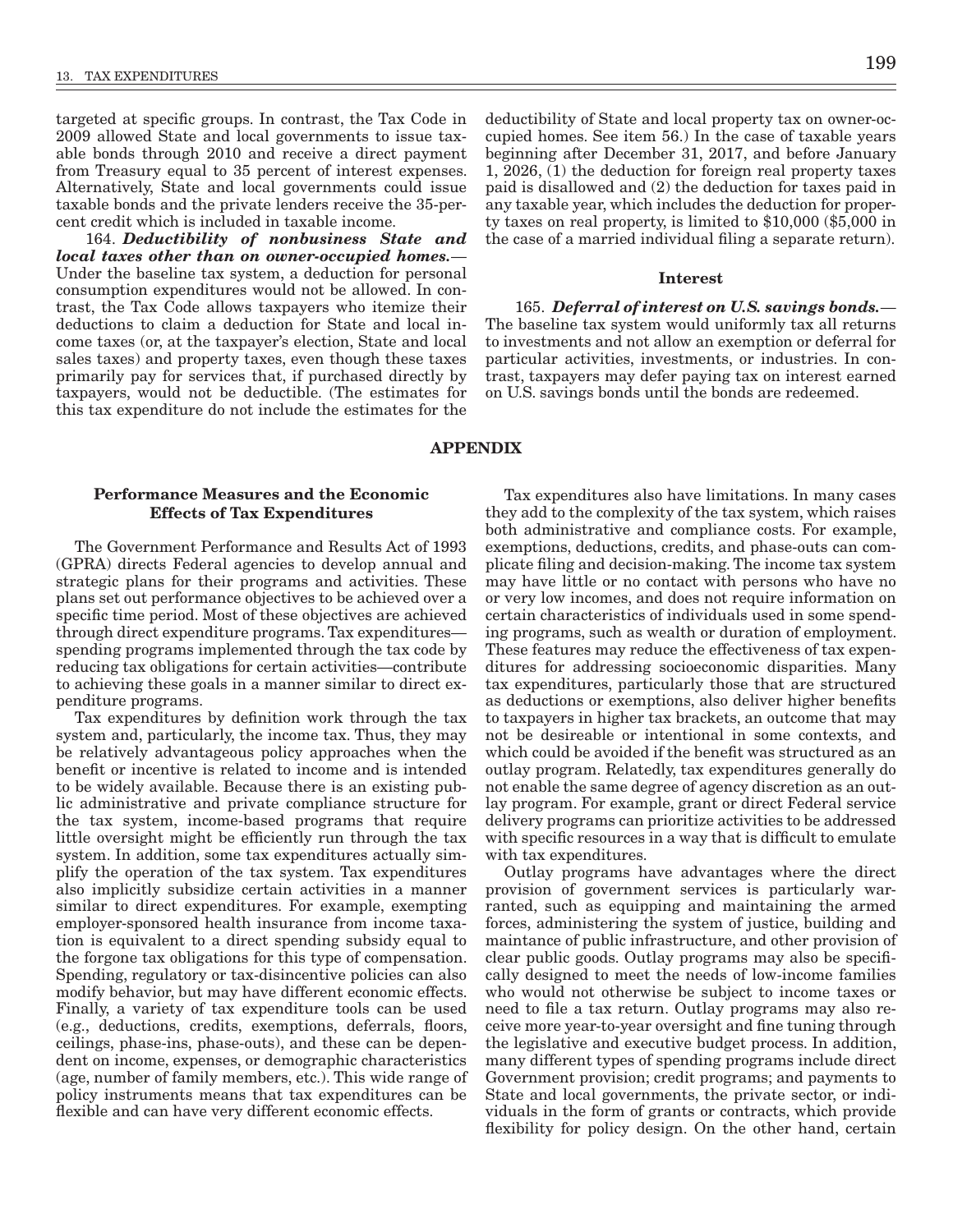outlay programs may rely less directly on economic incentives and private-market provision than tax incentives, which could reduce the relative efficiency of spending programs for some goals. Finally, spending programs, particularly on the discretionary side, may respond less rapidly to changing activity levels and economic conditions than tax expenditures.

Regulations may have more direct and immediate effects than outlay and tax-expenditure programs because regulations apply directly and immediately to the regulated party (i.e., the intended actor), generally in the private sector. Regulations can also be fine-tuned more quickly than tax expenditures because they can often be changed as needed by the Executive Branch without legislation. Like tax expenditures, regulations often rely largely on voluntary compliance, rather than detailed inspections and policing. As such, the public administrative costs tend to be modest relative to the private resource costs associated with modifying activities. Historically, regulations have tended to rely on proscriptive measures, as opposed to economic incentives. This reliance can diminish their economic efficiency, although this feature can also promote full compliance where (as in certain safety-related cases) policymakers believe that trade-offs with economic considerations are not of paramount importance. Also, regulations generally do not directly affect Federal outlays or receipts. Thus, like tax expenditures, they may escape the degree of scrutiny that outlay programs receive.

### A Framework for Evaluating the Effectiveness of Tax Expenditures

Across all major budgetary categories—from housing and health to space, technology, agriculture, and national defense—tax expenditures make up a significant portion of Federal activity and affect every area of the economy. For these reasons, a comprehensive evaluation framework that examines incentives, direct results, and spillover effects will benefit the budgetary process by informing decisions on tax expenditure policy.

As described above, tax expenditures, like spending and regulatory programs, have a variety of objectives and economic effects. These include encouraging certain types of activities (e.g., saving for retirement or investing in certain sectors); increasing certain types of after-tax income (e.g., favorable tax treatment of Social Security income) and preferencing other types of pre-tax income (e.g. preferential rates on capital gains); and reducing private compliance costs and Government administrative costs (e.g., the exclusion for up to \$500,000 of capital gains on home sales). Some of these objectives are well-suited to quantitative measurement and evaluation, while others are less well-suited.

Performance measurement is generally concerned with inputs, outputs, and outcomes. In the case of tax expenditures, the principal input is usually the revenue effect. Outputs are quantitative or qualitative measures of goods and services, or changes in income and investment, directly produced by these inputs. Outcomes, in turn, represent

the changes in the economy, society, or environment that are the ultimate goals of programs. Evaluations assess whether programs are meeting intended goals, but may also encompass analyzing whether initiatives are superior to other policy alternatives.

Similar to prior years, the Administration is working towards examining the objectives and effects of the wide range of tax expenditures in the President's Budget, despite challenges related to data availability, measurement, and analysis. Evaluations include an assessment of whether tax expenditures are achieving intended policy results in an efficient manner, with minimal burdens on individual taxpayers, consumers, and firms, and an examination of possible unintended effects and their consequences.

As an illustration of how evaluations can inform budgetary decisions, consider education, and research investment credits.

*Education*. There are millions of individuals taking advantage of tax credits designed to help pay for educational expenses. There are a number of different credits available as well as other important forms of Federal support for higher education such as subsidized student loans and grants. An evaluation would explore the possible relationships between use of the credits and the use of student loans and grants, seeking to answer, for example, whether the use of credits reduces or increases the likelihood of students applying for loans. Such an evaluation would allow stakeholders to determine the need for programs whether they involve tax credits, subsidized loans, or grants.

*Investment*. A series of tax expenditures reduce the cost of investment, both in specific activities such as research and experimentation, extractive industries, and certain financial activities, and more generally throughout the economy, through accelerated depreciation for plant and equipment. These provisions can be evaluated along a number of dimensions. For example, it is useful to consider the strength of the incentives by measuring their effects on the cost of capital (the return which investments must yield to cover their costs) and effective tax rates. The impact of these provisions on the amount of corresponding forms of investment (e.g., research spending, exploration activity, equipment) might also be estimated. In some cases, such as research, there is evidence that this private investment can provide significant positive externalities—that is, economic benefits that are not reflected in the market transactions between private parties. It could be useful to quantify these externalities and compare them with the size of tax expenditures. Measures could also indicate the effects on production from these investments such as numbers or values of patents, energy production and reserves, and industrial production. Issues to be considered include the extent to which the preferences increase production (as opposed to benefiting existing output) and their cost-effectiveness relative to other policies. Analysis could also consider objectives that are more difficult to measure but could be ultimate goals, such as promoting energy security or economic growth. Such an assessment